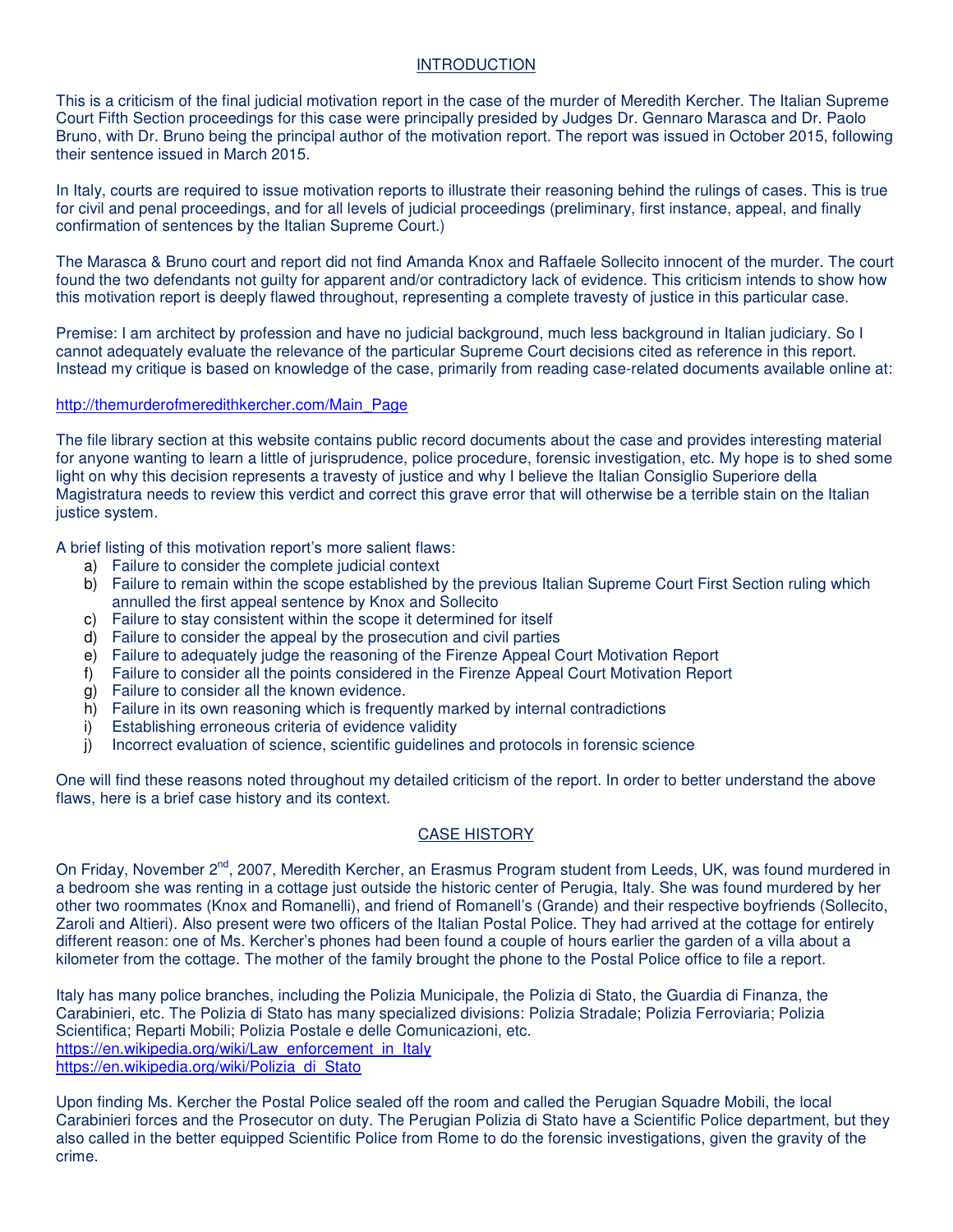Late that night, in the early hours of the following morning, after forensic investigations had proceeded in Ms. Kercher's bedroom, the Prosecutor consented to the Coroner checking the victim and removing her from the premises. Police forces continued their investigations at the cottage until Monday November  $5<sup>th</sup>$ , though they also returned November  $6<sup>th</sup>$ ,  $7<sup>th</sup>$  and many times afterwards.

The afternoon and evening of November 2nd, police interviewed 20-25 people, including Knox and Sollecito. Police interviews continued on Saturday, Sunday and Monday. Ultimately about 50 depositions were made by the police between November 2<sup>nd</sup> and November 5th, with some people being interviewed multiple times.

On Sunday, November  $4<sup>th</sup>$ , at around 3:30 in the morning, Knox wrote an email to family and friends about the discovery of the murder, noting details that were at odds with facts that would be discovered later. That same day, the coroner performed the autopsy, roughly determining that Ms. Kercher had been killed some time from 21:00 on November 1<sup>st</sup> to 04:00 on November 2<sup>nd</sup>, with a likely time of death around 23:00 on November 1<sup>st</sup>.

On Monday night, November 5<sup>th</sup>, Sollecito was called in by police to be interviewed again as his phone records were contradicting details of his story. After some interrogation, Sollecito finally told police he had told them a bunch of 'baloney' on Friday, at the behest of Knox. In his new version of events, Sollecito maintained he was at his apartment while Knox left his place at around 20:30 and returned around 01:00 on November  $2^{nd}$ , with a change of clothing.

Knox had accompanied Sollecito to the police station, and she insisted on staying with him at the police station, despite police suggesting she go home to sleep. While Sollecito was being interviewed, Knox was informally interviewed separately and was asked to list boyfriends whom she thought might have known Ms. Kercher. When police discovered, from Sollecito, that Knox had left Sollecito's apartment on the evening of November 1<sup>st</sup>, they persisted questioning her, showing her a text message she had sent to Mr. Lumumba the evening of the murder.

Knox then 'confessed'.

Mr. Lumumba was a bar owner who had employed Knox part-time. Knox confessed to meeting Lumumba on the evening of November 1st at a piazza by the cottage, taking Lumumba to the cottage to meet Ms. Kercher, Lumumba forcing himself onto Ms. Kercher in her bedroom and eventually killing her, while Ms. Kercher screamed.

Knox provided this account twice, each time with a police translator: once at 01:45 under police questioning, and again at 05:45 after she had napped for several hours. In both instances, Knox recounted this in Italian or English, the police wrote down her statements in Italian and she was allowed to read and correct them before signing her name to them. During the 01:45 session, only three police officers were present, including the police translator. As Knox had become a 'person of interest' by placing herself at the scene of the crime, Knox was informed that she could request a lawyer, though she had no one locally that could represent her. Knox offered the 05:45 statement voluntarily. This was done in the presence of the police translator and the prosecutor, with no questioning from the prosecutor and no possible intimidation or coercion allowed by police.

On the morning of Tuesday, November 6<sup>th</sup>, Knox, Lumumba and Sollecito were arrested. That day a kitchen knife was found at Sollecito's apartment that seemed compatible with the fatal wound on Ms. Kercher's neck. The kitchen knife appeared recently cleaned and had scouring scratches on it. Sollecito was arrested with a pocket switchblade, compatible with another knife wound Ms. Kercher had on her neck. His sneakers seemed compatible with the bloody shoeprints found at the cottage.

On Thursday, November 8<sup>th</sup>, all three had hearings before a preliminary investigation judge, Dr. Claudia Matteini, who confirmed cautionary arrests for all three, in written motivation reports.

By mid to late November 2007, police determined Rudy Guede had been in Ms. Kercher's bedroom at the time of the murder, matching his handprint to a bloody handprint on a cushion found underneath Ms. Kercher. His DNA was also found inside Ms. Kercher. Eventually police would find a few more of his traces in Ms. Kercher's bedroom and in the cottage.

Mr. Lumumba was released from prison roughly two weeks after his arrest, when he was provided an alibi by a Swissnational witness, and no traces of his were found at the cottage.

Guede was arrested by police in Germany around November 20-21, 2007, and eventually extradited to Italy by early December 2007.

Knox and Sollecito appealed their cautionary arrest sentences before a Riesame court on November 30<sup>th</sup>, 2007, and their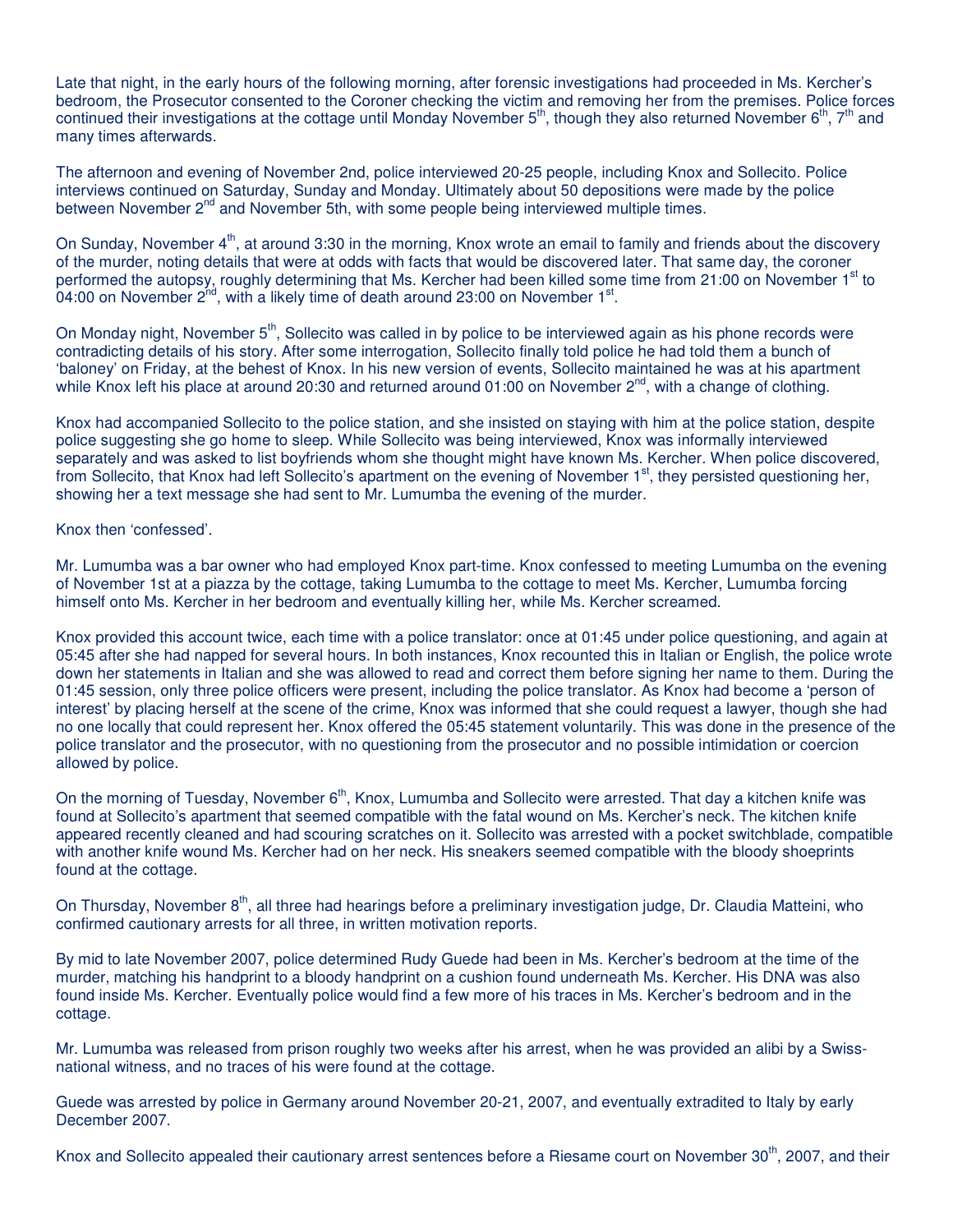appeals were rejected, with accompanying motivation reports.

Guede also appealed his cautionary arrest order before the Riesame court in a separate session on December 14, 2007. The court rejected his appeal as well, confirming his cautionary arrest in another motivation report.

All three defendants appealed their cautionary arrest to the Italian Supreme Court (Cassazione), which rejected all three appeals in April 2008. Dr. Matteini rejected additional requests for house arrest or convent arrest for Knox and Guede in May 2008.

Police investigations proceeded until June 2008. The investigations were marked by four investigative judge hearings: one in late November 2007 for the hiring of consultants, one in January 2008 for computer data discussions and two hearings in April 2008- one for computer data discussions and the other for discussion of medical data, wounds and method of death, with medical consultants from all parties and defense teams present.

The completed police investigation had a full range of evidence traces:

- wounds found on Ms. Kercher and her likely mode of death;
- approximate time of her death;
- blood pattern analysis in Ms. Kercher's room;
- analysis of the crime scene;
- evidence Ms. Kercher and objects were moved after she was killed;
- evidence someone had covered her body with a duvet and then rifled through her purse
- evidence someone had taken Ms. Kercher's cell phones, taken her money, wallet and keys and had closed and locked her bedroom door
- computer data;
- phone records;
- tapped phone calls;
- recorded prison interviews with family and friends;
- eyewitness statements;
- earwitness statements:
- DNA traces;
- hairs; (though this evidence was not discussed in the court testimony, it is present in the Scientific Police Genetic Test report)
- fingerprint reports;
- footprint reports;
- shoeprint reports;
- failed alibis by all three defendants;
- apparent staging of a break-in and robbery in Ms. Romanelli's bedroom,
- lies to the police by Guede, Knox and Sollecito
- Knox blaming an innocent man for the murder, etc.

In July 2008, charges were amended for Guede, Knox and Sollecito and the case was sent to trial.

In September 2008, Guede's defense team asked for a fast track trial, juridically separating Guede from Knox and Sollecito. The preliminary hearing judge Dr. Paolo Micheli accepted this configuration. Micheli heard evidence and witnesses in September and October 2008 and issued a 110+ page motivation report confirming that Knox, Guede and Sollecito had acted together to kill Ms. Kercher. His sentence confirmed that Knox and Sollecito should stand trial for the murder.

Micheli's court also functioned as Guede's first instance trial due to Guede's selection of the fast track option.

Guede appealed his sentence in 2009. It was rejected by the Perugia Appeals Court, which confirmed Guede's participation in the murder, but reduced his sentence to 16 years, as allowed by the fast track option. It should be noted that the Perugia Appeals Court rejected one of Guede's defense arguments that Guede did not act with others. Instead the Perugia Appeals court, in their motivation report, bring up again and again evidence that ties Knox and Sollecito to the crime, and that it is clear all three murdered Ms. Kercher. Refer to pages 45-48 where the report sums up the evidence against Knox and Sollecito and shows how the murderous act had to involve more than one person.

In 2010, Guede's defense team appealed to the Italian Supreme Court, which rejected his appeal, confirming his sentence with their motivation report which was issued in 2011. This motivation reports has some important points to should be noted. Here are a few excerpts: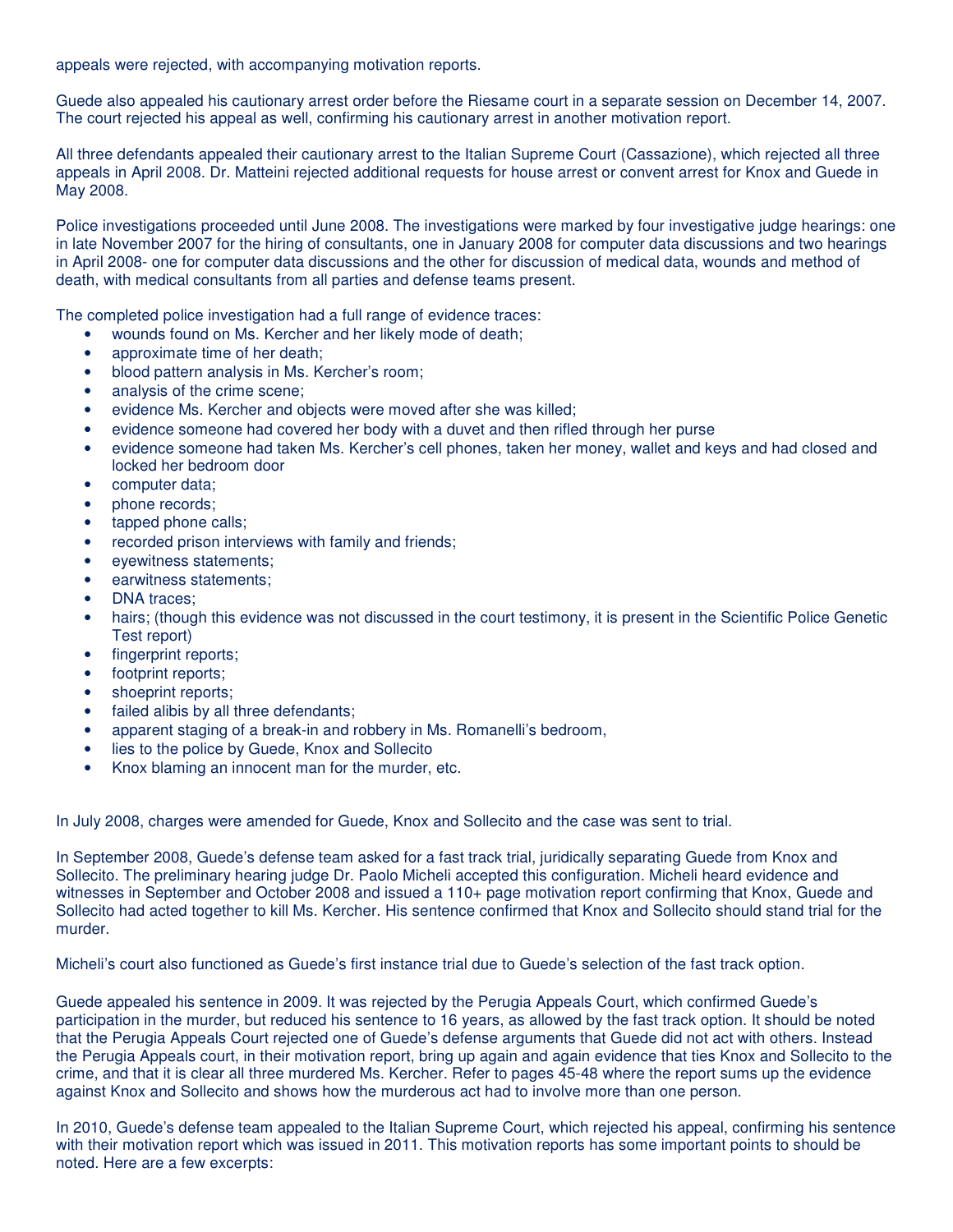#### From page 16 of the report.

*In the meantime it is now necessary to escape the attempt, pursued by the overall setting of the defense, but out of place in the context of this decision, to involve the Court in supporting the thesis of the responsibility of others, namely Raffaele Sollecito and Amanda Knox,*  for the murder aggravated by the sexual assault of Meredith Kercher. The decision to which this court is called concerns uniquely the *responsibility of Guede regarding the deed with which he is charged, and the possible participation of others in the crime should be taken into account only to the extent to which such a circumstance would have an impact on the exclusive commitment of the Court to either modifying or confirming the verdict of guilt of the defendant, which was entirely shared by the courts of first and second instance.* 

#### From page 16-17 of the report

*However, the Court believes that the probative data acquired and properly evaluated by the judges of lower court does not lose its power due to the abstractly envisioned perspective of the applicant's defense, which evokes remote possibilities, [which are] possible in rerum natura, but the realization of which in their factual occurrence is not reflected by the slightest corroboration in the findings presented at the trial, except on a level of, precisely, remote and abstract possibilities,* **[17]** *related to unforeseen and unpredictable factors, inconsistent with any semblance of reality whatsoever.* 

#### From page 21 of the report:

*The reproposal, therefore, in the motive for appeal, of mitigating circumstances for the appellant as per Article. 116 of the Penal Code develops a reasoning already correctly refuted by the the judges of the first appeal without indicating any new elements. Factual*  findings, among which traces of Raffaele Sollecito DNA in the victim's bra, the piece of bra cleanly cut seemingly with a knife, traces of *Amanda Knox DNA on the handle of a knife found in the home of the former, expert results that because of the morphology of the injuries, attribute them to two different cutting weapons used by different individuals, and footprints not attributable to Guede on the floor of the room where Meredith's body lay, convinced the appeal judges that several people acted together. Guede's contribution is situated in a context of escalating violence over some length of time, and certainly cannot be regarded as exceptional, improvised, or merely occasional so that he could not have foreseen, as a result of a violence so definitely concentrated on a sexual act following a number of bruises and injuries caused by the use of a knife, the possible fatal ending. From these conclusions the reasoning of the lower court is fully safeguarded from assertive criticisms of its legitimacy, because such claims concern the merit, and are thus invalid*.

It is notable that both the Perugia Appeals Court and the Italian Supreme Court dealt with the crime as having been committed by a group of people, citing factual findings in the case that show the participation of Knox and Sollecito in the murder.

Knox and Sollecito had their first instance trial in 2009, which sentenced them to prison for the murder of Ms. Kercher, backed up by a 430+ page motivation report. The motivation report looked at the evidence in detail, covering all aspects of the evidence discussed in court. Both Knox and Sollecito appealed and the subsequent Perugia Appeals Court trial in 2010 and 2011 reversed the sentence, finding the evidence insufficient to determine guilt beyond reasonable doubt. The Perugia Appeals court issued a 120 page motivation report of their reasons. Nearly all parties appealed the sentence and the Italian Supreme Court First Section annulled the appeal sentence in 2013, with a scathing 77 page motivation report that pointed out dozens of fallacies and illogical reasons in the Perugia Appeal Court motivation report.

Knox and Sollecito appealed again and the case was sent to the Florence Appeals Court, which in 2013-2014 redid the appeal, and confirmed the sentence of the Perugia first instance court with a 330+ page motivation report, again covering nearly all of the evidence.

This sentence was appealed and in March 2015, this Cassazione Fifth Section Court annulled the sentence, without remand to a lower court for reconsideration of the evidence, and in October they issued the report that follows.

I have provided this brief case history to show two important points:

- 1. The overall judicial history of this case is not one of a 50-50 split between those who found fault with the evidence and those who do not. The overwhelming number of courts that have considered this case (six for cautionary arrest, three for Guede's proceedings and three for the proceedings involving Knox and Sollecito) found merit in the evidence and have determined Knox and Sollecito to be guilty of the murder. Only two courts decided that the evidence was 'contradictory' or insufficient to establish' guilt: The Perugia Appeals court, which was subsequently eradicated by the Italian Supreme Court First Section, and this Italian Supreme Court Fifth Section court.
- 2. The other point to note is that police investigations proceeded not for 5 days, but for 8 months and during those 8 months, defense teams had every opportunity to raise objections in how the police were conducting the investigations. Defense teams had representatives present for the reviews of the DNA traces, for the copying of computer data and no significant objections were raised at these times. Defense teams were present at the 2<sup>nd</sup> site survey of the cottage on December 18<sup>th</sup>, 2007 and in two other cottage surveys in 2008.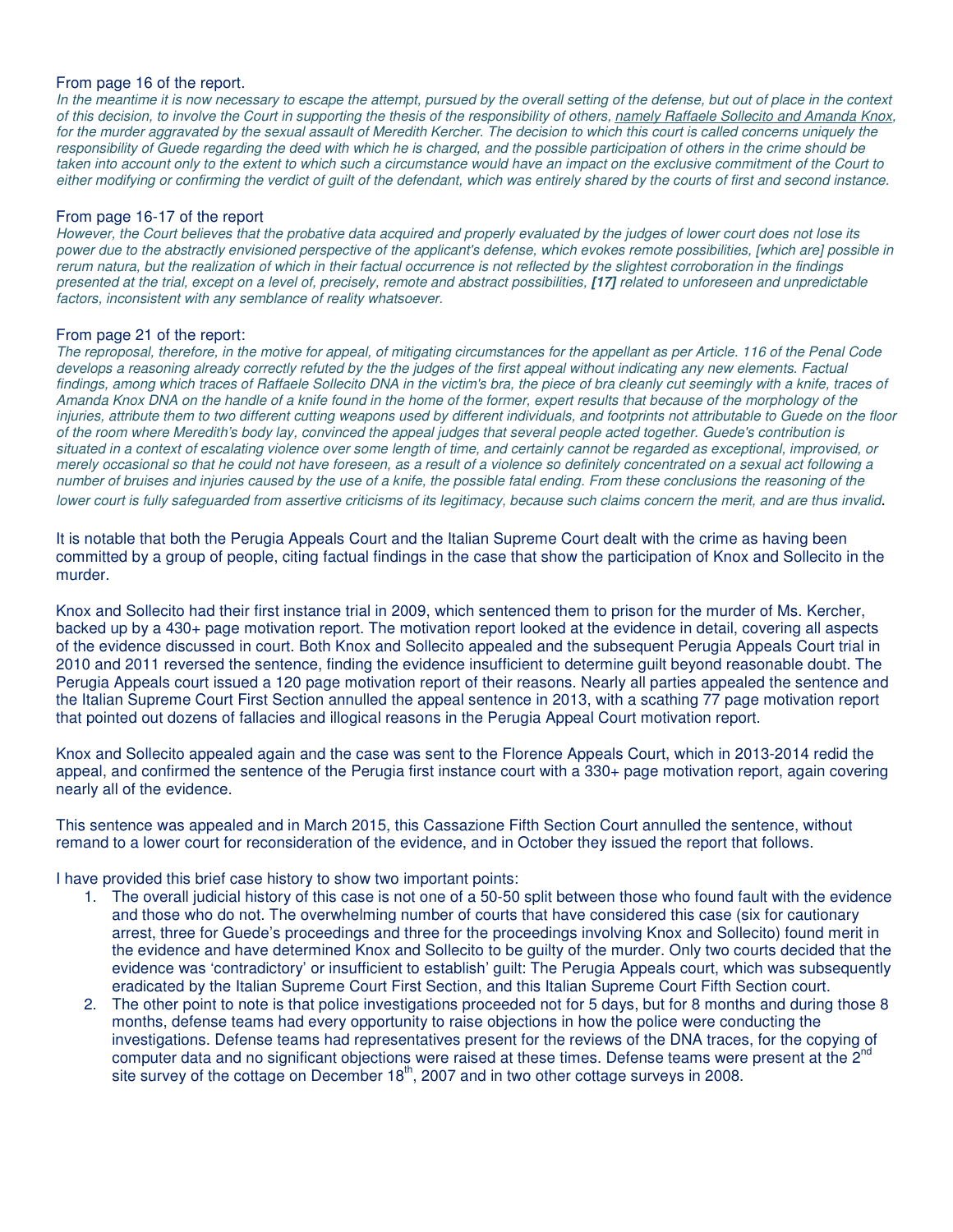# MOTIVATION REPORT REFERENCE LIST

This is the list of the Italian courts that ruled on this case, with links to their respective motivation reports. The text in brackets indicates how they are referenced in this critique.

- 1. November 8, 2007: Preliminary investigating judge (GIP) Matteini on cautionary arrest for Lumumba, Knox and Sollecito. [CM report] http://themurderofmeredithkercher.com/docupl/spublic/filelibrary2/updates/151220/2007-11- 09-Motivations-Matteini-cautionary-arrest-Knox-Lumumba-Sollecito-cleancopy.pdf
- 2. November 16, 2007: Preliminary investigating judge (GIP) Matteini on cautionary arrest for Guede. [CM report for Guede] http://themurderofmeredithkercher.com/docupl/spublic/filelibrary2/updates/151230/2007-11-16-Motivations-GIPordering-Guede-cautionary-arrest.pdf
- 3. November 30, 2007: Cautionary arrest appeal (Riesame court) Ricciarelli and others, confirming cautionary arrest for Knox and Sollecito. [MR report] http://themurderofmeredithkercher.com/docupl/spublic/filelibrary2/arresttrials/2007-11-30-Motivations-Ricciarellicautionary-arrest-appeal-Knox-Sollecito.pdf
- 4. December 14, 2007: Cautionary arrest appeal (Riesame court) Battistacci and others, confirming cautionary arrest for Guede. [AB report] http://themurderofmeredithkercher.com/docupl/spublic/filelibrary2/updates/160206/2007-12-14-Motivations-Battistacci-confirming-Guede-cautionary-arrest.pdf
- 5. April 1, 2008: Italian Supreme court (Cassazione), Gemelli & Gironi confirming cautionary arrests for Knox and Sollecito. [G&G report for Knox or Sollecito] http://themurderofmeredithkercher.com/docupl/spublic/filelibrary2/arresttrials/2008-04-21-Motivations-Gemelli-Gironi-cautionary-arrest-Cassazione-Knox.pdf http://themurderofmeredithkercher.com/docupl/spublic/filelibrary2/arresttrials/2008-04-21-Motivations-Gemelli-Gironi-cautionary-arrest-Cassazione-Sollecito.pdf
- 6. April 1, 2008: Italian Supreme court (Cassazione), Gemelli & Gironi confirming cautionary arrests for Guede. [G&G report for Guede] http://themurderofmeredithkercher.com/docupl/spublic/filelibrary2/updates/151129/2008- 04-21-Motivations-Gemelli-Gironi-cautionary-arrest-Cassazione-Guede.pdf
- 7. October 28,2008: Preliminary hearing judge for Knox and Sollecito and first trial fast track judge for Guede (GUP) Micheli, confirming evidence sufficient for Knox and Sollecito to stand trial and establishing sentence that Guede, Knox and Sollecito acted together to murder Ms .Kercher. [PM report] http://themurderofmeredithkercher.com/docupl/spublic/filelibrary2/trials/micheli/2009-01-26-Motivations-Micheli-Guede-trial-Knox-Sollecito-preliminary-trial-original.pdf
- 8. December 4, 2009: First trial judges Massei & Cristiani, sentencing Knox and Sollecito to prison for having murdered Ms .Kercher. [M&C report] http://themurderofmeredithkercher.com/docupl/spublic/filelibrary2/trials/knoxsol/massei/2010-03-04-Motivations-Massei-Cristiani-Trial-Knox-Sollecito.pdf
- 9. December 22, 2009: Appeal judges Borsini & Belardi, confirming Judge Micheli's sentence of Guede's involvement in the murder of Ms. Kercher, but reducing the punishment to sixteen years. [B&B report] http://themurderofmeredithkercher.com/docupl/spublic/filelibrary2/updates/151122/2010-03-22-Motivations-Borsini-Belardi-Appeal-Guede2.pdf
- 10. December 16, 2010: Italian Supreme court (Cassazione), Giordano & Iannelli confirming Guede's sentence of having participated with others in the murder of Ms. Kercher. [G&I report] http://themurderofmeredithkercher.com/docupl/spublic/filelibrary2/trials/guede/2011-02-24-Motivations-Giordano-Iannelli-Cassazione-Guede.pdf
- 11. October 3, 2011: Appeal judges Hellmann & Zanetti finding insufficient evidence for murder and releasing Knox and Sollecito from prison, but confirming the calunnia charge against Knox for Lumumba and giving her the maximum sentence for the calunnia. Knox was released for time already served. [H&Z report]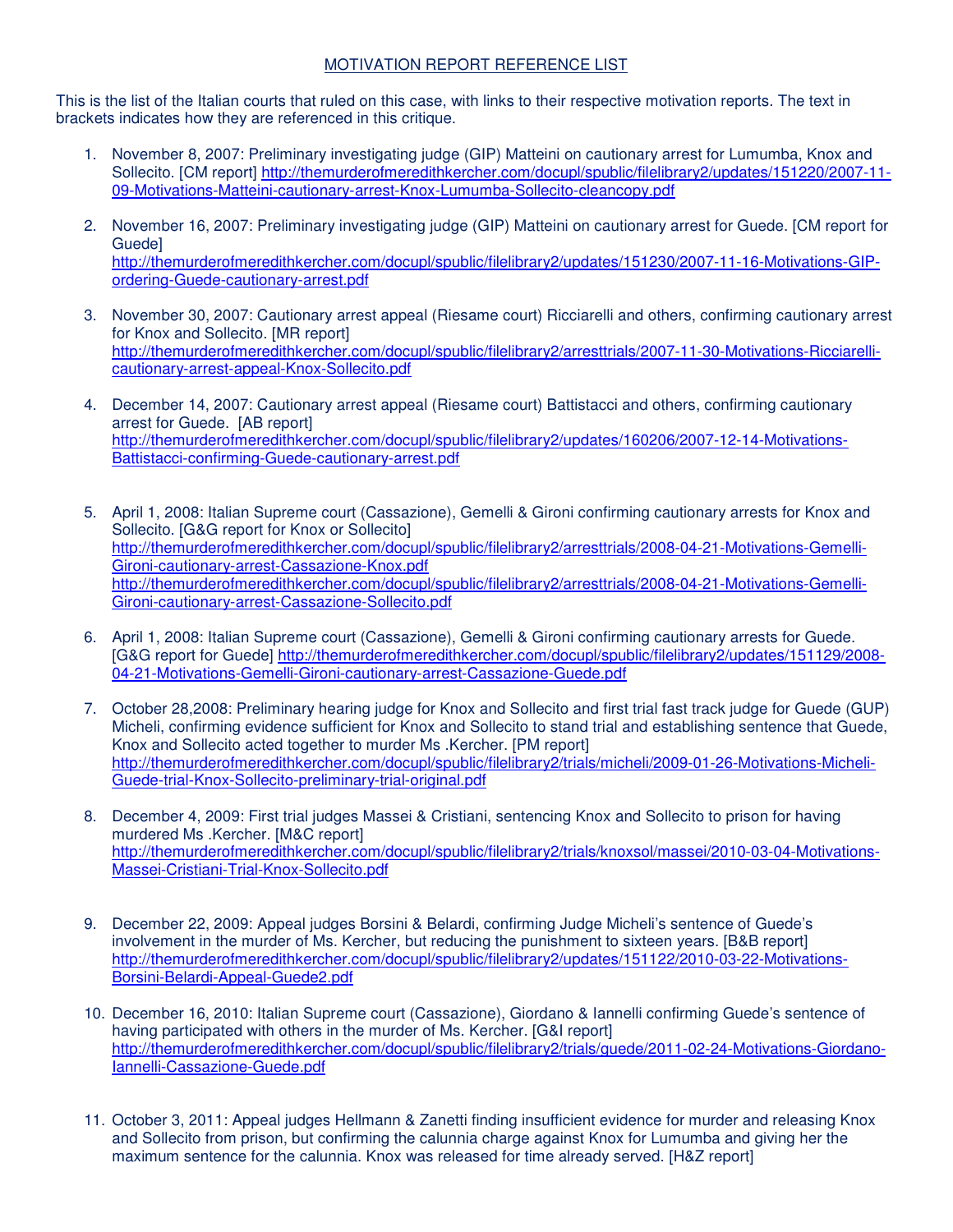http://themurderofmeredithkercher.com/docupl/spublic/filelibrary2/trials/knoxsol/hellmann/2011-12-15-Motivations-Hellmann-Zanetti-Appeal-Knox-Sollecito.pdf

- 12. March 25, 2013: Italian Supreme Court First Section (Cassazione) Chieffi & Vecchio nullifying the Hellmann & Zanetti sentence due to multiple instances of illogic and insufficient consideration of evidence, and ordering a new appeals trial. Chieffi & Vecchio also establish some guidelines for the news appeals judge. [C&V report] http://themurderofmeredithkercher.com/docupl/spublic/filelibrary2/trials/knoxsol/2013-06-18-Motivations-Chieffi-Vecchio-Cassazione-Appeal-Knox-Sollecito.pdf
- 13. January 30, 2014: Appeal judges Nencini & Cicerchia confirming the Massei & Cristiani sentence and tweaking the punishment for Knox and Sollecito. [N&C report] http://themurderofmeredithkercher.com/docupl/spublic/filelibrary2/trials/knoxsol/nencini/2014-04-29-Motivations-Nencini-Cicerchia-Appeal-Knox-Sollecito.pdf
- 14. March 25, 2015: Italian Supreme Court Fifth Section (Cassazione) Bruno & Marasca finding insufficient evidence and not ordering a remand to lower court for reasons stipulated to in their report here. [M&B report]

Fourteen courts in total have ruled on the case, with twelve finding Guede, Knox and Sollecito guilty (in one form or another) of having acted together in the murder of Meredith Kercher. Only two courts have found the evidence insufficient, the Hellmann & Zanetti court (the Perugia Appeals court), and the final Cassazione ruling for Knox and Sollecito.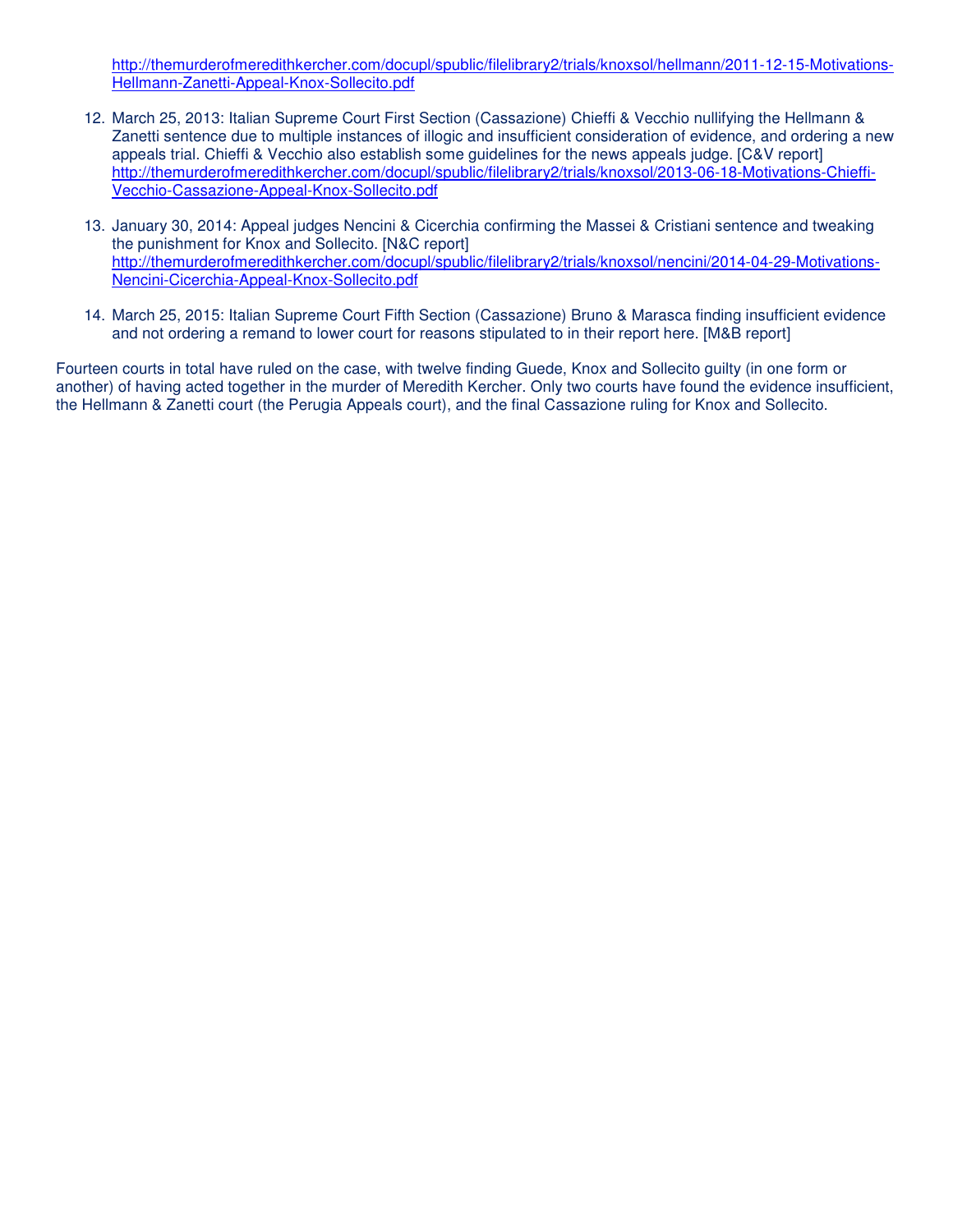# NENCINI & CICERCHIA REPORT OUTLINE

Before delving into the critique of the M & B report, it is worth outlining the N &C report, which is frequently referenced here. The N & C report, the Florence Appeals court report, confirmed the sentence of the first Knox and Sollecito trial court in which Knox and Sollecito were convicted of the murder of Meredith Kercher. The N & C report is notable in that, like the first trial court report (the M & C report), it extensively surveys all the evidence. This is a listing of the report's subtitles, with a brief description of the contents of the section:

*Accused* [Recap of charges] *Appellants* [recap of civil damages] *Petitioners* [quick recap of sentences] *History of the Case (pg 1-32)* [reviews the history of the case in detail, starting with the discovery of the murder and goes through all the trials] *Reasons for the Decision 1. Introduction (pg. 32-37) 2. Context in which the murder took place. Cause and time of death of Meredith Kercher (pg. 37-63) 3. Post delictum. (pg. 63-92) The alteration of Filomena Romanelli's room (pg. 63-80) Alteration of the murder scene (pg. 80-85) The theft of the two cell phones used by Meredith Kercher (pg.85-92) 4. The calunnia- The false alibi (pg. 92-146) The calunnia (pg. 95-102) The false alibi (pg 102-146) 5. Evidence that can be drawn from the statements of the defendants and of the witnesses (pg 146- 175) The reconstruction of the events of 2 November 2007 according to the statements of Amanda Marie Knox (pg. 147-175) 6. The genetic investigations of the evidence (pg. 175-250) The knife (pg 178) The bra clasp (pg 178) The three swabs taken from the body of Meredith Kercher (pg 178-179) The white bra spotted with presumed blood (pg. 179) Imitation leather purse found inside the victim's room (pg. 179-180)*  Light blue sweatshirt soaked with presumed blood found in the victim's room (pg.180) Light blue bathmat positioned on the floor in front of the sink affected by trace of presumed blood (pg 180) *Sample of presumed blood collected from the cover plate of the light switch in the small bathroom next to Meredith Kercher's room (pg 181) Sample of presumed blood collected from the front surface of the sink faucet in the small bathroom (pg 181) Sample of presumed blood collected from the edge of the bidet drain in the small bathroom (pg 181) Samples of blood collected from the cotton-bud container on the shelf above the sink in the small bathroom (pg 181-182) Sample of presumed blood collected from the toilet seat cover in the small bathroom (pg 182) Sample of presumed blood collected from the right-hand corridor side of the door frame of the small bathroom, roughly 50cm above the floor (pg 182) Fragment of toilet paper found inside the toilet bowl in the large bathroom (pg 182-183) Exhibits 119, 120 and 122 (pg 183) Cigarette butt (D) collected from the ashtray on the kitchen table in the living room (pg 183) Exhibits 186, 187, 188, 189, 190 and 191 (pg 183-184) Exhibits 176 and 177 (pg 184) Exhibits 178, 179 and 180 (pg 184-185) Exhibit 183 (pg185) Exhibit 36 (knife) (pg 198- 201) Exhibit 165B (bra clasp) (pg 201-207) The knife (Exhibit no 36) (pg 208-237) The hook of the bra clasp (Exhibit no. 165B) (pg 237-250) 7. Shoeprints and footprints (pg. 250-263) The footprints revealed by luminol (pg. 260-263) 8. The attempted fabrication of evidence at the appeal level. The declarations of Aviello and Alessi (pg. 263-289) 9. The statements made by Rudy Hermann Guede (pg. 289-308) 10. Conclusions (pg. 308-328)* 

*11. Sentencing (pg. 328-338)*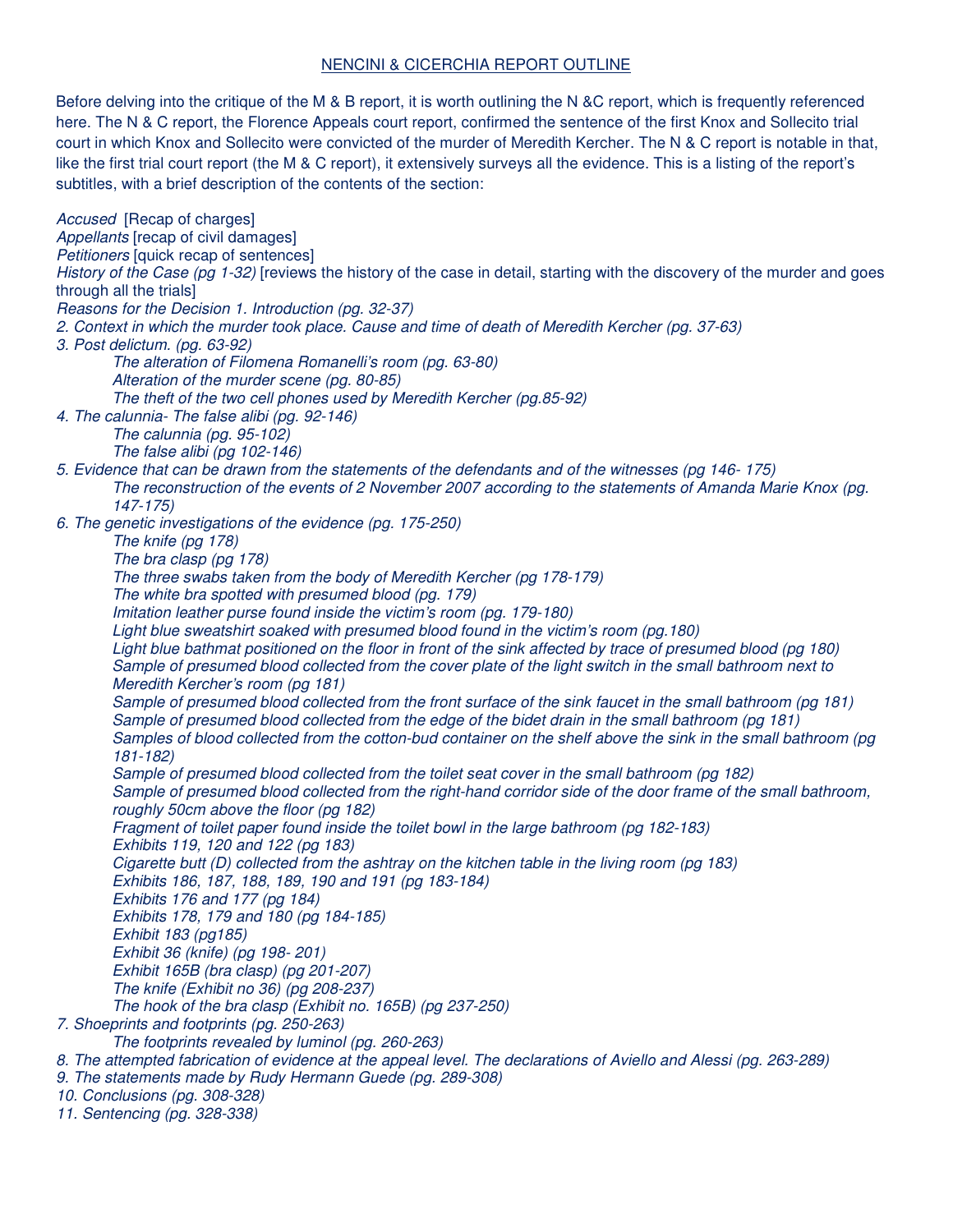| The M & B report | My comments and critiques |
|------------------|---------------------------|
|                  |                           |

|                                                                        | KNOX AND SOLLECITO APPEAL TO THE SUPREME<br>COURT 2015 TJMK/WIKI TRANSLATION OF THE FIFTH<br><b>CHAMBERS MOTIVATION REPORT</b><br>(PRE-FINAL DATED 1 NOVEMBER 2015 STILL SUBJECT<br>TO CORRECTION)                                                                                                                                                                                                                                                    |                                                                                                                                            |
|------------------------------------------------------------------------|-------------------------------------------------------------------------------------------------------------------------------------------------------------------------------------------------------------------------------------------------------------------------------------------------------------------------------------------------------------------------------------------------------------------------------------------------------|--------------------------------------------------------------------------------------------------------------------------------------------|
|                                                                        | $=$ // $=$                                                                                                                                                                                                                                                                                                                                                                                                                                            |                                                                                                                                            |
|                                                                        | <b>REPUBLIC OF ITALY</b>                                                                                                                                                                                                                                                                                                                                                                                                                              |                                                                                                                                            |
| <b>CASSATION</b><br><b>Fifth Criminal Division</b>                     | In the name of Italian people SUPREME COURT OF                                                                                                                                                                                                                                                                                                                                                                                                        | Why is the judicial review with the Fifth Section and not<br>with the First Section of Cassazione, which normally<br>handles murder cases? |
| Consisting of:                                                         |                                                                                                                                                                                                                                                                                                                                                                                                                                                       |                                                                                                                                            |
| Doc. Gennaro<br>Paolo Antonio<br>Alfredo<br>Doc. Luca<br>Doc. Gabriele | MARASCA – President Doc.<br><b>BRUNO</b> - Lecturer Doc.<br><b>GUARDIANO</b><br><b>PISTORELLI</b><br><b>POSITANO</b>                                                                                                                                                                                                                                                                                                                                  |                                                                                                                                            |
| Has delivered the following                                            |                                                                                                                                                                                                                                                                                                                                                                                                                                                       |                                                                                                                                            |
|                                                                        | <b>VERDICT</b>                                                                                                                                                                                                                                                                                                                                                                                                                                        |                                                                                                                                            |
| On appeals from                                                        |                                                                                                                                                                                                                                                                                                                                                                                                                                                       |                                                                                                                                            |
| 1984                                                                   | SOLLECITO RAFFAELE, born in Bari the 26thof March of                                                                                                                                                                                                                                                                                                                                                                                                  |                                                                                                                                            |
| America) the 9th of July of 1987                                       | KNOX Amanda Marie, born in Seattle (United States of                                                                                                                                                                                                                                                                                                                                                                                                  |                                                                                                                                            |
|                                                                        | against the judgment delivered by the appellate Florence Court<br>of Assize of 30th of January 2014;                                                                                                                                                                                                                                                                                                                                                  |                                                                                                                                            |
|                                                                        | having noted the evidence, the trial judgment and the appeals;                                                                                                                                                                                                                                                                                                                                                                                        |                                                                                                                                            |
| Antonio Bruno;                                                         | having heard the report submitted by the reporter Doc. Paolo                                                                                                                                                                                                                                                                                                                                                                                          |                                                                                                                                            |
| then heard:                                                            | having heard the prosecutor, in the person of Deputy AG Doc.<br>Stefano Maria Pinelli, who has concluded by demanding the<br>cancellation without possibility of remand for a expired<br>prescription period regarding the point B) of the report, with<br>redetermination of the sentence in the measure of twenty-eight<br>years and six months of detention for Knox Amanda and<br>twenty-four years and six months for Sollecito Raffaele; having |                                                                                                                                            |
|                                                                        | the lawyer Carlo Pacelli, defender of the civil party Patrick<br>Lumumba, who has requested the dismissal of the appeal and<br>the confirmation of the sentence and its civil penalty as in the                                                                                                                                                                                                                                                       |                                                                                                                                            |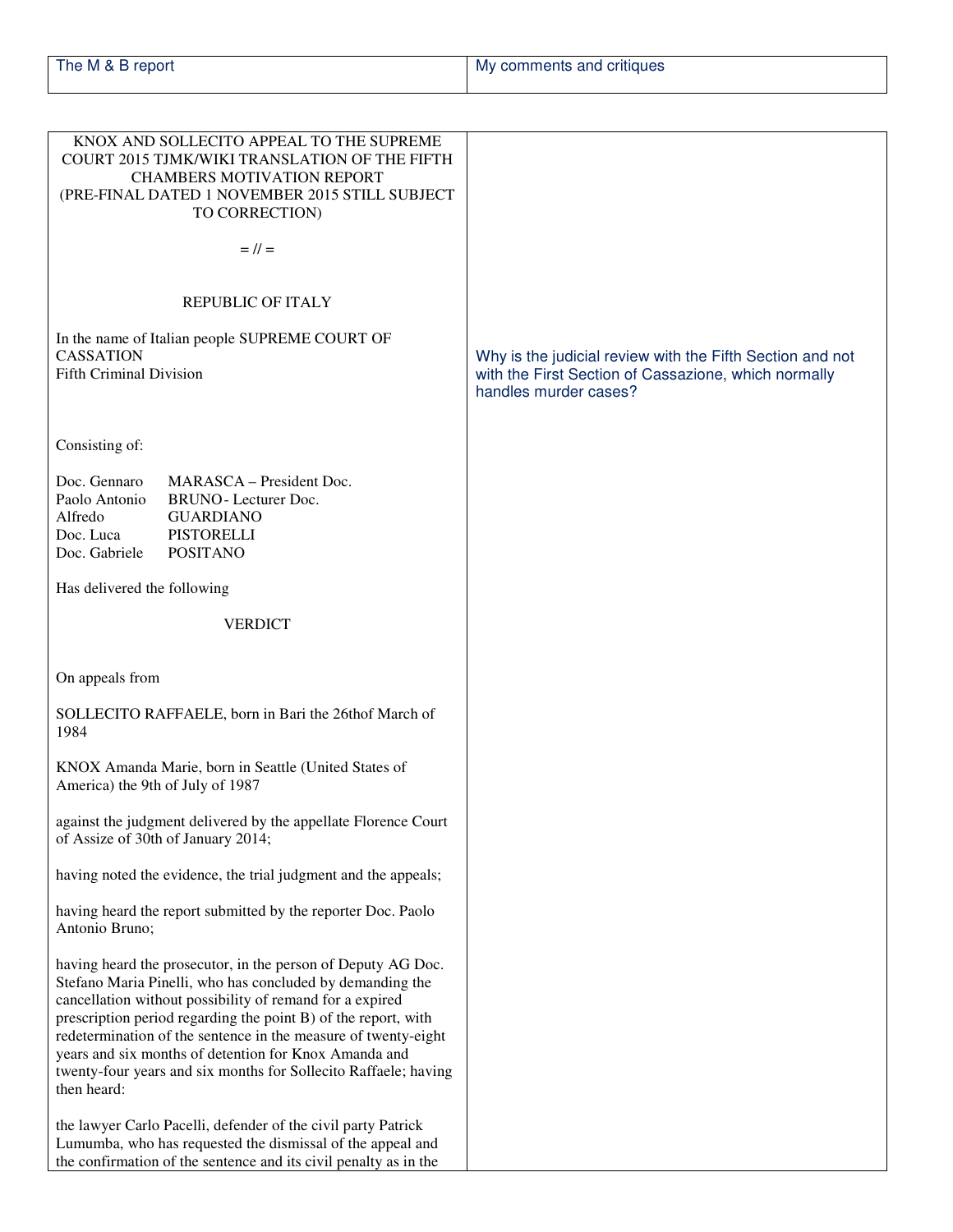written arguments and expense report;

The lawyer Enrico Fabiani Veri [sic], defendant of the civil party Kercher family, which requested the inadmissibility or, alternatively [in subordine = as a second choice], the dismissal of the appeals and the confirmation of the sentence appealed as in written arguments, which have been submitted along with the expense report;

the lawyer Francesco Maresca, for the same civil parties, who has argued for the inadmissibility or the dismissal of the appeal, with an order to the applicants to pay the expenses as submitted in the expense report.

also heard:

the lawyer Luciano Ghirga, for Amanda Marie Knox, who has referred to the document of the appeal and further reasons, arguing for their acceptance.

also the lawyer Carlo dalla Vedova, defendant for Amanda Knox, who has referred to the document of the appeal and the further reasons, arguing for the cancellation of the prescribed sentence; preliminarily, he asked for the suspension of the proceeding until the decision regarding the argued constitutional legitimacy matter under articles 627-628 cod. proc. pen. ; or, alternatively, waiting for the decision of the European Court of Human Rights.

Given the late hour and the necessity to take care of the other scheduled proceedings as well as this hearing, the President extended the hearing to the 27th March 2015, for the continuation of the debate and deliberation.

At the first day's hearing, the lawyers Giulia Bongiorno and Luca Maori were also heard, on behalf on Raffaele Sollecito, referring to the reasons of the appeal, demanding the approval of the latter; the trial had then been put on hold with the decision pending.

#### SUMMARY OF THE FACTS

1. Raffaele Sollecito and the United States citizen Amanda Marie Knox were called to account, before the Perugia Court of assize, for the following crimes:

A) within the meaning of Articles 110, 575, 576, first clause , number 5, in relation to the crime sub C) and 577, first clause number 4, in relation to article 61 n. 1 and 5 of the penal code, to have, in conjunction between them and with Guede Rudi Hermann, killed Kercher Meredith, by means of choking and subsequent breaking of the hyoid bone and profound lesion on the left anterolateral and right lateral neck region, caused by a piercing and cutting weapon mentioned in section B), and meta-hemorrhagic shock with observable asphyxia subsequent to the bleeding (caused by the puncture and cutting wounds present on the left anterolateral and right lateral region of the neck and the contextual aspiration of hematic material), and taking advantage of the nocturnal hour and the isolated location of the apartment inhabited by Kercher and the same Knox, as well by two other Italian girls (Romanelli Filomena and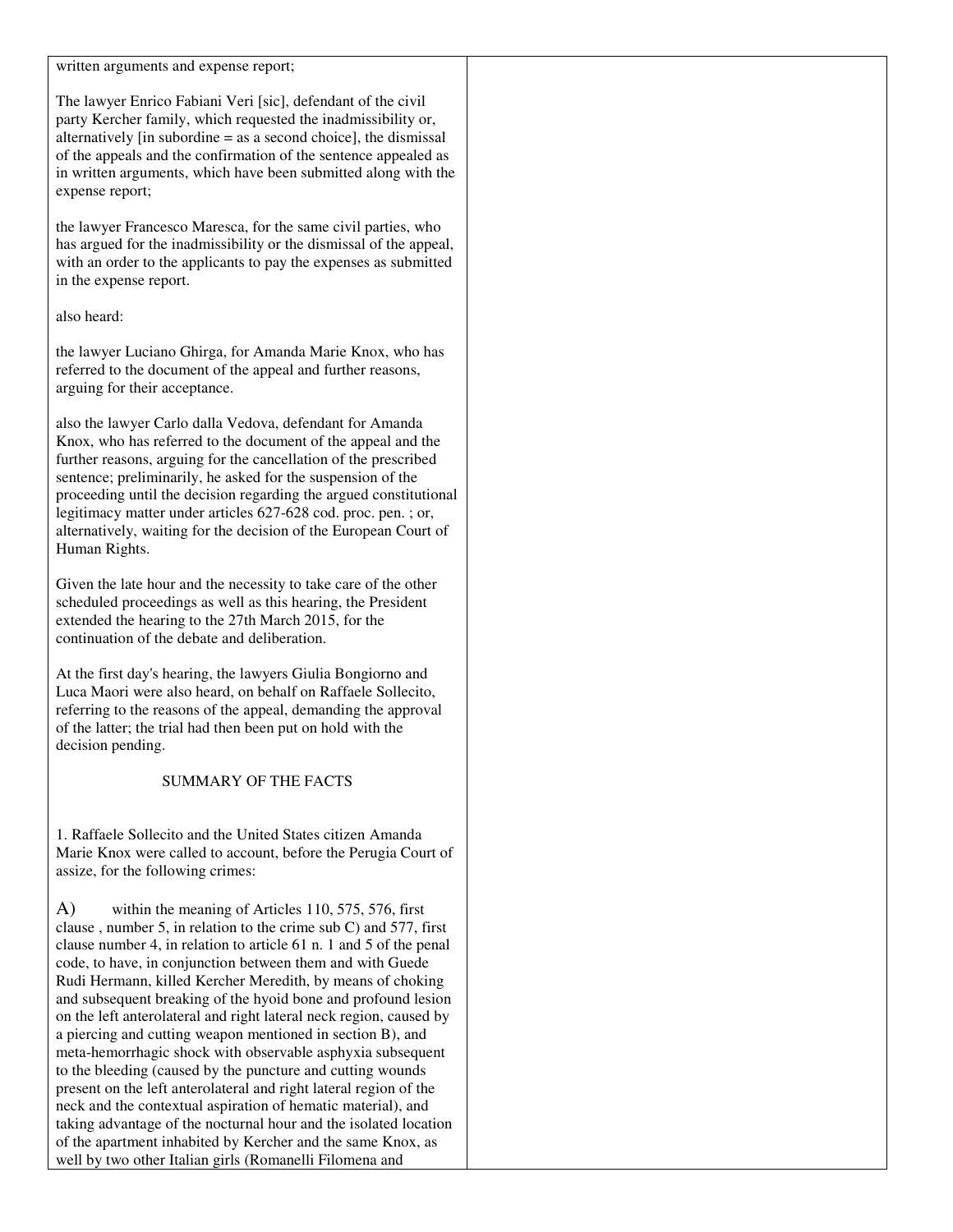Mezzetti Laura), an apartment located in Perugia, in via della Pergola number 7, committing the act for futile reasons, while Guede, with the conjunction of the others, committed the crime of sexual violence;

B) within the meaning of Article 110 of the penal code and 4 law number 110/1975 to have, in conjunction between themselves, brought out of the house of Sollecito, without a justified reason, a big pointed cutting knife with a total length of 31 cm (seized from Sollecito the 6th of November 2007, exhibit 36);

C) within the meaning of Article 110, 609 bis and ter no. 2 of the penal code to have, in conjunction between themselves and with Guede Rudi Hermann (Guede as material executioner, in conjunction with the co-accused) forced Kercher Meredith to endure sexual acts, with manual and/or genital penetration, by means of violence and threats, resulting in constraining maneuvers which produced lesions, particularly on the upper and lower limbs and on the vulvar region (ecchymotic suffusions on the fore side of the left thigh, lesions on the vestibular-vulvar area and ecchymotic areas on the fore side of the medial third of the right leg) as well as the use of the knife described in point B;

D) within the meaning of Article 110, 624 of the penal code, acting together, acquiring an unjust profit, in the circumstances of time and place described in point A) and C), took possession of the sum of approximately  $\epsilon$  300.00, two credit cards, of Abbey Bank and Nationwide, both from United Kingdom, and two cellphones owned by Kercher Meredith, stolen from the aforementioned; fact to be qualified within the meaning of article 624 bis of the penal code, the place of execution of the crime cited in point A) referred to here.;

E) within the meaning of article 110, 367 and 61 n. 2 of the penal code to have, acting together, simulated the attempted burglary and entering of the room of the apartment in via della Pergola, inhabited by Romanelli Filomena, breaking the window glass with a stone found in the vicinity of the house and subsequently dropped in the room, near the window, all of this to obtain impunity from the crimes of homicide and sexual violence, trying to ascribe them to unknown persons who broke in, for this purpose, into the apartment;

All this took place in Perugia, during the night between the 1st and 2nd of November 2007.

Knox only, furthermore, regarding the crime mentioned in point F), within the meaning of article 81 cpv, 368, clause 2, and 61 n. 2 of the penal code, because, with multiple actions within the same criminal plan, knowing that he was innocent, with statements filed during declaration to the Flying Squad and the Police of Perugia on the 6th of November 2007, she falsely blamed Diya Lumumba called "Patrick" for the murder of the young Meredith Kercher, all of this to obtain impunity for everyone and particularly for Guede Rudi Hermann, colored as is Lumumba; in Perugia, during the night between the 5th and the 6th of November 2007.

By judgment of 4-5 December 2009, the Court of assize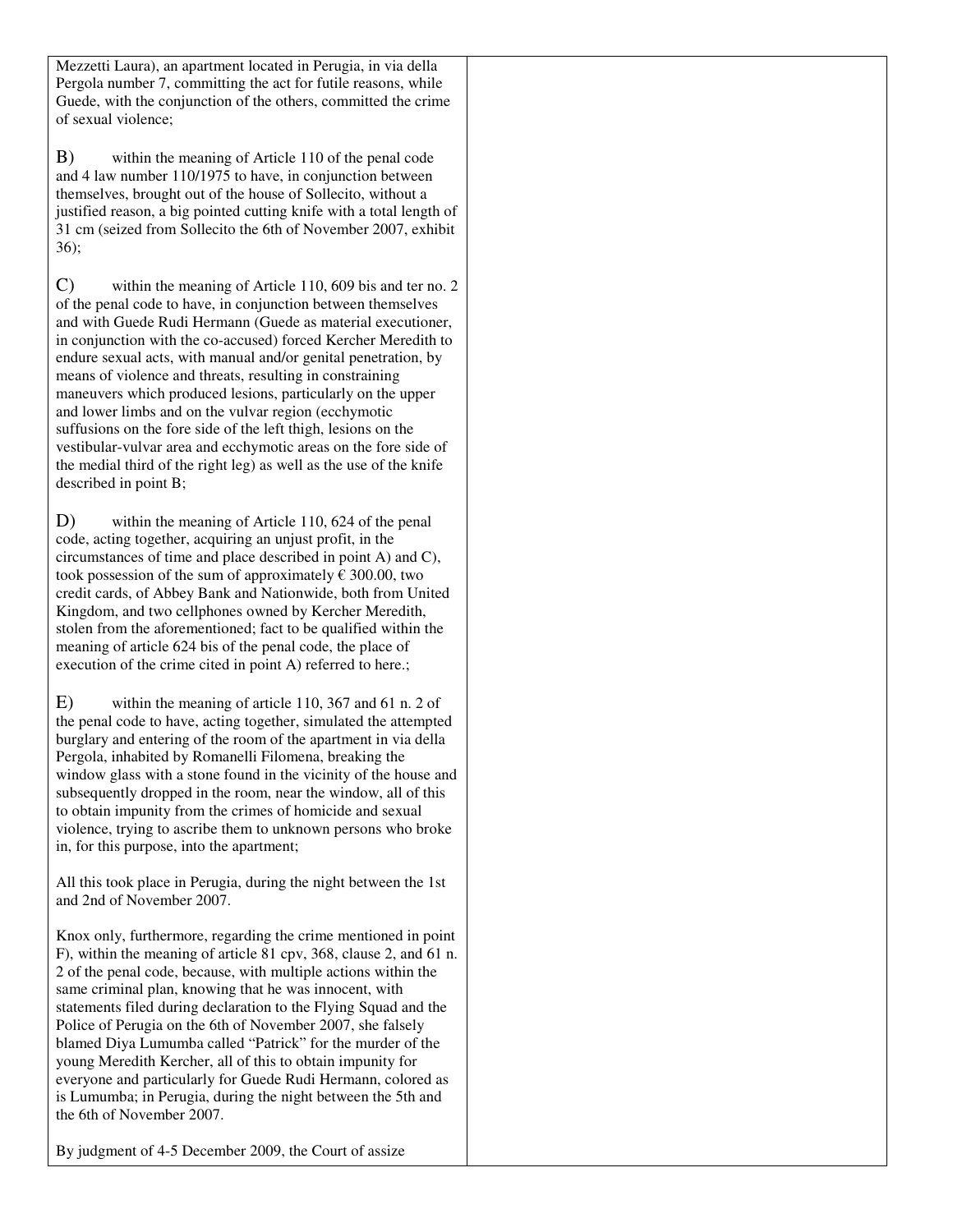declared Amanda Marie Knox and Raffaele Sollecito guilty for the crimes mentioned in point  $A$ ) – this including the crime mentioned in point  $C$ ) – also in B) and D), regarding the cellphones, and E) and, for what concerns Knox, also the crime mentioned in F); crimes which fulfill the prerequisite of continuity and, excluding the aggravating factor mentioned in article 577 and 61 n.5 of the penal code, conceded to both extenuating circumstances equivalent to the remaining aggravation circumstances, condemned them to the sentence of twenty-six years of prison for Knox and twenty-five years of prison for Sollecito, plus other consequential terms;

condemned, also, the same accused, jointly, to pay compensation for damages to the civil parties John Leslie Kercher, Arline Carol Lara Kercher, Lyle Kercher, John Ashley Kercher and Stephanie Arline Lara Kercher, damages to be compensated at a separate session, with the immediate payment of the amount of  $1,000,000.00 \in$  each in favor of John Leslie Kercher and Arline Carol Lara Kercher and 800,000.00 € each in favor of Lyle Kercher John, Ashley Kercher and Stephanie Arline Lara Kercher;

condemned, also, Amanda Marie Knox to pay compensation for damages to the civil party Patrik Lumumba, to be compensated at a separate session, with the immediate payment of the amount of  $10,000.00 \in$ , plus other consequential terms.

condemned, finally, the aforementioned Knox and Raffaele Sollecito to pay compensation for damages to the civil party Aldalia Tattanelli (owner of the apartment in via della Pergola), to be compensated at a separate session, and for Lyle Kercher, John Ashley Kercher and Stephanie Arline Lara Kercher, with immediate payment.

Regarding the appeals proposed by the accused, the Court of Assizes of Appeal of Perugia, by judgment of 3 October 2011, declared Knox Amanda Marie guilty for the crimes referenced in point F), excluding the aggravating factor mentioned in article 61 n.2 of the penal code and excluded the general extenuating circumstances equivalent to the aggravating factors within the means of article 368 of the penal code – condemned her to the sentence of three years of prison; confirming strictly for this sentence the civil damages.

absolved the accused from the crimes previously accredited to them on point A), B) and D), to have not committed the act, and from the crime described in point E) because there is no case to answer, rejecting the damages proposed against them by the civil party Aldalia Tattanelli.

regarding the appeals proposed by the Perugia prosecutorgeneral, by the accused Amanda Marie Knox and the civil parties, this Court of Cassation, First Criminal Division, with sentence of 25 March 2013, cancelled the disputed sentence referring to the crimes mentioned in point A) – incorporated in point  $(C) - B$ ), D) and E) and the aggravating factor within article 61 n.2 of the penal code concerning point F) and referred the appeals to the Court of Assizes of Appeal of Florence for new examination.; denying Knox's appeal, with subsequent circumstances.

Note that the prosecutor Pinelli, civil party lawyers Maresca and Fabiani (lawyers for the Kercher family) and also Pacelli (lawyer for Diya Lumumba) all submitted appeals, but these appeals are oddly overlooked by this report. No commentary is provided as to their merit. Why is this odd? Because the Italian Supreme Court (Cassazione) is a court that looks at the court reasoning, evaluating the logic of the reasoning or noting any misapplications of law. It does not consider the merit of the evidence, except when this is needed to point out flawed reasoning in the lower court's ruling. For more information on how Cassazione operates: https://en.wikipedia.org/wiki/Supreme\_Court\_of\_Cassatio n\_%28Italy%29

*"Although the Supreme Court of Cassation cannot overrule the trial court's interpretation of the evidence it can correct a lower court's interpretation or application of the law connected to a* 

During the review the Court of Assizes of Florence, with the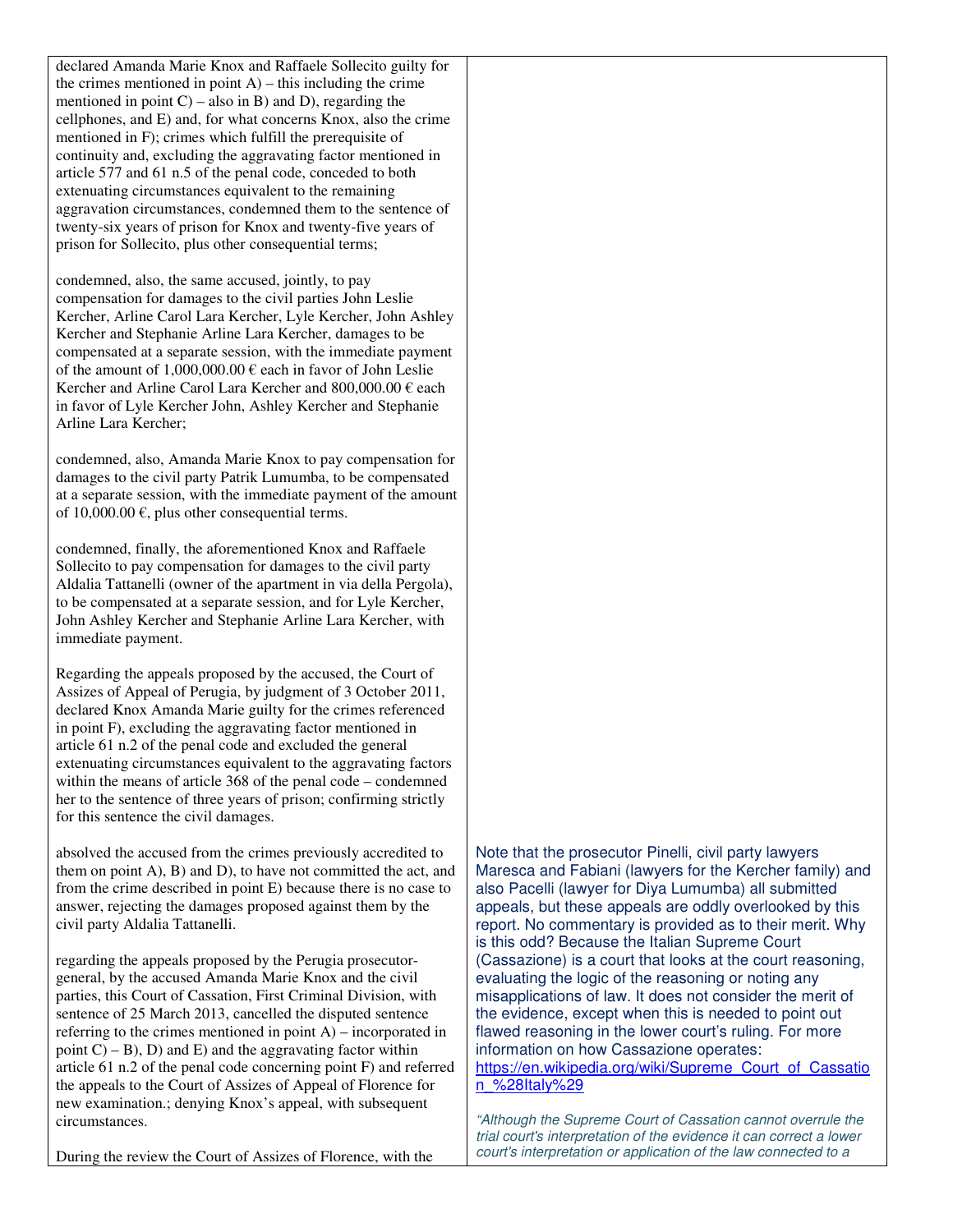trial sentence indicated above, confirming the existence of the aggravating factor within the meaning of article 61 n.2 of the penal code, with reference to the crime within the meaning of article 368, second paragraph of the penal code, point F), revises the sentence against Amanda Marie Knox to be twenty-eight years and six months of prison; confirming the trial sentence, with the consequential damages in favor of the constituted civil parties.

Against the aforementioned ruling, the accused defendants had proposed different Court of Cassation appeals, each one subject to the following critical reasons.

[Amanda Marie Knox]

The appeal in favor of Amanda Marie Knox, before the presentation of the multiple reasons of which it was constituted, was preceded by a long premise which, on the one hand, anticipated the direction of the entire appeal and, on the other hand, proposed once again the same set of problems already discussed in the original grounds for appeal, such as the constitutional legitimacy issue of the conjunction of articles 627 chapter 3 and 628 chapter 2, regarding the application of a possible "indefinite repetitiveness" of an order of remand by the Cassation and corresponding options of indefinitely appealing a rescission order.

In first arguments the basis for contesting of the entire appeal was presented, represented by the pretentious avoidance of the dictum of the rescission order of this legitimacy Court and the divergent interpretation of the same probative material by two different courts of assizes, Perugia and Firenze, the last, however , based on mere paperwork exam.

Then, it continued into the analytical analysis of the procedural factual circumstances or evidences, which wouldn't have been validly examined or, illegitimately, perceived in a partitioned way and not from a global and unitary perspective.

*specific case.[1]"* 

## And:

*"The two essential aims of the Supreme Court of Cassation are to ensure that lower courts correctly follow legal procedure, and to harmonize the interpretation of laws throughout the judicial system."* 

It is odd that this M & B report only highlights the defense appeals, most of which involve considerations of merit about the evidence. Many of these same defense objections were brought up in the lower court appeals and were already ruled on by lower courts.

In order to clarify some of the critiques of this M&B report, I critiqued most of the defense teams' objections. As can be expected, the defense teams will try to sow doubt regarding the evidence, but oftentimes, the comments are incorrect with respect to all of the facts of the case and its proceedings.

The argument as presented is incorrect:

1) An overwhelming majority of Italian courts found merit in the evidence (as noted in the opening comments above.) This is not a matter of courts being equally divided over the evidence, which would imply that the evidence is open to interpretation. Instead we have twelve Italian courts finding merit in the evidence indicating that Knox, Guede and Sollecito are guilty of Ms. Kercher's murder, and only two courts finding the evidence insufficient beyond a reasonable doubt. Notably, the ruling of one of these courts (the H & Z report) was found to be severely lacking in logic and coherence by the C &V report, who also noted that the H & Z report ignored large swaths of evidence.

2) The Nencini & Cicerchia Firenze Appeals trial was not a mere "paperwork examination". That court heard witness testimony and requested further DNA testing be done, much like the Hellmann & Zanetti Court did.

3) The N & C report considered more evidence in their motivation report, and in a much more thorough and holistic manner (see outline above) than did the H &Z report. This is obvious when comparing the two motivation reports.

4) Finally, the H&Z report was annulled, and should not even be used for comparison since juridically, it "does not exist".

In fact, the Hellmann & Zanetti Court did this, according to the C & V report. Hellmann & Zanetti repeatedly considered evidence in a 'partitioned way' and 'not from a global and unitary perspective'. From the C&V report: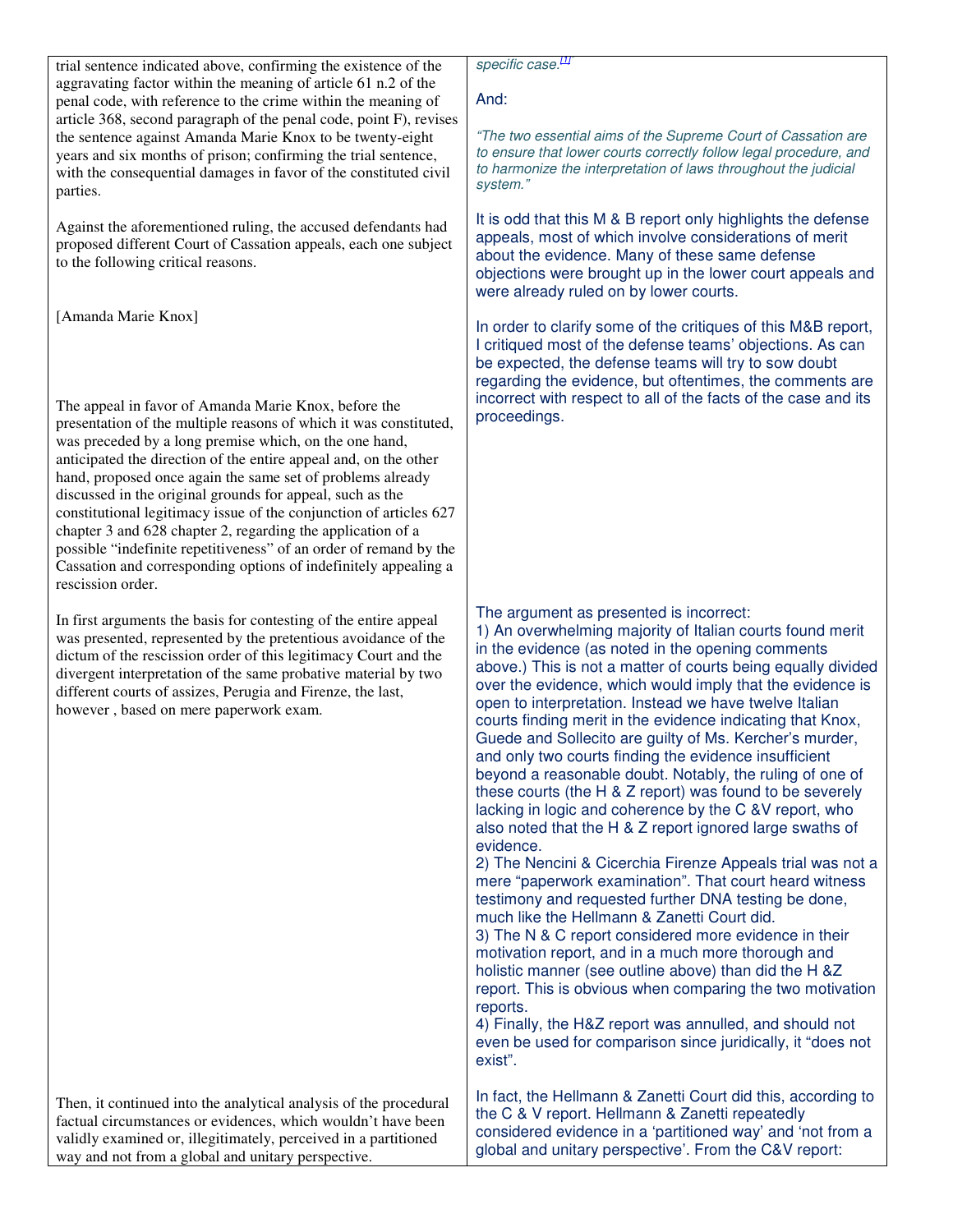Taking into account this, various reasons for the appeal were deduced and reasons summarily presented, according to the terms of article 173, chapter 1, disp. att. code of penal procedure, that is in the terms strictly necessary to the decision.

The first reason challenged the violation and inobservance of the criminal law, according to article 606 lett. b) and c) of the code of criminal procedure and also the incorrect reasoning, according to the same article let. e), about the decisive matter of the asserted reason, of Knox for the commitment of the crime, in violation of article 110 of the penal code.

Contested, in this regard, was what previously assumed in the judgments as to the merits, regarding some claimed disagreements between the aforementioned Knox and Kercher, despite the occurred absolution, with definitive decision, of the finding for theft of the sum of three hundred euros and the collected depositions, including the one provided by Marco Zaroli, regarding the "idyllic" relationship between the two girls. From the records of proceedings there had not emerged any reason that could have induced Knox to mindfully concur in the murder act and, contrarily to the assumption of the judge, the verification of motive during the evidentiary process was absolutely necessary. In this regard, no indications have been offered by the [First Chambers] review judge, despite the specific indication of the rescission order, which had notified a triple possibility: 1) genetic acknowledgement on the death option; 2) changing of an initial program which only included the involvement of the English girl in a not shared sexual game; 3) mere forcing of an erotic group game.

*"…the appealed judgment is affected by an incorrect assessment of all the available evidence, which is inadequately connected, having at times drawn conclusions incompatible with established facts, in open violation of the principle of the completeness of the appraisal and of the principle of non contradiction, showing that significant evidence, which had been set as the basis of the probative reasoning of the first judge, was overlooked without adequate justification. Furthermore, the appealed decision manifestly [ictu oculi] presents a compartmentalized and fragmented evaluation of the circumstantial evidence, taken into consideration piece by piece and rejected in terms of their probative value without a fuller and more complete appraisal, to be carried out broadly. The compartmentalization of the single pieces of evidence thus weakened their value and their depth, since a piecemeal evaluation of their relationship and of the required synthesis inevitably followed, ignoring the increase in value that the pieces of the mosaic of circumstantial evidence assume when synergistically evaluated. This lack of comprehensive examination* **[41]** *prevented the gaps that each piece of circumstantial evidence inevitably carries in itself from being filled, overcoming the limitation of each individual piece of circumstantial evidence, which consists of demonstrating, by itself, the presence of an unknown fact, considering the fact that "the whole can take on the meaningful and unequivocal demonstrative significance through which logical proof of the fact can be reached... which does not constitute a less valid instrument than direct or representative evidence, when it is reached through a rigorous methodology which justifies and substantiates the profile of the so - called free conviction of the judge" (section one [Sez. Un.] 6682/1992 cited above). The ancient maxim "quae singola non probant, simul unita probanti" already contains the spirit of this regulation."* 

This paragraph is not true on multiple fronts: 1) While Zaroli did mention that Knox and Ms. Kercher had an idyllic relationship (according to his opinion, based on only a few encounters with them together), other witnesses testified that Ms. Kercher and Knox were not so friendly and that Ms. Kercher herself did not appreciate some of Knox's attitudes and behaviors. This was testified to by Ms. Kercher's roommates and her English friends. So the majority of the testimonial evidence is that Ms. Kercher and Knox did not enjoy an 'idyllic' relation. 2) While no evidence was found to determine who stole Ms. Kercher's wallet, money, credit card and keys, these items were taken. And just because the evidence does not point to Knox does not mean she did not steal. According to Guede, Ms. Kercher suspected Knox of stealing and a fingerprint of Ms. Kercher's was found on Knox's wardrobe, indicating she had recently looked there. 3) While no clear motive for murder was found in the evidence or in the trials, this does not mean that Knox and/or Sollecito did not harbor a motive or set of motives. Nor does it mean they were incapable of murder. 4) The C & V report did not stipulate only three possibilities. The complete sentence that is referenced reads as follows:

*In conclusion, the challenged judgment must be annulled due to the numerous deficiencies, contradictions and manifest lack of logic indicated above. Using the broadest faculty of evaluation, the remanded judge will have to remedy the flaws in argumentation by conducting a uniform and global analysis of the evidence, through which it will have to be ascertained*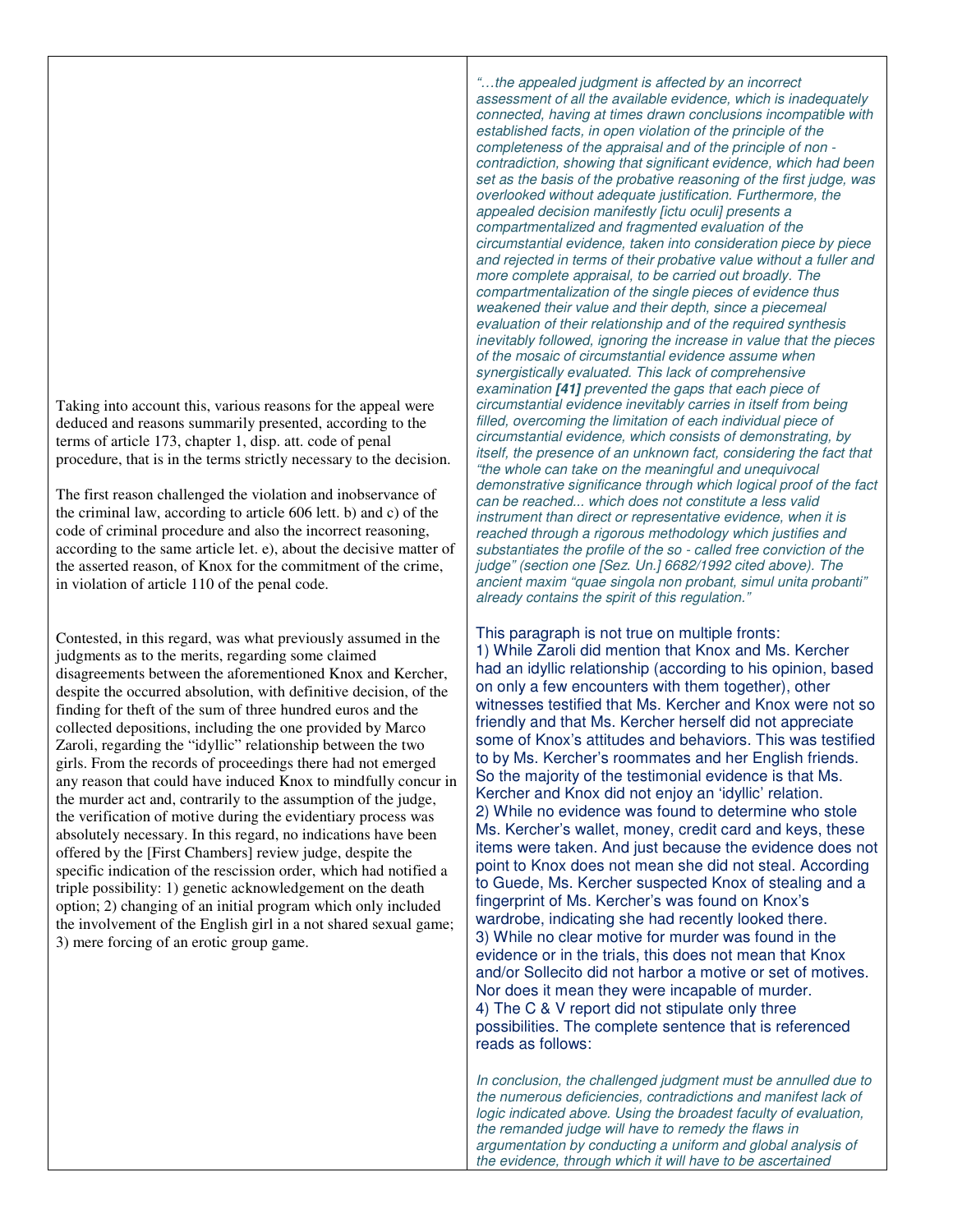Also, in a scenario of absolute uncertainty the review judges had elaborated an abnormal type of collusion in a crime, the fruit of a singular mixture of different impulses and reasons of the participants: Mr. Guede driven by a sexual motive; Ms. Knox by resentment towards the English woman; Mr. Sollecito by unknown intent. The second reason highlights a problem of great relevance in the circumstance of the present judgment, that is the right interpretation of the scientific examination results from a perspective of respect of the evaluation standards according to article 192 of the criminal procedural code and the relevance of the genetic evaluation in the absence of repeatable amplification, as a consequence of the minimal amount of the sample and, more generally, the reliability coefficient of investigations carried out without following the regulations dictated by the international protocols, both during the collecting phase and the analysis. *resolved, as each piece of evidence sums up and integrates with the others in the overall assessment. The outcome of such an organic evaluation will be decisive, not only to demonstrate the presence of the two defendants at the crime scene, but also possibly to clarify the subjective role of the people who committed this murder with Guede, against a range of possible scenarios, going from an original plan to kill to a change in the plan which was initially aimed only at involving the young English girl in a sexual game against her will to an act with the sole intention of forcing her into a wild group erotic game which violently took another course, getting out of control.*  Note that the C & V report talks of subjective roles (not motives) and talks of a RANGE of possible scenarios, not just three. The three scenarios noted are merely examples on "a range of possible scenarios" for how the attack on Ms. Kercher might have happened, and the examples serve to indicate different levels of severity of intent of the murder. In fact in the original Italian, the sense of this range is even clearer, where the term "ventaglio" ("fan") is used. 1) It is hardly singular or unusual for three people to act together even if they have different motives. No two people are alike so the expectation that three people all have the same motive is absurd. 2) The writings of Knox of that time period showed a preoccupation with violent rape, while Sollecito's manga collection extensively featured all manner of violence against women, from rape all the way to dismemberment. So one cannot claim that Knox or Sollecito were free of violent thoughts or did not enjoy entertaining such thoughts. There are no "reliability coefficients of investigations" (whatever that really means) and "no regulations dictated by international protocols". In fact, at the time of the police DNA lab work, there were no "international protocols" specific to forensic genetic work, apart from Best Laboratory Practices. The forensic lab work was performed in 2007 and 2008. In 2009, ENSFI became the defacto, network organization for DNA forensic labs in Europe. In 2010, ENFSI noted some DNA handling and best practice guidelines on this webpage: http://www.enfsi.eu/about-enfsi/structure/workinggroups/dna The Rome Scientific Police DNA laboratory was an ENFSI certified member since 1994. http://www.enfsi.eu/member/central-anticrime-directorateitalian-national-police-forensic-science-police-service-dacsps There are no "repeatable amplification" requirements, and in fact the whole point is incorrect. Dr. Torricelli, in her June 5, 2009 report submitted during the Massei & Cristiani court trial, had this to say regarding "international protocols" pertaining to forensic DNA work: *"This panorama of rules, of European guidelines, are still not so stringent for Italian laboratories. Only now is the importance of* 

*whether the relative ambiguity of each piece of evidence can be*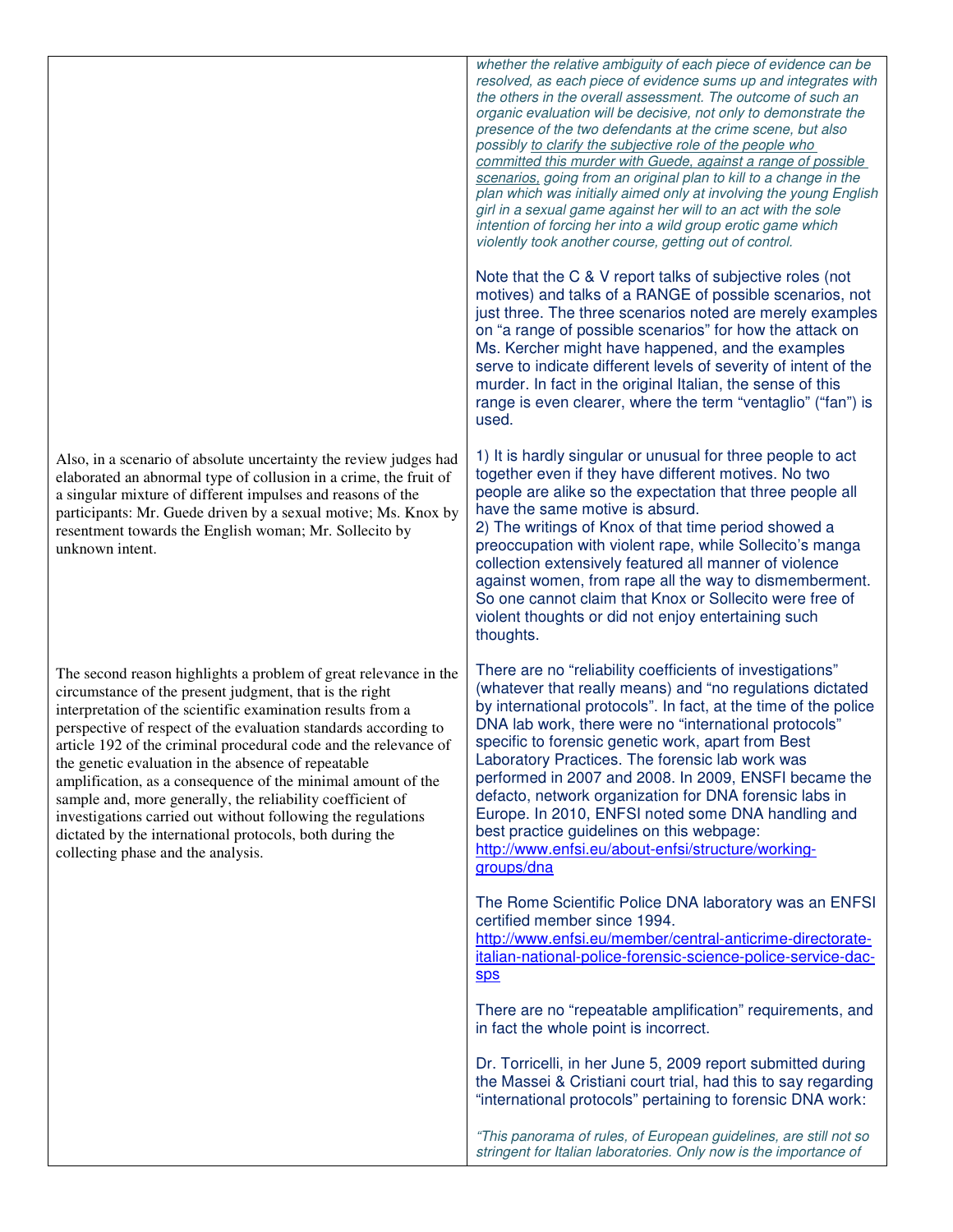*adhering to Europe being underscored; this last document notes this (in the) "Recommendations of the Ministerial Commission for Genetics" of the Ministry of Work, of Health and Social Politics, published in 2009…. The demonstration that in Italy there are no forensic laboratories certified to ISO 17025 can be seen in the documents published by SINAL, which indicates which laboratories are actually ISO 17025 certified. Those present in the list are all entities working in the food industry…. In any case, at the current state*" (in 2009, nearly two years after the police DNA analysis in the case was started) *"the only condition to be certain that one is working well is to work within the outlines of BPL"* (Best Laboratory Practices) *"get recognized, and to activate the guidelines (that is the recommendations) emanated by the government and/or the national and/or international scientific societies.*"

Dr. Torricelli also noted that the ISO 17025 standard, a standard established in 2005, was obligatory for (and intended for) food industries and laboratories of quality control.

Dr. Torricelli also noted that in April 2000, the GEFI and SIGU (two Italian associations of forensic geneticists) issued a series of recommendations on biological investigations of paternity and criminal identifications. Among the recommendation to work within the guidelines of BPL, Dr. Torricelli also highlighted this specific guideline:

*"The validation and methods and the respective guidelines must find consensus in the most ample scientific community and not be the patrimony of a single expert or group of experts accredited with experience. This is especially important for the justice system of our country, which does not have preliminary codes of validation of scientific methods used in the administration of justice. The recommendations of GEFI and SIGU receive scientific directions on which there is ample international consensus."* 

All of this to say that at the time that DNA analysis was performed in 2007 and 2008, there were no international protocols for forensic DNA work being done in Italian laboratories, other than Best Laboratory Practices. These practices were made more forceful in 2009 when ENFSI was allowed to become the primary monitor of European DNA laboratories, but in any case, the Roma Scientific Police DNA laboratory had been an ENFSI member since 1994 and was already adhering to BPL.

Finally, it should be noted that the current BPL guidelines (issued two years after the DNA analysis in this case was done but still current today, eight years later), there are still no specific guidelines for any test needing to be repeated. The only time where repetition is required is for validating a change to a system of DNA analysis, whether that is a change in analysis method or the introduction of a new procedure. In this case, a minimum of 5 repeats is required. In this same document, the following is stated:

http://www.enfsi.eu/sites/default/files/documents/minimum validation\_quidelines\_in\_dna\_profiling -\_ v2010\_0.pdf

*Aim :* 

*One of the requirements of EN ISO/IEC 17025 is that methods*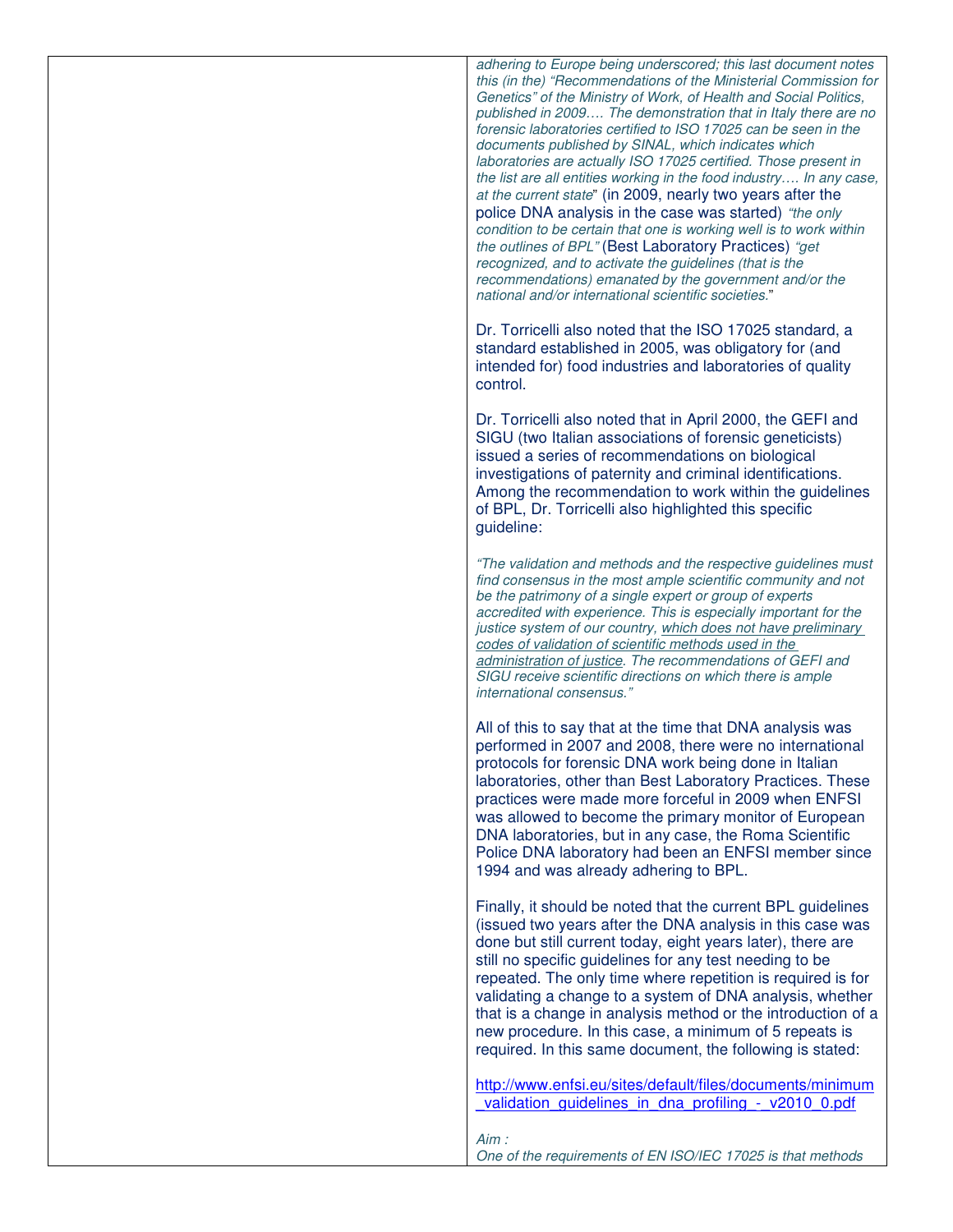|                                                                                                                                                                                                                                                                                                                                                                                                                        | used in testing laboratories should be validated. As EN ISO/IEC<br>17025 only determines a general standard it is the role of the<br>experts in a given field to give more detailed recommendations.<br>The ENFSI DNA Working Group has agreed upon the minimum<br>validation criteria as laid down in this document. This paper can<br>only serve as a recommendation because each DNA testing<br>laboratory has its own duties and workflows. There might be<br>other approaches to validate a certain protocol or instrument.<br>Whatever the criteria are to validate a system, they must give<br>evidence that the procedures and instrument are suitable for the<br>purpose they are used for according to EN ISO/IEC 17025. It is<br>also an absolute necessity that the results are in concordance<br>with the international standards to ensure that DNA profiles are<br>comparable between laboratories.<br>These recommendations only apply to standard situations in a   |
|------------------------------------------------------------------------------------------------------------------------------------------------------------------------------------------------------------------------------------------------------------------------------------------------------------------------------------------------------------------------------------------------------------------------|--------------------------------------------------------------------------------------------------------------------------------------------------------------------------------------------------------------------------------------------------------------------------------------------------------------------------------------------------------------------------------------------------------------------------------------------------------------------------------------------------------------------------------------------------------------------------------------------------------------------------------------------------------------------------------------------------------------------------------------------------------------------------------------------------------------------------------------------------------------------------------------------------------------------------------------------------------------------------------------|
|                                                                                                                                                                                                                                                                                                                                                                                                                        | laboratory (internal validation). However, if a testing laboratory<br>develops new methods or technologies, the validation efforts<br>have to be far more extensive and considered as developmental<br>validation (see below).                                                                                                                                                                                                                                                                                                                                                                                                                                                                                                                                                                                                                                                                                                                                                       |
|                                                                                                                                                                                                                                                                                                                                                                                                                        | It is clear from the above that the concern is not to<br>establish a specific protocol for a specific result of DNA<br>analysis, but to verify that a particular method of analysis<br>has a minimum of reliability, so that, for instance,<br>contamination or error creep in DNA testing procedures<br>are minimized. The standards are not about achieving<br>100% reliability or certainty in any given result, but<br>minimizing the potential of errors in procedures of DNA<br>analysis. This is an extremely important point to<br>understand, since this motivation report misses this point<br>entirely. A good laboratory is one that has verified that the<br>methods it uses are reliable, and not whether each and<br>every result is 100% reliable. Why? Because DNA<br>analysis is open to interpretation, particularly in the case<br>of mixed profiles. The scientist must still use judgment in<br>evaluating processes and results in specific<br>circumstances. |
| Particularly, anomalies were challenged in the retrieval of the<br>knife (item 36) and the victim's brassiere hook, which do not<br>exclude the possibility of contamination, as correctly outlined in<br>the Conti-Vecchiotti report, ordered by the Perugian Court of<br>assizes, which also notified the unreliability of the scientific<br>data, precisely because it was not subject to a further<br>examination. | 1) The C & V report stated that "contamination must be<br>proven by those who invoke it".<br>2) Conti & Vecchiotti were incorrect to suggest<br>contamination, since there is no evidence in the 480 DNA<br>tests done by the Rome Scientific Police that there was<br>any sort of contamination.<br>3) No plausible path of contamination was ever shown by<br>any of the defense teams. All of the DNA profiles that<br>resulted were matched in most cases at 15 loci or more<br>(see the Egrams).<br>4) All DNA results and procedures were reviewed by<br>defense appointed consultants at the Scientific Lab, and<br>none of them ever made claims of contamination.<br>5) The Micheli Motivation report considers the possibility<br>of contamination as being quite remote.                                                                                                                                                                                                  |
| It was also denied that the retrieved knife would have been the<br>crime weapon.                                                                                                                                                                                                                                                                                                                                       | Of course the defense team would try to deny that the<br>knife was the murder weapon. Yet, the knife was shown to<br>be compatible with the fatal wound in Ms. Kercher's neck.<br>And her DNA was found on the knife blade, while Knox's<br>DNA was found on the handle, at a location not typical for<br>normal everyday use. See Dr. Stefanoni's testimony<br>during Massei & Cristiani here:                                                                                                                                                                                                                                                                                                                                                                                                                                                                                                                                                                                      |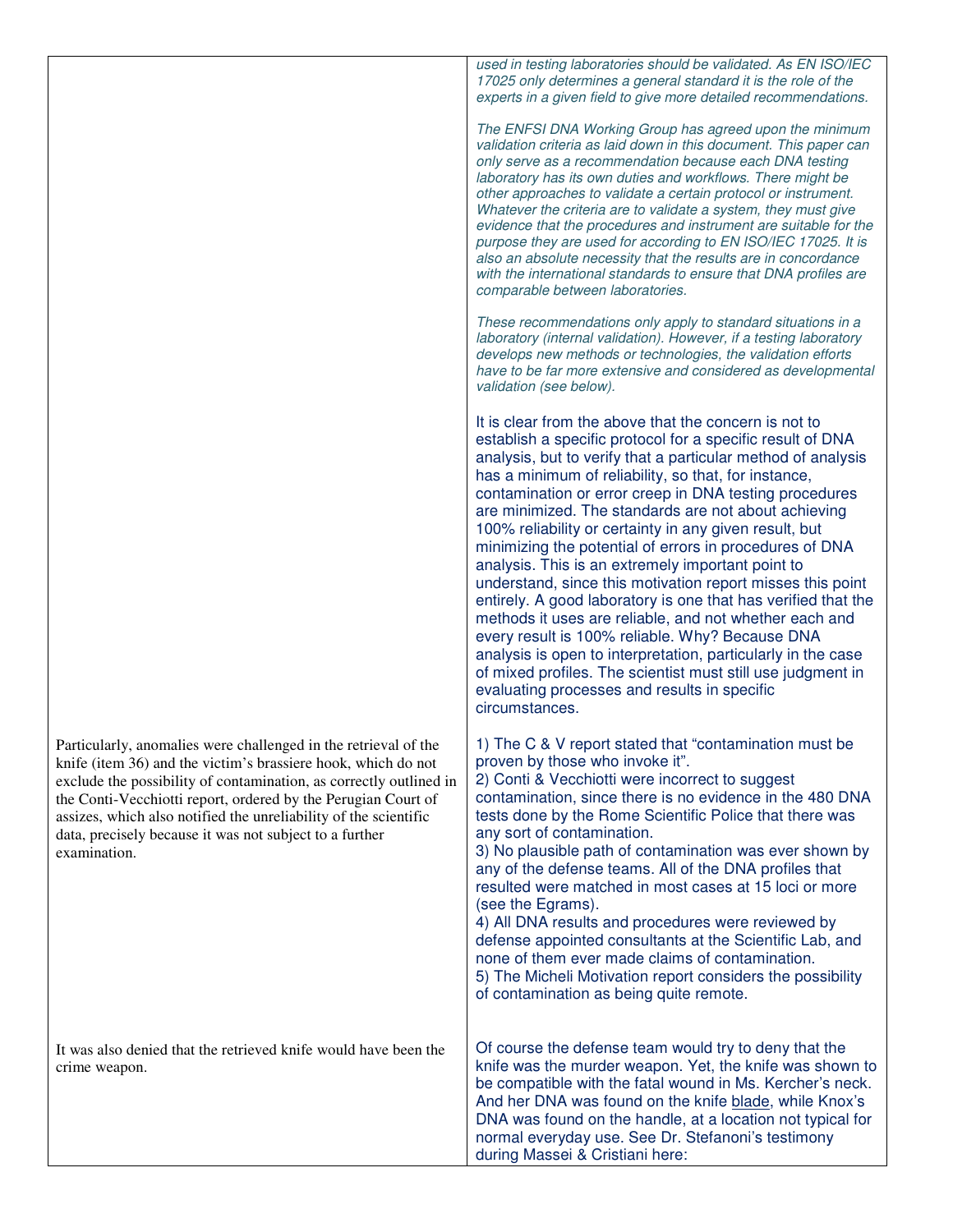The third reason challenged the law violation and incorrect reasoning, according to article 606 lett. b) and e), regarding the teleological nexus between the crime of calunnia and the homicide. In this regard, the psychological conditions of the accused during the issue of the calumnious declarations dated 11.06.2007 are outlined, her declarations were considered unusable by this Court (with ruling number 990/80); also challenged was a violation of article 188 of the code of criminal procedure, for infringement of the declarer's moral freedom during the assumption of evidence.

The fourth reason challenged incorrect reasoning regarding the relevant circumstances of the happening, with reference to, firstly, the asserted simulation of theft in Romanelli's room, without considering that Guede, at the moment of his arrest, presented wounds on his right hand compatible with the hypothesis of a previous breaking of the window's glass and subsequent climb in order to enter the room, with shards of glass on the windowsill, also in the same way not considered was the criminal record of Guede, who wasn't new to stealing in apartments, with identical modalities. Moreover, not considered was that not a single genetic imprint of the accused had being retrieved in the room of the murder, while fourteen imprints referable to Guede were retrieved in the same room. The +argument was totally illogical of a purported selective cleaning of the environment carried out by the accused, being almost impossible to remove specific genetic traces, leaving others intact.

http://themurderofmeredithkercher.com/docupl/spublic/filel ibrary2/trials/knoxsol/massei/2009-05-22-Testimony-MC-Stefanoni.pdf

1) Inspector Ficarra, the policewoman who spent time with Knox on November  $2^{nd}$ ,  $3^{rd}$ ,  $4^{th}$  and  $5^{th}$ , testified that Knox was calm and well-treated during all the time she was with her. Knox only had outbursts when she made her early morning statements on November  $6<sup>th</sup>$ , accusing Lumumba of the murder.

2) The G & G report ruled that Knox's 5:45 statement could not be used at all, that her 1:45 statement could be used against others, and her November  $6<sup>th</sup>$  written statement, her "gift" to the police, could be used. The Court did not cite any psychological aspects of Knox, but merely referred to long-established law that statements cannot be used against oneself.

3) Knox continued to make statements after her arrest. During her arrest, she provided a written statement in which she confirmed her memory of events though at the same time was unsure. On November  $7<sup>th</sup>$  she provided another written statement where she declared uncertainty about the events, maintaining certainty instead that she was at Sollecito's apartment. Then she made two more statements to her lawyers on November 9<sup>th</sup>. In none of these statements however does Knox categorically assert that Lumumba was innocent of her accusation. Rather Knox states she ultimately does not know what happened, except that she was at Sollecito's apartment during the time of the murder.

4) On November  $10^{th}$  Knox discusses Lumumba with her mother during a prison interview, expressing regret at having cited him as the murderer. Yet neither she nor her mother do anything to correct Lumumba's situation. 5) So, the question of "why did Knox implicate Lumumba" does have merit and needs to be considered as part of the evidentiary web of the case.

1) Guede could have wounded his hands at any time. 2) The point that somehow those wounds are compatible with breaking the window is denied by the fact that no human blood was found on the glass or broken window, much less Guede's DNA (a small spot of animal blood was found on the exterior side of the window frame). 3) No traces of Guede were ever found in Romanelli's room. So, using the same defense argument that "there was no Knox DNA in Ms. Kercher's room, therefore she was not there", then this argument leads to the conclusion that Guede was never in Ms. Romanelli's room and therefore could not have broken in there. 4) The staging of the burglary was immediately apparent

to police and witnesses alike. The point of entry (a second story window) was highly unlikely given that there were other easier ways to get into the upper level apartment. See both the PM and N & C reports.

5) It is incorrect to say that 14 imprints of Guede were found in Meredith Kercher's bedroom. Traces found in Ms. Kercher's bedroom that were attributable to Guede consist of: (4) DNA traces on Ms. Kercher, her clothing and purse; (1) handprint/fingerprint on a pillow; several shoeprints. (5)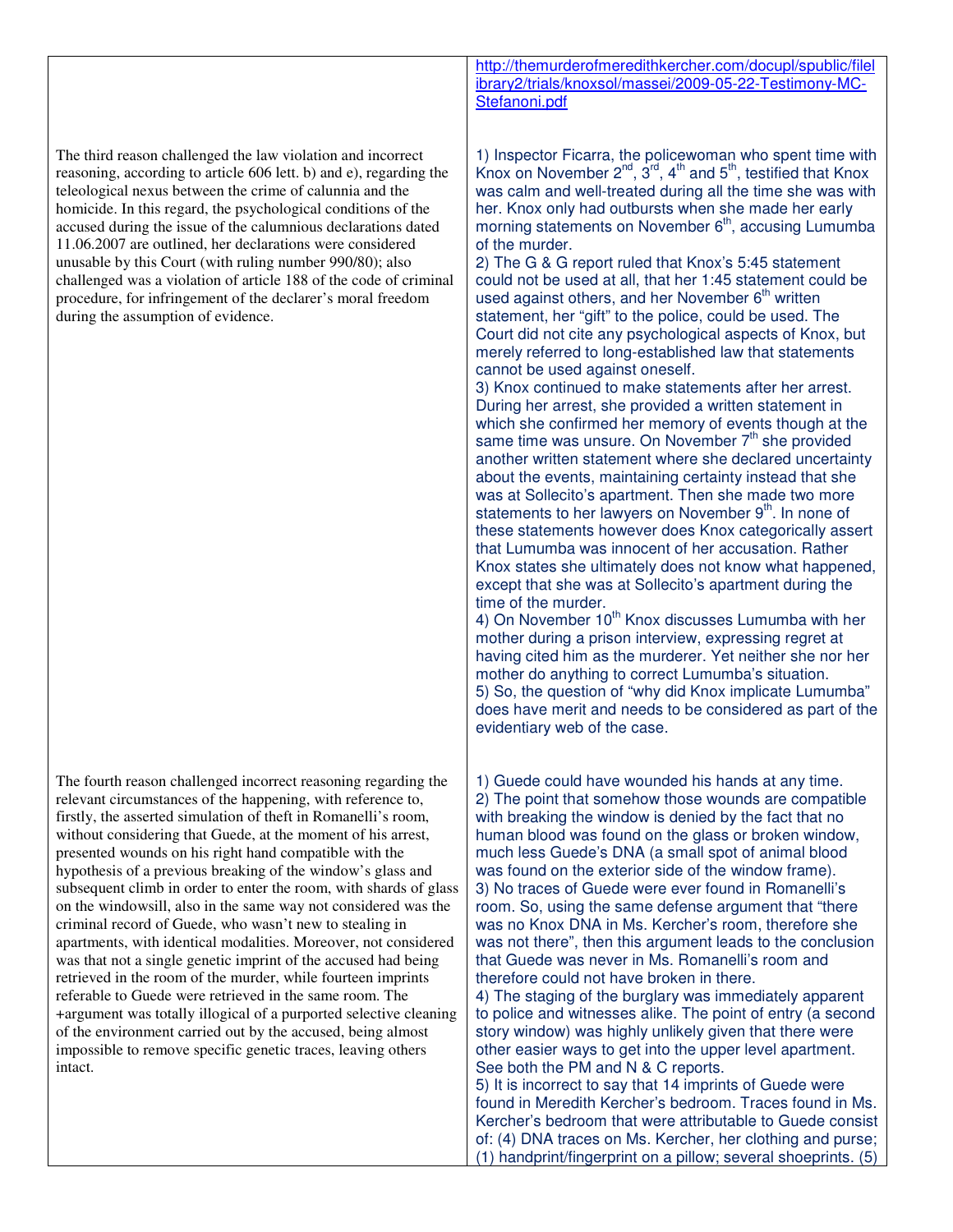The fifth reason denounces the incorrect reasoning in the evaluation of the Curatolo's and Quintavalle's declarations, non-adequately interpreted during the examination of the evidence. Also the illogical relevance given to the SMS received by Patrik Lumumba, due to uncertain of the site of the reception, and considering the well-known unreliability of localizations based on the triangulation of telephone cells.

The sixth reason challenged the law violation, in relation to the use of statements considered unusable by this Court, with particular reference to the declarations of the accused contra se at 5:45 AM of 11.6.2007.

Also, it was not considered that the defense report submitted by Knox suffered from the unstable psychological conditions in which she found herself, also from the stress consequent to the violation of her defense rights.

The seventh reason denounces the violation of articles 111 Cost., chapter 2 and 238 of the criminal procedure code, with reference to the irrevocable sentence issued against Guede and the inappropriate interpretation of the declarations produced by the aforementioned, via Skype, to his friend Giacomo Benedetti.

The eighth reason denounces the lack of assumption of decisive evidence, according to article 606 lett. d) of the criminal procedure code and in relation to articles 111 chapter 2 and 238 bis of the criminal procedure code, for failure to re-open court hearing evidentiary phase, denied with order of 09.30.2013, in order to examine Guede, after his accusations against the indicted woman.

The ninth reason signals inconsistency and contradictory nature of motivation and also great inaccuracy, such as the declaration at page 321 about the presence of genetic traces of Sollecito and Kercher on the retrieved knife.

It is argued, also, that the place where the cellphones of the victim had been retrieved was compatible with Guede's

short black hairs.CHECK

6) Guede did not have a "criminal record" of burglary. He was found guilty at a later date of having stolen goods, but that is rather different than from being guilty of committing a burglary.

1) Curatolo's and Quintavalle's declarations were consistent with the other evidence obtained during the investigations. The fact that they were 'late' witnesses does not mean their testimony should be automatically discarded, as noted by the C & V report. 2) Curatolo, a homeless man who lived at piazza Grimana, consistently testified to seeing Sollecito and Knox the night before the police started searching the cottage. Curatolo left a deposition and testified at two different trials on this aspect, in both cases consistently. 3) Regarding cell phone towers, in Inspector Latella's testimony during the Massei& Cristiani trial, it is clear that Knox shifted locations between when she received Lumumba's message and when she replied. The cell tower to which her cell phone was connected when she received Lumumba's text message did not cover Sollecito's apartment at all.

As noted above, Knox never categorically stated to officials or lawyers that Lumumba was innocent of her charge, only that she was not sure. And this after indicating several times in writing that she believed what she had imagined was true.

Knox's rights were not violated; no court or judge has ever found this to be the case. In fact, in addition to Lumumba's charge against her for calunnia (juridically confirmed by Cassazione), the police also charged Knox with calunnia, as Knox has repeatedly stated that she was cuffed on the head by an officer, though this never happened according to the three officers present at her 01:45 interrogation on November  $6^{th}$ .

Guede said many things over the course of one chat, two phone calls, two police depositions, one deposition in front of a judge, two more prosecutor depositions, a number of intercepted prison meeting recordings and finally two court testimonies. Ultimately, he placed Knox at the cottage at the time of the murder in the majority of his statements, while also consistently hinting at Sollecito's presence in one manner or another.

Guede made his last statement in a letter written to media in 2011 during the Hellmann & Zanetti trial. However, Guede had placed Knox at the cottage from his first few depositions in 2007. Defense lawyers could have challenged his statements during Guede's own set of trials.

If one reads the cited sentence in context it is obvious that naming Sollecito is a clerical error. The N &C report amply discusses the presence of Knox's and Kercher's DNA on the knife.

The itinerary was also compatible with Sollecito returning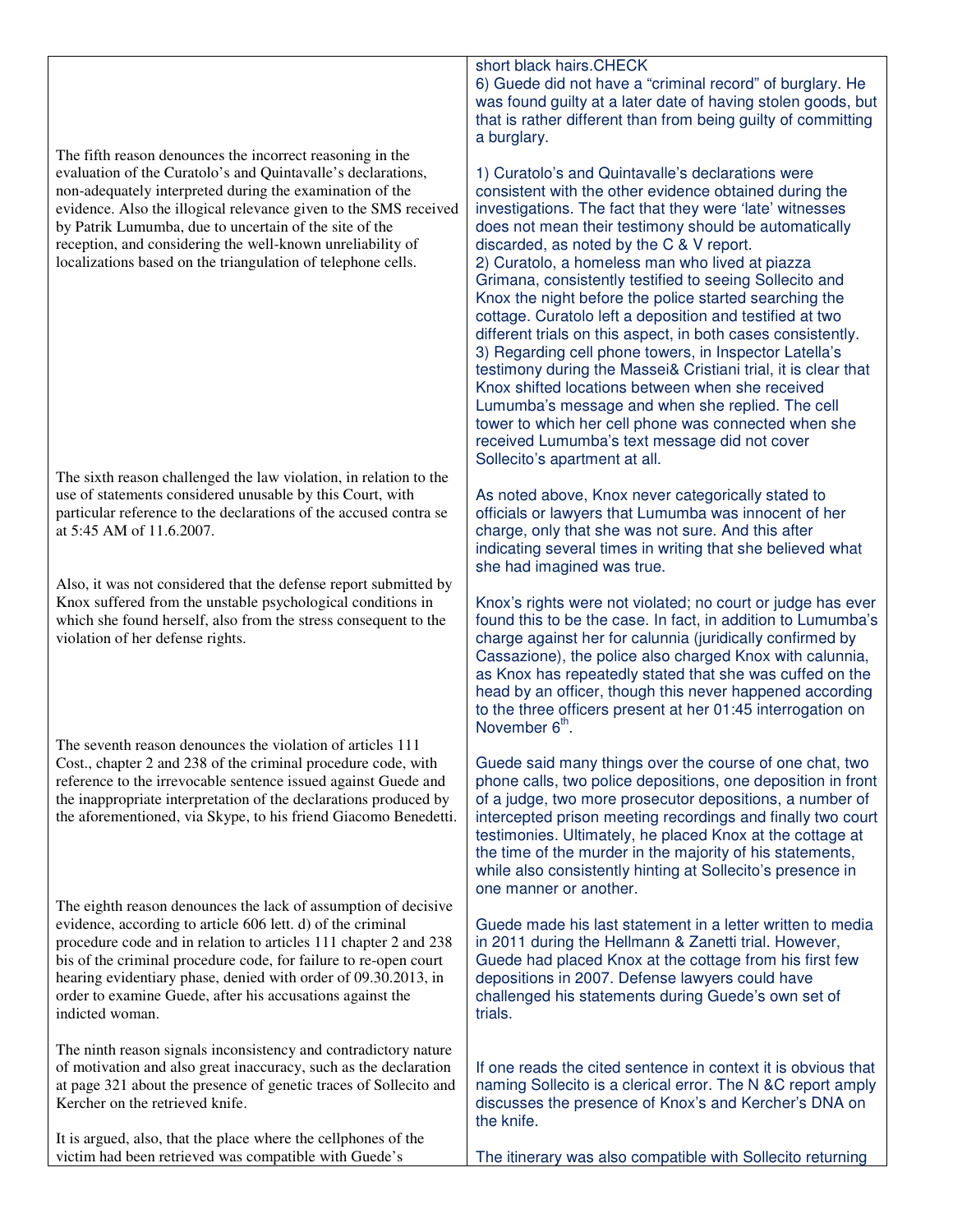| itinerary towards his house, situated in via del Canerino n. 26.                                                                                                                                                                                                                                                                                                                                                                                                                                                                                              | to his apartment. Guede and Sollecito lived several<br>minutes apart on foot- i.e. within easy walking distance.                                                                                                                                                                                                                                                                                                                                                                                                                                                    |
|---------------------------------------------------------------------------------------------------------------------------------------------------------------------------------------------------------------------------------------------------------------------------------------------------------------------------------------------------------------------------------------------------------------------------------------------------------------------------------------------------------------------------------------------------------------|---------------------------------------------------------------------------------------------------------------------------------------------------------------------------------------------------------------------------------------------------------------------------------------------------------------------------------------------------------------------------------------------------------------------------------------------------------------------------------------------------------------------------------------------------------------------|
| Inadequate, moreover, was the evaluation of the results of the<br>report provided by Massimo Bernaschi about the computer<br>damage, by suspected electric shock.                                                                                                                                                                                                                                                                                                                                                                                             | No reason was given for the supposed inadequacy.                                                                                                                                                                                                                                                                                                                                                                                                                                                                                                                    |
| The tenth reason denounces the inobservance or erroneous<br>application of articles 627 and 603 of the criminal procedure<br>code referring to the preliminary order of 09.30.13 and<br>04.17.14.                                                                                                                                                                                                                                                                                                                                                             |                                                                                                                                                                                                                                                                                                                                                                                                                                                                                                                                                                     |
| Requested, also, is the correction of the material error presented<br>in the order dated 04.17.13, referring to the erroneous indication<br>of the place of birth of the accused, who was born in Seattle and<br>not in Washington. The eleventh reason denounces the violation<br>and inobservance of article 606 lett b), in relation to the<br>quantification of the punishment in point of aggravating<br>circumstance according to article 61 n.2 of the penal code for<br>the crime of calunnia placed on the accused assuming a<br>teleological nexus. | 1) Seattle is a city in the State of Washington.<br>2) Calunnia can be a part of criminal motives. In any case<br>the calunnia sentence against Knox was ultimately<br>confirmed by the C & V court.<br>3) The N & C report deals extensively with this issue from<br>pages 332 to 336.                                                                                                                                                                                                                                                                             |
| The remand judge [Nencini] had considered the generic<br>mitigating circumstances of minor value, previously considered<br>equivalent, despite the final status of judgment [giudicato] on<br>the point.                                                                                                                                                                                                                                                                                                                                                      | The N & C report upheld the generic mitigating<br>circumstances stipulated to in the M & C report. See page<br>331 of the N & C report and the subsequent<br>considerations.                                                                                                                                                                                                                                                                                                                                                                                        |
| [Raffaele Sollecito]                                                                                                                                                                                                                                                                                                                                                                                                                                                                                                                                          |                                                                                                                                                                                                                                                                                                                                                                                                                                                                                                                                                                     |
| 3.<br>The appeal on behalf of Raffaele Sollecito is explained<br>in terms of twenty-two reasons, which will be also<br>systematically summarised according to the requirements of<br>article 173, chapter 1, of the code of penal procedure.                                                                                                                                                                                                                                                                                                                  |                                                                                                                                                                                                                                                                                                                                                                                                                                                                                                                                                                     |
| To this summary explanation has to be added the reference to<br>the introductory part, containing specific requests.                                                                                                                                                                                                                                                                                                                                                                                                                                          |                                                                                                                                                                                                                                                                                                                                                                                                                                                                                                                                                                     |
| The first concerns the ruling for referral to the United Sections<br>panel [Sezioni Unite] on matters asserted of being of maximum<br>relevance and, potentially, capable of generating interpretative<br>contrast:                                                                                                                                                                                                                                                                                                                                           |                                                                                                                                                                                                                                                                                                                                                                                                                                                                                                                                                                     |
| a)<br>Probative or evidential value of the results of the<br>scientific evidence in case of violation of scientific community<br>international protocols regarding the collection and reading of<br>the data;                                                                                                                                                                                                                                                                                                                                                 | See the commentary above regarding there not being any<br>particular international protocols for DNA analysis, apart<br>from the best laboratory practices promoted by ENFSI.                                                                                                                                                                                                                                                                                                                                                                                       |
| b)<br>Usability of declarations produced by Guede during the<br>appeal process. In relation to this, it is inappropriate to relate the<br>review of this appealed sentence to what he has stated during<br>interrogation, reported in the appealed sentence according to<br>article 238 bis; if those declarations were usable, it would be a<br>consent to include in the trial, in violation of the same<br>procedural disposition, declarations produced in absence of<br>cross-examination.                                                               | 1) Guede's confirmation of his letter to the media during<br>the H & Z trial is merely part of a long list of statements he<br>made previously in which he rather consistently indicated<br>Knox was present at the cottage during the murder.<br>2) Guede's statements are not the only piece of evidence<br>implicating Knox's and Sollecito's involvement in the<br>crime.<br>3) Defense teams had ample opportunity to rebut these<br>statements both in the Knox and Sollecito trial<br>proceedings and in Guede's own trial proceedings, but<br>never did so. |
| Range of explanation of the principle of beyond<br>C)<br>reasonable doubt, which, from what is stated by the current                                                                                                                                                                                                                                                                                                                                                                                                                                          | 1) Sollecito failed to make a case for himself, and failed to<br>explain his lies to police and to the various courts. Instead,                                                                                                                                                                                                                                                                                                                                                                                                                                     |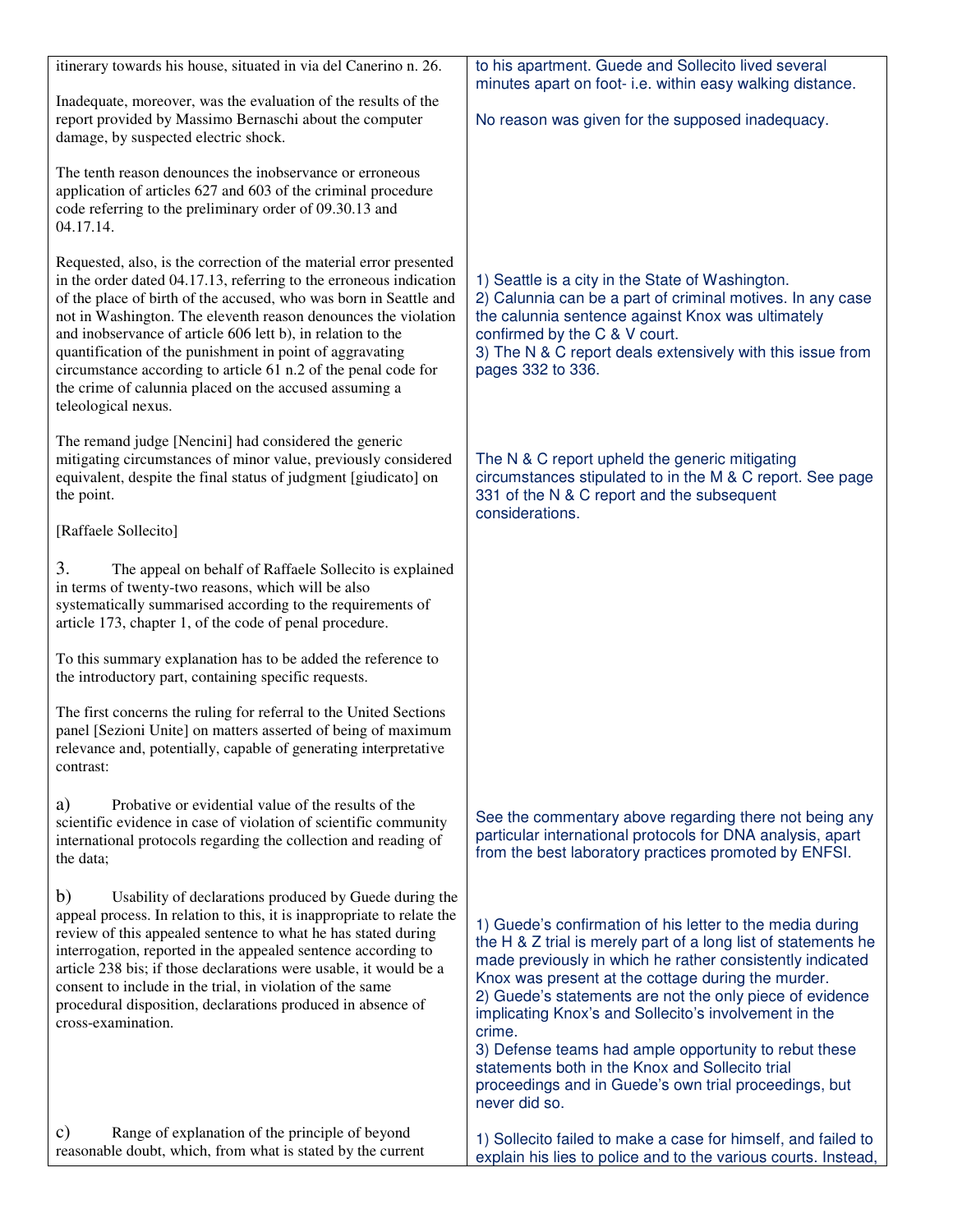defense, would be violated in this specific case by the erroneous statement by the remand judge, according to which the lack of procedural collaboration of the accused has exempted the judge from analyzing the alternative hypothesis emerged from the trial papers or the defense perspectives. d) Reliability limits in witnesses' declarations (such as the ones from Dramis, Monacchia, Quintavalle and Curatolo), produced some time after the facts, after being solicited by journalists. The question is about the verification of the reliability of witnesses during the procedures who created strong media impact, with particular reference to Gioffredi and Kokomani claims and to the declaration of the former offender Luciano Aviello, who did not hesitate to produce slanderous declarations towards the prosecutor, the defence attorney, and Raffaele Sollecito's father. The intervention of the supreme jurisdictional assembly was necessary in order to fix the evaluation standards of oral evidence during trials with strong media exposure, aiming to preserve the credibility of the trial, protecting it from mythomaniac or judicial attention-seeking behavior. In the introductive part also thoroughly examined is the position of Amanda Knox regarding the erroneous evaluation of the evidence against her, which had reflected negative effects also on the position of Sollecito, with the distorted conviction that the two substantial positions would be linked by an indissoluble bond, almost like a unique communication vessels system or an abnormal "mutual" extension of responsibility. All of this in order to denounce the erroneous methodological position consisting in the lack of an "identifying" evaluation of the appellant's role in the tragic happening subject to judgment. And the aforementioned assumption gave headway to a further denouncement of legitimacy, consisting in the remand judge avoiding the dictum of the cancellation judgment, which gave to the remand judge the task of "highlight the subjective position of Guede's contestants in the light of all the supposable circumstances", all specifically enunciated. It is also pointed out that Ms. Knox had never placed, even in her noon report (erroneously considered of confessional nature), Sollecito at the crime scene. On the contrary, from the aforementioned report, it was possible to deduce that the foretold was not present in the house of via della Pergola. In fact, no trace of Sollecito was found in the room of the murder. The only element of proof against him was represented by the DNA trace retrieved on the brassiere hook of the victim; trace of which relation with the indicted was actually denied by Sollecito, in his spontaneous statements during the trials, resorted to generic statements of innocence, or made up events he later recanted on Twitter. 2) Regarding alternative hypotheses of the murder, none have been successfully proposed by the defense teams that match all the acquired evidence. All the evidence found in the case points to the presence of all Guede, Knox and Sollecito at the cottage during the time of the murder. Guede was found guilty of acting with others (specifically Knox and Sollecito) in the murder of Meredith Kercher, and this fact is noted repeatedly in a number of court motivation reports. 1) Aviello and Alessi were defense team witnesses in the H & Z trial when he made these comments (and to which Guede replied to in his letter to the media). 2) The C & V report said 'late' testimony should not be discarded automatically because it is late. 3) All of the 'late' testimony by the witnesses noted above agreed with other known evidence. Media scrutiny was never an issue in any of the preceding trials; no court ever stipulated to media scrutiny being a problem, much less that media scrutiny represented a problem of credibility for certain witnesses. Therefore there is no need for Cassazione "to fix the evaluation standards of oral evidence". Suggesting that there is a problem with certain evidence does not necessarily mean the problem exists. 1) The N & C report amply considered the roles of Guede, Knox and Sollecito in the murder scenario, as requested by the C & V report. In particular, the N & C report evaluated their roles by considering all the evidence highlighted during the M & C trial; see pages 308 to 328 of the N & C report. 2) Knox and Sollecito were an intimate couple, with Knox staying at Sollecito's apartment for a number of day and nights prior to the murder. Therefore, a bond did exist between the two defendants. In the November  $6<sup>th</sup>$  memorandum referenced, Knox mentions seeing fish blood on Sollecito's hands and she wonders why Sollecito lied about her being away on the evening of November 1st. Knox also says she's unsure of her entire memory and does not know who the murderer is. 1) Apart from Sollecito's DNA on the bra clasp, there is other evidence that places Sollecito at the crime scene, including: his DNA mixed with Knox's on a cigarette butt in

the kitchen ashtray; at least two bloody footprints, one

the Vecchiotti-Conti report, which, in this regard, had accepted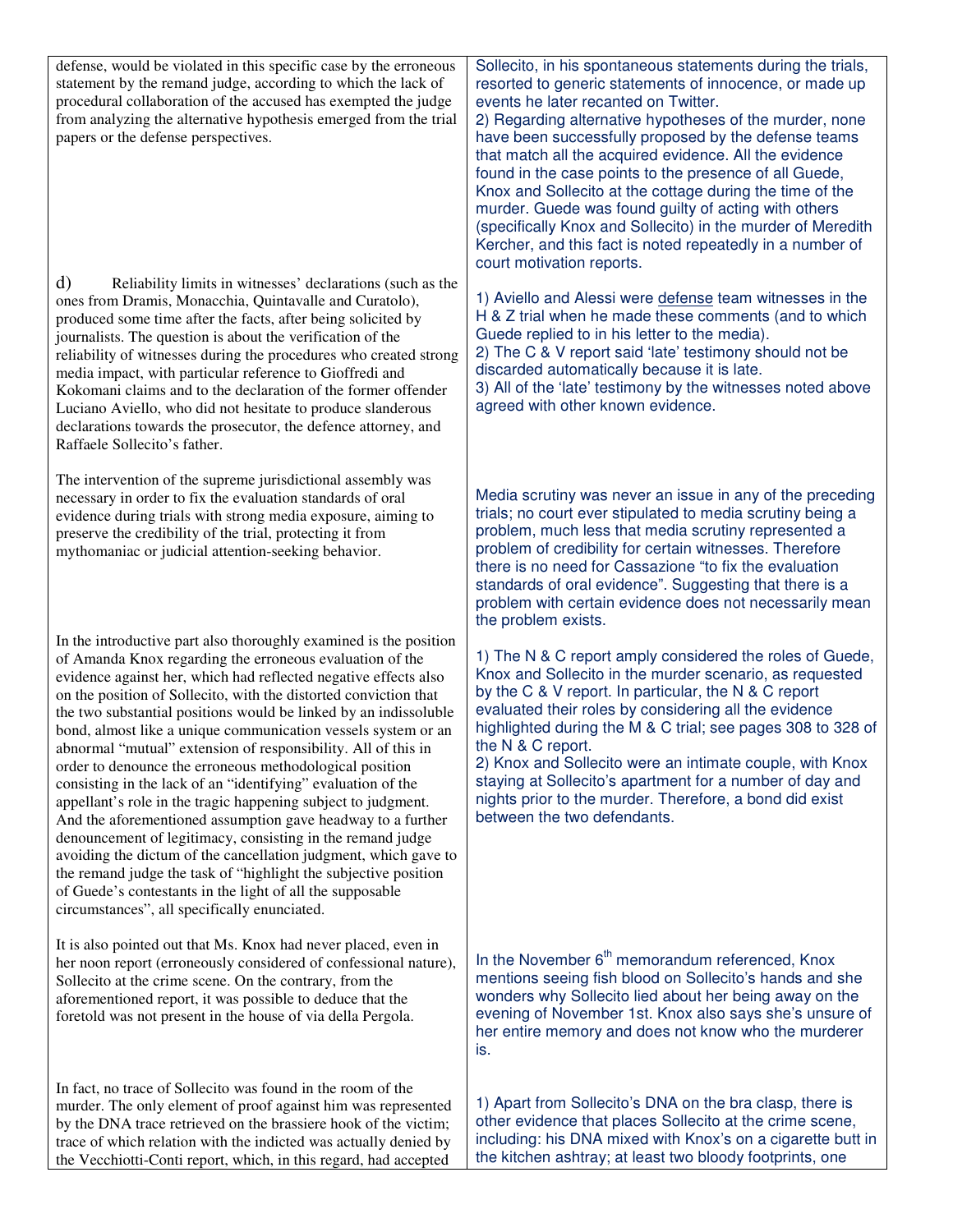| the observations of the defense advisor Professor Tagliabracci,<br>world-renowned geneticist.<br>Once this is considered, it is possible to proceed with a brief<br>listing of the reasons for the appeal.                                                                                                                                                                                                                                                                                                                                                                                                                                                                                                                                                                                                    | visible on the bathmat and one revealed by luminol, both<br>matching his foot's size and characteristics; his<br>fingerprints in Mezzetti's room; hairs matching the color<br>and length of his hair found on Ms. Kercher's bra and<br>sweat jacket.                                                                                                                                                                                                                                                                     |
|---------------------------------------------------------------------------------------------------------------------------------------------------------------------------------------------------------------------------------------------------------------------------------------------------------------------------------------------------------------------------------------------------------------------------------------------------------------------------------------------------------------------------------------------------------------------------------------------------------------------------------------------------------------------------------------------------------------------------------------------------------------------------------------------------------------|--------------------------------------------------------------------------------------------------------------------------------------------------------------------------------------------------------------------------------------------------------------------------------------------------------------------------------------------------------------------------------------------------------------------------------------------------------------------------------------------------------------------------|
|                                                                                                                                                                                                                                                                                                                                                                                                                                                                                                                                                                                                                                                                                                                                                                                                               | 2) The Conti & Vecchiotti report was heavily criticized as a<br>bad report, not only by other consultants, but by the C & V<br>and N & C reports.                                                                                                                                                                                                                                                                                                                                                                        |
| 1)<br>The first articulated reason challenged the violation of<br>articles 627, chapter 3 and 628 of the code of criminal procedure<br>for the nonobservance of the principles enounced in those<br>articles, particularly referring to the necessity: a) to ascertain the<br>presence of the suspects on the crime scene; 2) to outline the<br>subjective positions of the Rudy Guede's assumed co-attackers;<br>3) to establish the motive of Raffaele Sollecito in relation to the<br>one asserted for Guede.                                                                                                                                                                                                                                                                                              | The N &C report considered the respective roles of the<br>three defendants. As noted above, the C & V report did<br>not ask for motives, nor is it necessary to provide motives<br>for the three defendants as there is sufficient evidence<br>tying them to the crime scene.                                                                                                                                                                                                                                            |
| In strict connection with the aforementioned appeal, also,<br>further reasons of complaint are advanced, specifically<br>contexted within the logic of incorrect reasoning, with regard to<br>the meaning of article 606 lett e) of the code of criminal<br>procedure, connected with the challenged avoidance.                                                                                                                                                                                                                                                                                                                                                                                                                                                                                               |                                                                                                                                                                                                                                                                                                                                                                                                                                                                                                                          |
| The first concerns the appealed denial of the<br>evidentiary phase re-opening, also expressed in the order dated<br>on 30th September 2013, also appealed. The request<br>procedurally proposed by the defense (based on the new reasons<br>of the 29th June 2013 and the minutes of the hearing dated 30th<br>September 2013) was aimed to acknowledge the actual presence<br>of the accused on the crime scene and the role carried out by<br>each one of them on the occasion. It is advanced also: the<br>omitted evaluation of decisive elements regarding Sollecito's<br>alibi, with particular reference to the results of the integrative<br>report submitted by the technical expert for one of the parties,<br>D'Ambrosio, which demonstrates the interaction of the indicted<br>with his computer; | 1) There is no proof Sollecito used his computer after<br>21:20 on November 1st. This was looked at by a number<br>of different defense consultants but no human activity was<br>ever shown (see pages 143 - 145 of the N &C report).<br>Even the cited Ambrosio report does not bring anything<br>new to light that proves Sollecito's contention that he was<br>in his apartment at the computer all night.<br>2) The Nencini & Cicerchia Court explained why the<br>defense requests were denied in their ordinances. |
| manifest illogicality of the reason in relation to what is<br>expressed by article 522 of the code of criminal procedure; in<br>the absence of motivations capable to exceed the limit of<br>beyond reasonable doubt with regards to supposed participation<br>of Sollecito to the criminal act of murder and to the role he<br>carried out in the crime;                                                                                                                                                                                                                                                                                                                                                                                                                                                     | The motive for a murder can be utterly futile. Therefore<br>the motive is not important and certainly not a necessary<br>part of the evidence.                                                                                                                                                                                                                                                                                                                                                                           |
| lack of reasoning in the motivations report, in relation<br>with articles 192 and 238 bis, with regards to the content of the<br>irrevocable sentence against Guede in order to identify a reason<br>for the murder.                                                                                                                                                                                                                                                                                                                                                                                                                                                                                                                                                                                          | 1) As noted above, the roles of the three defendants were<br>looked at by the N & C report.<br>2) The C & V report did not ask for motives or reasons for<br>the murder (see above).<br>3) The motivation reports confirming Guede's sentence<br>also sum up the evidence that indicates that Knox and<br>Sollecito participated in the murder.                                                                                                                                                                          |
| The requested re-opening of the evidentiary phase, aimed to<br>demonstrate the absence of the indicted on the crime scene and<br>the inexistence of any reason, was illogically denied, especially<br>since the appealed sentence had already asserted an autonomous<br>reason, of sexual nature, against Guede.                                                                                                                                                                                                                                                                                                                                                                                                                                                                                              | Just because Guede had a sexual reason does not mean<br>Sollecito could not have had one. Sollecito had a manga<br>collection which heavily featured all manner of violence<br>against women- from murder to dismemberment and<br>worse.                                                                                                                                                                                                                                                                                 |
| Furthermore, the denial of the re-opening of evidentiary phase<br>also includes a law violation in regard to article 627, second<br>paragraph, in accordance to which "if the appeal sentence is                                                                                                                                                                                                                                                                                                                                                                                                                                                                                                                                                                                                              | The Nencini & Cicerchia Court did not think any new<br>evidence would be relevant, obviously. See the Court's<br>ordinance on why they denied other evidentiary hearings.                                                                                                                                                                                                                                                                                                                                                |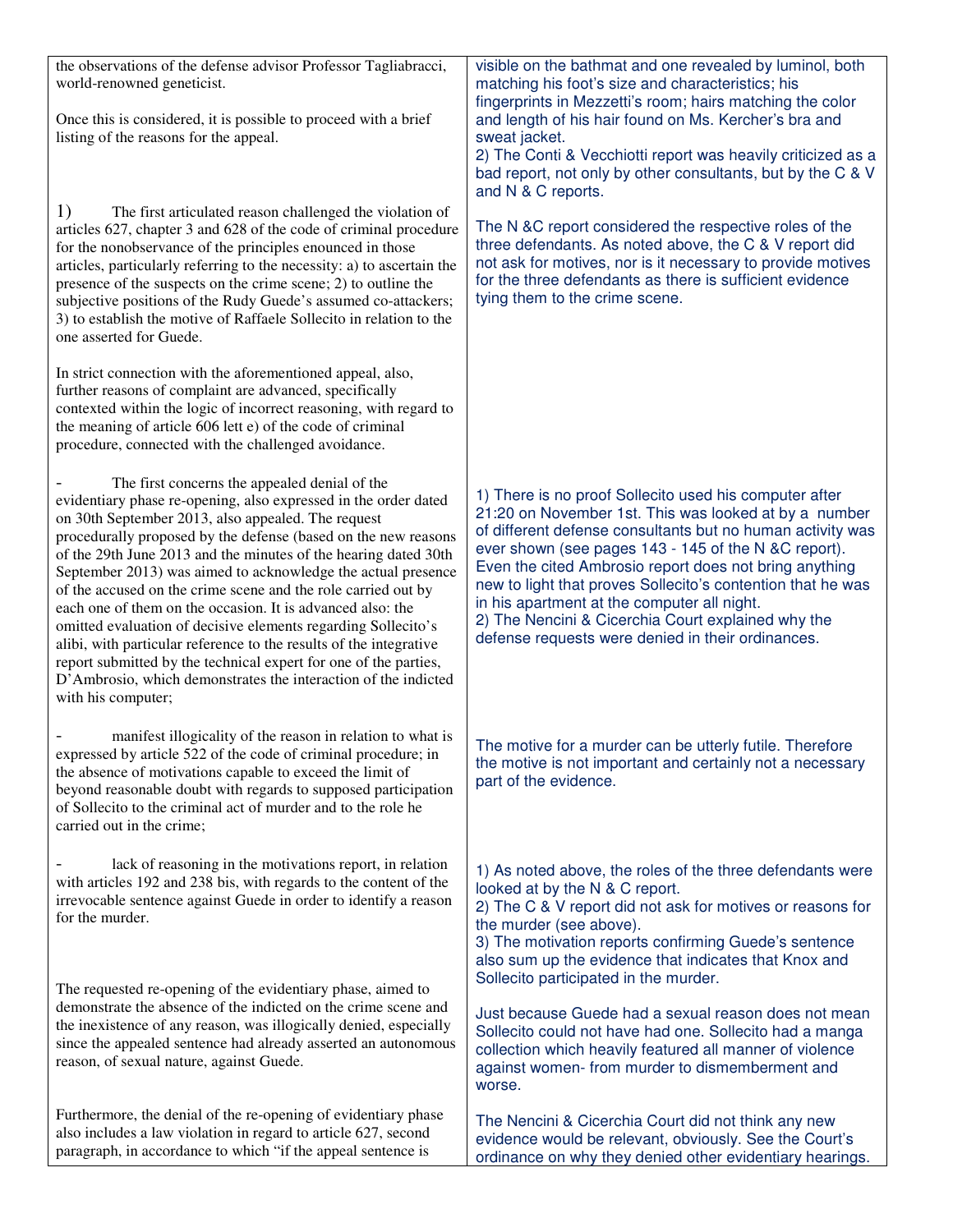| annulled and the parties issue a request, the judge orders the re-<br>activation of the evidentiary phase in relation to the assumption<br>of evidence found relevant for the decision"                                                                                                                                                                                | Note that this same defense argument was used in<br>previous trials and also denied.                                                                                                                                                                                                                                                                                                                                                                                        |
|------------------------------------------------------------------------------------------------------------------------------------------------------------------------------------------------------------------------------------------------------------------------------------------------------------------------------------------------------------------------|-----------------------------------------------------------------------------------------------------------------------------------------------------------------------------------------------------------------------------------------------------------------------------------------------------------------------------------------------------------------------------------------------------------------------------------------------------------------------------|
| Even if is not intended to follow the case law orientation in line<br>with the renewing of the appealed preliminary hearing, as for<br>the right to evidence, the appeal judge was, however, obliged to<br>give reason for the denial of the request of re-opening of<br>evidentiary discussion in a rational manner and consistent with<br>the evidentiary framework. | The N & C court did provide a reasoning in their<br>ordinance.                                                                                                                                                                                                                                                                                                                                                                                                              |
| It was, among other things, requested a genetic perizia<br>[examination/investigation by judge-appointed experts] in<br>relation to the stain (apparently of spermatic nature) present on<br>the victim's pillowcase, in order to verify its nature and possible<br>attribution to an unknown third party;                                                             | The date of the pillow stain is unknown; therefore any data<br>from it is irrelevant.                                                                                                                                                                                                                                                                                                                                                                                       |
| a perizia aimed to acknowledge the effective possibility to carry<br>out a selective cleaning in order to remove only the traces<br>connectable with the current appellants, inside the victim's<br>room, without removing the ones retrieved and correctly<br>attributed to Mr. Guede;                                                                                | It is rather obvious that selective cleaning can and did<br>happen in the apartment, including in Ms. Kercher's<br>bedroom. This can be seen by looking at the crime scene<br>photographs. As two examples, the bathmat footprint is<br>missing the heal of the print, which was cleaned away. At<br>least four footprints and one shoeprint were found via<br>luminol on the floor in the apartment, in areas where<br>visible, partial bloody shoeprints were also found. |
| the carrying out of exams on the item 165 B, with previous<br>acquisition from the criminal laboratory department, of the<br>residual DNA sample extracted from the brassiere hook and<br>further genetic exams on the same item, ordering for such<br>purpose a supplementary investigation in order to cancel every<br>reason of doubt on the matter;                | There is no doubt that Sollecito's DNA and Y haplotype<br>were on the bra clasp, at the point on the metal bra hook<br>where it had been bent.                                                                                                                                                                                                                                                                                                                              |
| [11] exams on the stone retrieved inside Ms. Romanelli's room,<br>in order to identify the presence of DNA on the stone surface;                                                                                                                                                                                                                                       | The stone was sampled twice and no DNA was found.                                                                                                                                                                                                                                                                                                                                                                                                                           |
| audiometric test [perizia] aimed to acknowledge the possibility<br>of hearing the supposed heart-rending scream coming from the<br>house in via della Pergola and the footsteps with the windows<br>closed, of the witness Capezzali;                                                                                                                                  | Ms. Monacchia also testified to hearing the scream and<br>given the configuration of the apartments near the<br>cottage, it is rather easy to see how the apartments create<br>a natural amphitheater. The audiometric test would be<br>utterly useless.                                                                                                                                                                                                                    |
| IT investigation [perizia] on Sollecito's computer, in order to<br>verify the existence of human interactions during the night<br>between the 1st and 2nd November 2007;                                                                                                                                                                                               | There have been at least four defense reports on<br>Sollecito's computer and none have shown the Postal<br>Police analysis to be wrong.                                                                                                                                                                                                                                                                                                                                     |
| anthropometric perizia in relation to the build, height, gait and<br>somatic features of the subject filmed by the parking facility<br>camera, to be compared with the physical features of Guede and<br>his clothes at the moment of the arrest;                                                                                                                      | Guede already stipulated to his being present during the<br>murder; verifying if he was in the garage close to the<br>cottage adds nothing of value to the known evidence.                                                                                                                                                                                                                                                                                                  |
| examination according to the ex-article 197 bis of Guede in<br>regards to the facts happened the night of the murder.                                                                                                                                                                                                                                                  | The N & C report looked at all the evidence pertinent to<br>the night of the murder.                                                                                                                                                                                                                                                                                                                                                                                        |
| The rejection of the aforementioned evidentiary discussion<br>requests has been motivated by the appeal judge by illogical and<br>off-topic reasoning.                                                                                                                                                                                                                 | In fact the H & Z report made heavy use of illogical and<br>off-topic reasoning.                                                                                                                                                                                                                                                                                                                                                                                            |
| 2)<br>Violation of article 606 lett. e), with reference to the<br>wrong reading and interpretation of the content of Knox's<br>report.                                                                                                                                                                                                                                 | It's not indicated what the correct reading should be or<br>which Knox report they are referring to.                                                                                                                                                                                                                                                                                                                                                                        |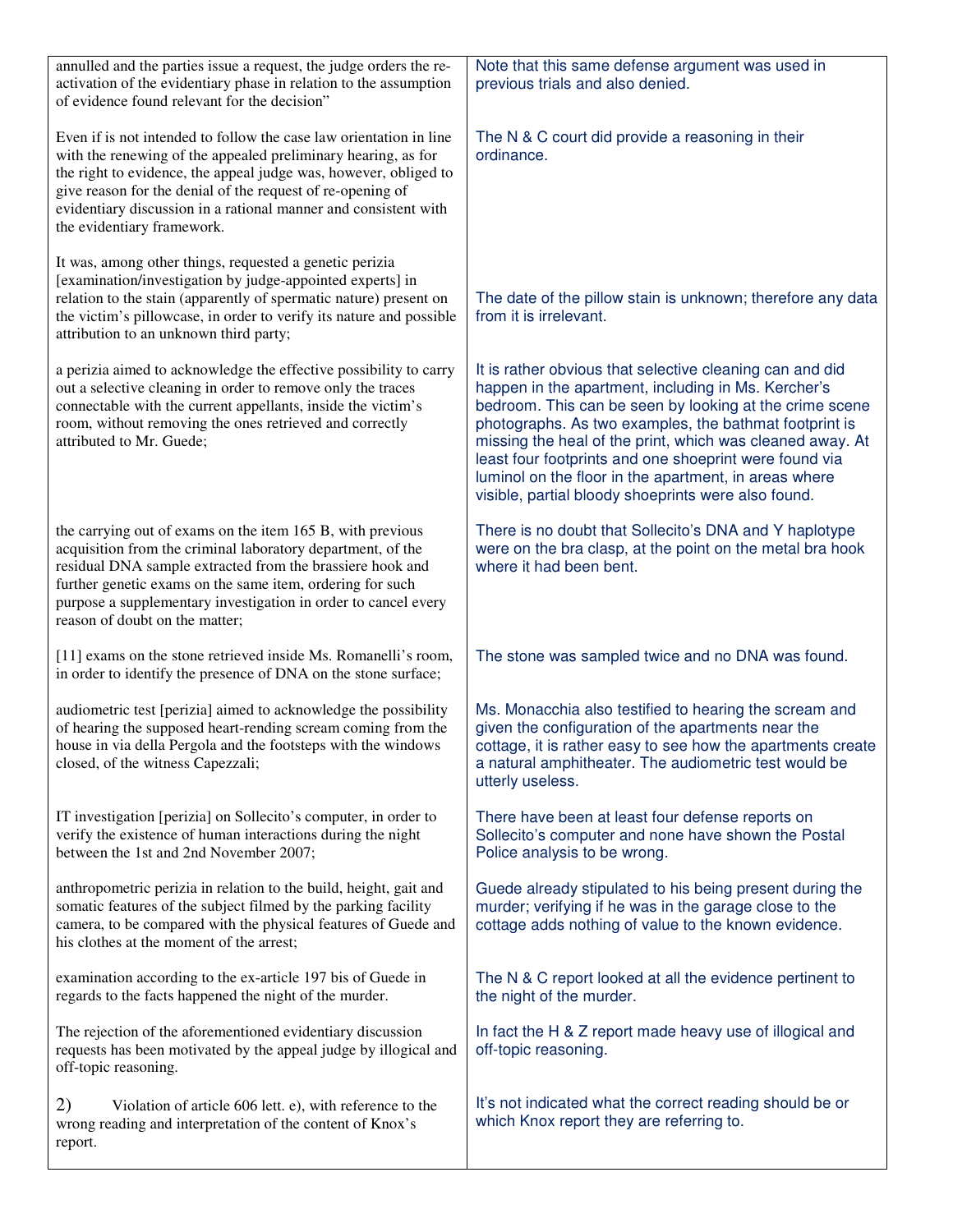| 3)<br>Another incorrect reasoning has been deduced with<br>reference to the considered irrelevance of the exact<br>determination of the hour of death of Meredith Kercher (which<br>according to the defense should have been placed between 9 and<br>10 PM, 10:15 PM at most), with special reference to the exam<br>carried out on Ms. Kercher's phone records.                                                                                                                                                                                                                                               | 1) The majority of medical consultants agree with the later<br>time of death<br>2) Phone records showing unintentional activity on the<br>phone are certainly not determinative. Anyone could have<br>handled the phones either before or after Ms. Kercher was<br>murdered.                                                                                                                                                                                                                     |
|-----------------------------------------------------------------------------------------------------------------------------------------------------------------------------------------------------------------------------------------------------------------------------------------------------------------------------------------------------------------------------------------------------------------------------------------------------------------------------------------------------------------------------------------------------------------------------------------------------------------|--------------------------------------------------------------------------------------------------------------------------------------------------------------------------------------------------------------------------------------------------------------------------------------------------------------------------------------------------------------------------------------------------------------------------------------------------------------------------------------------------|
| 4)<br>The same flaw has been challenged regarding the<br>supposed incompatibility of Mr. Curatolo's declarations with<br>the time of the scream, and the asserted irrelevance of<br>[scientific] exams on the precise hour of death of the young<br>English woman.                                                                                                                                                                                                                                                                                                                                              | Curatolo's testimony both during the M & C trial and<br>during the H & Z trial were compatible with each other and<br>compatible with the scream happening after 23:00, as<br>reported by other witnesses.                                                                                                                                                                                                                                                                                       |
| 5)<br>Also distorted was the interpretation of Capezzali's<br>declarations, of which has been attached the relative<br>transcription.                                                                                                                                                                                                                                                                                                                                                                                                                                                                           | It is not indicated how Capezzali's testimony was<br>distorted.                                                                                                                                                                                                                                                                                                                                                                                                                                  |
| 6)<br>In regards to flawed reasoning, interpreted according to<br>the new wording of article 606 lett. e) of the code of criminal<br>proceeding, the erroneous interpretation of Mr. Curatolo's<br>witness declarations is challenged.                                                                                                                                                                                                                                                                                                                                                                          | It is not indicated how Curatolo's testimony was<br>erroneously interpreted.                                                                                                                                                                                                                                                                                                                                                                                                                     |
| 7)<br>The same for Mr. Quintavalle's testimony and the<br>omitted examination of the evidential contribution of inspector<br>Volturno, who submitted the service note according to which<br>the aforementioned Quintavalle had told of having seen Mr.<br>Sollecito and Amanda always together.                                                                                                                                                                                                                                                                                                                 | The police had asked Quintavalle about Sollecito and he<br>mentioned he saw Sollecito frequently with Knox. Later,<br>Quintavalle testified he saw only Knox the morning on the<br>murder, and accurately described clothing Knox had on<br>that early morning of November 2 <sup>nd</sup> , which were later<br>found on her bed in the apartment, as she apparently had<br>changed clothing. Quintavalle's testimony is certainly not<br>contradictory, nor implausible.                       |
| 8)<br>With reference to the combined provisions of articles<br>606 lett. e) and 192 of the procedure code it is, then, challenged<br>the erroneous evaluation of the proof in relation to the supposed<br>participation of persons in the crime, with particular reference to<br>the contested examination of the footprints and traces<br>highlighted by luminol.[12]                                                                                                                                                                                                                                          | The defense team professor who contested the matching<br>on the footprint to Sollecito's foot used the reference grid<br>incorrectly and dishonestly manipulated images to try and<br>force a match to Guede's shoe. This was pointed out in<br>cross-examination and by the police consultant rebuttal<br>report here:<br>http://themurderofmeredithkercher.com/docupl/spublic/filel<br>ibrary2/trials/knoxsol/massei/reports/2009-09-18-Slides-<br>Rinaldi-Boemia-comments-on-Vinci-report.pdf |
| 9)<br>Also challenged is the misrepresentation of the<br>evidence related to the time of the 112 call, also based on the<br>supposed error of the timer of the camera situated near the<br>parking lot.                                                                                                                                                                                                                                                                                                                                                                                                         | The N & C report dealt with this at length. See pages 158<br>- 175 of the report.                                                                                                                                                                                                                                                                                                                                                                                                                |
| 10)<br>Identical violation is challenged with reference to the<br>supposed alteration of the crime scene carried out by the two<br>suspects.                                                                                                                                                                                                                                                                                                                                                                                                                                                                    | The N & C report dealt with this at length. See pages 63 -<br>85 of the report.                                                                                                                                                                                                                                                                                                                                                                                                                  |
| 11)<br>Other case of motivational deficit, a sub-type of<br>evidence misrepresentation, and also contradiction or manifest<br>motivational illogicality, is challenged, according to article 192<br>of the code of criminal procedure, regarding the supposed<br>falsehood of the provided alibi and the related violation of the<br>principle nemo tenetur se detegere. Moreover, it should have<br>been considered as a "failed" alibi, not "false", and as such not<br>suitable to sustain an "evidential conclusion", otherwise it<br>would be subject to inadmissible inversion of the burden of<br>proof. | A failed alibi is still no alibi at all, and in any case, it still<br>has evidentiary merit. The real question is why the two<br>defendants declared different alibis and why did they lie to<br>the police during the investigations?                                                                                                                                                                                                                                                           |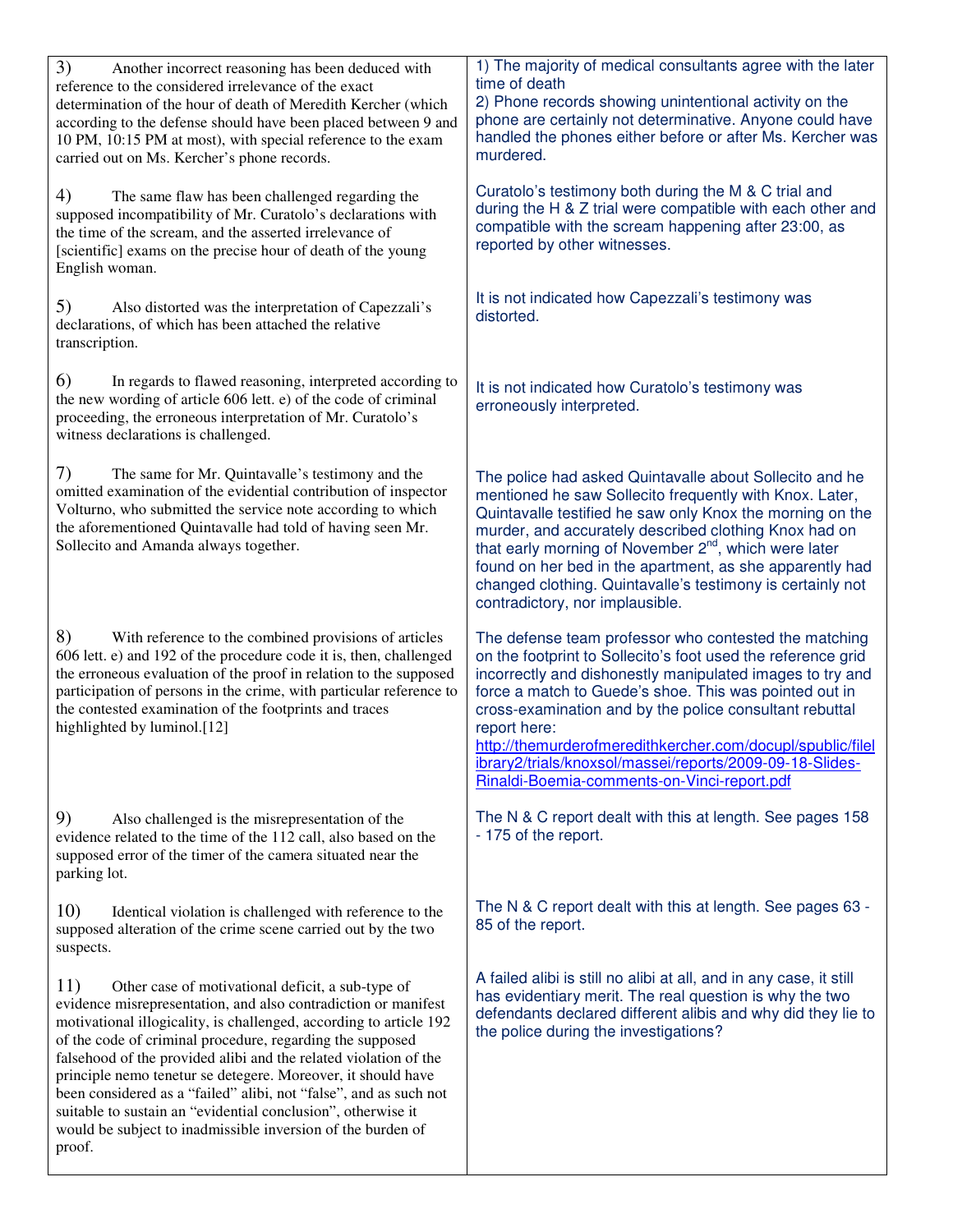12) Also erroneous was the interpretation of the results of the genetic evidence on item 36) and on the supposed compatibility of the seized weapon with the most serious wound observed on the victim's neck. With regards to this, it was clear the misrepresentation in which the judge was involved, given that on the knife's blade was not observed any mixed Kercher-Sollecito DNA. On the same instrument had been retrieved traces of starch, proof that it was not true that it had been properly washed in order to remove incriminating traces. Furthermore, the starch, found in plants, has a well-known absorbing capability, so it should have absorbed the blood in case it was used for the commitment of the crime. Hence, the motivated request to refer the trial papers to the "United Sections". Furthermore the assumption that the most serious wound on the left side of the victim's neck would have been inflicted with a single strike was denied by unambiguous emerging proofs, such as the results of the examination submitted by pathologist Cingolani, and also the conclusions of the party's expert Introna. 13) The motivation of the appealed sentenced was objectionable also in relation to the asserted availability of the kitchen knife to Amanda Knox at the time of the attack. In this regard, it was illogical to state that the kitchen knife, used for the homicide, wouldn't have been hidden, considering that the furniture and instruments of the apartment rented by Sollecito were listed in inventory, so that the lack of the knife would have generated suspicion, and accordingly was put back in its place subsequent to cleaning. Also clearly illogical was the motivation related to the carrying of the knife on the part of Ms. Knox, with the asserted use of the capacious purse in her possession, for the supposed reasons of personal defense, encouraged by Sollecito who was familiar with knives. It was not considered as true that this explanation would exclude the hypothesis of joint concurrence, since it would admit that the suspect woman was alone [13] and not able to take advantage of the supposed defense by her boyfriend in case of aggression by strangers,. However, there was no evidence on the supposed concurrence of the appellant in [a charge of] unjustified carrying of the knife. 14) Obvious also was the flawed reasoning on the results of the genetic investigations on the bra hook, for which a referral to the United Sections of the Court is requested. With regard to the possible contamination of the item, the appeal judges overlooked the photographic material placed before the court, which clearly demonstrated the possible contamination, regarding the way the hook was treated, with a "hand to hand" passage carried out by persons who wore dirty latex gloves. Furthermore, a second amplification was not carried out on the hook despite the fact that half of the sample was still available, and remained unused. 1) The "Kercher-Sollecito DNA" is a clerical error on page 321, in the concluding section of the report. Nowhere else in the report (or in prior motivation reports) is it ever indicated that Sollecito's DNA was found on the knife. The N & C report, in pages 175-250, extensively considers the DNA evidence, including that found on the knife. It is clear from the considerations that the traces are of Knox and Kercher DNA on the knife, not Sollecito and Kercher DNA. On the same page 321, further down, the report speaks of Knox and Kercher DNA again. 2) The presence of starch is utterly meaningless. The starch could have been on the knife before or after its use to kill Ms. Kercher. That the knife was cleaned is evident from the scouring marks on the blade, where Dr. Stefanoni sampled to find Ms. Kercher's DNA. There were no proofs. Only suggestions made by various medical consultants. Whether the serious wound was a single strike, multiple strike or the result of a single strike while Ms. Kercher moved her head, is not determinant to who did the striking with the knife. And in fact Knox and Sollecito used the knife and took it back to the apartment to clean it and put it away, precisely to avoid raising suspicions of a missing knife. 1) Kokomani saw Knox pull out the knife from purse 2) Knox having the knife in her purse does not preclude that she could also be with Sollecito. She could have started carrying the knife a few days before and got into the habit of carrying it, and not bothered to remove it from her purse the night of the murder. Someone brought knife over to cottage and returned it to S apartment. There is no other evidence that Ms. Kercher went to Sollecito's apartment. The DNA results were certainly not flawed; no judge or court has ever stipulated this. The DNA trace on the bra clasp not only match Sollecito's DNA, but also his Y haplotype. In all the 480 DNA tests performed, no contamination was shown or proven by the defense. Certainly not via 'dirty latex gloves'.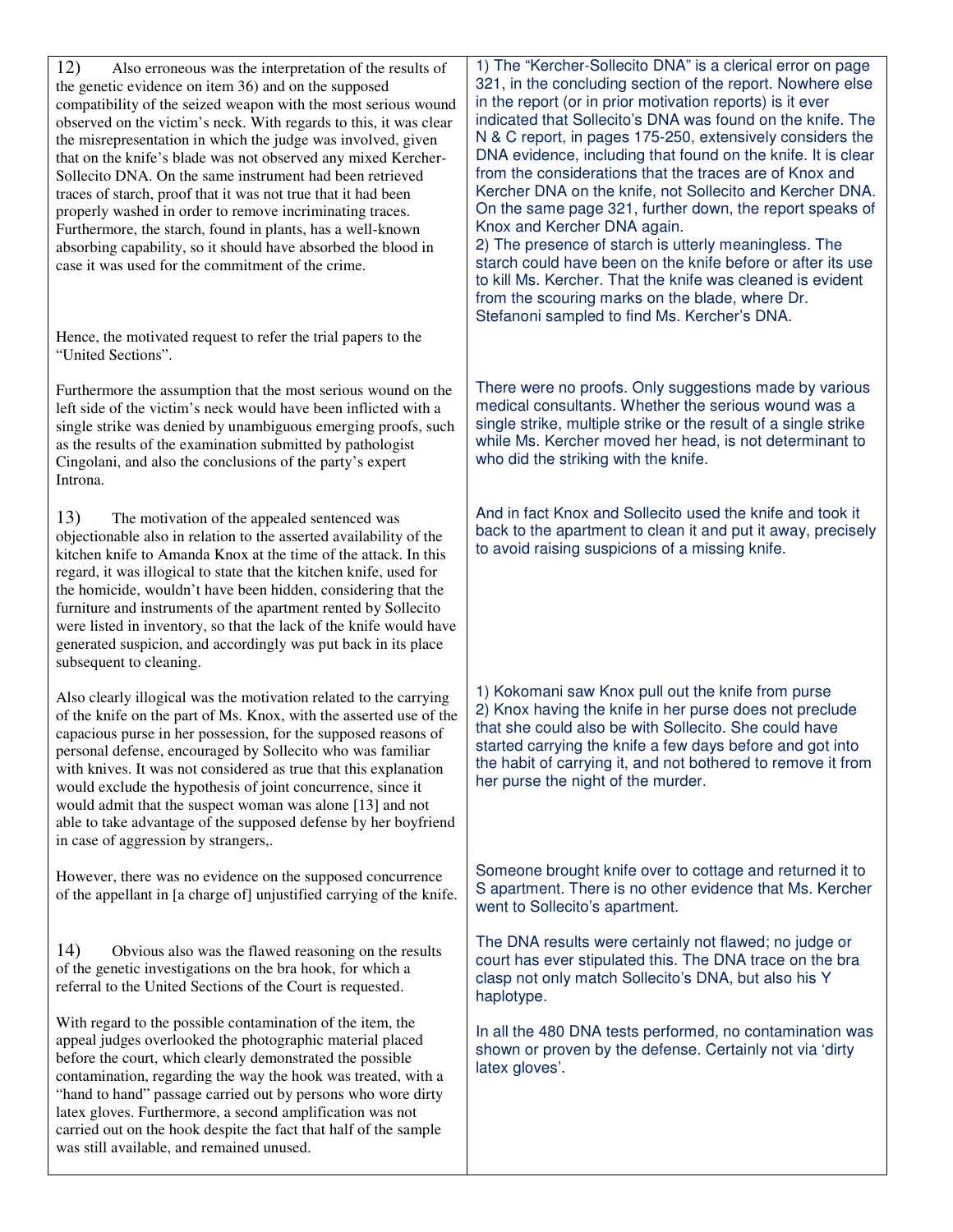| Also, the hook, though observed during the first inspection<br>carried out by the scientific police, was left on the ground, on<br>the floor, and there it remained for some time. It wasn't true,<br>also, that between the first access and the one during which the<br>hook was finally collected, only two inspections by the<br>investigators took place, in reality there were more and in such<br>occasions everything was put in disarray. | The disarray of objects in a room does not necessarily<br>mean contamination as occurred.                                                                                                                                                                                                                                                                    |
|----------------------------------------------------------------------------------------------------------------------------------------------------------------------------------------------------------------------------------------------------------------------------------------------------------------------------------------------------------------------------------------------------------------------------------------------------|--------------------------------------------------------------------------------------------------------------------------------------------------------------------------------------------------------------------------------------------------------------------------------------------------------------------------------------------------------------|
| With regard to this, the objections by the defense and the<br>contrary conclusions of the defense adviser professor<br>Tagliabracci, were not considered.                                                                                                                                                                                                                                                                                          | The judge is entitled to disregard any expert testimony he<br>so desires.                                                                                                                                                                                                                                                                                    |
| 15)<br>A misrepresentation of the evidence also took place in<br>relation to the actual delivery of the progress reports [SAL] on<br>the examinations carried out by Dr. Patrizia Stefanoni, of the<br>scientific police.                                                                                                                                                                                                                          | There was no misrepresentation of the evidence. The<br>defense consultant could have lost the SAL papers given<br>to her.                                                                                                                                                                                                                                    |
| 16)<br>Another reason for complaint with regard to the<br>judge's motivations context is related to the supposed theft<br>simulation in Romanelli's room and the absence of motivation<br>in the new reasoning presented in the report of 29th July 2013.                                                                                                                                                                                          | The N & C report extensively covers the staged break-in.                                                                                                                                                                                                                                                                                                     |
| In this regard, it is argued that it was Sollecito who notified the<br>postal police,                                                                                                                                                                                                                                                                                                                                                              |                                                                                                                                                                                                                                                                                                                                                              |
| their having arrived in via della Pergola for other reasons (the<br>retrieval of Kercher's cellphones, one of them with the SIM<br>card in the name of Romanelli), about the strangeness of the fact<br>that from the room of the housemate of Kercher and Knox, the<br>computer and valuable items were not missing;                                                                                                                              | In fact, had the burglary been real, Knox and Sollecito<br>could not have known what had been stolen from<br>Romanelli's room.                                                                                                                                                                                                                               |
| that the testimony declaration of lawyer Paolo Brocchi and of<br>Matteo Palazzoli, presented in the new submissions, regarding<br>acts of thievery carried out by Guede                                                                                                                                                                                                                                                                            | This was never proven or shown to be the case. Guede<br>was arrested for having stolen property, not that he<br>actually committed the theft.                                                                                                                                                                                                                |
| with modalities similar to the ones that were supposed to be<br>used for the breaking-into the apartment in via della Pergola,<br>were not considered;                                                                                                                                                                                                                                                                                             | The staged robbery in Ms. Romanelli's room was<br>immediately apparent to the Postal Police, the Police and<br>Romanelli and her friends.                                                                                                                                                                                                                    |
| nor were properly considered the defense reports about the<br>wounds on the palm of the hand palm of Guede at time of his<br>arrest in Germany;                                                                                                                                                                                                                                                                                                    | Guede could have wounded his hand and any time prior<br>or after the murder.                                                                                                                                                                                                                                                                                 |
| nor that the evidence had been misrepresented with reference to<br>the collocation of the glass shards, given that from the collected<br>testimony declarations [14] it resulted that the shards of glass<br>were placed both under and over the objects present in<br>Romanelli's room;                                                                                                                                                           | The fact that glass fragments were found above and<br>below the clothing strewn about on the floor in Romanelli's<br>room is one of many clues that the burglary was staged.                                                                                                                                                                                 |
| that, also, a glass fragment was retrieved in Meredith's room,<br>indicating that whoever unlawfully entered the room had<br>brought that fragment with him.                                                                                                                                                                                                                                                                                       | Whoever killed Ms. Kercher could have staged the<br>burglary and brought a piece of glass back into Ms.<br>Kercher's room and achieved the same result- i.e. that a<br>glass piece was found on the skin of Ms. Kercher's back<br>when police first rolled her body over. Note that Ms.<br>Kercher's body was moved by someone after she had<br>been killed. |
| Therefore, it was clear that the sentence under appeal was based<br>on mere speculations, totally detached from the trial's reality.                                                                                                                                                                                                                                                                                                               | 1) The N & C report considered all the above details, none<br>of which are determinant.<br>2) No traces of Guede were found in Romanelli's room.<br>3) The evidence does not support a lone wolf attacker. It                                                                                                                                                |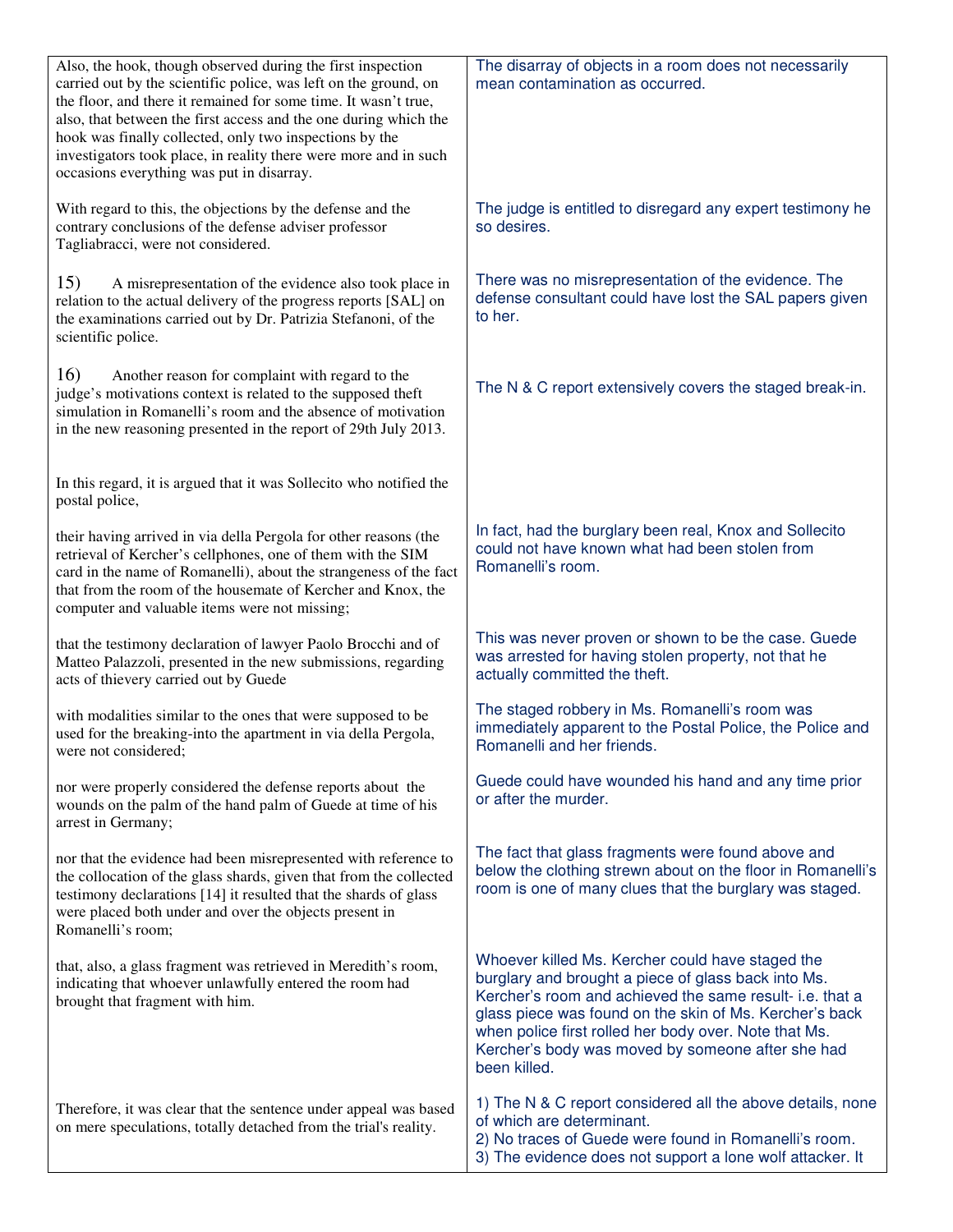17) Challenged also is the violation of article 238 bis of code of criminal procedure, on the fact that through the acquisition [in the trial against Knox and Sollecito] of the irrevocable sentences issued against Guede, it was intended to make use of declarations released contra alios in a different procedural context, although those declarations were issued in absence of the blamed persons. Beyond this point, for which a referral to United Sections of Cassation was solicited, Guede's declarations were erroneously evaluated, in violation of the standards dictated by article 192 of the code of criminal procedure and the indications of this Court (p. 57). It was true that those declarations were adopted as a mere confirmation element, but they were still unusable declarations. The sentences about him, after all, also the Supreme Court ones, demonstrated the absolute unreliability of Mr. Guede.

18) Another violation of the article 238 bis of the code of criminal procedure was challenged with reference to the supposed binding effectiveness of external final verdicts [giudicato esterno].

19) Also related to the declarations of Guede, their use constituted a violation of articles 111 Const., 526 chapter 1 bis of the code of criminal procedure, and 6 of the European Convention. And also on this matter, referral to a United Sections of Cassation panel was requested.'

20) In the event that such legal approach is not shared [by the Supreme Court], a question of constitutional illegitimacy was advanced of those laws which allowed bypassing the regulatory prohibitions in regards to the usability of declarations incriminating third parties in the absence of the accused persons, by means of the mere acquisition of irrevocable judgments against the declarant and containing the relative propagations contra alios.

21) Incorrect reasoning was also challenged in relation to the supposed possibility of contamination of the evidence during the appeal, independently from the doubting of sufficient quantity expressed on the point.

22) There was also a lack of rationale also related to the aggravating circumstance of sexual violence.

23) The same also applies with regard to the supposed theft of the victim's cellphones.

24) Clear also is the violation of the principle of the beyond reasonable doubt, because of the omission of the examination of alternative solutions.

Finally, a rationale was omitted on a possible downgrading of

never has given that Ms. Kercher had no defense wounds, yet she received numerous bruises to the neck as well as knife cuts to the face and neck. The Italian courts found Guede was guilty of murdering Ms. Kercher along with others, namely Knox and Sollecito, who are referenced in his sentence.

1) Guede spoke during the H & Z trial when defense teams were present; the defense team asked for Guede to confirm his letter to the media, which he did. They then failed to question him further.

2) Guede has maintained Knox' presence during the murder since 2007, and he has hinted at Sollecito's presence since 2007.

Guede's statements in the appeal trial were made in presence of defense and defense had every opportunity to challenge statements or offer different explanations. None were given. In addition, Guede's statements do not constitute the only evidence against Knox and Sollecito.

The C & V report stated that whoever invokes contamination must also show it. The defense never showed a plausible path of contamination. More importantly no contamination was ever shown in all the other 480 DNA tests done.

What lack of rationale?

The N & C report extensively dealt with the theft of Ms. Kercher's cellphones.

The evidence does not offer any plausible alternative solutions.

Why should the N & C report consider a less serious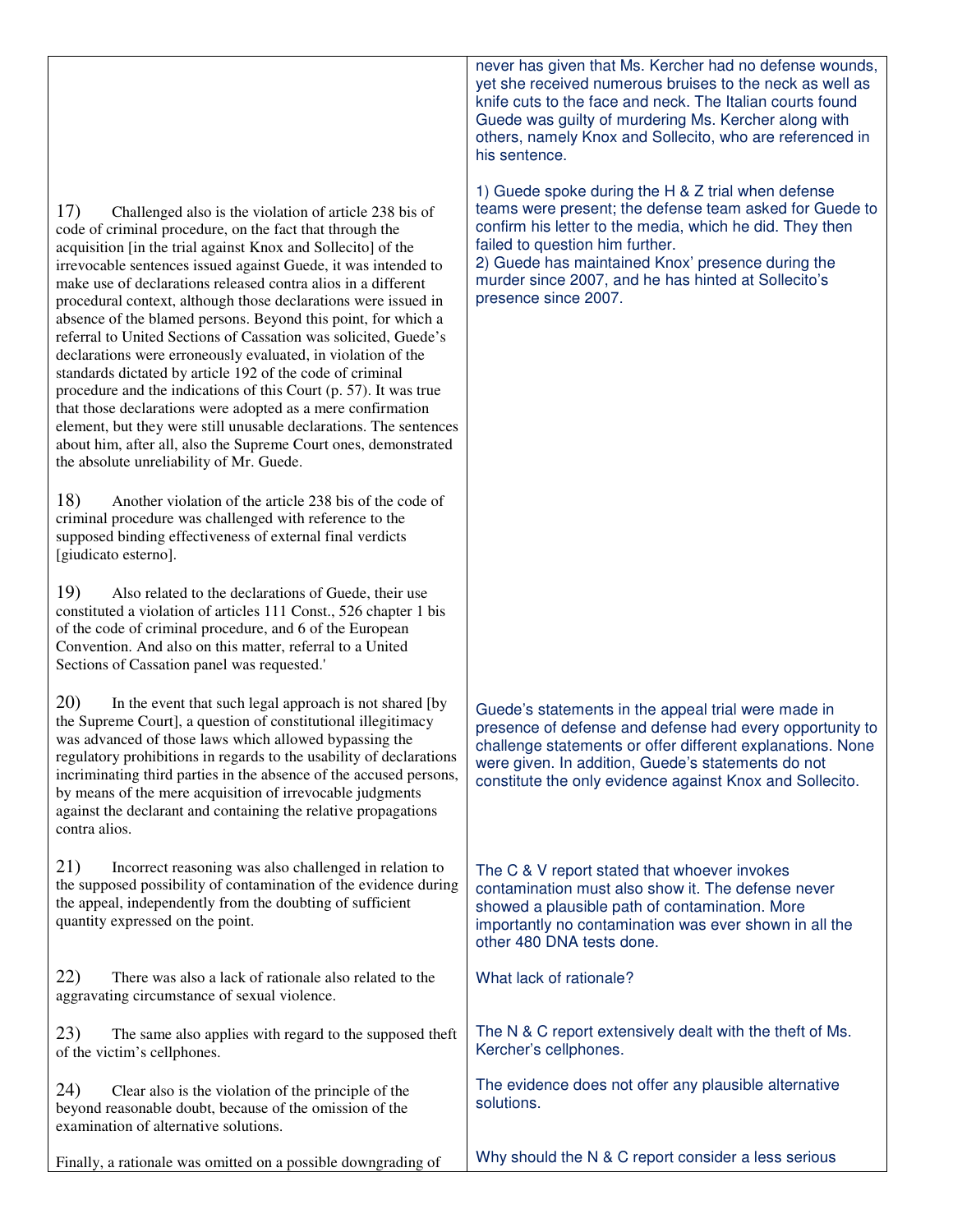| the charge from voluntary murder to the less serious charges of<br>aiding a crime or manslaughter, and also the application of<br>mitigating circumstances.                                                                                                                                                                                                                                                                                                                                                                                                                                                                                           | charge when the evidence clearly shows Knox and<br>Sollecito murdered Ms. Kercher?                                                                     |
|-------------------------------------------------------------------------------------------------------------------------------------------------------------------------------------------------------------------------------------------------------------------------------------------------------------------------------------------------------------------------------------------------------------------------------------------------------------------------------------------------------------------------------------------------------------------------------------------------------------------------------------------------------|--------------------------------------------------------------------------------------------------------------------------------------------------------|
| 4.<br>The defenses of both the accused then proposed new<br>reasons.                                                                                                                                                                                                                                                                                                                                                                                                                                                                                                                                                                                  |                                                                                                                                                        |
| 4.1.<br>In favor of Knox, two further reasons were submitted.                                                                                                                                                                                                                                                                                                                                                                                                                                                                                                                                                                                         |                                                                                                                                                        |
| In the first one, objected to is the violation of article 606 lett. a),<br>b) e) of the code of criminal procedure, criticizing the entire<br>reasoning process of the appealed verdict, which exceeded the<br>fixed standard of the - already exorbitant - annulment ruling,<br>with violation of articles 627 par. 3, and 623 of the code of<br>procedure. Criticized, particularly, is the anomalous<br>examination of the merits within the annulment ruling.                                                                                                                                                                                     | The C & V report cited evidence only to show the<br>numerous faults in the H & Z report.                                                               |
| In the second reason, objected to is the contradiction and<br>manifest illogicality in the rationale according to article 533 of<br>the code of criminal procedure.                                                                                                                                                                                                                                                                                                                                                                                                                                                                                   |                                                                                                                                                        |
| And at the end, a delay of the judgment is proposed while<br>waiting for the decision of the European Court of Human<br>Rights, following the presentation to the international judicial<br>body on the appeal of 11.22.2013, for alleged violation of the<br>right to an equal trial, according to the article 6 par. 3 lett. a/c<br>ECHR; for alleged violation of defense rights, according to the<br>article 48 par. 2 of the Chart of Fundamental Rights of the<br>European Union; and for the violation of the prohibition on<br>torturing, according to the articles 3 ECHR and 4 of the Chart of<br>Fundamental Rights of the European Union. | First, the defense teams claim that trial took too long, but<br>now they ask to wait for an ECHR verdict first?                                        |
| 4.2 Also Sollecito's defense proposed new reasons, listed as<br>follows.                                                                                                                                                                                                                                                                                                                                                                                                                                                                                                                                                                              |                                                                                                                                                        |
| The first new reason challenges the incorrect reasoning on the<br>time of Kercher's death. As defense has stated a careful<br>examination of objective elements would have allowed the<br>setting the time of death in a period of time between 9-9:29 and<br>10:13 PM.                                                                                                                                                                                                                                                                                                                                                                               | The earlier time of death only considers a small subset of<br>evidence, not all of it.                                                                 |
| The exact determination of the time of death [exitus] was<br>fundamental to proving the actual presence of the accused at the<br>crime scene, at the time of the aggression.                                                                                                                                                                                                                                                                                                                                                                                                                                                                          | Neither Knox nor Sollecito have confirmed alibis for the<br>time period when Ms. Kercher was killed, i.e. from 21:10<br>to 5:30 the following morning. |
| In particular the examination carried out on the victim's cell<br>phone revealed subsequent contacts between 9 and 9:13 PM, as<br>reported in the Pellero report on the SMS and the<br>aforementioned cellphone. This would have allowed acquiring -<br>if not the certainty of the young English woman being alive<br>until 10:13 PM, considering the possibility of accidental phone<br>connections – at least useful information in this regard.                                                                                                                                                                                                   | Someone could have taken Ms. Kercher's phones from<br>her before she was killed.                                                                       |
| More precisely, in the following contacts took place during the<br>considered period of time:                                                                                                                                                                                                                                                                                                                                                                                                                                                                                                                                                         |                                                                                                                                                        |
| 1)<br>a first call, at 8:56, to her home number, in England,<br>remained unanswered and not followed by a new call, strange<br>considered the habits of the girl, who was used to calling her                                                                                                                                                                                                                                                                                                                                                                                                                                                         |                                                                                                                                                        |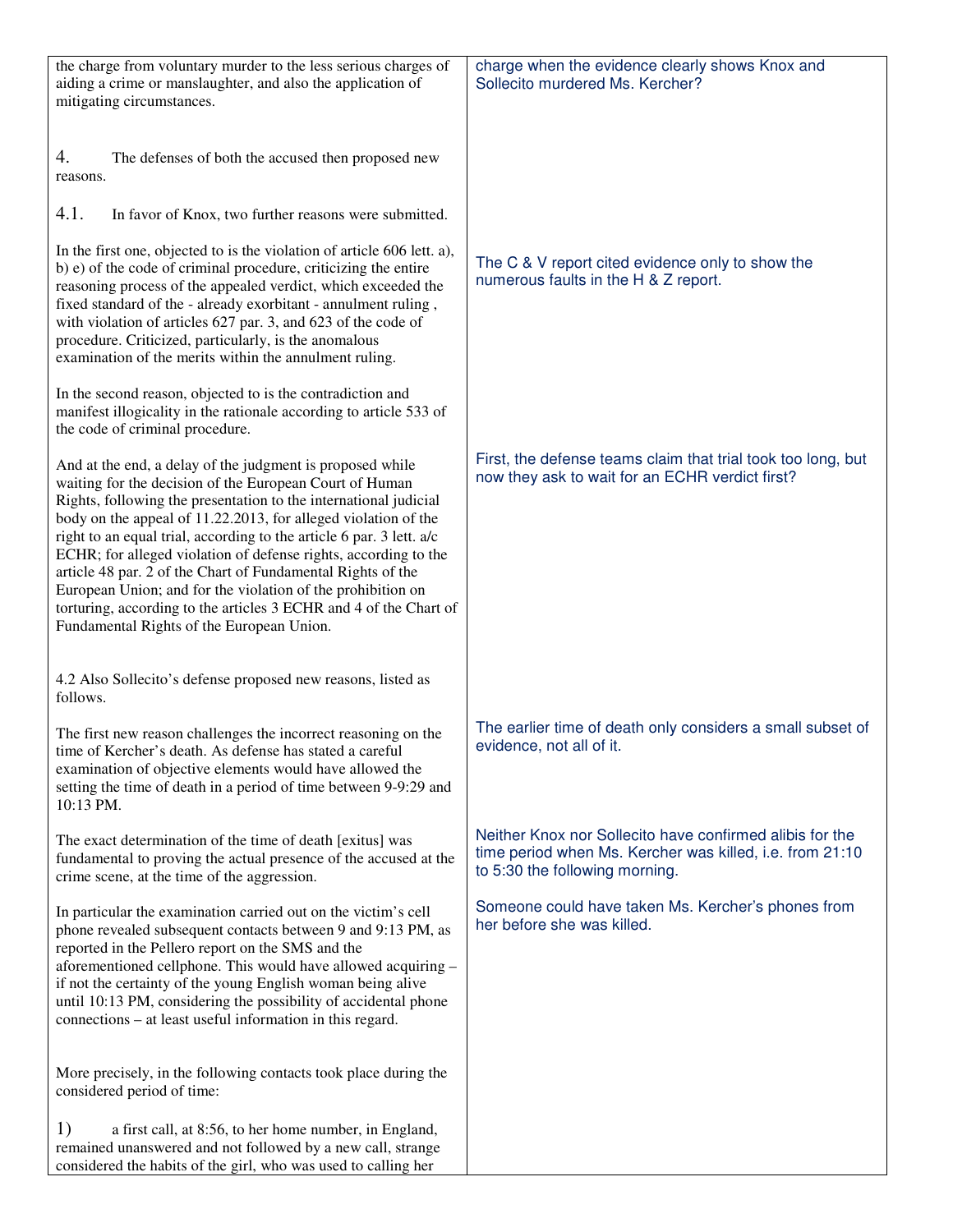| family every day;                                                                                                                                                                                                                                                                                                                                                                                                                                                                                                                                                                                                                                                                        |                                                                                                                                                                                                                                                                                                                                                                                                                                                                                                                                                |
|------------------------------------------------------------------------------------------------------------------------------------------------------------------------------------------------------------------------------------------------------------------------------------------------------------------------------------------------------------------------------------------------------------------------------------------------------------------------------------------------------------------------------------------------------------------------------------------------------------------------------------------------------------------------------------------|------------------------------------------------------------------------------------------------------------------------------------------------------------------------------------------------------------------------------------------------------------------------------------------------------------------------------------------------------------------------------------------------------------------------------------------------------------------------------------------------------------------------------------------------|
| 2)<br>another contact, maybe accidental, at 9:50 PM, on a<br>voice mail, lasted a few seconds, without waiting for an answer;                                                                                                                                                                                                                                                                                                                                                                                                                                                                                                                                                            | Both the M & C and the N & C reports reviewed this. This<br>is not proof of an intentional call.                                                                                                                                                                                                                                                                                                                                                                                                                                               |
| 3)<br>a contact, at 10PM, with the English bank Abbey,<br>which failed obviously because it was not preceded by the<br>international prefix;                                                                                                                                                                                                                                                                                                                                                                                                                                                                                                                                             | Both the M & C and the N & C reports reviewed this. This<br>was obviously an accidental dial.                                                                                                                                                                                                                                                                                                                                                                                                                                                  |
| 4)<br>at 10:13, an SMS was received by the cellphone, in the<br>place where it was abandoned, in via Sperandio.                                                                                                                                                                                                                                                                                                                                                                                                                                                                                                                                                                          | So phone localization is certain for this SMS text but it is<br>uncertain for the SMS from Knox to Lumumba (cited<br>above)? The N & C report considered this evidence.                                                                                                                                                                                                                                                                                                                                                                        |
| On the other hand, the examination carried out on Sollecito's<br>computer registered an interaction at 9:20 PM and a subsequent<br>one at 9:26 PM, not found by the postal police, but discovered<br>by the defense expert D'Ambrosio by means of a different<br>operative system application (MAC), for the watching of an<br>animated cartoon (Naruto) of the length of 20 minutes,<br>demonstrating that Sollecito was at home until 9:46.                                                                                                                                                                                                                                            | No, this demonstrates only that the film was started, and it<br>could have been started automatically. Nor is this datum<br>important as the murder could have occurred much later.<br>Even if Sollecito was at his apartment at 21:46, it was only<br>a five minute walk to the cottage, so he could have been<br>at the cottage in time for the murder.                                                                                                                                                                                      |
| This helps to demonstrates the non-involvement of the accused,<br>also evident from the Skype contact occurred between Guede<br>and his friend Benedetti. To be sure, a new IT analysis by judge-<br>appointed experts would have been necessary, as requested in<br>vain by the defense.                                                                                                                                                                                                                                                                                                                                                                                                | In the Skype chat and in further phone calls between<br>Guede and Benedetti on November 19, 2007, Guede<br>acknowledged it was someone like Sollecito, describing<br>Sollecito's height, hair color and high cheekbones.                                                                                                                                                                                                                                                                                                                       |
| The previous [a quo] judge, then, also committed an obvious<br>misrepresentation in the evaluation of Curatolo's testimony, not<br>realizing that the declarations of the witness were, actually, in<br>favor of the accused, especially in the part where he states to<br>have seen the couple in piazza Grimana at 21:30 PM until 12:00<br>AM. Therefore, there was an internal contradiction of the<br>judging: it wasn't true what was stated at p. 50 concerning the<br>supposed absence of extrinsic elements confirming that the two<br>accused, from 9:30 PM to 12:30 PM of the next day, would<br>have been in a different place than the one where the homicide<br>took place. | 1) Hence, it is true that Knox and Sollecito were at piazza<br>Grimana, less than a minute's walk from the cottage. This<br>means Knox and Sollecito lied to police, their family and<br>friends.<br>2) Also Curatolo did not testify to seeing them<br>continuously. See his testimony during the M & C trial<br>here, especially the last part of his testimony:<br>http://themurderofmeredithkercher.com/docupl/spublic/filel<br>ibrary2/trials/knoxsol/massei/2009-03-28-Testimony-MC-<br>Curatolo-Gioffredi-Sollecito-Aiello-Kokomani.pdf |
| Within the reconstruction of the crime, then, it was not taken in<br>account that witnesses Capezzali and Monacchia located the<br>harrowing scream that they heard at a time around $11 - 11.30$<br>PM. However, Ms. Capezzali was contradicted by other<br>witnesses, residents of the area, who declared they didn't hear<br>anything.                                                                                                                                                                                                                                                                                                                                                | The same police report indicates that many of the other<br>witnesses did not hear anything because they were on<br>vacation. Also, not all the apartment bedrooms face the<br>garage or the cottage.                                                                                                                                                                                                                                                                                                                                           |
| Furthermore, not examined was the video clip captured by the<br>camera placed near the parking lot which had filmed the passing<br>by of a person similar, in features and clothes, to Guede. The<br>time of filming was 7:41 PM, though 7:39 PM effectively<br>because of a clock error of 12 or 13 minutes.                                                                                                                                                                                                                                                                                                                                                                            | Guede's presence at cottage has been already<br>established. His earlier presence in the garage, even if<br>true, is irrelevant, since it has been also established that<br>Ms. Kercher did not arrive to the cottage until 21:00<br>roughly.                                                                                                                                                                                                                                                                                                  |
| Also the autopsy, in observing the gastric situation, allowed the<br>fixation of the hour of death between 9:30 and 10 PM.<br>Furthermore, during the cross-examination hearing, the forensic<br>pathologist Dr. Lalli rectified an error contained in his technical<br>report, pointing out that the time of death would have had to be<br>set not at "not less than 2-3 hours from the last meal (that took<br>place around 6 PM, with the English friends)" but at "not more<br>than 2-3 hours from the last meal".                                                                                                                                                                   | No. The coroner and other medical consultants noted that<br>digestion could be slowed by stress and other factors, and<br>the time factor could be as long as seven hours. See<br>above.                                                                                                                                                                                                                                                                                                                                                       |
| Considered this uncertain conclusion, a new analysis by judge-                                                                                                                                                                                                                                                                                                                                                                                                                                                                                                                                                                                                                           | See the N &C ordinance of why the request was rejected.                                                                                                                                                                                                                                                                                                                                                                                                                                                                                        |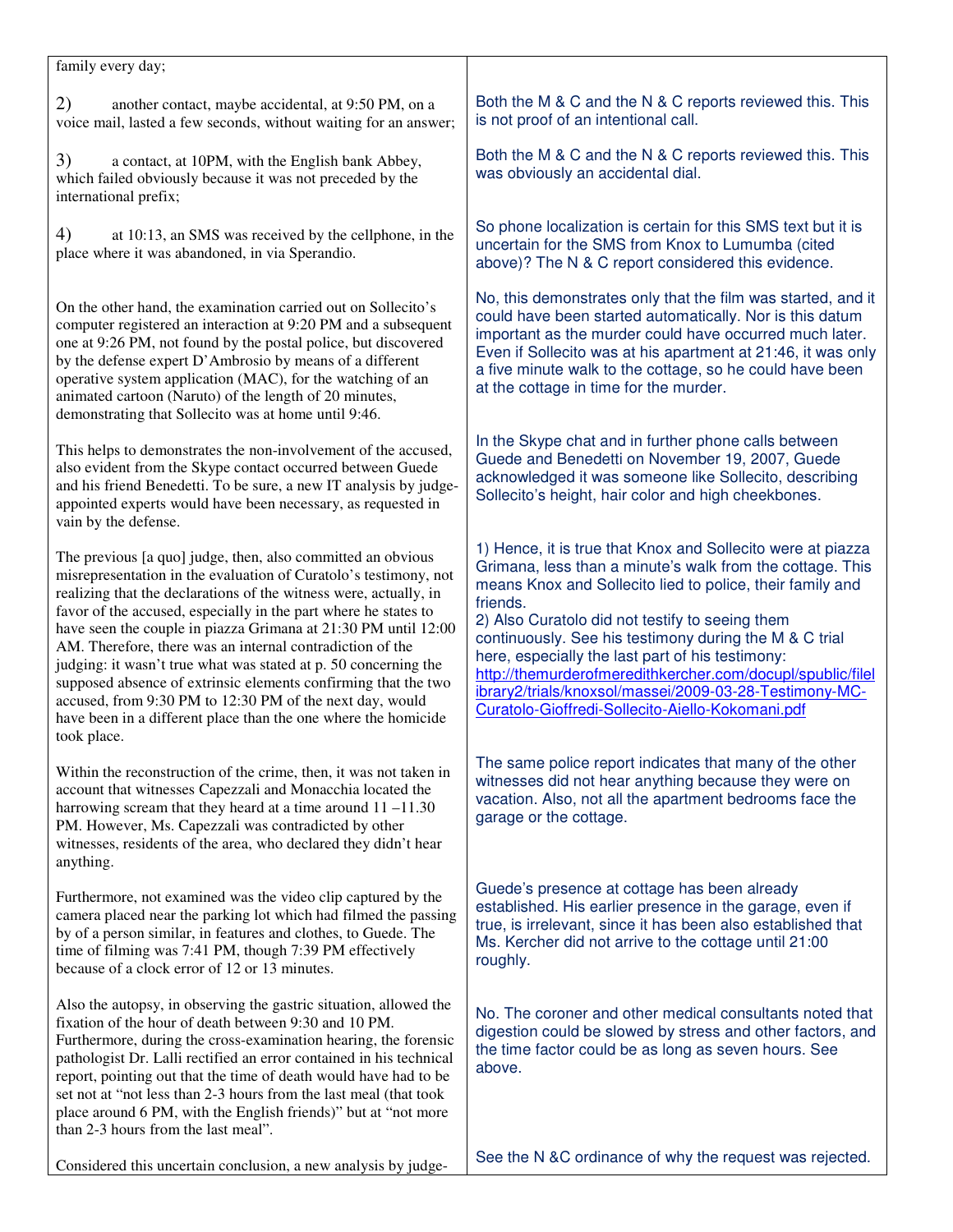| appointed experts [perizia] was requested in vain, in the new<br>reasons for appeal, dated 29 July 2013.[17]                                                                                                                                                                                                                                                                                                                                                                                                                                |                                                                                                                                                                                                                                                                                                                                                                                                                                                                                                                                                                                                                                                                                                                                                                                                                 |
|---------------------------------------------------------------------------------------------------------------------------------------------------------------------------------------------------------------------------------------------------------------------------------------------------------------------------------------------------------------------------------------------------------------------------------------------------------------------------------------------------------------------------------------------|-----------------------------------------------------------------------------------------------------------------------------------------------------------------------------------------------------------------------------------------------------------------------------------------------------------------------------------------------------------------------------------------------------------------------------------------------------------------------------------------------------------------------------------------------------------------------------------------------------------------------------------------------------------------------------------------------------------------------------------------------------------------------------------------------------------------|
| So, in the light of the trial data, as stated by the defense, the<br>time of death of the young English woman would have had to be<br>approximately set between 9 and 10:13 PM.                                                                                                                                                                                                                                                                                                                                                             | 1) This is incorrect and fails to look at all data. It is not just<br>Capezzali and Monacchia who heard a scream, but no<br>one else came forward to say they heard screaming<br>earlier, despite there being consistent pedestrian traffic to<br>the garage from 21:00 to 22:30. Also Capezzali and<br>Dramis heard running and Dramis also confirmed the<br>running she heard was after 23:00, which is consistent<br>with Capezzali's and Monacchia's testimony.<br>2) The families involved in the broken down car, as well as<br>the tow truck driver all testified to not hearing any screams<br>while they were next to the cottage from roughly 22:20 to<br>23:15.<br>3) Another witness heard strange sounds coming from the<br>cottage at around 01:00 in the early morning of November<br>$2^{nd}$ . |
| The second new reason challenges the failure to order a judge<br>appointed experts review [perizia] in order to verify or<br>otherwise the possibility of a selective cleaning of the crime<br>scene which would have removed only the traces referable to<br>the two accused, leaving only Guede's ones. In fact, in<br>Kercher's room multiple traces of Guede were found but none<br>of Sollecito.                                                                                                                                       | Except that the missing bloody footprint heel, as well as<br>the bloody footprints revealed by luminol, all show that<br>some had cleaned the floor. Crime scene photos also<br>show someone cleaned the floor in Ms. Kercher's room.                                                                                                                                                                                                                                                                                                                                                                                                                                                                                                                                                                           |
| Incorrect reasoning is also suggested on the supposed alteration<br>of the crime scene by the accused. It was not, however,<br>considered that Sollecito had no interest in polluting [the scene].                                                                                                                                                                                                                                                                                                                                          | Of course he had an interest!                                                                                                                                                                                                                                                                                                                                                                                                                                                                                                                                                                                                                                                                                                                                                                                   |
| The third reason challenges a flaw in rationale regarding the<br>plantar imprints presumed as female footprints (size 37 EU)<br>demonstrating a participation of more than one person in the<br>crime. With reference to the imprints, there was an obvious<br>error in the judgment, also present in the judgment of annulment<br>of Cassation (p. 21), considering that the only imprint retrieved<br>in Kercher's room belonged to Guede.                                                                                                | The N & C report considered this as well and found the<br>defense consultant was wrong. The defense consultant<br>tried to force a different match. See the police consultant's<br>rebuttal report linked above.                                                                                                                                                                                                                                                                                                                                                                                                                                                                                                                                                                                                |
| The fourth reason again claims violation of the law, with<br>reference to the article 606 lett. c) and e) regarding the evidence<br>on the participation to the crime and the violation of the articles<br>111 Const, 238, 513 and 526 of the code of penal procedure on<br>the usability of the interrogation of Guede and the observance of<br>the evaluation standards on a charge of complicity.                                                                                                                                        | All three committed the crime, and Guede has consistently<br>placed Knox at the cottage during the murder, and also<br>hinted at Sollecito's presence. Guede's statements are not<br>the only pieces of evidence the place Knox and Sollecito<br>at the crime scene.                                                                                                                                                                                                                                                                                                                                                                                                                                                                                                                                            |
| The fifth reason claims misrepresentation of the evidence and<br>manifest illogicality, related to the results of the genetic<br>investigation on the knife (item 36) and also on the supposed<br>"non-incompatibility" of the instrument with the most serious<br>wound observed on the victim's neck. Claimed further is the<br>violation of the evaluation standards of evidence according to<br>article 192 of the code of criminal procedure.                                                                                          | The wound in fact is compatible with the knife, and the<br>knife prints on the mattress are also compatible with the<br>knife. There were no violations of "evaluation standards".                                                                                                                                                                                                                                                                                                                                                                                                                                                                                                                                                                                                                              |
| The sixth reason claims lack of rationale, because there was no<br>consideration of the violation of the international<br>recommendations on the sampling and examination of traces of<br>small entity and the interpretation of the results. Also claimed is<br>misrepresentation of the evidence and manifest illogicality of<br>reasoning on the results of the genetic examinations carried out<br>on the kitchen knife and also violation of the proof evaluation<br>standards, according to the article 192 of the code of procedure. | There are no international recommendations on sampling<br>techniques as noted above. See the N & C report where<br>he quotes Dr. Novelli, a pre-eminent Italian geneticist, who<br>confirmed that the police procedures were proper and the<br>DNA results reliable. There is no 'manifest illogicality' on<br>the results of the knife's DNA traces.                                                                                                                                                                                                                                                                                                                                                                                                                                                           |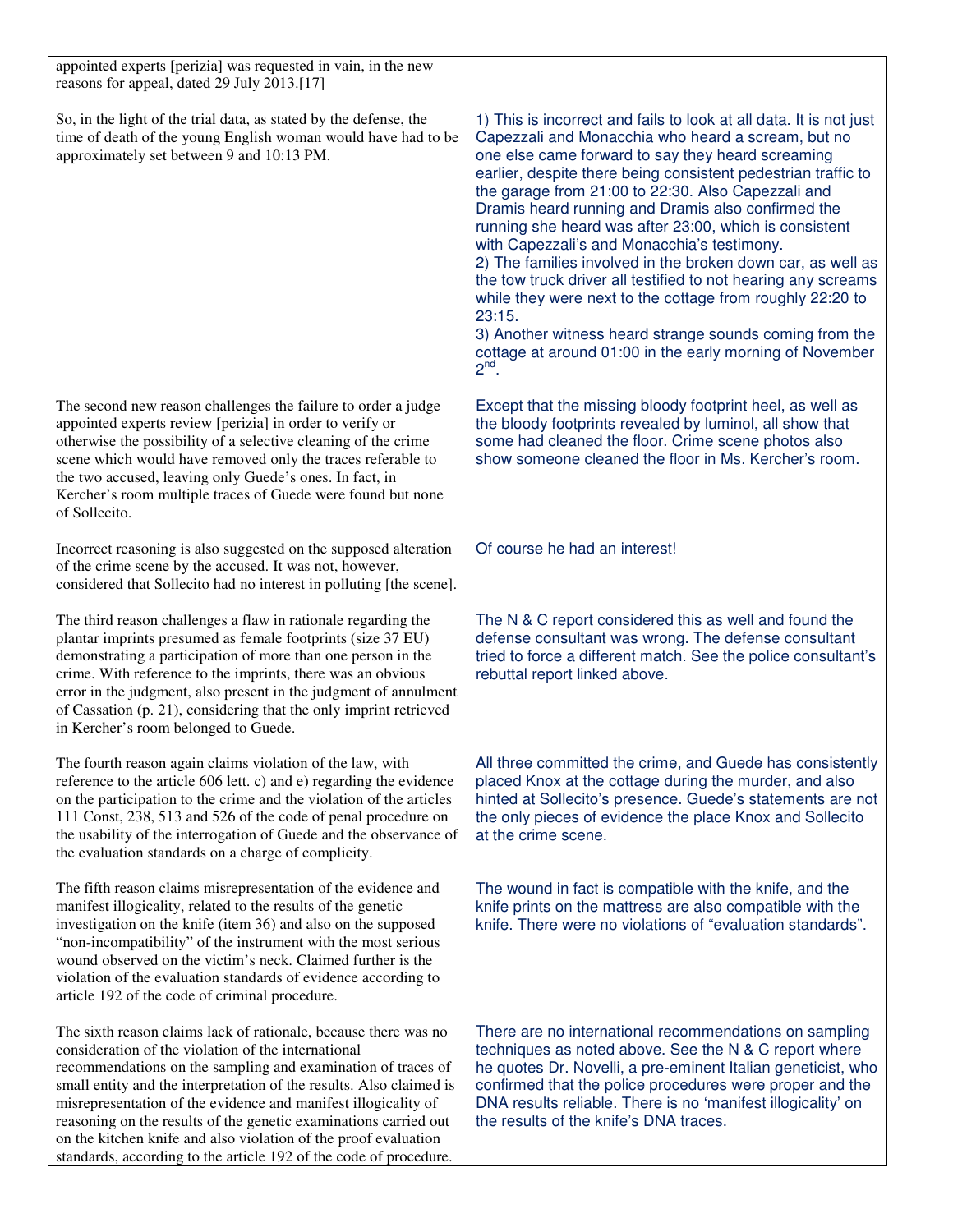| The seventh reason claims incorrect reasoning with reference to<br>the violation of the international recommendations on the<br>sampling and analysis related to the genetic examinations<br>carried out on the brassiere hook (item 165 B) and the objected-<br>to contamination of the item, after the inspections carried out by<br>the Criminal Investigation Department.                                                                          | There were no international recommendations on<br>sampling at the time, and there was no proven<br>contamination. Note that the C & V report required<br>contamination to be shown by those who invoke it.                                                                                                                                                                                                                                                                                                                                                                                                                                                                                                                                                                                            |
|--------------------------------------------------------------------------------------------------------------------------------------------------------------------------------------------------------------------------------------------------------------------------------------------------------------------------------------------------------------------------------------------------------------------------------------------------------|-------------------------------------------------------------------------------------------------------------------------------------------------------------------------------------------------------------------------------------------------------------------------------------------------------------------------------------------------------------------------------------------------------------------------------------------------------------------------------------------------------------------------------------------------------------------------------------------------------------------------------------------------------------------------------------------------------------------------------------------------------------------------------------------------------|
| The eighth reason challenges the violation of articles 192 and<br>533 of the code of criminal procedure on the interpretation of<br>the genetic examination on the item 165 B and lack of rationale<br>on the objected violation of the international recommendations<br>in matter of interpretation of mixed DNA.[18]                                                                                                                                 | Again, there were no international recommendations on<br>sampling or analysis techniques, apart from best<br>laboratory practices. The Roma Scientific Police lab was<br>already in adherence with these practices.                                                                                                                                                                                                                                                                                                                                                                                                                                                                                                                                                                                   |
| The ninth reason challenges a violation of article 192 of the<br>code of criminal procedure and manifest illogicality of evidence<br>for misrepresentation of the scientific investigation, considering<br>the failure of the DNA proof in this case.                                                                                                                                                                                                  | There has been no failure of DNA proof. The DNA<br>corroborates the remaining evidence. Note too how the<br>defense teams are always questioning only two DNA<br>results: the bra clasp and the knife. They do not comment<br>on ANY of the other DNA traces that indicate:<br>1) Mixed DNA traces of Knox and Ms. Kercher in blood<br>traces in three locations in the bathroom- the sink, a<br>cotton bud and the bidet drain.<br>2) The presence of Knox's blood in the bathroom sink.<br>3) Mixed DNA traces of Knox and Ms. Kercher in blood<br>spots in Romanelli's room and in a luminol revealed<br>bloody footprint on the floor in the apartment corridor.<br>4) Ms. Kercher's blood on the bathroom light switch.<br>And at least one hundred other positive results with DNA<br>profiles. |
| The tenth reason challenges a manifest illogicality in the<br>motivation in the luminol evidence related to the supposed<br>presence of blood imprints in areas of the house of via della<br>Pergola and also on the bathmat, and manifest illogicality of<br>rationale related to the mixed traces of Knox and Kercher and<br>the evaluation of the circumstantial evidence in relation to the<br>participation of more than one person to the crime. | 1) There is no "manifest illogicality".<br>2) The luminol footprints are certainly from blood, given<br>the copious amount of blood found in Ms. Kercher's<br>bedroom.<br>3) The footprints were shown to be compatible with both<br>defendants, and none were shown to be compatible with<br>Guede. Guede's traces were only in visible bloody<br>shoeprints.                                                                                                                                                                                                                                                                                                                                                                                                                                        |
| The eleventh reason challenges a manifest illogicality or<br>contradictory nature in the motivations related to the evaluation<br>of the motive of the murder. The twelfth reason argues the same<br>incorrect reasoning and misrepresentation of the evidence<br>related to the time of the 112 call.                                                                                                                                                 | 1) No errors have been shown. The C & V report did not<br>ask to evaluate motive.<br>2) The N & C report extensively dealt with the timing of the<br>112 calls, which show the Knox and Sollecito lied again.                                                                                                                                                                                                                                                                                                                                                                                                                                                                                                                                                                                         |
| The thirteenth reason argues the same incorrect reasoning in<br>relation with the alibi and the supposed tentative of Sollecito to<br>cover for the supposed co-perpetrator Amanda Knox.                                                                                                                                                                                                                                                               | Sollecito would cover for Knox if he were also involved in<br>the murder. The evidence shows he was involved in the<br>murder.                                                                                                                                                                                                                                                                                                                                                                                                                                                                                                                                                                                                                                                                        |
| The fourteenth reason challenges the violation of the law<br>principles stated by Cassation and the violation of the judicial<br>standards of "beyond reasonable doubt" according to article 533<br>of the code of criminal procedure.                                                                                                                                                                                                                 | The case was proved beyond reasonable doubt as<br>expressed by twelve different Italian courts.                                                                                                                                                                                                                                                                                                                                                                                                                                                                                                                                                                                                                                                                                                       |
| <b>CONSIDERED THAT</b>                                                                                                                                                                                                                                                                                                                                                                                                                                 |                                                                                                                                                                                                                                                                                                                                                                                                                                                                                                                                                                                                                                                                                                                                                                                                       |
| 1.<br>Logical and exposition reasons call for an immediate                                                                                                                                                                                                                                                                                                                                                                                             |                                                                                                                                                                                                                                                                                                                                                                                                                                                                                                                                                                                                                                                                                                                                                                                                       |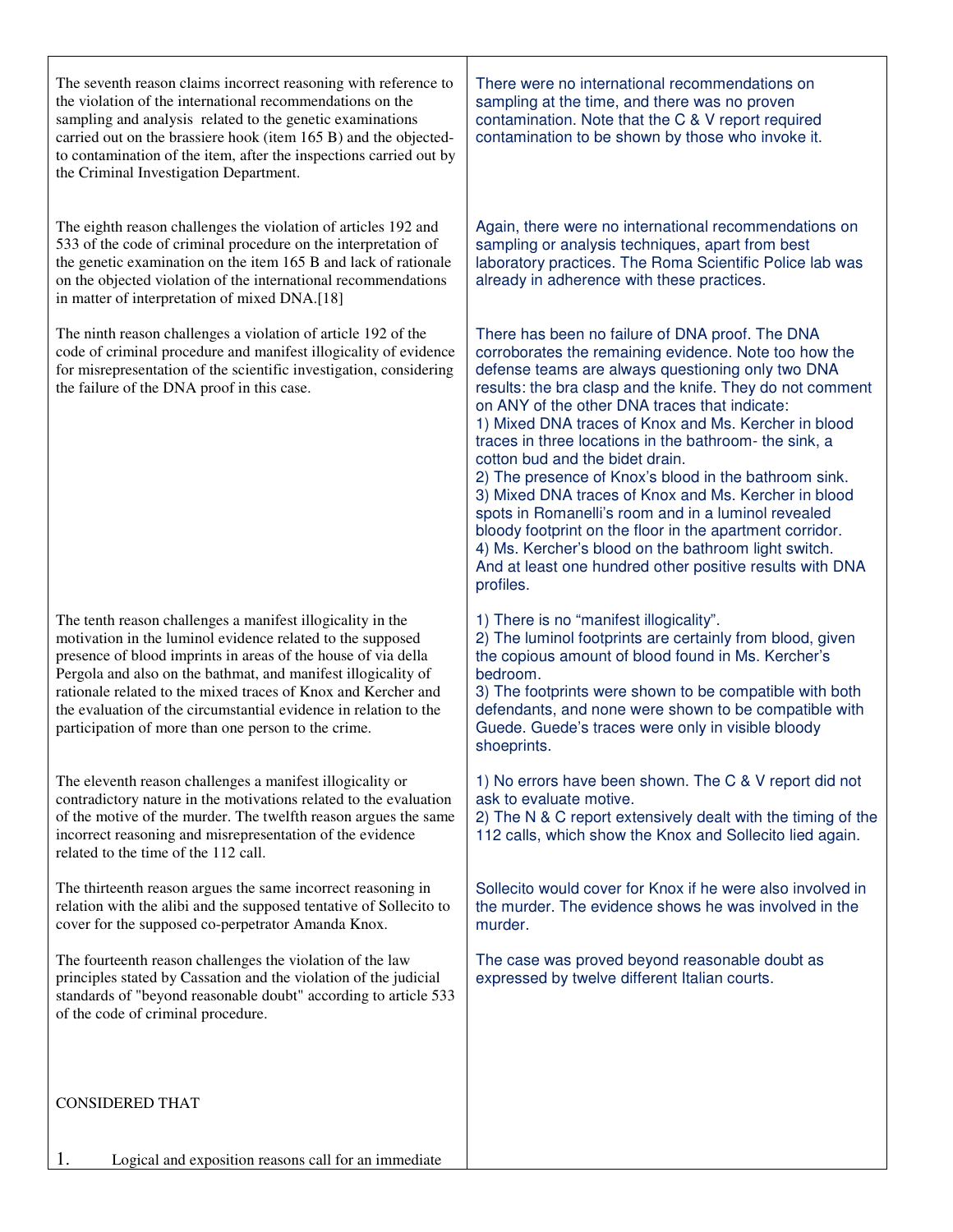examination of the preliminary matters advanced by the defenses.

In fact, these are issues of prejudicial relevance, since they are potentially capable of influencing the subsequent developments of decisions which, even if devoid of substantial definitiveness, could nevertheless have a decisive effect, at least in relation to the remand back to the lower court and postponement of the present consideration.

First of all, we will address the issue of constitutional legitimacy of the combined provisions of articles 627 par. 3, and 628 par. 2 of the code of criminal procedure, for supposed violation of the principle of reasonable length of the judicial process in light of article 111 of the Constitution; also the request to delay judgment until the decision of the European Court for Human Rights, subjected to an appeal submitted by the defense of Amanda Knox complaining about coercive treatment to which the aforementioned was supposed to have been exposed by the investigators during the preliminary investigations; also to the multiple requests of Raffaele Sollecito's defense to refer examinations to the United Sections of this Supreme Court [a panel of all Chambers] about matters of particular relevance to their capability to generate interpretative alternatives in the case law of this Court.

2. All the requests are clearly unfounded.

2.1. Unfounded, first of all, is the restated issue of constitutional legitimacy of the laws that rule judgment by the courts after Supreme Court remand. And in fact, the motivating report of the previous [a quo] judge [Nencini, ed.], who, with the preliminary court order dated 30 September 2013, has considered the matter as clearly unfounded, is irreproachable. To the arguments brought forward [by the judge] in relation to the first matter – an illustration of how the dynamics of the relationship between a judgment of annulment on legitimacy grounds, and a replacement judgment by the lower judge after remand, are guided by a progressive narrowing of the thema decidendum [matter], which, serves to preclude an extension ad infinitum of the trial process – this can be added: the effect of the progressive delimitation of the res iudicanda is followed by the judiciary as a possible result not only of the rescinding [annulling] judgment, but also of the requirements of article 628, par. 2, of the procedural code, according to which in all cases the sentence of the appellate judge can be challenged only in relation to reasons not concerning points already decided the Court of Cassation, or for failure to abide with the requirements of article 627, chapter 4 , of the code of criminal procedure, according to which "the appellate judgment by the court following Supreme Court remand cannot reopen the issue of nullity, even absolute, or inadmissibility, decided during previous trials or during preliminary investigations."

Thus legitimacy jurisprudence is prohibited to extend as far as non-usability, since it is considered as an expression of a general principle of the decree which tends to confer definitive status to the decisions of the Court of Cassation (Section 5, n. 10624 dated on 12 February 2009, Barbara, Rv. 242980; Section 5, n. 36769 dated on 03 September 2006, Caruso, Rv 235015; Section 1, n. 22023 of the 18 April 2006, Marine, Rv. 235274; and, about preliminary judicial review, Section 6, n. 47564 of

How can something that is prejudicial but also "devoid of definitiveness" have a "decisive" effect?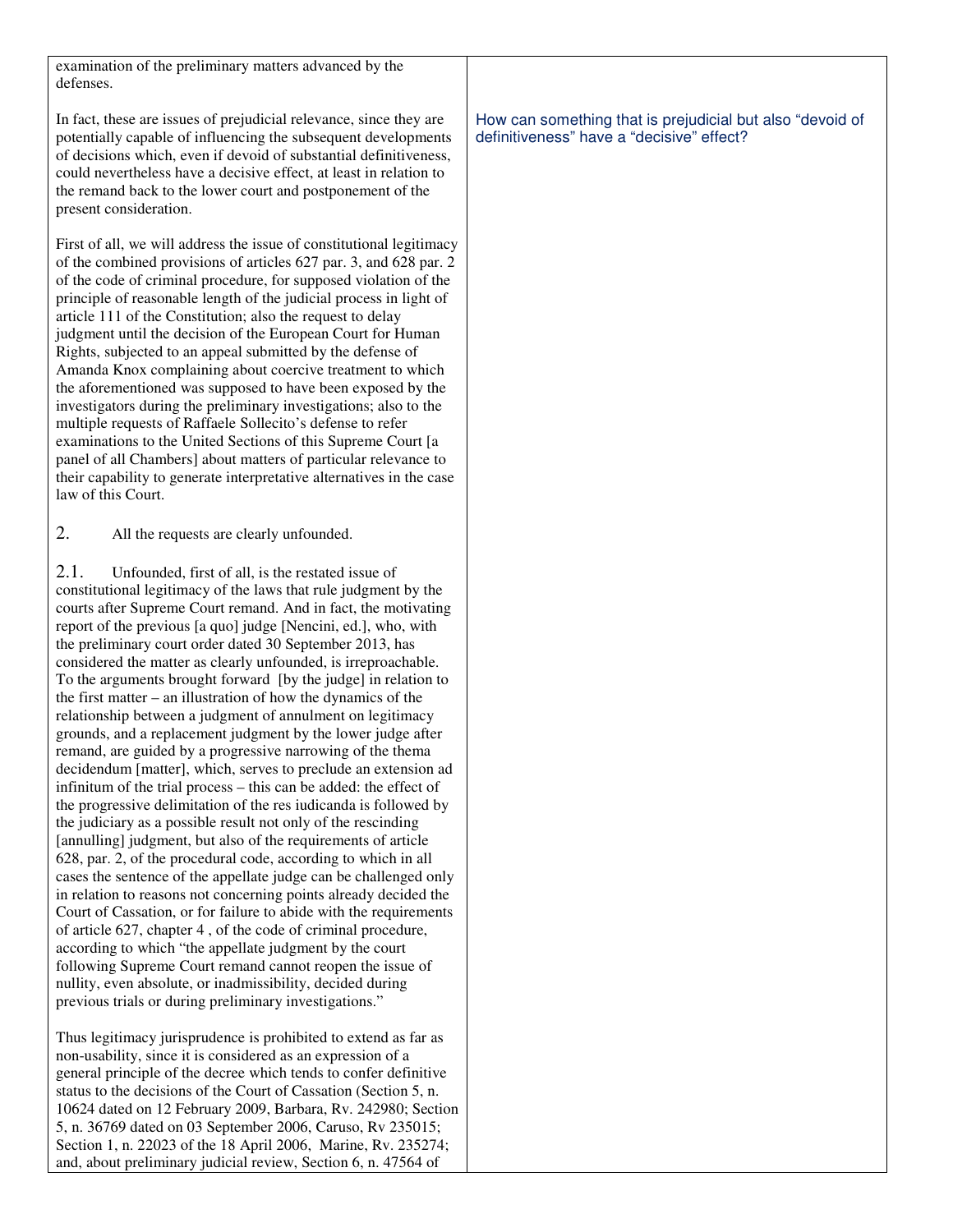the 14 November 2013, Tuccillo, Rv. 257470; contra, Section 3, n. 15828 of the 26 November 2014, Rv. 263343).

It is thus perfectly acceptable to affirm that the legislative [parliament] has designed a procedural module with a progressive foundation (principle of so-called "progressive ruling"), which can be viewed – in a slice of time – as "concentric circles".

Furthermore, the previous court – in the instances described in the appeal document signed by the lawyers Ghirga and Della Vedova – had already had the opportunity to take care of this matter, declaring it inadmissible on the basis of argumentations that the current defensive explanations doesn't seem capable of rebutting, since they do not proffer arguments that could possibly promote a different deciding conclusion.

It cannot be ignored that the criminal trial is, constitutionally, aimed at the acknowledgement of the material truth by means of a cognitive progression, excluding possible errors in procedendo or in iudicando, medio tempore occurring, to reach its final purpose, in terms of approximation as close as possible to that objective, [20] rendering back to the community a result commonly intended as "judicial truth", that means truth found procedurally (rectius, the one which has been possible to verify by means of the ordinary gnostic and inferential instruments at disposal of the judge). All of this, within the ineluctible contexts of the procedural formalities, which represent, obviously, the maximum expression of juridical civility and the prestigious spirit of a centuries old process of advancement of procedural knowledge typical of the Italian juridical culture.

And when one deals with, as in this case, matters of particular evidence in absence of direct proof, or of reliable technicalscientific contribution, or of pertinent and usable declarative contributions – the judicial truth, detached from factual reality, ends up being a mere fictio iuris, considering the limits and the ordinary subjectivity of the instruments of human knowledge, commonly depending on a reconstructive and re-elaborative process a posteriori.

So, it is precisely in this circumstances that the respect of standards is most necessary, representing an unswerving parameter – objective and privileged – for the verification of correctness and adequacy of the cognitive process of the judge during the pragmatic approach to the material truth.

And the Judge of the legitimacy is, in fact, called to attend to the aforementioned verification with cognitive powers only ab extrinseco, meaning that they are limited to a mere external check of the formal correctness, congruency and logical coherence of the set of explanations justifying that cognitive progression, without any possibility to observe the real demonstrative importance of the evidential elements used in it.

And furthermore, such pursue of finalization will have to comply with the constitutional principle under article 111 of the Constitution about reasonable length of a trial process intended to develop through phases and predetermined sequenced articulations.

# Okay.

This is a bad analogy, though the sense is understood. In fact, as this case has shown, much depends on the remit imposed by previous courts. What is clear is not that less evidence or material is considered, but that if there are specific issues, that these must be dealt with. The appeals court is also tasked with looking at the reasoning of the lower court, and may well look at all of the evidence, which is what happened in this particular sequence.

Okay.

# Okay.

Even a video of the crime could be fake, so the idea that indirect evidence necessarily leads to a mere fiction is incorrect. It is possible to arrive at truth through considered evaluation of all the evidence, so long as all the evidence, taken together, does not offer multiple interpretations that lead to entirely different culprits.

The respect of standards is all well and good, but it is logic, more than science, that should form the cognitive process of the judge.

The C & V report did not say this. If evidence shows the reasoning to be illogical, then that is of real demonstrative importance. As noted above, the Cassazione does not reconsider evidence since it is a court of legitimacy. Cassazione should consider whether the court reasoning is correct and whether such reasoning takes into account all the relevant evidence without making logical blunders, or whether the court reasoning excludes other relevant evidence that would render the reasoning illogical or invalid.

Okay.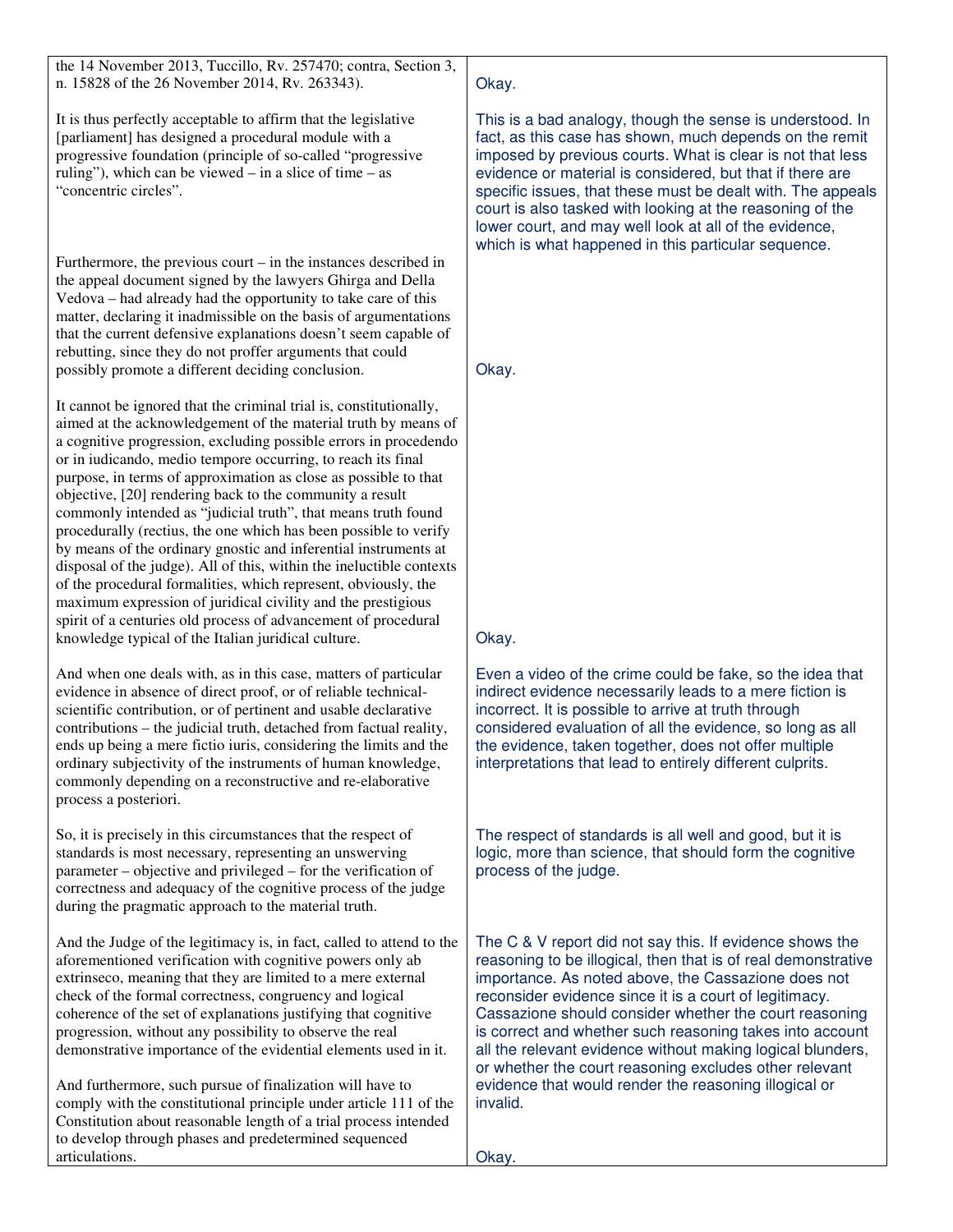The pursue of that ultimate purpose (seeking of the material truth) – particularly in trials of particular delicacy like the one examined here, of such difficulty in carrying out of procedural activities, and technical investigations of particular complexity – has therefore to be related to the necessity of a judicial reply of a length as short as possible, for the obvious necessity of respect for the value of the subjects involved and of the ineluctible claim for justice both of the victims and the community.

2.2. The request of Amanda Knox's defense aimed at the postponing of the present trial to wait for the decision of the European Court of Justice [sic] has no merit, due to the definitive status of the guilty verdict for the crime of calunnia, now protected as a partial final status, against a denouncement of arbitrary and coercive treatments allegedly carried out by the investigators against the accused to the point of coercing her will and damaging her moral freedom in violation of article 188 of penal procedure code. [21]

And also, a possible decision of the European Court in favor of Ms. Knox, in the sense of a desired recognition of non-orthodox treatment of her by investigators, could not in any way affect the final verdict, not even in the event of a possible review of the verdict, considering the slanderous accusations that the accused produced against Lumumba consequent to the asserted coercions, and confirmed by her before the Public Prosecutor during the subsequent session, in a context which, institutionally, is immune from anomalous psychological pressures; and also confirmed in her memoriale, at a moment when the same accuser was alone with herself and her conscience in conditions of objective peacefulness, sheltered from environmental influence; and were even restated, after some time, during the validation of the arrest of Lumumba, before the investigating judge in charge.

2.3. Finally, denied also is the request from Sollecito's defense seeking to obtain referral to the United Sections of this Court of matters related to the evidential value of scientific results acquired in violation of international protocols which contain specific prescriptions meant to assure the genuineness of the sampling and the analysis; also related to the standards of evaluation of expert testimony during the trial process under strong media exposure; also related to the usability of accusative declarations reported in the verdict that had been acquired according to article 238–bis of the procedure code. These are, clearly, matters of particular weight, of some agreed relevance for purposes of defining the present judgment, but of dubious capacity to generate potential jurisprudential contrasts. Anyway, interpretative tangles are checked out here which this Court could not ignore, with the pertinent conclusion having binding effectiveness within the purpose of defining the present proceeding.

3. Having thus stated, the main topic of the present proceeding can now be approached, the leitmotiv of the claims of the appellants, revolving around a prejudicial claim of inobservance, on the part of the [Florence] appeal judge, of the dictum of the [2013] annulment ruling by this Court and the principle of law established within it.

In fact, the technical investigations were not particularly complex.

# Okay.

Yes, Knox is guilty of calunnia against Lumumba.

As shown above, at the time the labs did their analysis, there were no international protocols or standards for sampling. Also, there are no international standards to "evaluate expert testimony". One evaluates testimony, expert or otherwise, based on logic and conformance with the other evidence.

Okay, but consideration should also be given to why the other appeals (to reject the defense team appeals) are not valid.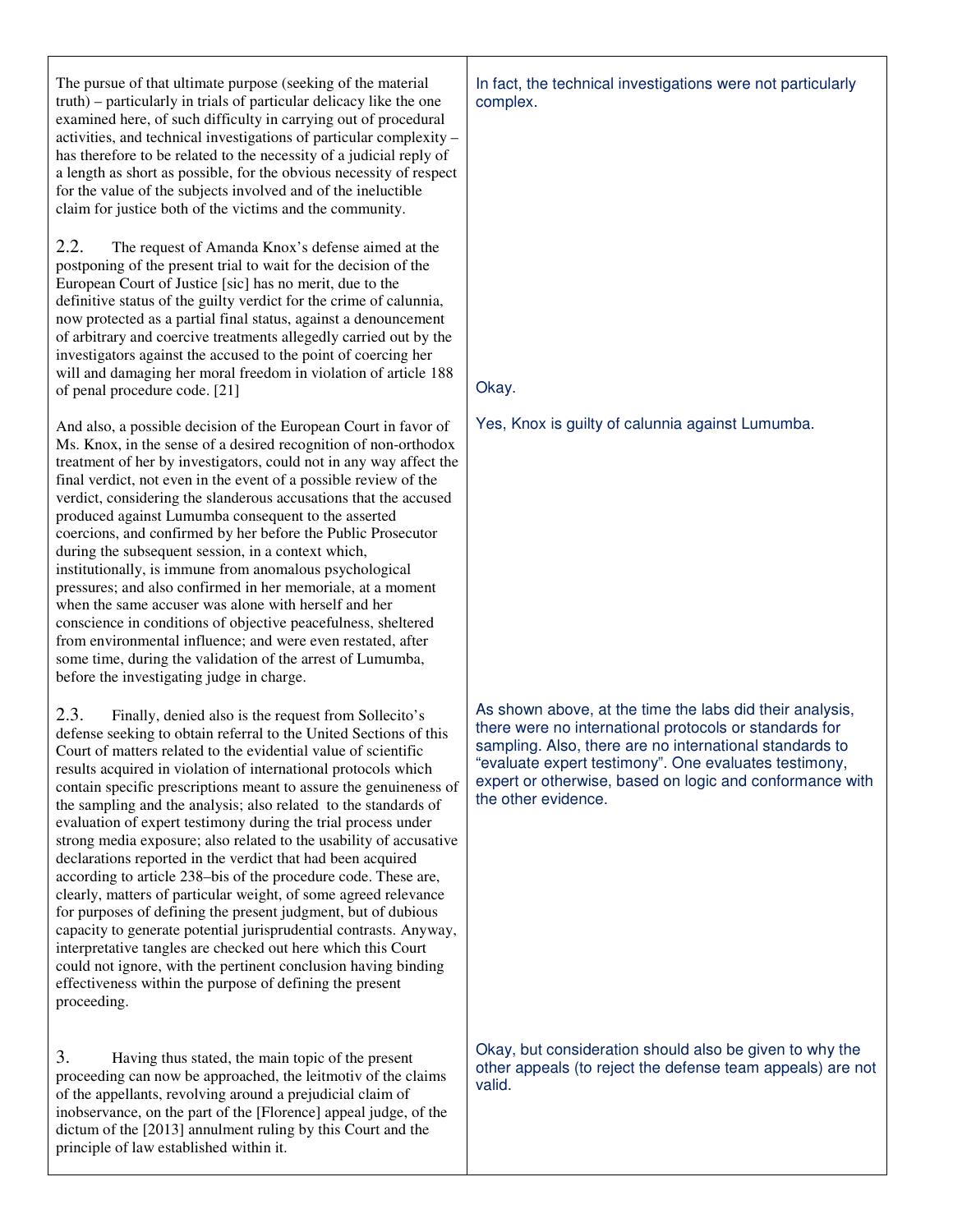The investigation requested to this Court is only apparently simple, considered that the ratio decidendi of the annulment ruling is founded on the finding of a manifest illogicality of the rationale supporting the appealed judgement; a finding which consists – and specifies itself – in the observation of a violation of the principles of completeness and of non-contradiction.

It is an established jurisprudential rule that, in presence of such reasoning for an annulment, derived from a deficit in the reasoning, the new appeal judge [giudice di rinvio] is tasked with the comprehension of the whole body of evidence, which he is expected to revisit [22] in full freedom of conviction, without any bound, being only supposed to produce, as a result, a reasoning deprived of those flaws of manifest illogicality or manifest contradiction which caused the annulment of the first appeal verdict. In the case law of this Court of Cassation there is, in fact, the recurrent statement "following an annulment for incorrect reasoning, the new appeal judge is prohibited from basing the new decision on the same arguments considered illogic or inconsistent by the Court of Cassation, but he is however free to reach, on the basis of different argumentations from the ones claimed in the Supreme Court therefore integrating and completing the ones already issued, the same judicial result of the annulled ruling. This because it is an exclusive task of the courts of merit to reconstruct the resulting facts from the trial findings, and to assess the signification and value of the relative sources of evidence". (among others, Sect 4, n. 30422 of 21 June 2005, Poggi, Rv. 232019; Section 4, n. 48352 of 29 April 2009, Savoretti, Rv 245775).

A problem – suggested with appreciable discretion within the new reasons [of appeal] in favor of Knox – appears when, as in this case, the Court of Cassation has entered in the merits, going beyond the institutional limits assigned to it, such as when for example it offers a range of causal alternatives for the murder and assigns to the judge the task of picking, within that predetermined numerous clausus, the one most appropriate to the case at bar.

Okay.

## Okay.

This is fundamentally incorrect and shows the M & B court did not adequately read the case documentation or the pertinent motivation reports. Again, the paragraph in question from the C &V report is:

*In conclusion, the challenged judgment must be annulled due to the numerous deficiencies, contradictions and manifest lack of logic indicated above. Using the broadest faculty of evaluation, the remanded judge will have to remedy the flaws in argumentation by conducting a uniform and global analysis of the evidence, through which it will have to be ascertained whether the relative ambiguity of each piece of evidence can be resolved, as each piece of evidence sums up and integrates with the others in the overall assessment. The outcome of such an organic evaluation will be decisive, not only to demonstrate the presence of the two defendants at the crime scene, but also possibly to clarify the subjective role of the people who committed this murder with Guede, against a range of possible scenarios, going from an original plan to kill to a change in the plan which was initially aimed only at involving the young English girl in a sexual game against her will to an act with the sole intention of forcing her into a wild group erotic game which violently took another course, getting out of control.* 

The C & V report did not ask that the appeals' judge "pick a scenario" from those cited by the C & V report. The C & V report asked the judge to clarify the subjective role of the murderers acting with Guede, against a range of possible scenarios of how the crime might have occurred. Certainly had the evidence led to another scenario, the judge would have been free to select it. There is nothing in the range of scenarios offered by C &V that necessarily limits the appeals judge to consider only that specific range or that specific scenario. The C & V report is asking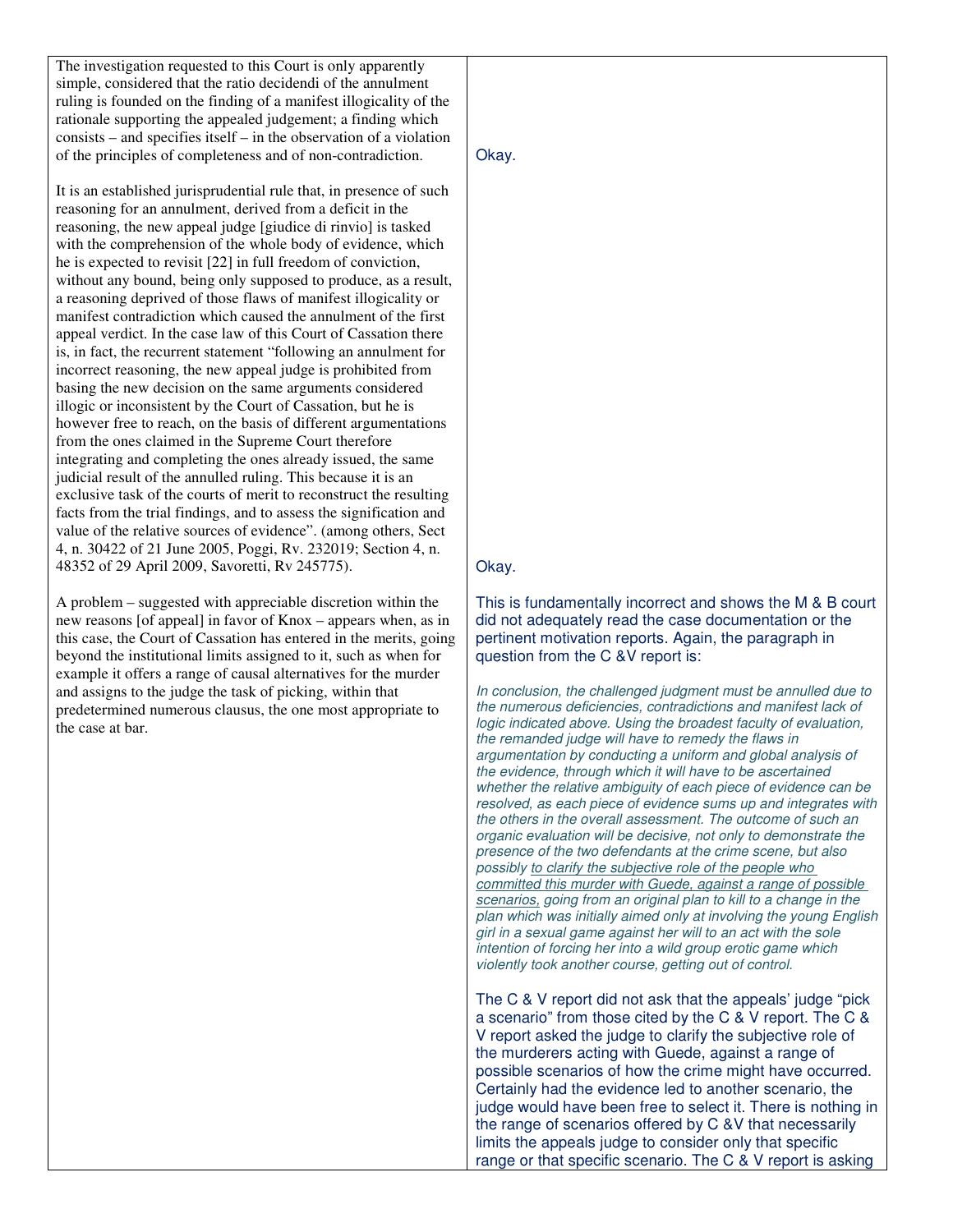There's no doubt, in the opinion of this panel, that in such peculiar event the new appellate court cannot consider itself either bound or influenced, because of the aforementioned clear problem of this institutional kind, that, for what was stated before, exists between cognizance of legitimacy and cognizance of the fact, the latter being the exclusive prerogative of the judge of merit. In this regard the Supreme Court has already given its contribution, stating that the new appellate judge cannot be influenced "by evaluations possibly over-stated by the Court of Cassation in its argumentations, since the spheres within which the respective evaluation are carried out are different, and it is not the task of the Court of Cassation to put its conviction before the judge of merits in regards to those matters.

if the judge, in their re-evaluation of the evidence, can provide some light as to the roles of the murderers, by evaluating how the crime might have taken place. It should be obvious that a consideration of how the crime happened is well within the purview of the appeals court, which must establish if the lower court reasoned correctly and if it applied the proper and adequate sentences.

The C & V report did not offer any convictions; the C & V report clearly states a "range of scenarios" that may include any number of possibilities, some of which are highlighted by the C& V court (going from a action of extreme criminal responsibility to lesser criminal responsibility.) It is also worth recalling what the N & C report ultimately said in their conclusions after evaluating all the evidence. From page 327 of the N & C report:

*The Court believes that, in the absence of any assistance during the trial on the part of the perpetrators of the homicide, the assessment of the criminal responsibilities of the individuals in causing the joint crime must be performed by examining the results of the investigation and the facts objectively obtained from the proceedings.* 

*The analysis of the trial evidence leads us to point out that all three attackers contributed through actions that were coordinated and that sought the same result, with no interruption in the causal link to the event of the death of Meredith Kercher. There is no room whatsoever, given the evidence provided, for any differentiation of criminal responsibility, which would be founded on petitio principii [begging the question] not demonstrated in the trial. The homicide, aggravated by sexual violence, following the scheme of the complex crime, was brought about not only when Amanda Marie Knox struck the blow that caused the bleeding that caused the victim's death by suffocation, but also as a direct consequence of the simultaneous actions of Rudy Hermann Guede and Raffaele Sollecito, who overwhelmed Meredith Kercher, immobilizing her and preventing any defensive reaction on her part, therefore collaborating causally in the event.* 

*A final observation must be made. The homicidal intention of the attackers is obvious due to the weapons used in the attack, specifically the knife (Exhibit 36), clearly a lethal weapon, which can be ascertained by anyone; this is also obvious due to the body part touched by the knife, i.e., the neck, a vital body part, as anyone can understand, especially two well-educated young people, certainly more educated than the average. The following point is therefore unassailable, if we consider that Meredith Kercher knew her assailants; once the decision to attack the young woman was made, and to strike her on the neck with the smaller knife in order to constrain her, surely producing a painful wound, and to attack her sexual region, in face of the girl's resistance, letting her live would have meant certain punishment for the attackers. At a certain point in the attack, things went too*  far. Meredith Kercher had to be put in a state where she would *not report the attack she had suffered.* 

**[328]** *Concluding this long overview, the Court believes that the penal responsibility of both defendants in the crimes contested under counts (A), (B) and (D), limited to the mobile phones owned by Meredith Kercher and removed from the Via della Pergola flat after the consummation of the murder of the young English woman, is clearly established and supported by a body of multiple pieces of circumstantial evidence, of univocal meaning and convergent, so much as to become full proof beyond every reasonable doubt.* 

*In the same manner, given the reasons expressed several times in the body of this decision, the existence of the aggravation*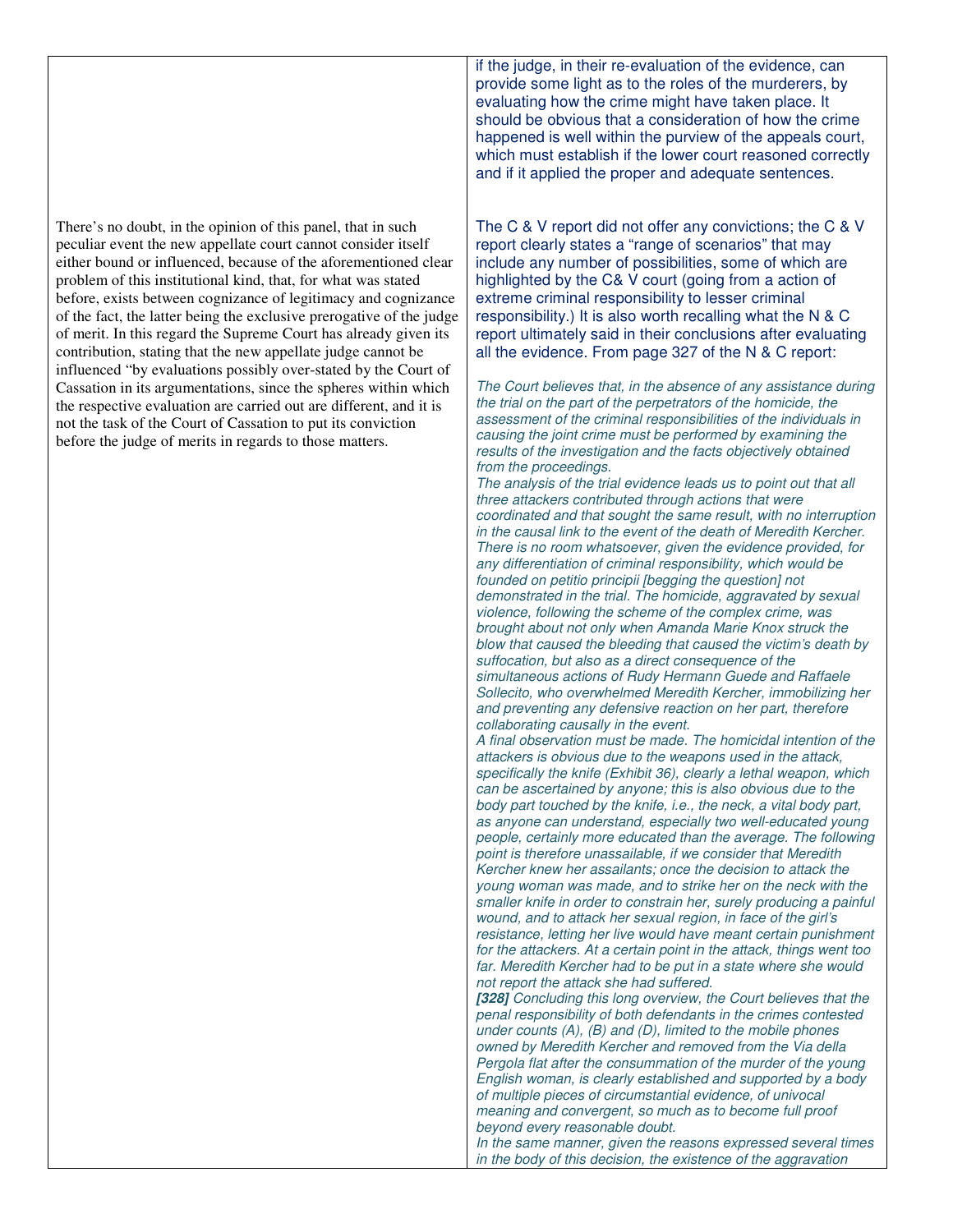After all, in those cases where the Supreme Court possibly focus its attention over some specific aspects from which the lack or the contradiction of reasoning emerges, this doesn't mean that the new appellate judge would be tasked with a new judgment only on the specified points, because the judge retains the same powers which originally belonged to him as a judge of merits in relation to the identification and evaluation of the trial data, regarding the point of the verdict affected by annulment" (Section 4 n.30422/2005 cit.).

In the same sense it was stated that "… possible factual elements and assessments contained in the annulment ruling are not binding for the new appellate judge, but are considered exclusively as a reference point in order to position the complained-about error or errors, [23] and therefore not as data imposed for the decision requested of him;

moreover, there's no doubt that, after the ruling of annulment for incorrect reasoning through the indication of specific points of deficiency or contradiction, the powers of the new appellate judge cannot be restrained to the examination of the single specified points, as if they were isolated from the rest of the evidential material, but he must also carry out other acts of evidence-finding on which results his decision has to be based, providing the reason for this within the judgment report" (Section 4, n. 44644 of 18 October 2011, defendant F., Rv. 251660; Section 5, n. 41085 of 3 July 2009, defendant L., Rv. 245389; Section 1, n. 1397 of 10 December 1997 dep. 1998, Pace, Rv. 209692).

All of this is the background to a reiterated doctrine of this Court of Cassation, consolidated to the point of constituting a ius receptum, according to which "the powers of the new appeals judge are different depending on if the annulment has been ruled for violation or erroneous application of the criminal code, or for absence of manifested illogicality of reasoning, since, while, in the first hypothesis, the judge is bound to the law principle expressed by the Court, without changing the evaluation of the facts as they were found by the appealed verdict, in the second hypothesis, a new examination of the evidential compendium can be carried out, without repeating the same incorrect reasoning of the annulled order. (among the others, Section 3, n. 7882 of 10 January 2012, Montali, Rv. 252333).

*must be affirmed, relating to the crime of calunnia, ascertained with final [adjudicated] sentence against Amanda Marie Knox. In fact, once a conclusion is reached that Amanda Marie Knox and Raffaele Sollecito are jointly responsible for the murder of Meredith Kercher, the crime of calunnia committed by the sole defendant Knox finds its logical place exactly in the need to deflect suspicions of murder from herself and Raffaele Sollecito; ultimately to gain impunity from the more serious crime of murder.* 

Nowhere in the evaluation above is the N & C report citing the examples or range noted by the C & V report. Instead the N & C report relies on the evaluation of the evidence to come to a conclusion that all three defendants are responsible for the murder of Meredith Kercher.

Okay.

Correct. The C & V report offered possible examples of crime scenarios to indicate a range of possible scenarios with varying intent. The N & C court was not bound to consider any of these if the evidence led them elsewhere, and as shown above, they did not make any mention of the C & V examples in their concluding evaluation.

Okay.

Okay.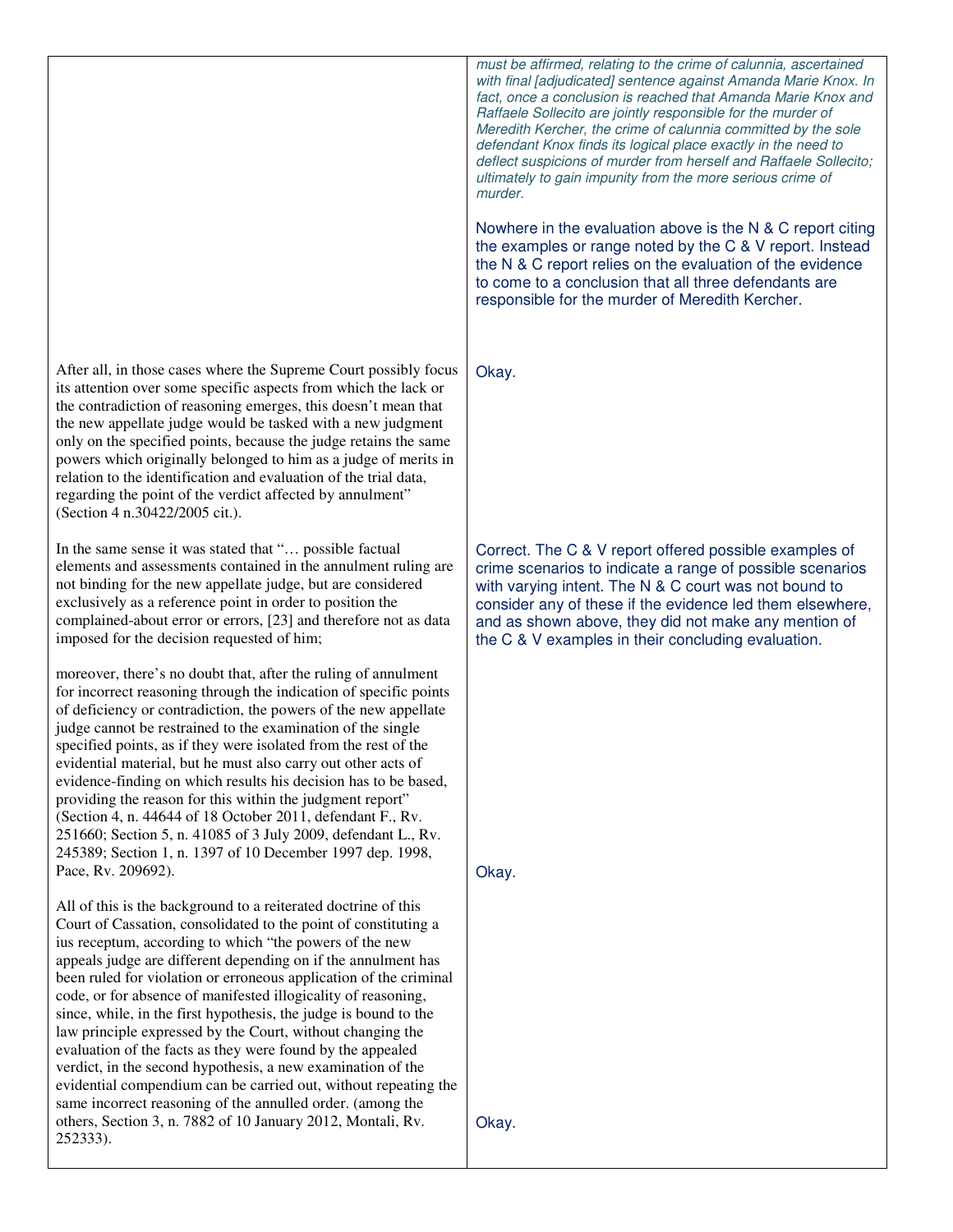| 3.1. As we will see, the appeals judge [Nencini] was influenced<br>on many points by the suppositions of factual aspects emerging<br>within the annulment judgment, as if the convincing and<br>analytic evaluations of the Supreme Court were unavoidably<br>converging in the direction of affirmation of guilt of the two<br>defendants. Being misled by this error, the same judge<br>encounters clear logic inconsistencies and obvious errors in<br>iudicando, which need to be challenged here.                                                                                                                          | Hopefully these errors will be shown.                                                                                                                                                                                                                                                                                                                                                                                                                                                                                                                                                           |
|---------------------------------------------------------------------------------------------------------------------------------------------------------------------------------------------------------------------------------------------------------------------------------------------------------------------------------------------------------------------------------------------------------------------------------------------------------------------------------------------------------------------------------------------------------------------------------------------------------------------------------|-------------------------------------------------------------------------------------------------------------------------------------------------------------------------------------------------------------------------------------------------------------------------------------------------------------------------------------------------------------------------------------------------------------------------------------------------------------------------------------------------------------------------------------------------------------------------------------------------|
| 4.<br>Meanwhile, it can't be ignored, on a first summary<br>overview, that the history of these proceedings is characterized<br>by a troubled and intrinsically contradictory path, with the only<br>fact of irrefutable certainty being the guilt of Amanda Knox<br>regarding the slanderous accusations against Patrick Lumumba.                                                                                                                                                                                                                                                                                              | This is completely incorrect. See the introductory<br>paragraph above that highlights the complete judicial<br>sequence and shows that the vast majority of Italian<br>courts found merit in the evidence. The fact that Guede<br>was convicted of murder Ms. Kercher with others is the<br>starting point. The judicial path has not been "intrinsically<br>contradictory".                                                                                                                                                                                                                    |
| On the concern of the murder of Kercher, the declaration of<br>guilt of Knox and Sollecito, in first instance, was followed by a<br>ruling of acquittal from the appeal Court of Assizes of Perugia,<br>consequent to an articulated evidential integration [the Conti-<br>Vecchiotti report, ed.]; the annulment by this Supreme Court,<br>First Criminal Section; and finally the judgment, on appeal, of<br>the Court of assizes of Florence, today considered under a new<br>Cassation appeal.                                                                                                                              | This scenario leaves out the cautionary arrest<br>proceedings and the PM trial that found the evidence<br>sufficient for Knox and Sollecito to stand trial. This also<br>leaves out all of the Guede trials, all of which considered<br>evidence that showed Knox's and Sollecito's participation<br>in the murder.                                                                                                                                                                                                                                                                             |
| An objectively wavering process, the oscillations of which are<br>the result of glaring failures or investigative "amnesias" and of<br>culpable omissions in [24] investigating activities, which, had<br>they been carried out, would have, probably, allowed from the<br>start the outline a framework, if not of certainty, at least of<br>reassuring reliability, in direction of either the guilt or the non-<br>involvement of the current appellants. Such scenario,<br>intrinsically contradictory, constitutes a first, eloquent,<br>representation of an evidential set of anything but "beyond<br>reasonable doubt". | 1) The process has not been "objectively wavering". Only<br>one court found the evidence insufficient beyond a<br>reasonable doubt and that court, the H & Z report, was<br>resoundingly annulled by the C & V report. Again, twelve<br>Italian courts have found merit in the evidence. Only one<br>court did not understand the evidence, and its illogical<br>reasoning was annulled.<br>2) What are the "glaring failures or investigative<br>"amnesias"?<br>3) The scenario has not been "intrinsically contradictory"<br>as borne out by the sequence of court decisions on this<br>case. |
| 4.1.<br>Surely, an unusual media fuss about the crime, caused<br>not just by the dramatic modalities of the death of a 22-year old<br>woman, so absurd and incomprehensible in its genesis, but also<br>by the nationality of the persons involved (a USA citizen, Knox,<br>accused of participating in the murder of her housemate who<br>was sharing a foreign study experience with her;                                                                                                                                                                                                                                     | Knox was not sharing anything with Ms. Kercher, except<br>the cottage. They did not take the same courses nor did<br>they attend the same program.                                                                                                                                                                                                                                                                                                                                                                                                                                              |
| an English citizen, Meredith Kercher, killed in mysterious<br>circumstances in the place where she likely used to feel most<br>safe, her home,                                                                                                                                                                                                                                                                                                                                                                                                                                                                                  | The circumstances are not "mysterious". Why is the court<br>trying to "color" the evidence?                                                                                                                                                                                                                                                                                                                                                                                                                                                                                                     |
| and additionally the international implications of the case itself,<br>prompted the investigation to suffer from a sudden acceleration,                                                                                                                                                                                                                                                                                                                                                                                                                                                                                         | 1) Why is the court making subjective assessments, and<br>where is the evidence to back up these claims?<br>2) Where is the statistical data backing up the claim that<br>the investigations had a "sudden acceleration"? (See<br>introductory paragraphs for actual description of the<br>sequence of investigations.)                                                                                                                                                                                                                                                                         |
| which, in the spasmodic search                                                                                                                                                                                                                                                                                                                                                                                                                                                                                                                                                                                                  | How was the search "spasmodic"?                                                                                                                                                                                                                                                                                                                                                                                                                                                                                                                                                                 |
| for one or more culprits to be delivered to international public<br>opinion, surely didn't help the search for substantial truth,<br>which, in complex murder cases like the one examined here,                                                                                                                                                                                                                                                                                                                                                                                                                                 | 1) Why is the court making subjective assessments, and<br>where is the evidence to back up these claims?<br>2) How does the M & B court know how to evaluate media                                                                                                                                                                                                                                                                                                                                                                                                                              |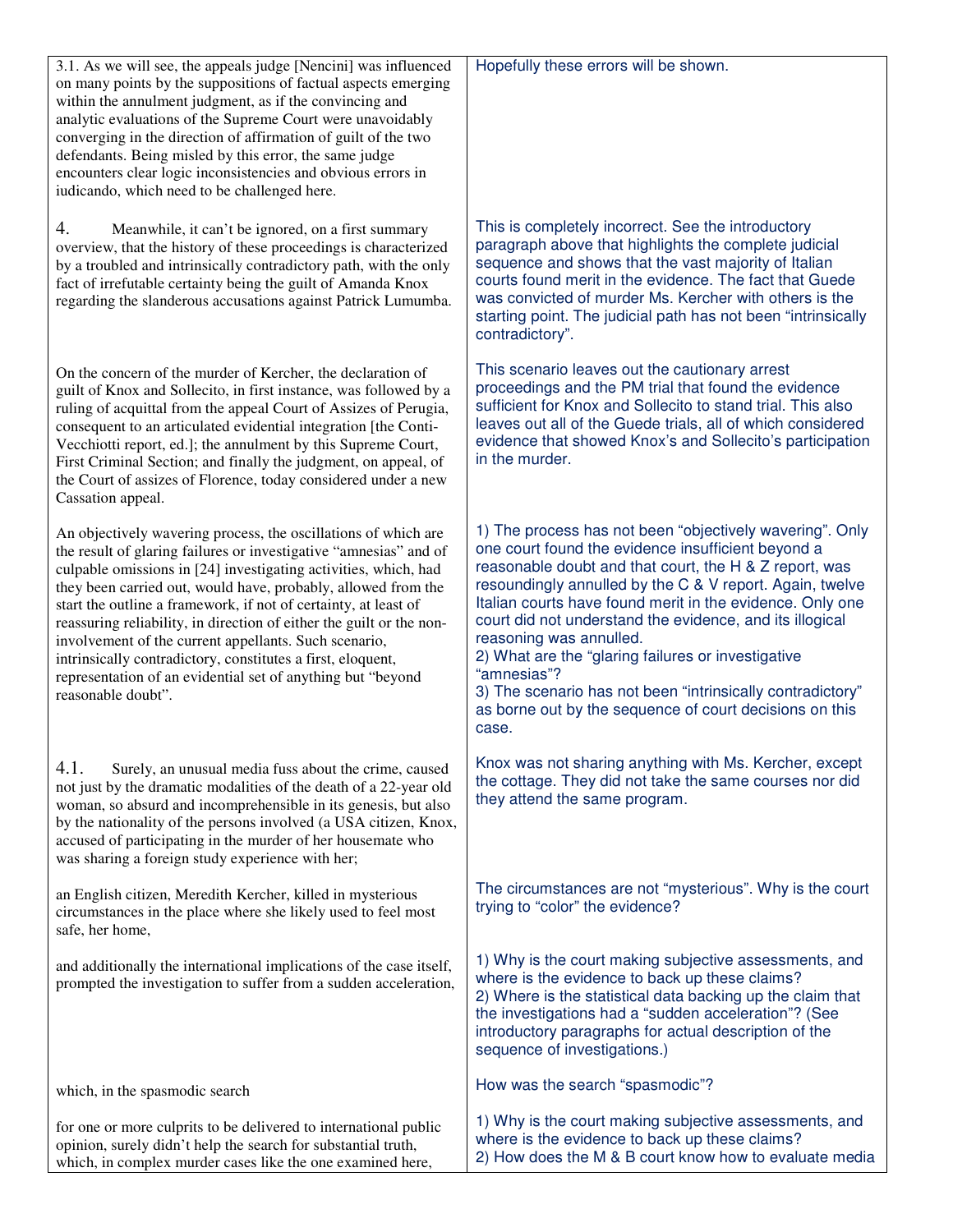|                                                                                                                                                                                                                                                                                                                                                                                                                                                                                                                                                                                                                                                                                                                                                                                                                                                                                                                                                                                                                                                                                          | influence and how media can or cannot "push" an<br>investigation? Where is the evidence this happened?<br>3) By what parameters is this murder case to be judged as<br>"complex"?                                                                                                                                                                                                                                                                                                                                                                                                                                                                                                                                                                                                                                                                                                                                                                                                                 |
|------------------------------------------------------------------------------------------------------------------------------------------------------------------------------------------------------------------------------------------------------------------------------------------------------------------------------------------------------------------------------------------------------------------------------------------------------------------------------------------------------------------------------------------------------------------------------------------------------------------------------------------------------------------------------------------------------------------------------------------------------------------------------------------------------------------------------------------------------------------------------------------------------------------------------------------------------------------------------------------------------------------------------------------------------------------------------------------|---------------------------------------------------------------------------------------------------------------------------------------------------------------------------------------------------------------------------------------------------------------------------------------------------------------------------------------------------------------------------------------------------------------------------------------------------------------------------------------------------------------------------------------------------------------------------------------------------------------------------------------------------------------------------------------------------------------------------------------------------------------------------------------------------------------------------------------------------------------------------------------------------------------------------------------------------------------------------------------------------|
| has an ineluctible requirement both for accurate timing, and also<br>the completeness and accuracy of the investigation activity.                                                                                                                                                                                                                                                                                                                                                                                                                                                                                                                                                                                                                                                                                                                                                                                                                                                                                                                                                        | The investigation considered the full gamut of possible<br>evidence as noted above: (DNA traces, biological traces,<br>footprints, shoeprints, witnesses, computer data, phone<br>data, crime scene assessments, alibis, statements and<br>depositions, etc). Where is the inaccuracy and<br>incompleteness?                                                                                                                                                                                                                                                                                                                                                                                                                                                                                                                                                                                                                                                                                      |
| Not only that, but also, when $-$ as in this case $-$ the result of the<br>search is greatly based on the results of scientific examinations,                                                                                                                                                                                                                                                                                                                                                                                                                                                                                                                                                                                                                                                                                                                                                                                                                                                                                                                                            | 1) The search for suspects was completed when the two<br>accused could not offer an alibi and one of them put<br>themselves at the scene of the crime. They were arrested<br>prior to any DNA being analyzed. The investigations<br>continued for another seven months and ultimately<br>showed Knox and Sollecito were involved.<br>2) It is incorrect to say the "search was greatly based on<br>scientific results". The evidence gathered was varied and<br>multi-faceted, and the DNA and biological traces only<br>constitute a part of the evidentiary framework.<br>3) Why is the court making subjective assessments, and<br>where is the evidence to back up these claims?                                                                                                                                                                                                                                                                                                              |
| the antiseptic sampling of all the elements useful to the<br>investigation – in an environment provided of the appropriate<br>sterilization, so to shield it from possible contaminations -<br>constitutes, normally, the first cautionary strategy, itself the vital<br>prelude to a correct analysis and "reading" of the retrieved<br>samples.                                                                                                                                                                                                                                                                                                                                                                                                                                                                                                                                                                                                                                                                                                                                        | 1) The scientific police and the police provided all the<br>protections normally required when investigating a crime<br>scene. It seems this M & B court has watched too much<br>CSI.<br>2) The Rome Scientific Police DNA lab had an ISO 9001<br>certification in 2008 which established it operated under<br>appropriate best lab practices.<br>3) No contaminations have ever been shown.<br>4) Why is the court making subjective assessments, and<br>where is the evidence to back up these claims?                                                                                                                                                                                                                                                                                                                                                                                                                                                                                          |
| And if the key part of the activity of technical-scientific research<br>consists in specific genetic investigations, whose contribution in<br>the investigative activity emerges as more and more relevant,<br>the reliable parameter of correctness can only be the respect of<br>standards imposed by the international protocols which outline<br>the fundamental rules of procedure of the scientific community,<br>on the basis of statistic and epistemological observation.                                                                                                                                                                                                                                                                                                                                                                                                                                                                                                                                                                                                       | 1) Why is the court assessing the importance of specific<br>parts of the evidence? Does the court not know the<br>evidentiary framework had many other types of evidence?<br>2) As noted above, at the time the DNA analysis was<br>performed, there were no international protocols other<br>than best laboratory practices.                                                                                                                                                                                                                                                                                                                                                                                                                                                                                                                                                                                                                                                                     |
| The rigorous respect for such methodological standards<br>provides a reliability, conventionally acceptable, in the<br>assembled results, firstly related to their repeatability – that is<br>the possibility that those findings, and those alone, would be<br>reproduced by an identical investigative procedure in identical<br>conditions, according to the fundamental laws of the empiric<br>method and, more generally, of experimental science, that since<br>Galileo has been based on the application of a "scientific<br>method" (typical procedure meant to obtain knowledge of<br>"objective" reality, reliable, verifiable and sharable; by common<br>knowledge this consists, on one hand, in the collection of<br>empiric data in relation to the hypothesis and theories to be<br>confirmed; on the other hand, in the mathematical and rigorous<br>analysis of such data, that is associating - as stated for the first<br>time by aforementioned Galileo - "sensible experiences" with<br>"necessary demonstrations" that is the experimentation with<br>mathematics. | This is incorrect on multiple counts:<br>1) The Cassazione is not a scientific body and has no role<br>in any scientific assessment. Cassazione cannot (nor<br>should it) attempt to describe the history of science.<br>2) The history of science noted above is completely<br>inaccurate. Science and use of scientific method existed<br>well before Galileo. (Egyptian medical texts, Babylonian<br>astronomy, Aristotle, Epicurus, Ibn al-Haytham, Avicenna,<br>Roger Bacon, etc.) Roger Bacon discussed the needs for<br>experiments three hundred years prior to Galileo. Galileo's<br>contribution to developing the scientific method was to<br>postulate notions as mathematical demonstrations, rather<br>than rely on experiments. Isaac Newton was the one who<br>most contributed to today's understanding of the scientific<br>method, not Galileo.<br>3) Repeatability is not the basis of science. Repeatability<br>is the basis for postulating a theory, not a hypothesis. The |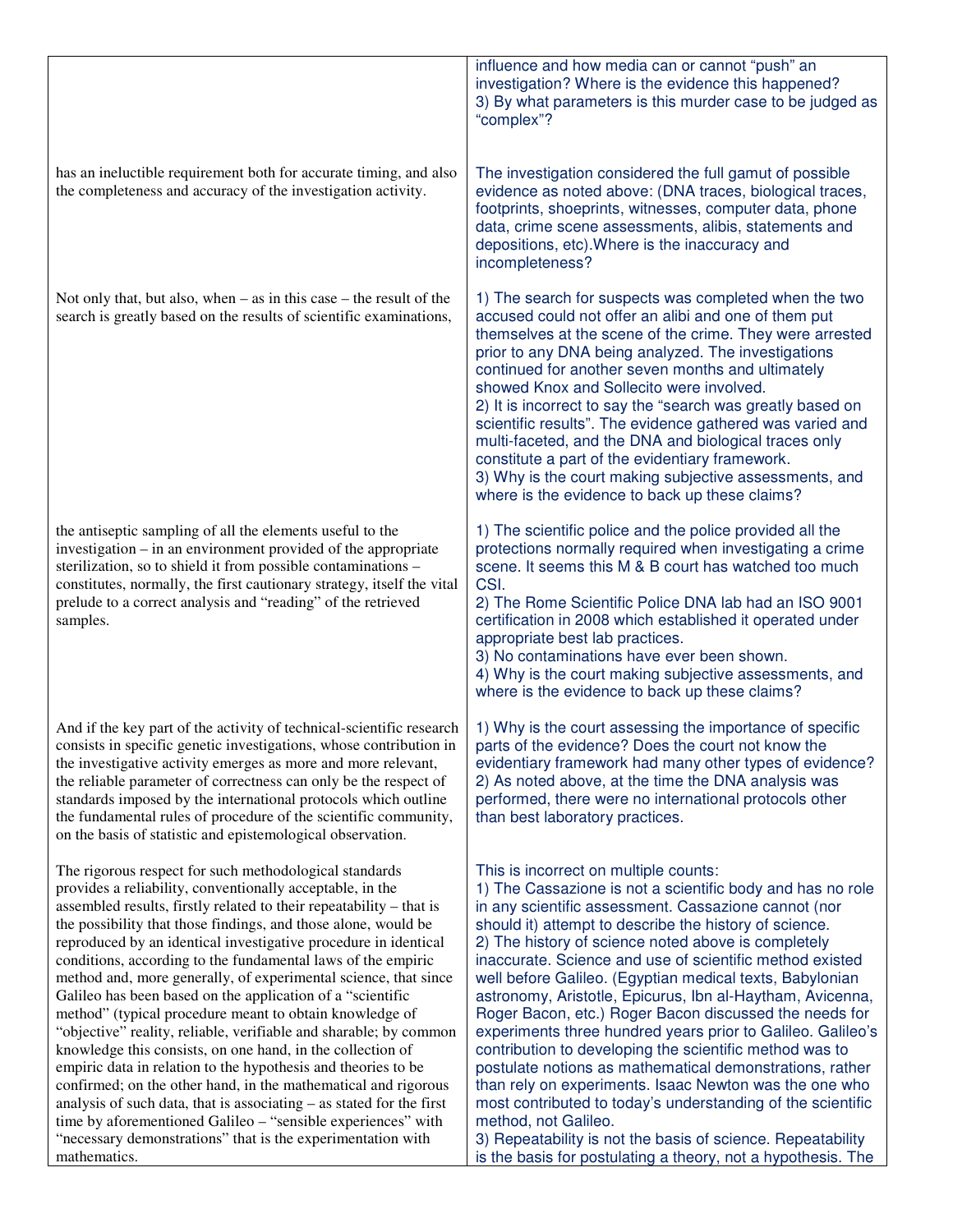4.2. As we will see, all of this is basically missing in the current judgment.

Not only that but, the media attention, besides not helping the search for the truth, has produced further prejudicial feedback in terms of "procedural diseconomy", generating undue "noise" (in the IT meaning), not so much from the delay of the availability of witness testimony from certain persons (considering that from this point of view it is anyway just a matter of verifying the reliability of the corresponding declarative contributions), but because of the introduction into the trial of extemporary declarations by certain detained subjects, of solid criminal caliber [defense witnesses Alessi and Aviello], surely intent on self-serving mythomania and judicial attention-seeking behavior capable of assuring them a media stage, including on TV, so breaking at least for one day the grayness of their prison regime.

And by the way this was a common instance of claims from "fetchers" of truths collecting within the prison environment unworthy confidences between co-inmates during the routine yard time. Clearly not commendable situations, which, also, had had the outcome of assuring – for the first time during the appeal – the active participation in this case of Rudy Guede (when he was summoned during the first instance judgment, he invoked his right to not respond; p. 3): [he's] a key element in this case, even if unshakably reticent (and has never confessed), a bringer of half-truths differing from time to time.

Rudy Guede is the Ivorian citizen who was also himself involved in the Kercher case. Tried separately with a separate judgment, as a co-participant to the murder, he was sentenced, at the end of an abbreviated trial, to the penalty of thirty years imprisonment, reduced on appeal to sixteen years.

Our mention of him is to make it worth introducing the second, irrefutable, certainty of this trial (after the one concerning the responsibility of Knox for the crime of calunnia), that is the guilt now under irrevocable ruling, of the Ivorian as the author – participating with others – of the murder of the young English woman.

The finding of guilt of the aforementioned was reached on the

# scientific method is:

*The* **scientific method** *is a body of techniques for investigating phenomena, acquiring new knowledge, or correcting and integrating previous knowledge.[2] To be termed scientific, a method of inquiry is commonly based on empirical or measurable evidence subject to specific principles of reasoning.[3] The Oxford English Dictionary defines the scientific method as "a method or procedure that has characterized natural science since the 17th century, consisting in systematic observation, measurement, and experiment, and the formulation, testing, and modification of hypotheses.* 

4) Court reasons and police investigations are not a matter of applying science, mathematics or any experiments. Police investigations and justice are about determining the truth of an event, quite often by inference from circumstantial evidence. This does not involve mathematics or mathematical rigor or experiments, but merely logic and common sense.

What is missing and where specifically is it missing in the 338 page N & C report?

Please see the N & C report where the court discusses at length how Alessi and Aviello were used to pollute the investigations and how the report completely disregards their testimony as evidence. The C & V report in fact shows how the Alessi and Aviello testimony suggest defense attempts to pollute the trial.

In fact, the G & I Cassazione report confirmed Guede's involvement in the murder.

And Guede's confirmed sentence stipulates that he acted with others to commit the murder, namely Knox and Sollecito.

Guede was not condemned as the author of the murder. This is completely incorrect. The charges read the Guede, Knox and Sollecito all acted together to murder Ms. Kercher. And, Guede's traces were not found on the knife, so according to the evidence, he did not materially deliver the fatal blow to Ms. Kercher.

The finding of Guede's guilt was not just based on his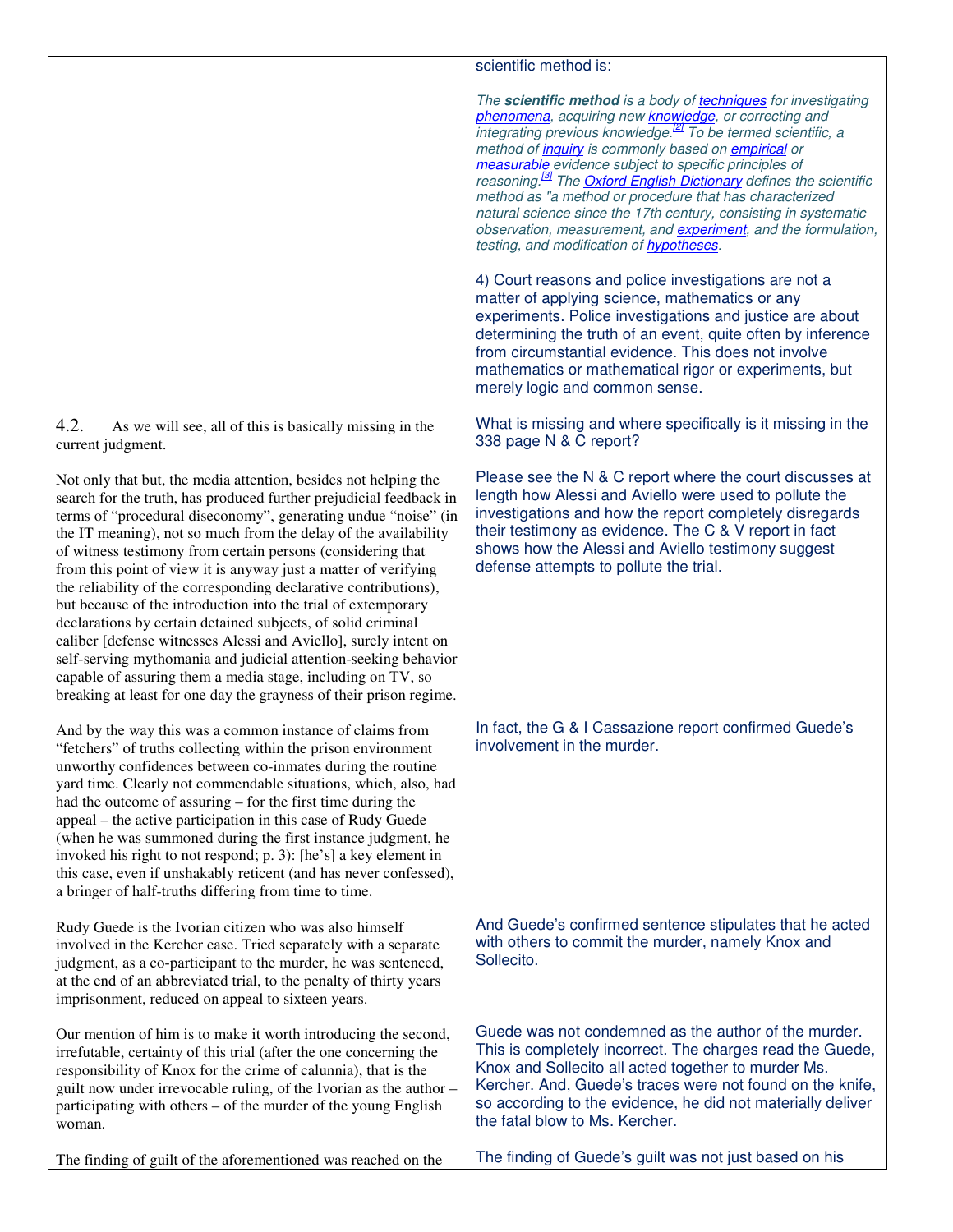| basis of genetic traces, definitely attributable to him, collected<br>in the house in via della Pergola, on the victim's body and<br>inside the room where the murder was committed.                                                                                                                                                                                                                                                                                                                                                                                                                                                                                                                                                                        | traces on the victim or in Ms. Kercher's bedroom. His guilt<br>was also based on his feces in the toilet, on his<br>shoeprints, on his hand print, on his multiple statements<br>and on the lies he apparently told. All of this is well<br>documented in the PM, B & B and G & I reports.                                                                 |
|-------------------------------------------------------------------------------------------------------------------------------------------------------------------------------------------------------------------------------------------------------------------------------------------------------------------------------------------------------------------------------------------------------------------------------------------------------------------------------------------------------------------------------------------------------------------------------------------------------------------------------------------------------------------------------------------------------------------------------------------------------------|------------------------------------------------------------------------------------------------------------------------------------------------------------------------------------------------------------------------------------------------------------------------------------------------------------------------------------------------------------|
| 4.3.<br>The same reference [to Guede] also raises two relevant<br>points of law, highlighted by the defense: one concerning the<br>usability and the value of the aforementioned irrevocable verdict<br>in this proceeding; the other related to the usability of the<br>declarations - in terms less than coherent and constant -<br>produced by Guede within his own trial, which may involve the<br>current appellants in some way.                                                                                                                                                                                                                                                                                                                      |                                                                                                                                                                                                                                                                                                                                                            |
| 4.3.1 As for the first question, the use of the [Guede's]<br>definitive verdict in the current judgement, for any possible<br>implication, is unexceptionable, since it abides with the<br>provision of art. 238 bis of Penal Code [sic]. Based on such<br>provision " $()$ the verdicts [p. 26] that have become<br>irrevocable can be accepted [acquired] by courts as pieces of<br>evidence of facts that were ascertained within them and                                                                                                                                                                                                                                                                                                               | Okay.                                                                                                                                                                                                                                                                                                                                                      |
| evaluated based on articles 187 and 192 par 3".                                                                                                                                                                                                                                                                                                                                                                                                                                                                                                                                                                                                                                                                                                             |                                                                                                                                                                                                                                                                                                                                                            |
| Well, so the "fact" that was ascertained within that verdict,<br>indisputably, is Guede's participation in the murder "concurring<br>with other people, who remain unknown".                                                                                                                                                                                                                                                                                                                                                                                                                                                                                                                                                                                | This is not what the criminal charges say nor what<br>Guede's confirmed sentence says. See the motivation<br>reports noted above. The "other people" are NOT<br>"unknown". The sentence specifically mentions Guede,                                                                                                                                       |
| The invoking of the procedural norms indicated means that the<br>usability of such fact-finding is subordinate to [depends on] the<br>double conditions [possibility] to reconcile such fact within the<br>scope of the "object of proof" which is relevant to the current<br>judgement, and on the existence of further pieces of evidence to<br>confirm its reliability. Such double verification, in the current<br>case, has an abundantly positive outcome. In fact it is manifestly<br>evident that such fact, which was ascertained elsewhere<br>[aliunde], relates to the object of cognition of the current<br>judgement. The [court's] assessment of it, in accord with other<br>trial findings which are valuable to confirm its reliability, is | Knox and Sollecito participating in Meredith Kercher's<br>murder.                                                                                                                                                                                                                                                                                          |
| equally correct. We refer to the multiple elements, linked to the<br>overall reconstruction of events, which rule out that Guede<br>could have acted alone. Firstly, testifying in this direction are<br>the two main wounds (actually three)                                                                                                                                                                                                                                                                                                                                                                                                                                                                                                               | In fact there are two main knife wounds, of different types<br>and size, on each side of Ms. Kercher's neck. There are<br>also several glancing knife cuts on the neck and face.                                                                                                                                                                           |
| observed on the victim's neck, on each side, with a diversified<br>path and features, attributable most likely (even if the data is<br>contested by the defense) to two different cutting weapons.                                                                                                                                                                                                                                                                                                                                                                                                                                                                                                                                                          | Why is the court entering into the merits of the evidence?<br>This report should be an assessment of the correctness of<br>the N & C report's reasoning (that the crime was<br>committed by more than one person), not an assessment                                                                                                                       |
| And also, the lack of signs of resistance by the young woman,<br>since no traces of the assailant were found under her nails, and<br>there is no evidence elsewhere [aliunde] of any desperate<br>attempt to oppose the aggressor; the bruises on her upper limbs<br>and those on mandibular area and lips (likely the result of<br>forcible hand action of constraint meant to keep the victim's                                                                                                                                                                                                                                                                                                                                                           | of the merits of the evidence.                                                                                                                                                                                                                                                                                                                             |
| mouth shut) found during the cadaver examination, and above<br>all, the appalling modalities of the murder, which were not<br>adequately pointed out in the appealed ruling.                                                                                                                                                                                                                                                                                                                                                                                                                                                                                                                                                                                | What modalities were not adequately pointed out?                                                                                                                                                                                                                                                                                                           |
| And in fact, the same ruling (p. 323 and 325) reports of<br>abundant blood spatters found on the right door of the wardrobe<br>located inside Kercher's room, about 50 cm above the floor.<br>Such occurrence, given the location and direction of the drops,<br>could probably lead to the conclusion that the young woman had<br>her throat literally "slashed" likely as she was kneeling, while                                                                                                                                                                                                                                                                                                                                                         | 1) None of this is logical. The different knife wounds could<br>have occurred at different times.<br>2) The location of the fatal stab wound and its proximate<br>location to the floor and wardrobe (as determined by blood<br>pattern analysis by the Scientific Police) does not by itself<br>make it unlikely the crime was carried out by one person. |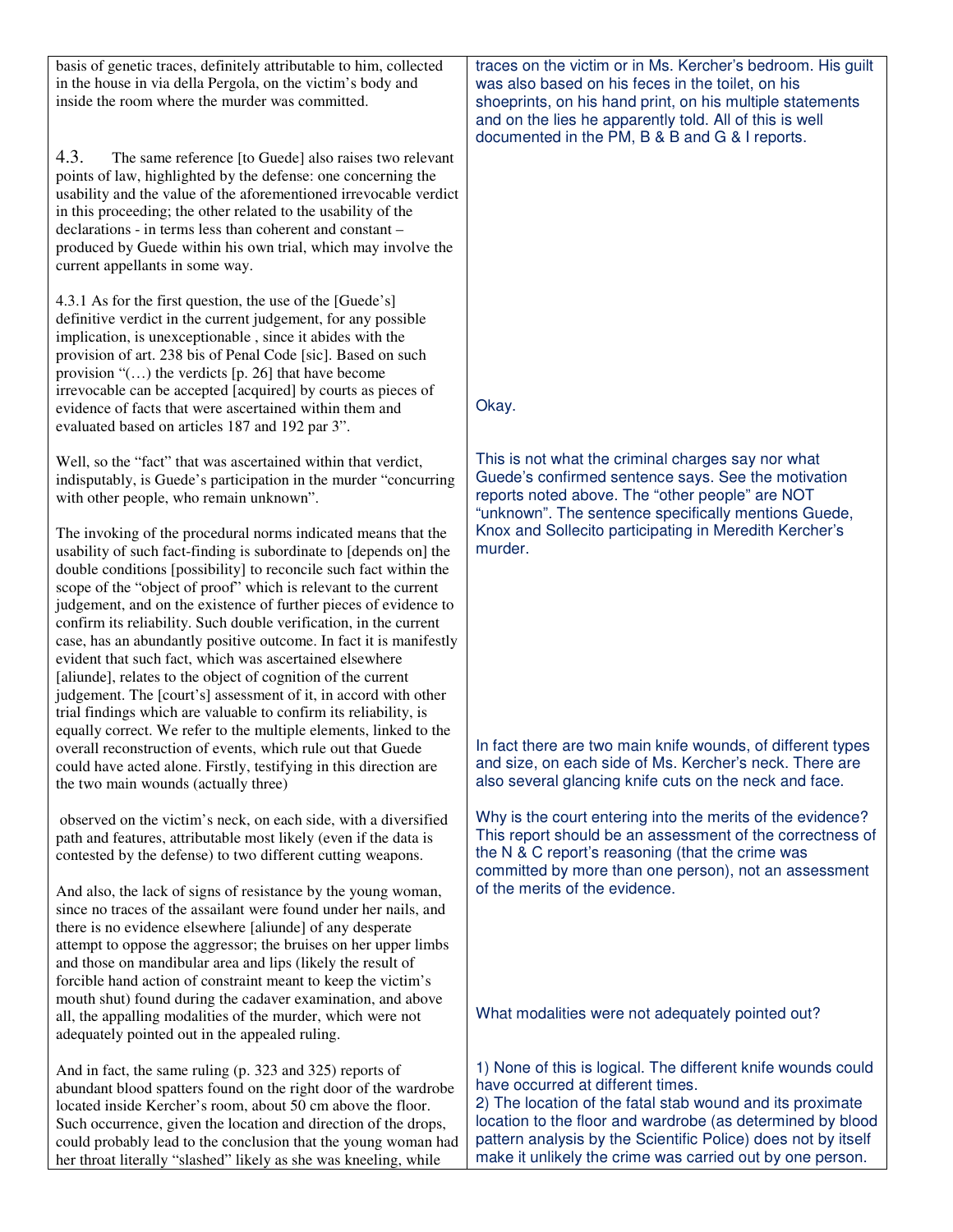| her head was being forcibly held [hold] tilted towards the floor,<br>at a close distance from the wardrobe, when she was hit by<br>multiple stab wounds at her neck, one of which - the one<br>inflicted on the left side of her neck – caused her death, due to<br>asphyxia following [to] the massive bleeding, which also filled<br>the breathing ways preventing breathing activity, a situation<br>aggravated by the rupture of the hyoid bone - this also linkable<br>to the blade action – with consequent dyspnoea" $(p. 48)$ .<br>Such a mechanical action is hardly attributable to the conduct of<br>one person alone.                                                                                                                                                                                                    | The court cannot know if her head was restrained or not<br>and cannot say if the knife wounds occurred at the same<br>time or not.<br>3) What points to the presence of multiple people in the<br>attack are:<br>a) the lack of defensive knife wounds on the<br>victims arms and chest<br>b) the victim had knife wounds and above all<br>bruising around her neck, jaw and arm<br>c) the victim had been subjected to sexual<br>violence<br>d) traces of the assailants were found in her room<br>and in the cottage in the form of DNA traces, bloody<br>footprints and shoeprints, hairs<br>e) someone had came back to rearrange the body<br>after the victim had been stabbed, covered her with the<br>duvet, went through her purse while using a sock to<br>protect against leaving fingerprints, and throw receipts on<br>the mattress and take the victim's wallet and keys.<br>f) someone cleaned the corridor, bathroom and<br>bedroom floors of bloodstains except Guede's shoeprints<br>g) someone locked Ms. Kercher's bedroom door<br>and took the key. Guede's shoeprints indicate Guede<br>walked out of the room and down the corridor, without<br>turning to close and lock the door. There he could not<br>have locked Ms. Kercher's bedroom door. |
|--------------------------------------------------------------------------------------------------------------------------------------------------------------------------------------------------------------------------------------------------------------------------------------------------------------------------------------------------------------------------------------------------------------------------------------------------------------------------------------------------------------------------------------------------------------------------------------------------------------------------------------------------------------------------------------------------------------------------------------------------------------------------------------------------------------------------------------|-------------------------------------------------------------------------------------------------------------------------------------------------------------------------------------------------------------------------------------------------------------------------------------------------------------------------------------------------------------------------------------------------------------------------------------------------------------------------------------------------------------------------------------------------------------------------------------------------------------------------------------------------------------------------------------------------------------------------------------------------------------------------------------------------------------------------------------------------------------------------------------------------------------------------------------------------------------------------------------------------------------------------------------------------------------------------------------------------------------------------------------------------------------------------------------------------------------------------------------------------------------------------|
| On the other hand such factual finding, when adequately valued,<br>could have been not devoid of meaning as for researching the<br>motive, given that [27] the extreme violence of the criminal<br>action could have been seen - because of its abnormal<br>disproportion – not compatible with any of the explanations<br>given in the verdict, such as mere simple grudges with Ms.<br>Knox (also denied by testimonies presented, [even] by the<br>victim's mother);                                                                                                                                                                                                                                                                                                                                                              | 1) That Ms. Kercher and Knox were not friendly was<br>testified to by Ms. Kercher's roommates and her closest<br>English friends.<br>2) How can one sustain that a grudge cannot be the basis<br>for a knife attack?<br>3) Why is the court considering the merits of evidence,<br>rather than analyzing the reasoning of the N & C report?                                                                                                                                                                                                                                                                                                                                                                                                                                                                                                                                                                                                                                                                                                                                                                                                                                                                                                                             |
| with sexual urges of any of the participants, or maybe even with<br>the theory of a sex game gone wrong, of which, by the way, no<br>mark was found on the victim's body, besides the violation of<br>her sexuality by a hand action of Mr. Guede, because of the<br>DNA that could be linked to him found inside the vagina of Ms.<br>Kercher, the consent of whom, however, during a preliminary<br>phase of physical approach possibly consensual at the<br>beginning, could not be ruled out.                                                                                                                                                                                                                                                                                                                                    | 1) This is incorrect. The testimony of the lead (and only)<br>gynecologist in the case testified that the internal bruising<br>found in Ms. Kercher could ONLY be by violent action.<br>2) The statement of 'no mark was found on the victim's<br>body' is incorrect, contradicted by all the bruising found on<br>Ms. Kercher.                                                                                                                                                                                                                                                                                                                                                                                                                                                                                                                                                                                                                                                                                                                                                                                                                                                                                                                                         |
| Such finding is even less compatible with the theory of the<br>intrusion of an unknown thief inside the house, if we consider<br>that, within the course of ordinary events, while it is possible<br>that a thief is taken by an uncontrollable sexual urge leading<br>him to assail a young woman when he sees her, it's rather<br>unlikely that after a physical and sexual aggression he would<br>also commit a gratuitous murder, especially not with the fierce<br>brutality of this case, rather than running away quickly instead.<br>Unless, obviously, we think about the disturbed personality of a<br>serial killer, but there is no trace of that in the trial findings,<br>since there are no records that any other killings of young<br>women with the same modus operandi were committed in<br>Perugia at that time. | 1) Why do M & B even raise the possibility of a serial<br>murderer when there is no evidence for it?<br>2) How can the court assume that the attack was vicious<br>to the point of necessarily requiring a serial murderer? Do<br>not vicious murders occur in the heat of arguments, during<br>bouts of rage, and worse, by perpetrators who are<br>completely indifferent?<br>2) The PM report already stipulated to the extraordinary<br>unlikelihood of a thief committing rape and murder on a<br>sudden whim.                                                                                                                                                                                                                                                                                                                                                                                                                                                                                                                                                                                                                                                                                                                                                     |
| 4.3.2. With regard to the second matter, relative to the option<br>of allowing – as article 238 bis of the code of criminal<br>procedure allows - declarations "against others" made by Guede                                                                                                                                                                                                                                                                                                                                                                                                                                                                                                                                                                                                                                        | Guede did describe Sollecito, but did not actually name<br>Sollecito until Guede wrote his letter to the media in 2011.                                                                                                                                                                                                                                                                                                                                                                                                                                                                                                                                                                                                                                                                                                                                                                                                                                                                                                                                                                                                                                                                                                                                                 |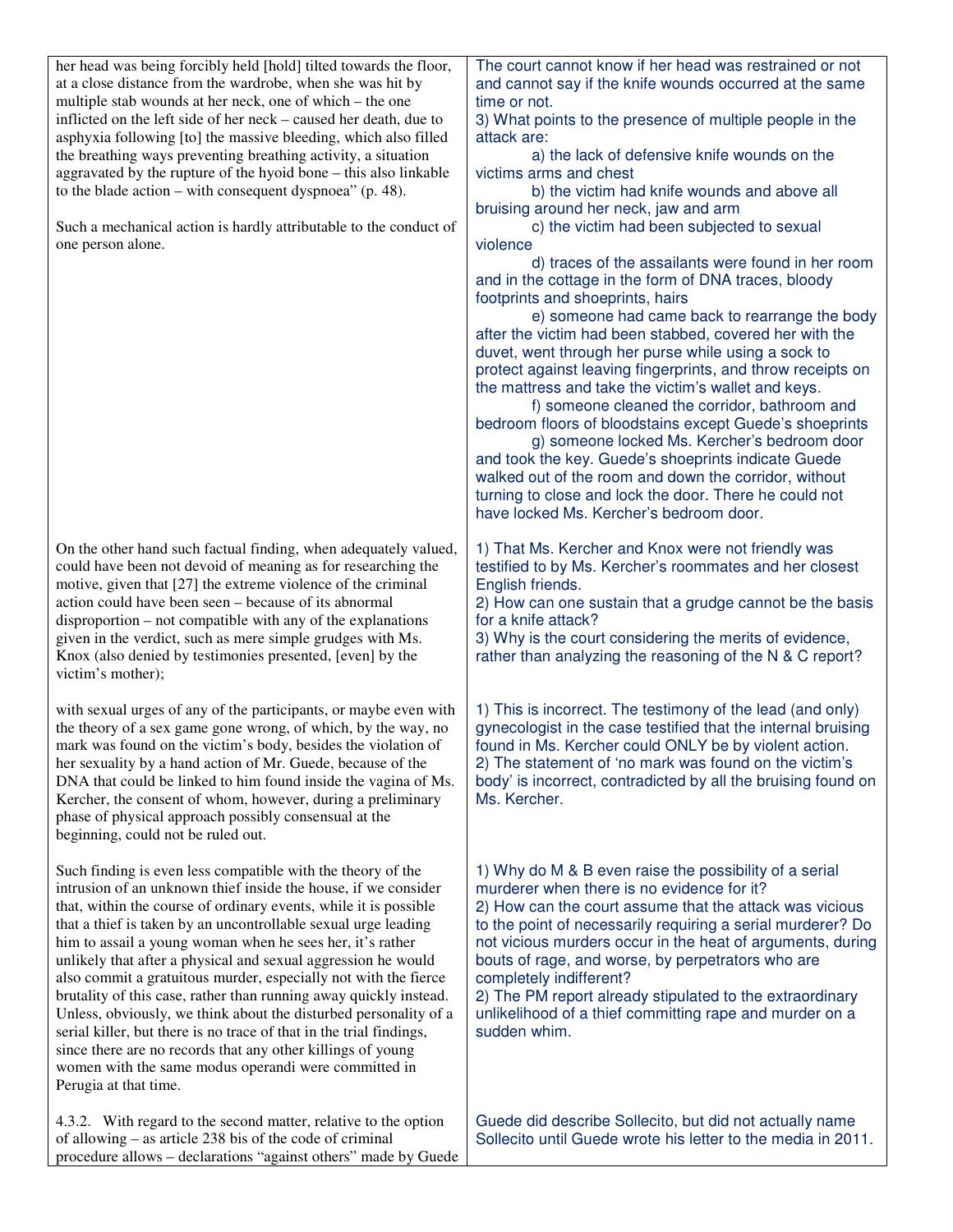in the context of his own procedures in absence of other defendants (with reference to declarations, not always coherent and consistent, during the preliminary investigations and noted in his sentencing reports, somehow involving Knox in the homicide, but never explicitly Sollecito,

while continuing to plead innocence, despite the presence in the crime scene and on the victim's body of multiple biological traces attributed to him), the ruling can only be negative. Such a mode of allowance would result in an evasion of the guarantees dictated by article 526 chapter 1- bis, of the code of criminal procedure, according to which "the defendant's guilt cannot be proved on the basis of declarations produced by anyone who, in free will, had always voluntarily avoided the examination by the accused or his defense team". And furthermore, it seems a clear violation of article 111, chapter four. of the Constitution, which dictates identical an prescription in order to harmonize judicial processes according to article 6 letter d) of the European Convention for Human Rights (Section F. n. 35729 of the 1st August 2013, Agrama, Rv 256576).

In this regard, it appears useful to refer to the principle of "nonsubstitutability", accepted by the United Divisions of this Supreme Court under the category "legality of the proof", meaning that, when the code establishes an evidentiary prohibition or an expressed non-usability, it is forbidden to resort to other procedural instruments, typical or atypical, with the purpose of surreptitiously avoid such obstacle (Section U, n. 36747 of the 28 May 2003, Torcasio, Rv. 225467; cfr,, also, Section U, n. 28997 of the 19 April 2012, Pasqua, Rv. 252893).

And also during this trial, Guede – asked to speak as contextual witness, following the accusative declarations of the convicted offender Mario Alessi (sentenced for the horrible homicide of a child) – after denying the accusations of the aforementioned, confirmed the content of a letter sent by him to his attorneys which was then, surprisingly, shared with a television news service,

in which he accused the current appellants - has then, substantively, avoided cross-examination by the defendants. And in fact, after recognizing the authenticity of the missive, where he denied what was stated by Alessi, regarding some asserted confidences related to the innocence of Raffaele Sollecito and Amanda Knox, he didn't wanted to be crossexamined by the accused's defense, claiming his presence (as contextual witness) was limited to the content of Alessi's declarations, which was with regard to him. So, the nonusability of what he declared – in the part concerning the letter that related to the current appellants – that is not useable in a different procedural context because it was produced absent the prescribed guarantees.

1) Including Guede's statements would, in fact, be a harmonization of the rulings. Guede is part and parcel of this crime and is only separated because of his choice to have a fast-track trial. Guede was convicted of having participated in the murder and he was available to crossexamine during any of his proceedings.

2) Guede's statements do not prove Knox and Sollecito's guilt; but, they are a part of the network of evidence.

That is not what the N & C report did.

Guede addressed his letter to the media, so it is no surprise it was shared.

Except that his statements do not constitute proof as indicated by the law above. But, he was convicted of acting with Knox and Sollecito in the crime. Please note that the N & C report already considered all of this in the section of Guede's statements:

*It may therefore be affirmed that, while Rudy Hermann Guede, during the hearing on 27 June 2011 when pressed by questions posed by a member of Knox's Defense, stated that he had already previously affirmed the "same truth" - that is to say, had already placed the defendants at the scene of the crime, attributing the murder to them – he was not lying, at least explicitly with respect to Amanda Marie Knox. A final observation must be made in relation to the statements made in Court hearings by Rudy Hermann Guede. The witness testified to having written a letter to his lawyers in which he attributed the murder to Raffaele Sollecito and Amanda Knox as retaliation for the statements made by Mario Giuseppe Alessi, which directly involved him in the murder of Meredith Kercher, a murder to which Rudy Hermann Guede has never confessed. The correlation between the accusations received from Mario Giuseppe Alessi and the accusation made against Amanda Knox and Raffaele Sollecito could escape notice, unless the conviction expressed by Rudy Hermann Guede in answer to a member of the Defense of Amanda Knox is not held*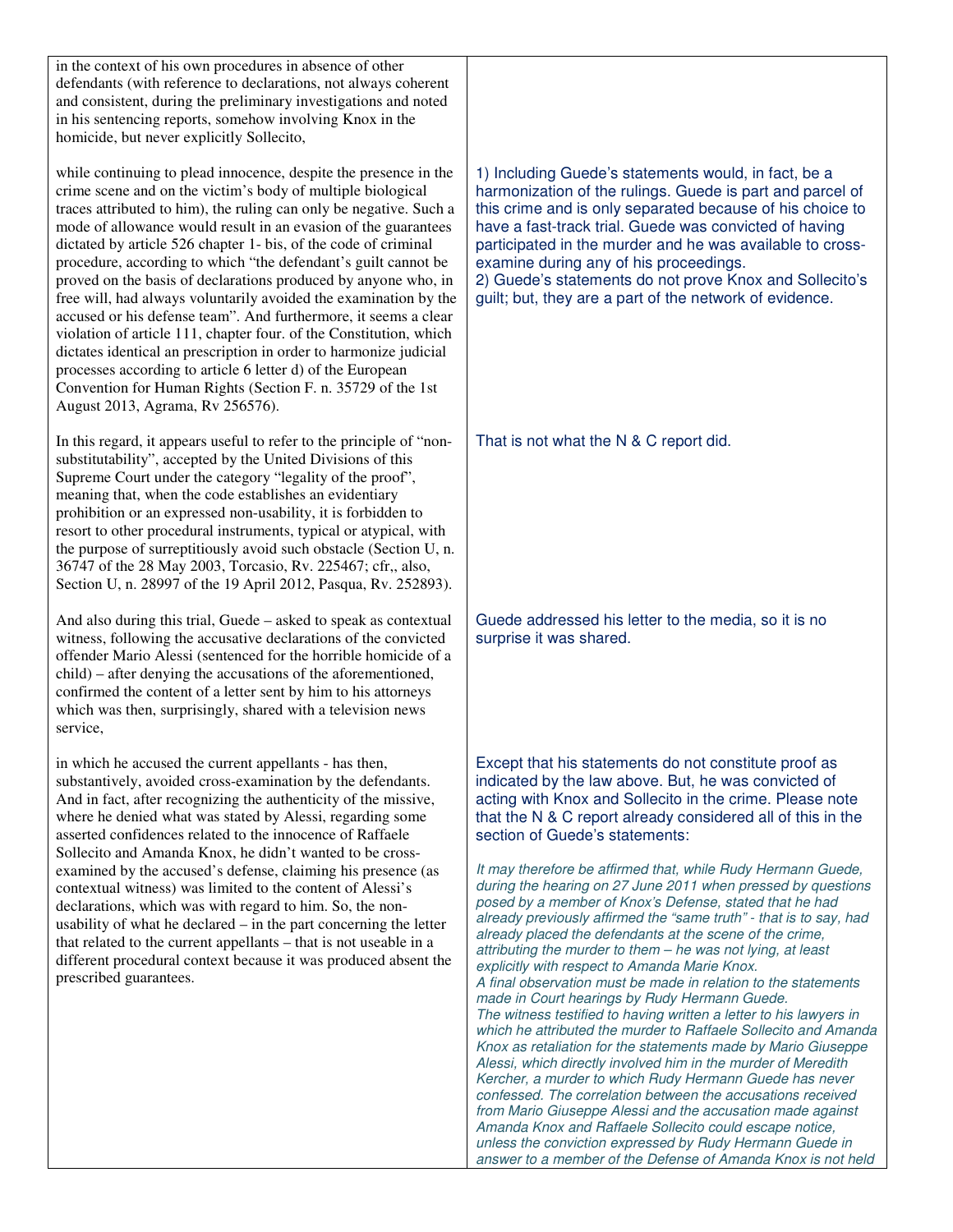Furthermore, facing such unmoving and non-cooperative behavior, the appeal judge [Hellmann] did automatically insist on cross-examination of the Ivorian, despite the final irrevocability of the sentence against him, and failed to resolve the incompatibility of speaking in the present proceeding, according to article 197 of the code of criminal procedure.

And in fact, according to article 197 bis chapter 4 of the same standard code of procedure, he could have not been obliged to depose on the facts for which he had received a sentence, having always denied, during the proceeding against him, his responsibility and, not being able, in any way, to depose on facts involving his responsibility regarding the crime for which he was accused.

4.4 Finally, continuing on the preliminaries, the matter of standards must be faced, as claimed by the defense, regarding the denial of the claim for renewed court hearings during the appellate trial, on the request of carrying out requested external investigations as requested.

The appeal exception was founded upon the observance of the presumed obligatory nature of the request of evidential integration of article 627, chapter 2, second part, according to which "[….] if a sentence in appeal has been annulled and the parties request it, the judge can order a reviewing of the court hearings by obtaining proofs relevant to the decision"

Clearly, the letter of this norm is far from the discipline of the regular powers of the appellate judge regarding this matter under article 603 of the code of criminal procedure "nondecidability of the state of proceedings", in the hypothesis above in part 1, that the defense request referred to evidences already collected or new; referring to the criteria of article 495, chapter 1, on the hypothesis of new evidences found after the first instance ruling; there is "absolute necessity" of its integration with supplementary investigations, in case of review ex officio, beyond the special subject matter (originally in application and now canceled, according to article 11 law 28 April 2014, n. 67) of the requested review in favor of a defendant absent from the trial in the first instance.

The Supreme Court here states that the particular formulation of the aforementioned rule does not require the appellate judge, in the hypothesis of annulment of the first instance ruling, to be obliged to renew the court hearings just because the parties request it. A different interpretation would not have a rational basis and, instead, would introduce a dystonic element in the discipline of the institution.

In fact, the first part of the second chapter of article 627 of the code of criminal procedure highlights that the appellate judge decides with the same powers of the judge whose ruling has been annulled, except only for limitations originating in the law. *to be founded, that Alessi's conduct had been "manipulated" by the defendants; "puppeteers" who manipulated Mario Giuseppe Alessi. This is obviously Rudy Hermann Guede's conviction, but it objectively enters into the category of possibilities that offer an explanation for an activity of tampering with the evidence in a heavy-handed way, in this trial, by detainees who are certainly without a personal stake in the outcome of the present proceedings.* 

So the N & C report was looking at Guede's trial statement not to offer further confirmation of Knox's and Sollecito's presence in the cottage, but to show that Guede's statement was a piece of evidence supporting the idea that Alessi and Aviello were used to pollute the trial.

Obviously. Since Guede could not be forced to reimplicate himself, and since the N & C report did not use his statement to corroborate the presence of Knox and Sollecito at the cottage, then there should be no issues, correct?

Right.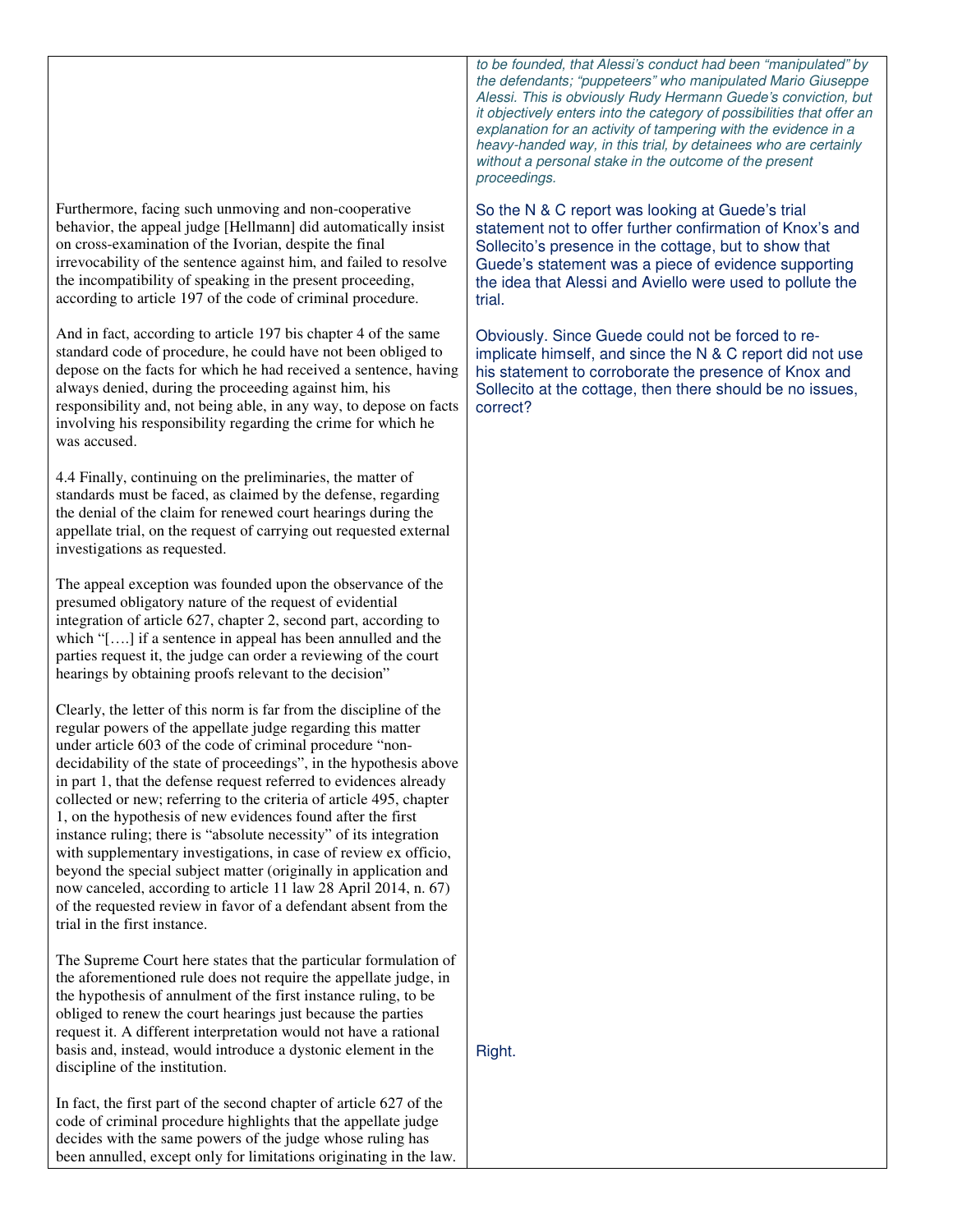For a harmonic reconstruction that follows the code's architecture it is imperative, then, to consider that the specific observance of the trial ruling renewed during the appeal judgment should not create an exception to the general requirement dictated in article 603 of the code of criminal procedure.

Furthermore it is clear that the reference, in chapter 2 of article 627 of the code of criminal procedure, to the assumption of "relevant" evidence for the decision constitutes a mere repetition, given that the trial judgment is, necessarily, central to the evaluation by the appeal judge charged with the requirement of evidentiary integration and the same appreciation of absolute necessity inspiring the appeal. And in fact, in case of renewing of the trial hearings on appeal no evidence that is not "relevant" to the decision may enter the proceeding; and the same thing applies, more generally, to the whole evidential section of the criminal proceeding, according to the fundamental principle stated in article 190 of the standard code of procedure, according to which the judge has to approve the evidence requested by the parties, excluding, beyond the instances prohibited by the law, any "manifestly irrelevant or unnecessary" evidence.

In this sense, with this clarification, it is worth, therefore, restating the orientation expressed, regarding this matter, by this Supreme Court on similar occasions (Section 5, n. 52208 of 30 September 2014, Marino, Rv. 262116, according to which "the appellate judge, charged with the proceeding following the annulment declared by the Court of Cassation, is not obliged to reopen the court hearings every time the parties demand this, because his powers are identical to the ones of the judge whose sentence was annulled, and he has to accept assumption of the suggested new evidence only if it is necessary for the new decision" according to article 603 of the code of criminal procedure, and article 627, second chapter, of the code of criminal procedure; Section 1, n. 28225 of 09 May 2014, Dell'Utri, Rv. 260939; Section 4, n. 20422 of 21 June 2005, Poggi, Rv, 232020; Section 1, n. 16786 of 24 March 2004, De Falco, Rv. 227924)

Also, without question, the use of the powers conferred upon the appellate judge regarding new investigation, has as always to be concretely motivated and the relative motivation is, of course, again contestable by the Supreme Court.

In this specific case, the appeal judge [Nencini] has given a concrete reason for denying further evidentiary incorporation, considering it irrelevant for his decision purpose.

Furthermore the motivations for the denial of appeal implicitly emerged from the judge's motivational construct, which declared complete the evidentiary compendium.

Furthermore, there is no reason to assume, even within the specific appellate judgment, that the general principle of neutral expertise separated from the viewpoints of the parties and remitted to the discretional power of the judge, was not observed because "it does not come within the category of decisive proof and the consequent ruling of denial is not arguable according to article 606, chapter 1, let. d), of the code

Right.

Right.

Right.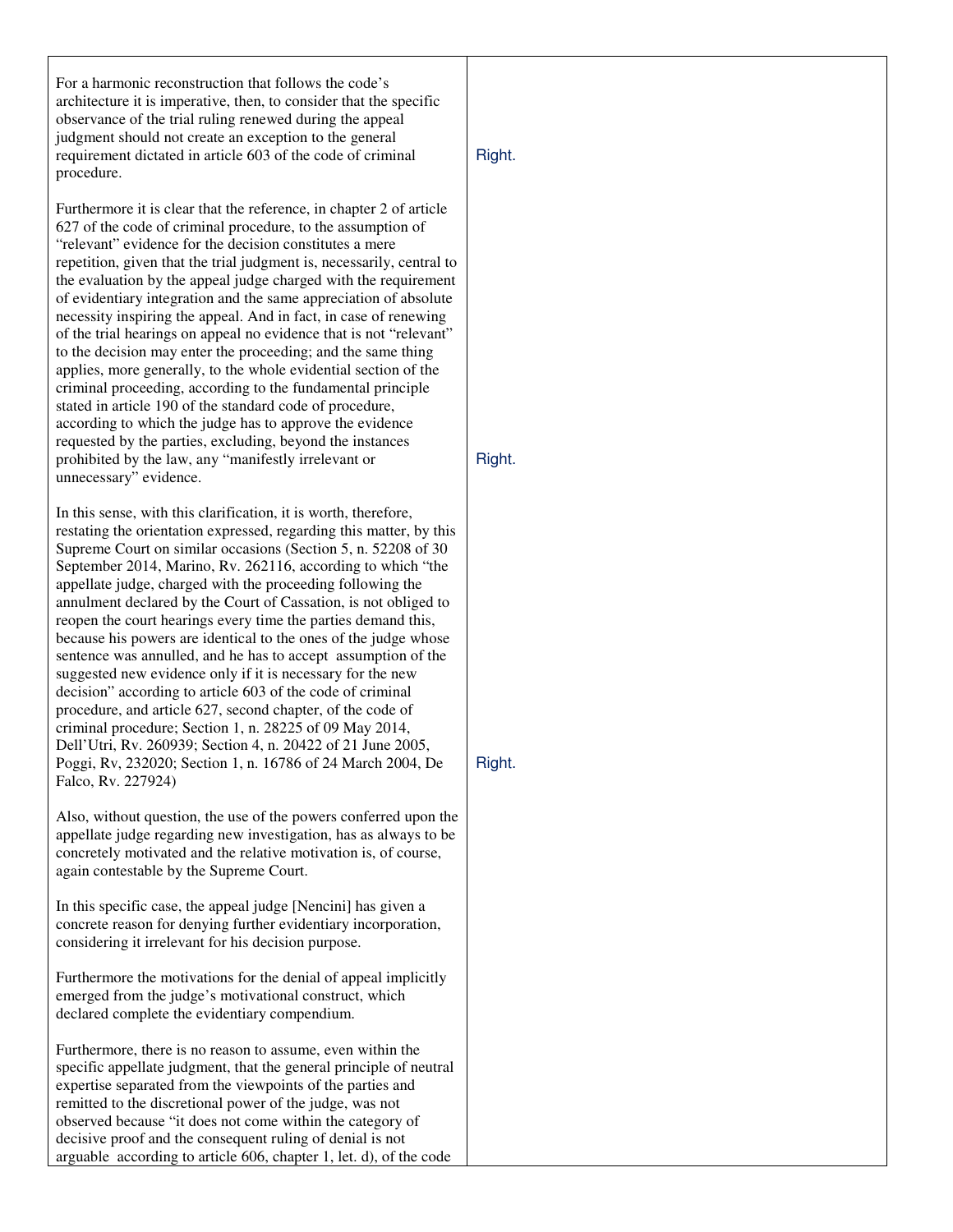| of criminal procedure, because it represents the result of a<br>factual judgment which, if supported by adequate motivation,<br>cannot be reversed by Cassation" (Section 6, n. 43526 of 3<br>October 2012, Ritorto, Rv. 253707).                                                                                                                                                                                                                                                                                                                           | Right.                                                                                                                                                                                                                                                                                                                                                                                                                                                                                                                                                                                                         |
|-------------------------------------------------------------------------------------------------------------------------------------------------------------------------------------------------------------------------------------------------------------------------------------------------------------------------------------------------------------------------------------------------------------------------------------------------------------------------------------------------------------------------------------------------------------|----------------------------------------------------------------------------------------------------------------------------------------------------------------------------------------------------------------------------------------------------------------------------------------------------------------------------------------------------------------------------------------------------------------------------------------------------------------------------------------------------------------------------------------------------------------------------------------------------------------|
| 5.<br>Now having resolved, in the sections above, the<br>defense's prejudicial claims, and the preliminary standard ones,<br>the "merit" of the judgment can now be considered, in relation<br>to the substance of the appealed matters.                                                                                                                                                                                                                                                                                                                    |                                                                                                                                                                                                                                                                                                                                                                                                                                                                                                                                                                                                                |
| Firstly, it has to be assumed that, according to the loss of rights<br>claimed under point b), relative to the charge of illegal carrying<br>of the knife, this is now beyond the statute of limitations.                                                                                                                                                                                                                                                                                                                                                   | Okay.                                                                                                                                                                                                                                                                                                                                                                                                                                                                                                                                                                                                          |
| This has to be accepted, even in absence of more favorable<br>reasons for acquittal on the merit, referring to article 129,<br>second chapter, of the code of criminal procedure, and also the<br>declarations of guilt in the trial sentence and the second appeal<br>court.                                                                                                                                                                                                                                                                               |                                                                                                                                                                                                                                                                                                                                                                                                                                                                                                                                                                                                                |
| Moreover, according to the undisputed decision of this Court of<br>Cassation "the acquittal formula on the merit prevails on the<br>statute of limitations in appeal cases where, with a mere<br>analysis, the absolute absence of the proof of guilty against the<br>defendant that is in fact positive proof of innocence can be<br>observed, though not in the case of mere contradiction or<br>insufficiency of the evidence which requires a pondered<br>judgment between opposing conclusions, n.10284 of 22 January<br>2014, Culicchia, Rv. 259445). | Okay.                                                                                                                                                                                                                                                                                                                                                                                                                                                                                                                                                                                                          |
| 6.<br>The examination of the motivational structure of the<br>appealed sentenced, the object of multiple claims by the<br>defenses, can now be proceeded with.                                                                                                                                                                                                                                                                                                                                                                                              |                                                                                                                                                                                                                                                                                                                                                                                                                                                                                                                                                                                                                |
| Even from a very first reading, we can identify contradictions,<br>incongruencies and errors in rulings which deeply permeate the<br>whole argumentative structure.                                                                                                                                                                                                                                                                                                                                                                                         | Hopefully this report will list the vast number of errors that<br>deeply permeate the 338 page motivation report. They<br>can use the C & V report as a guide.                                                                                                                                                                                                                                                                                                                                                                                                                                                 |
| 6.1 Firstly, the judges' statement is erroneous that the motive for<br>homicide does not have to be determined with precision                                                                                                                                                                                                                                                                                                                                                                                                                               | The motive can be futile or can be any mixture of reasons.<br>Is it necessary to list all the different reasons for which<br>murder have been committed throughout human history?<br>The motive does not and in this case cannot be<br>determined with precision. But it is worth recalling what N<br>& C said on this point:                                                                                                                                                                                                                                                                                  |
|                                                                                                                                                                                                                                                                                                                                                                                                                                                                                                                                                             | The Prosecutor General ventured a hypothesis, in his final<br>address, specifically mentioning the motive for the murder, that<br>such [motive] should not be identified with an act of sexual<br>aggression but rather with a conflictual situation between the<br>young women, a conflict that exploded suddenly on the evening<br>of 1 November 2007; specifically, Meredith Kercher might have<br>blamed Amanda Marie Knox for letting Rudy Hermann Guede,<br>who had made an "inappropriate" use of the bathroom, into the<br>flat.<br>Regarding motive, firstly it is necessary to quote the teaching of |
|                                                                                                                                                                                                                                                                                                                                                                                                                                                                                                                                                             | the Court of legitimacy [the Supreme Court] in whose opinion the<br>precise indication of a motive for the crime of murder loses<br>relevance when the attribution of responsibility to a defendant<br>derives from a precise and concordant evidentiary framework<br>(see for all Supreme Court, Section 1 Criminal, Sentence no.<br>11807 of 12 February 2009).<br>Secondly, the motive for a serious, bloody crime is not always<br>easy to ascertain. It is so [i.e., easy to ascertain], surely, when<br>the crime has its origins within a criminal group, or when the                                   |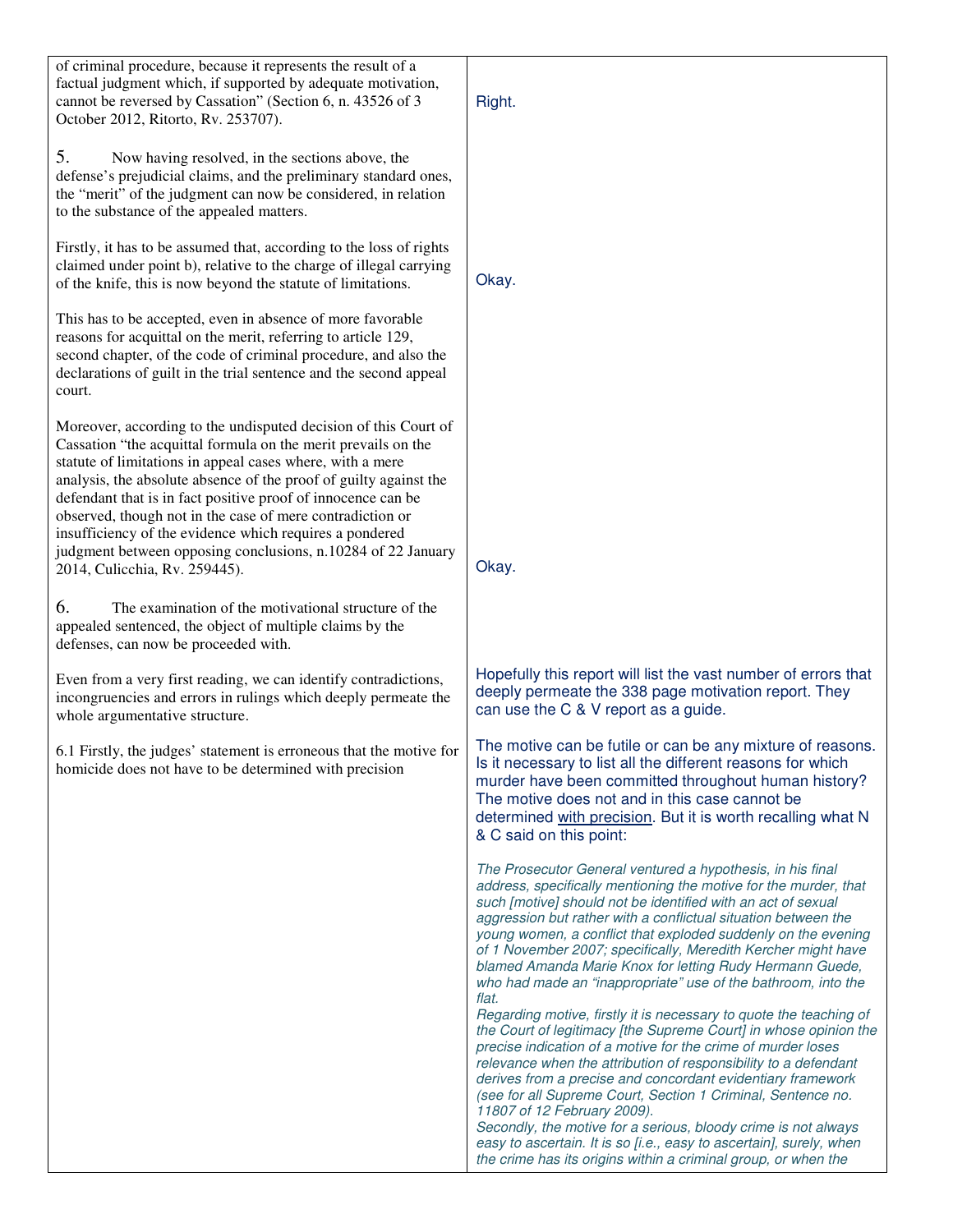*crime is committed with a clear objective (for example a financial gain). Whenever, instead, as in this case, the consummation of the crime is outside a criminal framework, having its roots in personal reasons or in* **[314]** *sudden impulses, finding a motive can become very complicated.* 

*The motives that drive a group of people to commit such a serious act as taking the life of another human being may not be the same for all, each of the perpetrators could have been driven by a mixture of reasons, some with roots in previous personal relations, others as a reaction to sudden impulses of a base nature, or even mere [acceptance and] participation in the behavior of a loved person.* 

*The difficulty of knowing the real motive behind human acts, among which criminal acts, calls for an approach to the analysis that must remain as objective as possible. Therefore, to perform a reading of the trial material in order to understand the precise motive that drove the defendants to commit the murder of Meredith Kercher together with Rudy Hermann Guede, we cannot leave aside certain facts that, if evaluated together, can indicate the reasons why the murder was committed; the reliability of such motivations, reconstructed ex-post, cannot undermine in the least the validity, in terms of responsibility, which derives unambiguously from circumstantial and direct evidence emerging from the trial material and which was investigated at length.* 

# AND

*The Court believes that the search for a reasonable motive for the murder must remain within the facts emerging in the trial; it is absolutely not credible, as unsupported by any objective fact, that the four young people had initiated a group sexual activity, with Meredith Kercher* **[319]** *later suddenly changing her mind. This hypothesis was shown to be incompatible with the character of the young English woman, as it emerges from the witness statements collected during the trial. The image witnesses leave with us is that of a "very serious" young woman, almost "puritan", even disturbed by the behavior of Amanda Marie Knox, who she deemed almost shameless in admitting young men she did not know well in the flat. Imagining that suddenly, in the evening of 1 November 2007, Meredith Kercher decided to have a group sexual experience with Amanda Marie Knox, with whom she had no special friendship and really could not stand, Raffaele Sollecito, and Rudy Hermann Guede, people she had met only superficially, is an interpretive exercise with no objective support in the trial material.* 

Last, it must be noted that the search for a motive does not *mean that such motive will be foundwith certainty and, on the other hand, once we exclude, for the reasons already expressed, that the murder was committed by a burglar caught in the act of entering the flat after breaking Filomena Romanelli's window, no other allegations apart from the one outlined above was ever brought to the Court's attention to provide a reasonable motive for a murder that clearly originated outside a context of common criminality.* 

*The fact remains that at a certain time in the evening the events precipitated; the young English woman was attacked by Amanda Marie Knox, Raffaele Sollecito, who supported his girlfriend, and Rudy Hermann Guede and forced into her bedroom where the final moments of the assault and the stabbing took place.* 

## AND

*The analysis of the trial evidence leads us to point out that all three attackers contributed through actions that were coordinated and that sought the same result, with no interruption in the causal link to the event of the death of Meredith Kercher. There is no room whatsoever, given the evidence provided, for any differentiation of criminal responsibility, which would be*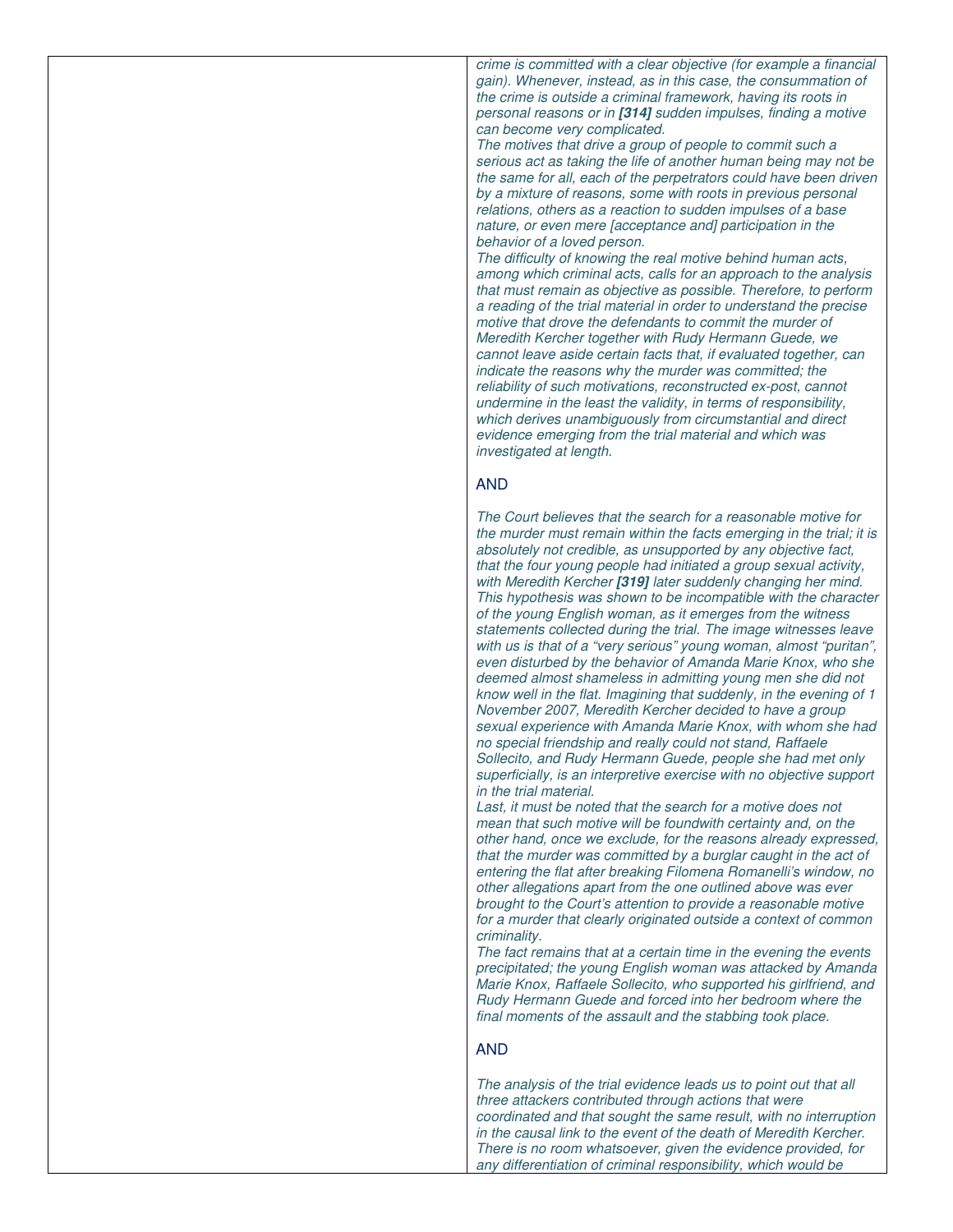The assumption is not acceptable in relation to the indisputable principle of this regulatory Court (from Section 1, n. 10841 of the 24 September 1992, Scupola, Rv. 192865) regarding the relevance of the motive as bond between multiple elements that the proof has constituted, during evidential procedures like the one examined here.

Furthermore, the value in this as one of the strengthening elements of the evidence is, obviously, contingent on verification of the reliability coefficient of the evidences, by way of clarity, precision and concordance, with analytic and resulting appreciation of these, individually considered and subsequently placed in a global and unitary perspective (Section 1, n. 17548 of 20 April 2012, Sorrentino, Rv. 252889 in the wake of Section U, n. 45276, Andreotti, Rv. 226094 according to which the "cause", representing a confirming element of the involvement in the crime of the subject intent on the physical elimination of the victim as it converges in its specificity and exclusivity in an unequivocal direction, nevertheless, but still preserving a margin of ambiguity, in the meantime can work as a catalytic and strengthening element of the evidential value of the positive elements of proof of responsibility, from which can be logically deduced, on the basis of known and reliable experience rules, the existence of an uncertain fact (that is the possibility of attributing the crime to the instigator), when, after analytic examination of each one of them and in the framework of a global evaluation, the evidences in relation to the interpretation supplied by the motive reveal themselves as clear, precise and convergent in their univocal significance).

This, as will be stated below, cannot be confirmed in this case, because of an evidential compendium which is equivocal and

*founded on petitio principii [begging the question] not demonstrated in the trial. The homicide, aggravated by sexual violence, following the scheme of the complex crime, was brought about not only when Amanda Marie Knox struck the blow that caused the bleeding that caused the victim's death by suffocation, but also as a direct consequence of the simultaneous actions of Rudy Hermann Guede and Raffaele Sollecito, who overwhelmed Meredith Kercher, immobilizing her and preventing any defensive reaction on her part, therefore collaborating causally in the event.* 

*A final observation must be made. The homicidal intention of the attackers is obvious due to the weapons used in the attack, specifically the knife (Exhibit 36), clearly a lethal weapon, which can be ascertained by anyone; this is also obvious due to the body part touched by the knife, i.e., the neck, a vital body part, as anyone can understand, especially two well-educated young people, certainly more educated than the average. The following point is therefore unassailable, if we consider that Meredith Kercher knew her assailants; once the decision to attack the young woman was made, and to strike her on the neck with the smaller knife in order to constrain her, surely producing a painful wound, and to attack her sexual region, in face of the girl's resistance, letting her live would have meant certain punishment for the attackers. At a certain point in the attack, things went too far. Meredith Kercher had to be put in a state where she would not report the attack she had suffered.* 

The point of the excerpts is to show that N & C did consider motive, but did not find it decisive in establishing guilt. Why? Because the circumstantial evidence already indicates that Guede, Knox and Sollecito are guilty of the murder of Meredith Kercher.

Motive may act as a bond, but the motive may be different for different attackers involved in the same crime. And the motive can be futile or can be fleeting.

Motive can assist in focusing the network of evidence, when the motive is clear. In this case, the motive is not clear, but the evidence points to the presence of Knox, Sollecito and Guede during the murder. Experience would suggest that the trio raped her and then either killed her because Ms. Kercher resisted, and/or they killed her to avoid having her blame them for the rape.

Where is the evidence equivocal and intrinsically contradictory? How has that been shown in the twelve court proceedings that confirmed the trio's guilt in one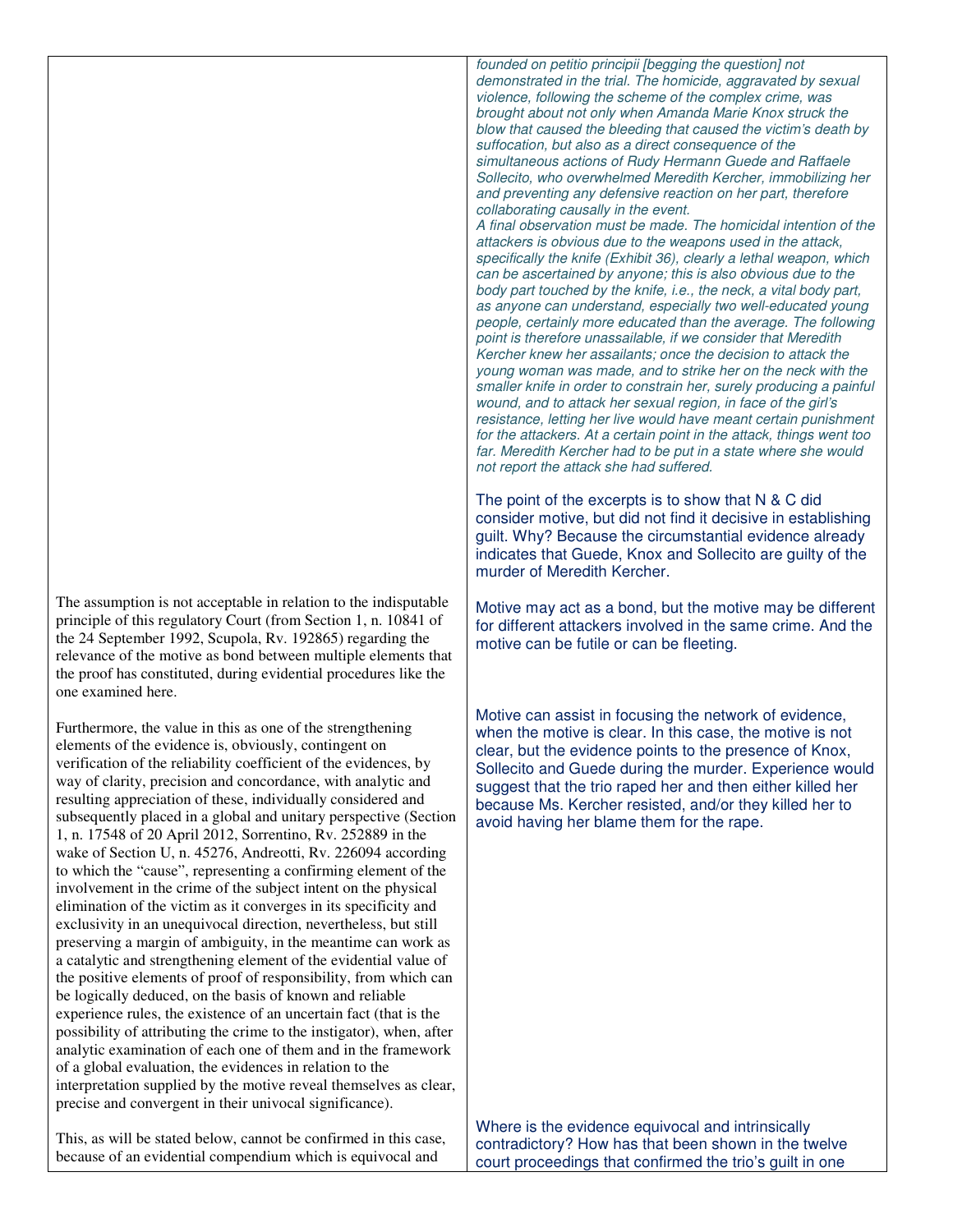### intrinsically contradictory.

Specifically, none of the possible motives in the scenarios of the appealed sentence have been firmed up in this case.

The sexual motivation attributed to Guede during the separate procedure against him is not wholesale extensible to the supposed other attackers; for as has been stated before the hypothesis of a group erotic game has not been demonstrated; it is not possible to presume for each appellant a shared or combined motive assuming a sharing in the attack. Such an extension would have to postulate the existence of trusting interpersonal relationships between the appellants, which within the particular and sudden character of the criminal pact would lend verisimilitude to such a move.

Now, though the sentimental relationship between Sollecito and Knox was fact, and though the girl had occasion to know Guede to some extent, there is no proof that Sollecito would have known or hung out with the Ivorian. On this point it is contradictory and clearly illogical to assume (see f. 91) the unreasonable hypothesis of participation in such a brutal crime with an unfamiliar person by the housemates Filomena Romanelli and Laura Mezzetti (who certainly didn't know Guede), but not extend this argument to Sollecito, who also seems to have never known the Ivorian.

6.2. Another error of judgment resides in the supposed irrelevance of the verification of the exact hour of Kercher's death, considering sufficient the approximation offered by the examinations, even if assumed as correct during the trial phase.

With regards to this, Sollecito's defense has reasons to appeal, since they signaled the necessity of a concrete verification specifically in the evidential proceedings, every consequential implication. Furthermore, the exact determination of the time of Kercher's death is an inescapable factual prerequisite for the verification of the alibi offered by the defendant in course of the investigation aiming to verify the possibility of his claimed presence in the house at via della Pergola at the time of the homicide. And for this reason an expert verification was requested.

So, specifically on this point, it is fair to note a despicable carelessness during the preliminary investigation phase. It is sufficient to consider, in this regard, that the investigations carried out by the CID had proposed a threadbare arithmetic mean between a possible initial time and a possible final time of death (from approximately 6:50 PM on 1st November to 4:50 AM on the next day) setting the hour of death approximately at 11-11:30 PM.

## form or another?

If the motives are futile, how can they be "firmed up"? If the evidence shows guilt, a motive is not required nor necessary.

# Okay.

Though evidence does not show Sollecito and Guede knew each other, the evidence does not confirm they did not know each other. Guede lived several minutes walking distance away from Sollecito, and it is likely they knew each other at least by sight. It is not unreasonable to assume strangers will work together to perform a crime. That strangers will commit crimes together has been amply shown throughout history. Also, Romanelli and Mezzetti had alibis.

If the evidence cannot determine an exact time of death, then how is that an error? Why is pinpointing the exact time of death a necessity in this particular case?

The time of death range starts from 21:00 to the early hours of the following day, and that Knox and Sollecito have no alibi for that time period, and that Curatolo and possibly Kokomani saw them near the cottage during that time period.

1) This is hardly "despicable" or careless. Determining time of death is not an exact science.

2) Two teams of medical consultants (six in all) agreed with the coroner's assessment of the time of death, and no other medical consultants have shown the time of death to be outside that range.

3) As noted in the N & C report, the location of Ms. Kercher's cell phones restrict that range further from 21:00 to 00:10 of the following day.

4) The time of death can be further restricted when considering that Curatolo was in piazza Grimana, well within earshot of the cottage, and he did not hear any screams during the time he was there.

5) No one else came forward to claim they had heard screams from 21:00 to 22:30, despite the consistent pedestrian traffic to the parking garage during that time. 6) Capezzali and Monacchia both testified to hearing a scream around 23:30, with Capezzali and Dramis both testifying to hearing running shortly after. This timing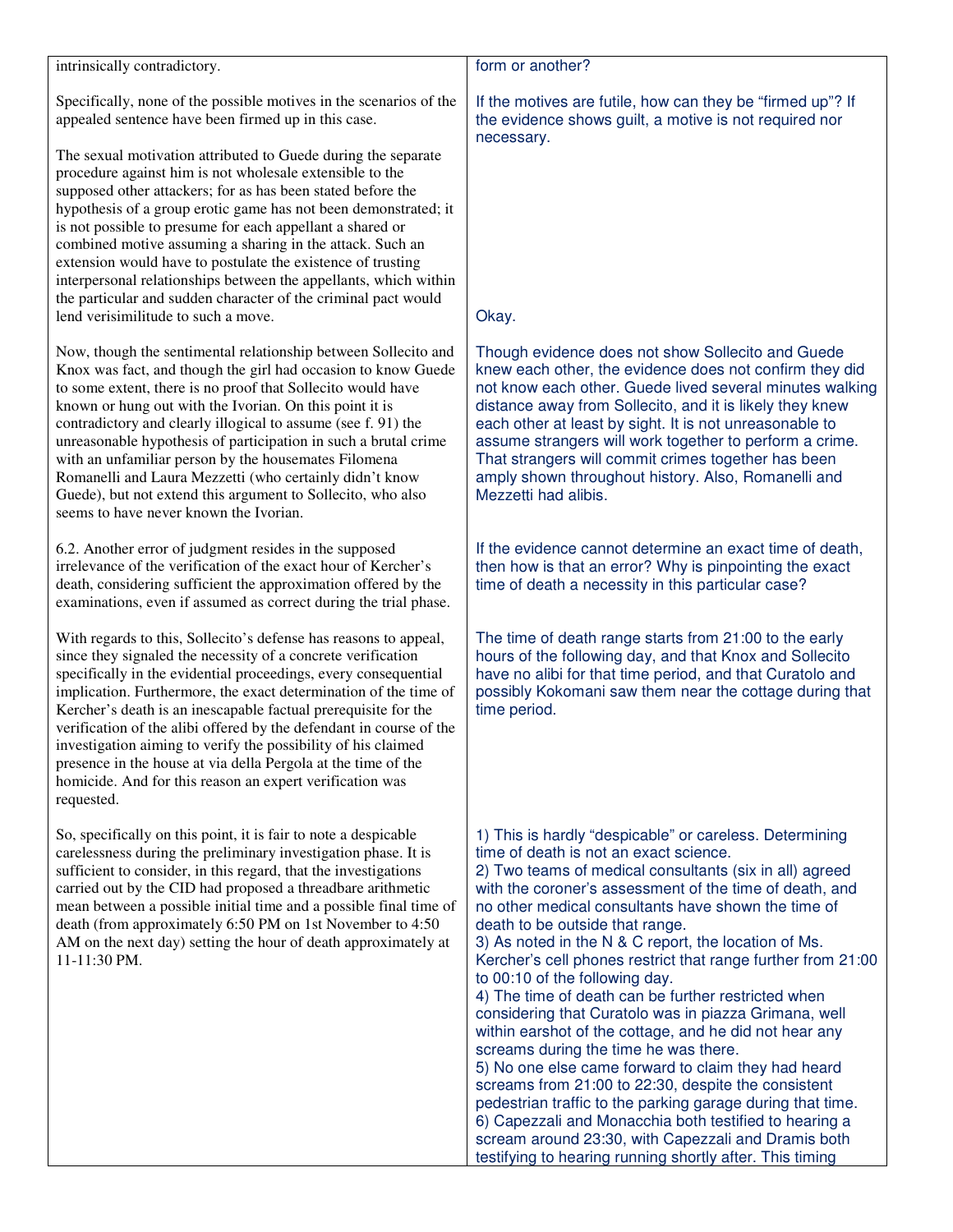The examinations of the gastrointestinal tract of the victim, who, in the late evening, had consumed a a meal with her English friends, has allowed – once again only with approximation, adjusted during the trial hearings – to much further circumscribe the temporal range.

The Appeal Court further reduced the temporal range, placing it in the hours between 9 PM of the 1st of November (time of Kercher's farewell to her friend) and 12:10:31 AM of the next day, on the basis of the recording (resulting from the acquired phone records) of a signal of one of the cellphones of Kercher intercepted in a telephonic cell covering the area of via Sperandio, where the cellphones had been abandoned by the perpetrators of the homicide.

But this observation also suffers from approximation, because at the last indicated time, Meredith Kercher was already dead, even if only for a little time, precisely because the signal was registered in the area where the telephones had been abandoned, after being stolen, shortly after the homicide, within the house in via della Pergola, some hundreds of meters from the place of their retrieval.

The appellant's defense has offered, in this regard, a more reliable analysis, backed up by incontrovertible facts.

From the examination of the telephonic traffic has emerged that, after the departure from her English friend's house at 9 PM, the young woman had, in vain, tried to call her parents in England, like she used to do every day, while a last contact was registered at 10:13 PM, so that the temporal range has been further reduced to approximately 9:30/10:13 PM.

7. The second critical observation, relative to the appealed judgment, introduces the central matter of the judgment value attributable to the results of the scientific examinations, with particular reference to the genetic investigations, acquired in violation of the rules dictated by international protocols.

The specific question falls within the doctrinal debate on the relation between scientific proof and criminal procedure, in search for an equilibrium between the orientation – which is amenable to certain foreign schools of interpretation – which tends to recognize ever more weight to the science contribution, even if not validated by the scientific community; and the

works with no one (neither Curatolo or the people involved in the car breakdown) hearing any scream or seeing anyone running from the cottage.

1) Why is the M & B report contradicting the findings of two different teams of medical consultants appointed by the GIP and the prosecutor? Is the M & B court not aware that as noted by the GIP medical consultants, digestion can take anywhere from 2-7 hours? (see page 45 of the Cingolani-Aprile-Ronchi report) 2) Is the M & B court not aware that digestion is not a reliable method of determining time of death and that stress (such as when one is being raped and then murdered) has significant impact on digestive timing?

Right.

The approximation is not a detriment in this case, as Knox and Sollecito have no alibi from 21:30 to 05:30 the following morning when someone played music on Sollecito's laptop. Therefore a precise time of death is not required.

1) The M & B court apparently does not realize that this phone activity could have been entirely casual, mistaken or erroneous.

2) The phone activity noted and extensively analyzed by the M & C report does not show any particular intent. Calls were either incorrectly dialed or not long enough to have any meaning.

3) The phone dialing activity could have been carried out by Ms .Kercher or anyone else. Ms. Kercher could have been alive well after 22:13, since at time the phones were still located at the cottage.

4) Why is the M & B court reviewing the merits of the evidence rather than evaluating the N & C report?

No international protocols or rules were violated. See above.

None of this applies to this case. It is a matter for legislature to establish what the acceptable scientific standards should be in criminal investigations.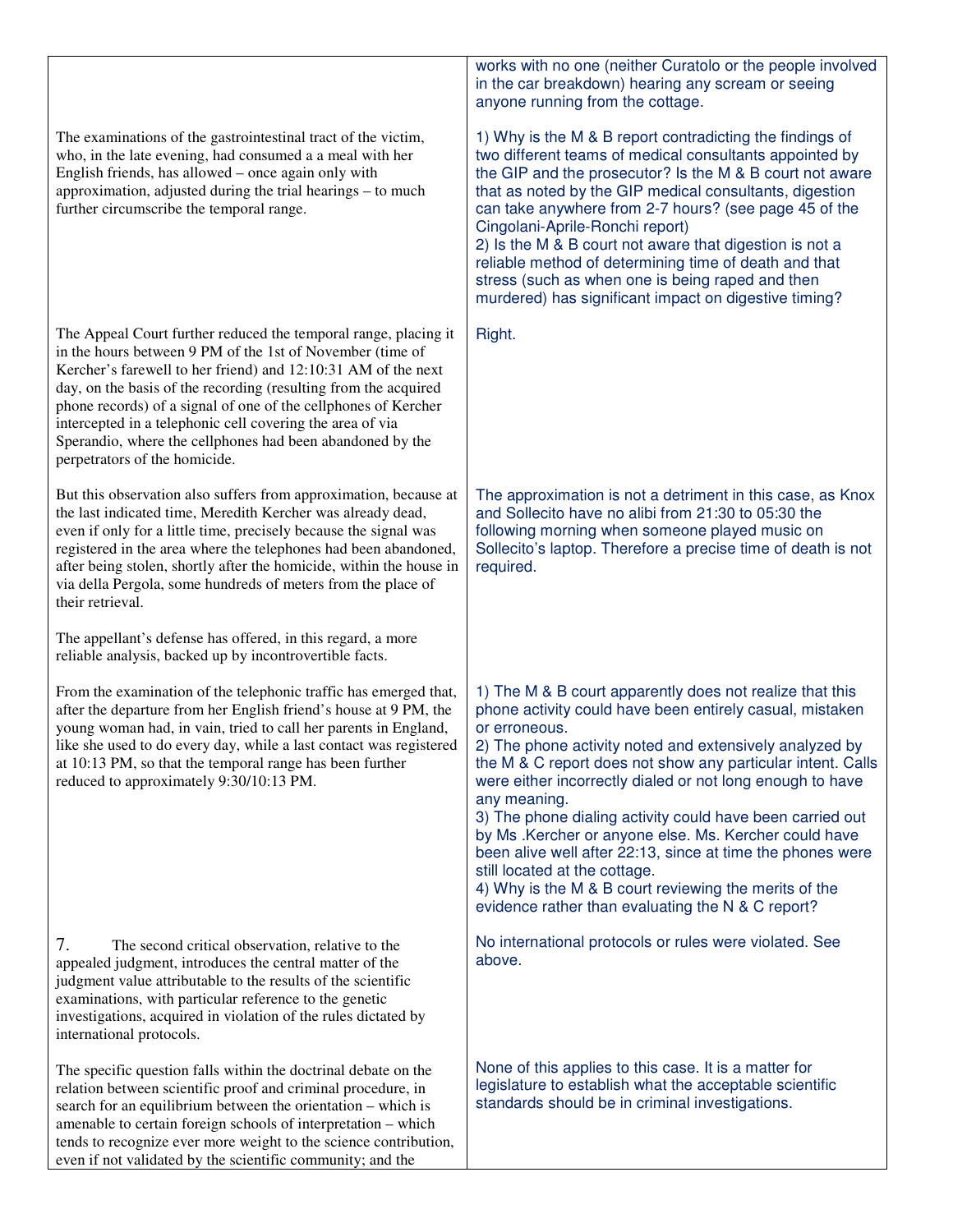orientation which claims the supremacy of the laws and postulates that, according to the rules of criminal proceeding, only scientific results tested according to methodological standards which are routinely accepted could be considered as relevant here.

The present cultural debate, even if respecting the principle of free conviction of the judge, also tries to critically revisit the notion, by now obsolete and of dubious credibility, of the judge as a super-expert. In fact, the archaic rule of thumb reflects a cultural model that is not current anymore and instead is anachronistic, at least in the measure of what is supposed to be handled by the judge's real capacity to manage the scientific knowledge flow that the parties would enter into the proceedings, where, instead, a more realistic configuration wants him completely unaware of that contribution of the knowhow, the result of scientific knowledge that doesn't belong to him and cannot – and has not to – belong to him. And this is truer in relation to genetic science, in which complex methods postulate a specific knowledge in the fields of forensic genetics, chemistry, and molecular biology, which are part of a knowledge patrimony very distant from the prevalently humanistic and juridical education of the magistrate.

But the consequence of the inescapable acknowledgment of such a state of legitimate ignorance of the judge, and therefore of his incapacity of managing "autonomously" the scientific evidence, cannot be his uncritical acceptance, which would be equivalent – maybe for a misunderstood sense of free convincement and maybe also of a misunderstood concept of "expert of experts" – to a substantial renouncement of his role, through totally uncritical acceptance of the expert contribution to which is delegated the resolution of the judgment and therefore the responsibility for the decision.

But also, in a situation of a one-sided scientific contribution coming from just one of the procedural parties, and thus standardly disposed of by the same judge, this can be welcomed as a paraphrasing in a more or less rational way of the technical argumentations presented to support the procedure, a problem dramatically arises when in a situation of conflicting scientific contributions, the same judge is called upon to settle upon a choice, and, in this case, the paraphrase is more complex, requiring a pertinent and valid motivation to explain the reasons for which an alternative scientific prospection would not be shareable. (cfr. Section 6, n. 5749 of 09 January 2014, Homm, Rv. 258630, according to which the judge who considers to adhere to the conclusions of the expert, in discordance with the ones presented by the defense adviser, even if not obliged to provide, as a reason, an autonomous demonstration of the scientific exactitude of the firstly cited, and the erroneousness, on the contrary, of the others, "he is however called to" demonstrate the fact that the expert conclusions have been valued "in terms of reliability and completeness", and that the advisers' argumentations have not been ignored).

The court considers that this delicate problem, with regard to the present judgment, requires a solution within the general rules which compose our procedural system, and not from elsewhere in an abstract claim of a supremacy of the science over the law or vice versa. The scientific evidence cannot, in fact, aspire to an unconditional endorsement of reliability during the trial

So if judges lack scientific knowledge, how can they claim international protocols where violated?

Okay.

This would mean the judge would need to comment on each and every expert who testified. There is no reason for this. Also, this would be the purview of a first instance trial judge, not of the appeal judge.

That is not the definition of a pseudoscience. Why is the court digressing into subjects that have no relevance to the case, and subjects which the court clearly has no actual knowledge of?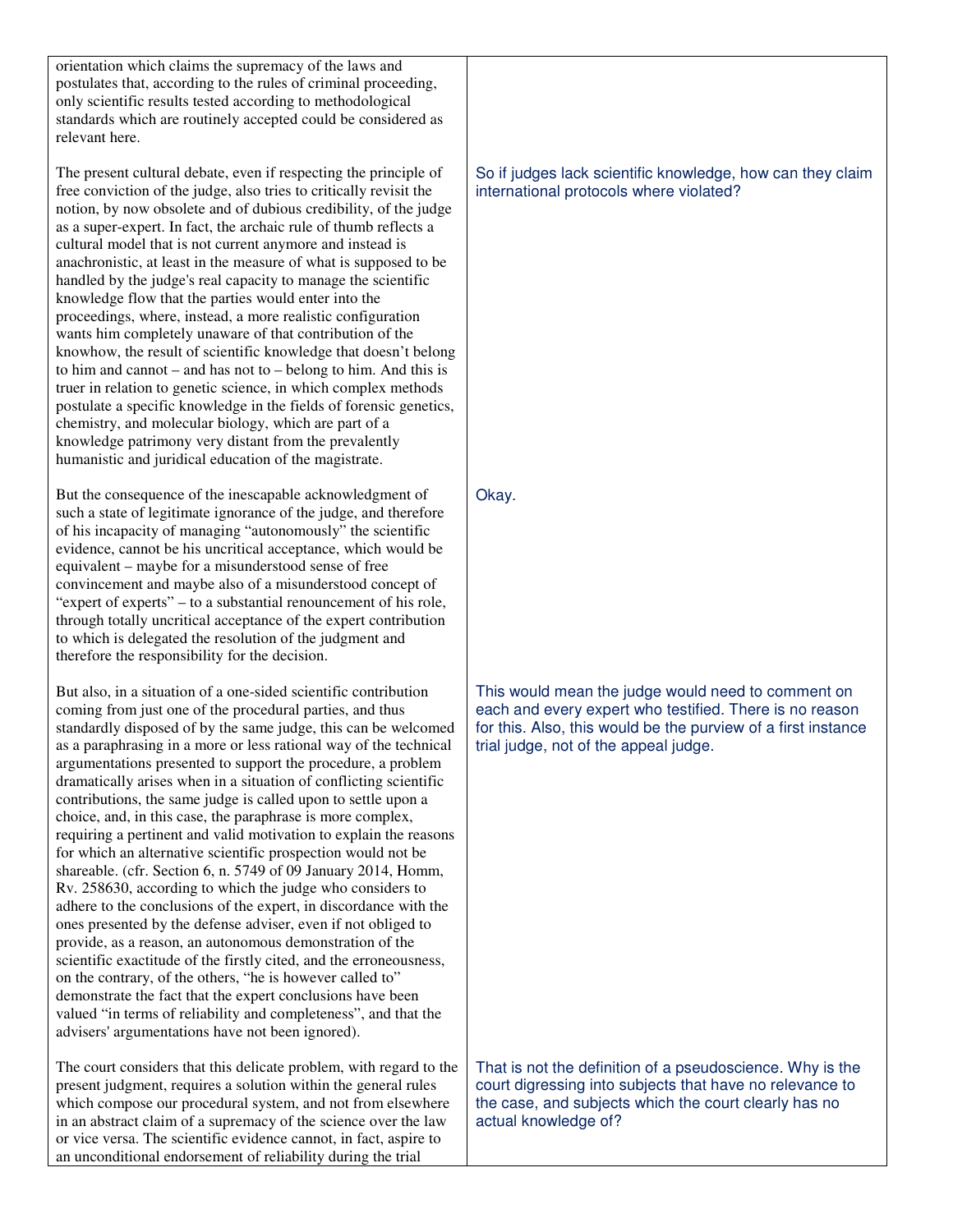| proceeding because the criminal procedure rejects every idea of<br>legal proof. Also, known to everyone is that there doesn't exist a<br>single science, a bringer of absolute truth and immutability<br>throughout time, rather various sciences and pseudo-sciences,<br>both the official ones and the ones not validated by the scientific<br>community because they reflect research methods not<br>universally recognized.<br>And therefore the solution to this problem must result from the<br>consideration of principles and rules which regulate the<br>acquisition and the formation of the evidence in the criminal                                                                                                                                                                                                                                                                                                                              | Okay.                                                                                                                                                                                                                                                                                                                                                                                                                                                                                                                                                                                                                                                                                     |
|--------------------------------------------------------------------------------------------------------------------------------------------------------------------------------------------------------------------------------------------------------------------------------------------------------------------------------------------------------------------------------------------------------------------------------------------------------------------------------------------------------------------------------------------------------------------------------------------------------------------------------------------------------------------------------------------------------------------------------------------------------------------------------------------------------------------------------------------------------------------------------------------------------------------------------------------------------------|-------------------------------------------------------------------------------------------------------------------------------------------------------------------------------------------------------------------------------------------------------------------------------------------------------------------------------------------------------------------------------------------------------------------------------------------------------------------------------------------------------------------------------------------------------------------------------------------------------------------------------------------------------------------------------------------|
| procedure and, then, of criteria which support the relative<br>evaluation.                                                                                                                                                                                                                                                                                                                                                                                                                                                                                                                                                                                                                                                                                                                                                                                                                                                                                   |                                                                                                                                                                                                                                                                                                                                                                                                                                                                                                                                                                                                                                                                                           |
| The citation points must be ones relating to the adversarial<br>principle and the judge's control over the path of formation of<br>the proof, which has to respect predetermined guarantees, the<br>observance of which must be a rigorous parameter of the<br>judging and reliability of the relevant outcomes.                                                                                                                                                                                                                                                                                                                                                                                                                                                                                                                                                                                                                                             | "Citation points" must be objectively valid. There is no<br>relation to an "adversarial principle" (whatever that<br>means).                                                                                                                                                                                                                                                                                                                                                                                                                                                                                                                                                              |
| So, a result of a scientific proof can be considered reliable only<br>when examined by the judge, at least with reference to the<br>subjective reliability of those who advance it, and the scientific<br>method employed, and a more or less acceptable error margin,<br>and the objective value and reliability of the obtained result.                                                                                                                                                                                                                                                                                                                                                                                                                                                                                                                                                                                                                    | 1) The judge is not a science expert as this report stated<br>above, so the judge does not need "scientifically proven"<br>evidence (whatever that is). Evidence is not a result of a<br>scientific proof or of scientific method. It is data that is<br>found, and its confirmation is obtained when the data is<br>COMPARED WITH OTHER EVIDENCE. The relevance of<br>evidence is determined by logic and the context of the<br>case.<br>2) According to the notions in the paragraphs above, if<br>evidence needs to be scientifically proven, then all witness<br>testimony must be disregarded. Clearly, witness testimony<br>is never "scientifically obtained", much less "proven". |
| Therefore, observing a method of critical approach [is] not<br>different, conceptually, from the one required for the<br>appreciation of ordinary evidence, aiming to elevate as much as<br>possible the degree of reliability of the legal truth, or<br>alternatively, reduce to reasonable margins the inescapable gap<br>between procedural truth and substantial truth.                                                                                                                                                                                                                                                                                                                                                                                                                                                                                                                                                                                  | Okay.                                                                                                                                                                                                                                                                                                                                                                                                                                                                                                                                                                                                                                                                                     |
| Moreover, in procedures of inductive-inferential logic, which<br>allow one to trace back from the known fact to the unknown one<br>to be proved, the judge, in his full freedom of convincement,<br>can use any element which would work as a bridge or bond<br>between the two considered facts and allow one to trace back<br>from the known one to the unknown one, according to<br>parameters of reasonability and common sense. The connection<br>can, therefore, be of the most varied nature: the so called<br>"experience rule", legitimated by common knowledge or by<br>direct observation of the reality of a phenomenon, which<br>registers the repetitiveness of specific events in constant,<br>identical, determined, conditions; a scientific law, of universal<br>value or more narrowly statistical; a law based on logic, which<br>presides and orients the mental paths of human rationality and<br>anything else useful to the purpose. | Reality does not have 'specific events in constant,<br>identical, determined conditions'. This is only possible in a<br>thought experiment.                                                                                                                                                                                                                                                                                                                                                                                                                                                                                                                                               |
| The evidential reasoning which allows passing from the element<br>of proof to the result of proof it is an element of the exclusive<br>competence of the judge of merit, who has obviously to supply a<br>concrete motivation and who, with regards to evidential proof,<br>is required to apply a duplicable confirming scrutiny: a first                                                                                                                                                                                                                                                                                                                                                                                                                                                                                                                                                                                                                   | 1) A judge cannot "supply a concrete motivation". Only the<br>evidence can show that. The judge certainly cannot invent<br>something to make the evidence fit.<br>2) A judge is not a qualified "tester" of "scientific law".                                                                                                                                                                                                                                                                                                                                                                                                                                                             |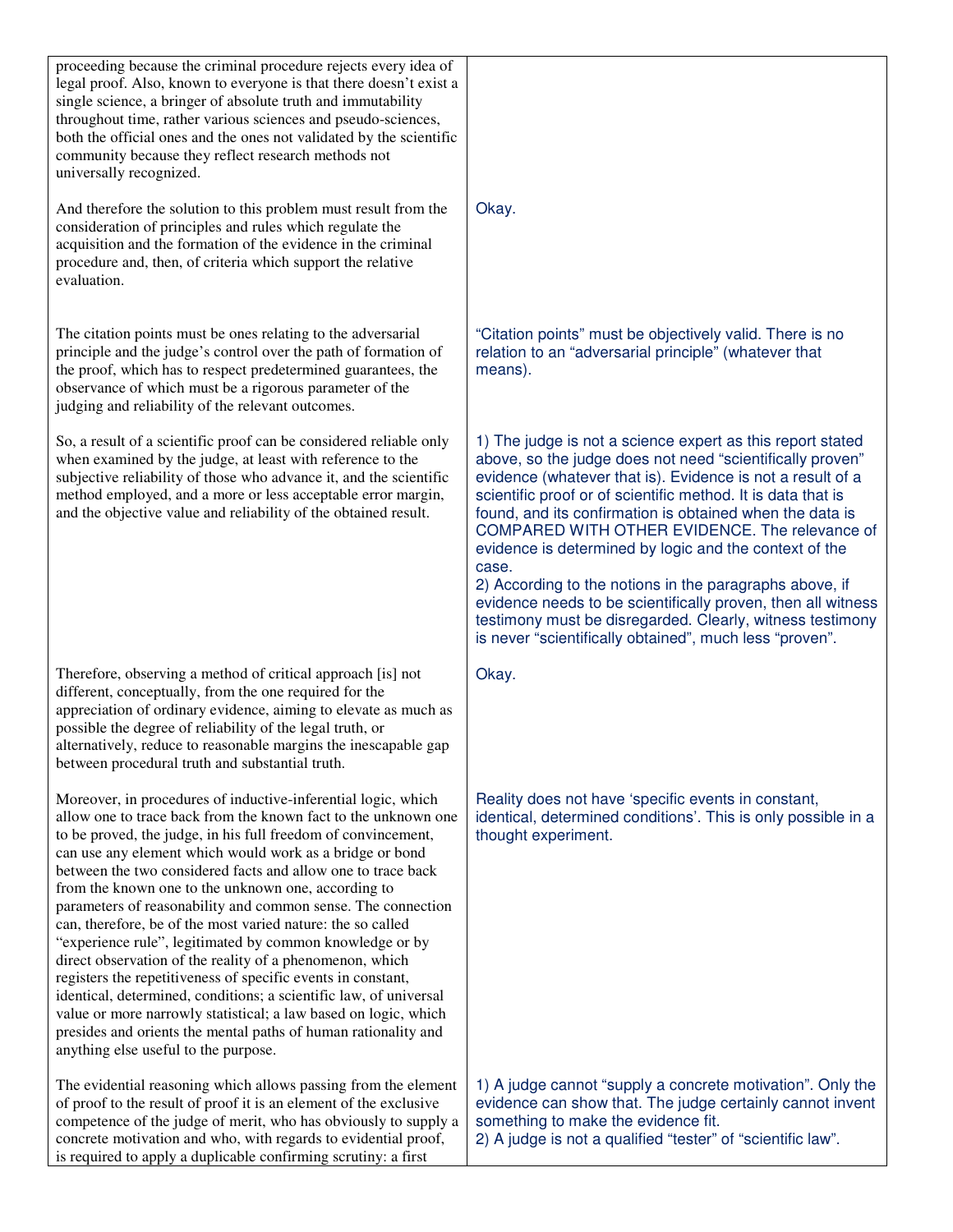| verification concerning the so called "external justification" by<br>way of which the same judge has to test the validity of the<br>experience rule, or scientific-logic law, or any other rule<br>observed; and a further verification related to the so called<br>"internal justification" through which must be demonstrated,<br>concretely, the validity of the result obtained through the<br>application of the "bridge-rule" (Section 1, n. 31456 of 21 May<br>2008. Franzoni, Rv. 240764).                                                                                                                                                                                                                                                                                                                                                                                                |                                                                                                                                                                                                                                           |
|---------------------------------------------------------------------------------------------------------------------------------------------------------------------------------------------------------------------------------------------------------------------------------------------------------------------------------------------------------------------------------------------------------------------------------------------------------------------------------------------------------------------------------------------------------------------------------------------------------------------------------------------------------------------------------------------------------------------------------------------------------------------------------------------------------------------------------------------------------------------------------------------------|-------------------------------------------------------------------------------------------------------------------------------------------------------------------------------------------------------------------------------------------|
| 7.1.<br>With these general and abstract considerations, we now<br>examine from a new particular perspective specific details of a<br>broadly problematic case.<br>In this specific case, in fact, it is not a question of verifying the<br>nature and admissibility of a scientific method that is not really<br>new, as in the Franzoni sentence formerly mentioned, , on the<br>admissibility of the "Blood Pattern Analysis" or B.P.A. (a<br>procedure already accepted in the United States and Germany,<br>combining scientific laws of different universally recognized<br>disciplines) because the objects of examination are the outcomes<br>of the one science, genetics, of well-known reliability and<br>increasing use and utility in judicial investigations.                                                                                                                        | 1) What specifically is so "broadly problematic" about the<br>case?<br>2) Why does the M & B report continually make broad<br>criticisms of matters irrelevant to the N & C report, without<br>pointing out specific instances?           |
| Furthermore, this Court on multiple occasions has already<br>recognized the procedural value of genetic investigation into<br>DNA, given the statistically great number of confirmative<br>recurrences, making the possibility of an error infinitesimally<br>small (Section 2, n. 8434 of 05 February 2013, Mariller, Rv.<br>255257; Section 1, n. 48349 of 30 June 2004, Rv.231182).                                                                                                                                                                                                                                                                                                                                                                                                                                                                                                            | Okay.                                                                                                                                                                                                                                     |
| Here it is more a matter of verifying what kind of procedural<br>value can be assigned in a trial to the results of a genetic<br>investigation carried out in a context of verifying very small<br>samples with very little respect for the rules included in<br>international protocols by which, normally, such scientific<br>research is inspired.                                                                                                                                                                                                                                                                                                                                                                                                                                                                                                                                             | There were no international protocols. The Rome<br>Scientific DNA lab observed best laboratory practices.<br>Why is the M & B court continually criticizing police<br>methods rather than analyzing the reasoning of the N & C<br>report? |
| Implicitly referring to the jurisprudential interpretation of<br>legitimacy, the judge has not hesitated to attribute to the<br>aforementioned outcomes evidential relevance (f. 217).                                                                                                                                                                                                                                                                                                                                                                                                                                                                                                                                                                                                                                                                                                            | Which attribution? Over 480 DNA tests were performed<br>and over 150 of them had DNA results. In most cases, the<br>DNA results matched in excess of 15 loci.                                                                             |
| The attribution cannot be shared.                                                                                                                                                                                                                                                                                                                                                                                                                                                                                                                                                                                                                                                                                                                                                                                                                                                                 |                                                                                                                                                                                                                                           |
| Important to note that the case law of this Supreme Court, cited<br>above, has acknowledged of genetic investigations - specifically<br>their degree of reliability – full evidential value, and not a mere<br>evidential element, according to article 192, chapter 2, of the<br>code of criminal procedure; adding that, in cases where the<br>genetic investigation doesn't have absolutely certain outcomes,<br>it can be attributed lesser evidential value (Section 2, n. 8434 of<br>the 05 February 2013, Mariller, Rv. 255257; Section 1, n. 48349<br>of the 30 June 2004, Rv.231182). This means that, in the<br>situation of placing suspects in terms of firm identity, the<br>outcomes of the genetic investigation can have conclusive<br>relevance, while in case of mere compatibility with a<br>determined genetic profile, the outcomes have a mere<br>circumstantial relevance. | Okay.                                                                                                                                                                                                                                     |
| This enunciation of principle needs a further clarification.                                                                                                                                                                                                                                                                                                                                                                                                                                                                                                                                                                                                                                                                                                                                                                                                                                      |                                                                                                                                                                                                                                           |
| Generally, it is possible to accept the respective conclusions,                                                                                                                                                                                                                                                                                                                                                                                                                                                                                                                                                                                                                                                                                                                                                                                                                                   |                                                                                                                                                                                                                                           |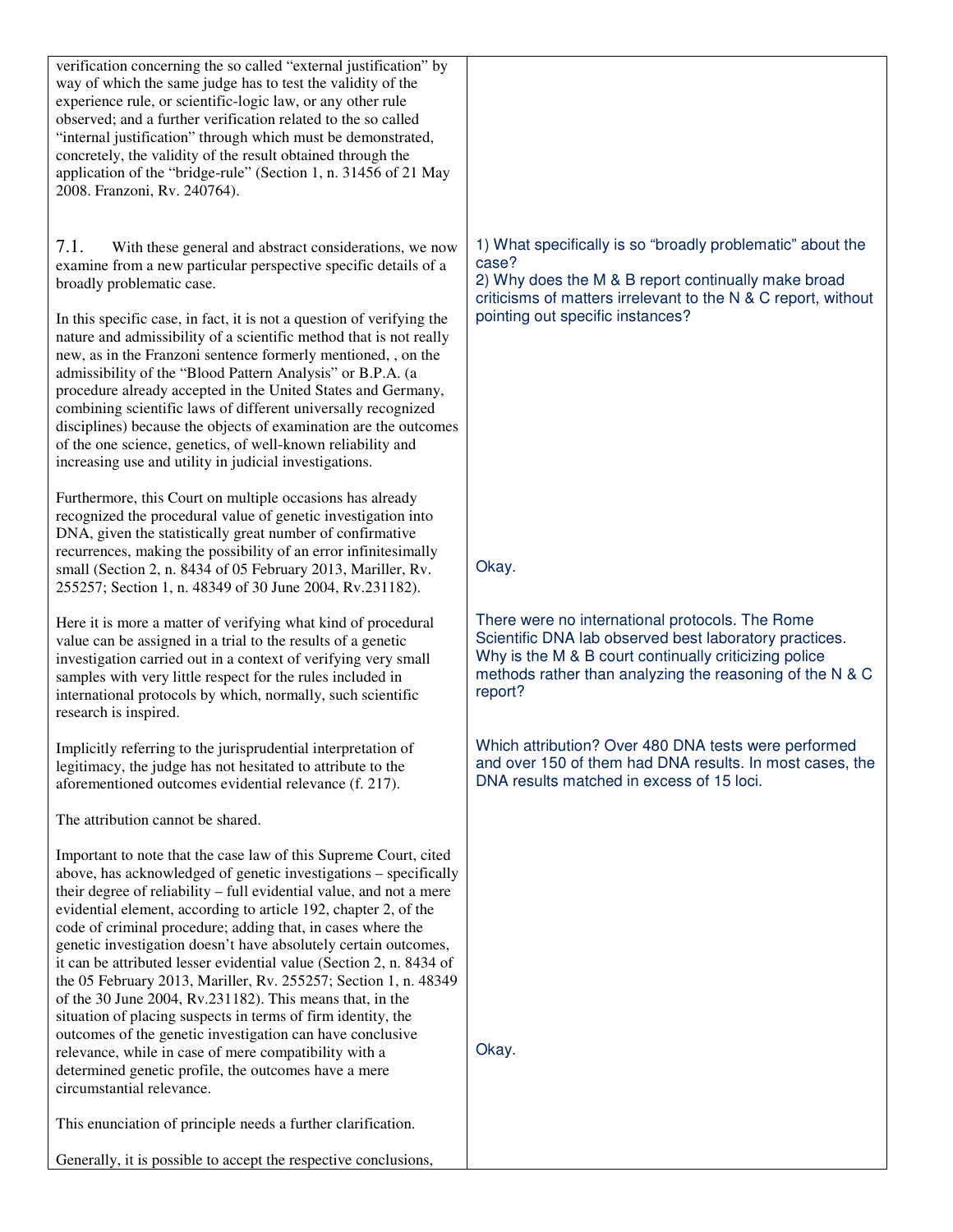| provided the sampling activity, conservation and analysis of the<br>sample were respectful of the requirements stated in the relevant<br>protocols. This is true also in the less firm hypothesis, in which<br>the outcomes of the analysis don't arrive at a firm identity<br>result, but merely a compatibility one.                                                                                                                                                                                                                                                                                                                                                                                                                                                                                                                                                                                                                                                                                                                                                                                                                                                                           | This is stipulated to in the DNA genetic test report.                                                                                                                                                                                                             |
|--------------------------------------------------------------------------------------------------------------------------------------------------------------------------------------------------------------------------------------------------------------------------------------------------------------------------------------------------------------------------------------------------------------------------------------------------------------------------------------------------------------------------------------------------------------------------------------------------------------------------------------------------------------------------------------------------------------------------------------------------------------------------------------------------------------------------------------------------------------------------------------------------------------------------------------------------------------------------------------------------------------------------------------------------------------------------------------------------------------------------------------------------------------------------------------------------|-------------------------------------------------------------------------------------------------------------------------------------------------------------------------------------------------------------------------------------------------------------------|
| The principle of necessary methodological correctness in the<br>phases of collection, conservation and analysis of examined data<br>to preserve their maximum integrity and validity has been stated<br>by this Court in Section F, n. 44851 of 6 September 2012,<br>Franchini, although that was in the area of IT evidence, on the<br>basis that those principles have been included in the code of<br>criminal procedure with the modification of the second chapter<br>of article 244 of the code of criminal procedure and the new<br>particular requirement of article 254 bis of the same code,<br>introduced into law on 19 September 2008, n. 48.                                                                                                                                                                                                                                                                                                                                                                                                                                                                                                                                       | If the law citation was for computer evidence, how is that<br>relevant to genetic testing?                                                                                                                                                                        |
| Justifying reasoning resides, for this Court, in the same notion<br>of evidence offered by the standard code of procedure, which in<br>article 192 chapter 2 states that "the existence of a fact cannot<br>be deduced from evidence, unless they are serious, precise and<br>concordant", so that a procedural element, to be elevated to firm<br>evidence, has to present the characteristics of seriousness,<br>precision and concordance, according to a configuration<br>borrowed from the civil law (article 2729, first chapter, civil<br>code).                                                                                                                                                                                                                                                                                                                                                                                                                                                                                                                                                                                                                                          | Okay.                                                                                                                                                                                                                                                             |
| This is all summarized in the so called "certainty" requirement<br>of circumstantial, even if such a requisite is not expressly<br>enunciated in article 192 of the code of criminal procedure,<br>chapter 2. It's about, in fact, a further connotation considered<br>non-failable in consolidated case law and intrinsically connected<br>to the requirements for systematic evidential proof, through<br>which, using a procedure of formal logic, a demonstration of the<br>proof matter – a previously unknown fact - is achieved flowing<br>from a confirmed fact and, therefore, considered true. It is well<br>understood, in fact, that such a procedure would be, in short,<br>fallacious and unreliable, in cases where it moves from non-<br>precise to serious factual premises and therefore to certain.<br>Given, obviously, the fact that the certainty, discussed here, is<br>not to be understood in absolute terms, in an ontological sense;<br>the certainty of the evidential data is, in fact, always a category<br>of a procedural nature, falling within that species of certainty<br>which takes form during the evidential procedure. (cfr. the<br>Franzoni sentence). | Okay.                                                                                                                                                                                                                                                             |
| In the light of such considerations it's not clear how the data of<br>the genetic analysis – carried out in violation of the<br>prescriptions of the international protocols related to sampling<br>and collection – could be considered endowed with the features<br>of seriousness and precision.                                                                                                                                                                                                                                                                                                                                                                                                                                                                                                                                                                                                                                                                                                                                                                                                                                                                                              | 1) The M & B report continually states this false assertion,<br>without having yet provided a single insistence of proof<br>that such violations occurred.<br>2) Why is the M & B report indicting the police when they<br>should be looking at the N & C report? |
|                                                                                                                                                                                                                                                                                                                                                                                                                                                                                                                                                                                                                                                                                                                                                                                                                                                                                                                                                                                                                                                                                                                                                                                                  | If one looks at all the DNA data obtained, one can see<br>whether the genetic testing was done correctly. This is a<br>quick summary of the genetic testing done in this case:                                                                                    |
|                                                                                                                                                                                                                                                                                                                                                                                                                                                                                                                                                                                                                                                                                                                                                                                                                                                                                                                                                                                                                                                                                                                                                                                                  | 227 objects and site traces were logged (0 through $228 = 229 +$<br>item '118B' would be 230 items, minus 131, 152 and 153 which<br>are all missing or skipped)                                                                                                   |
|                                                                                                                                                                                                                                                                                                                                                                                                                                                                                                                                                                                                                                                                                                                                                                                                                                                                                                                                                                                                                                                                                                                                                                                                  | 30 objects and site traces were not analyzed at all (1 site trace<br>and 29 objects- the site trace has two separate samples)                                                                                                                                     |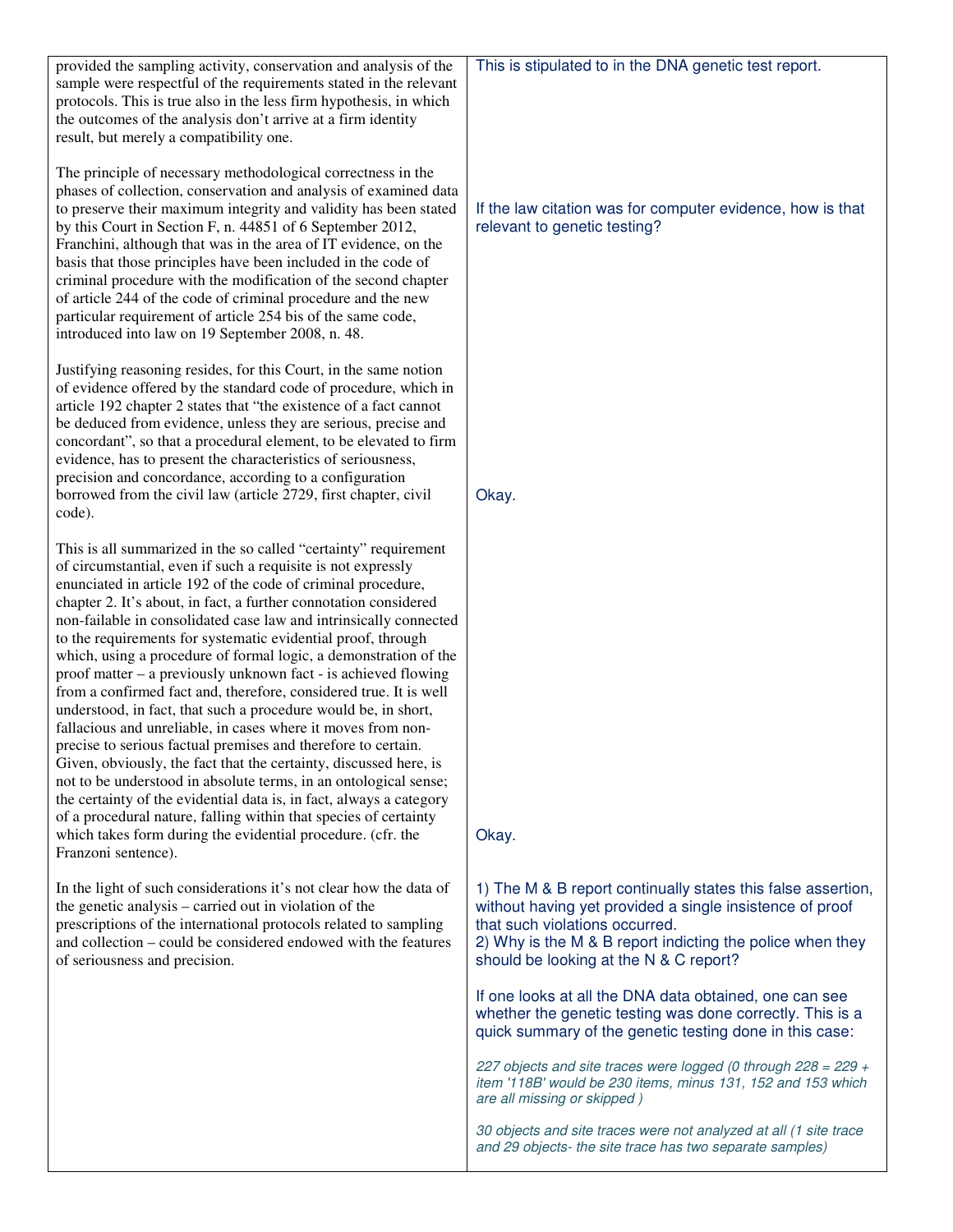| 197 objects and site traces were analyzed (15 car samples, 106<br>objects, 76 site samples)                                                                                                                                                                                                                                                                                                                                                                                                                                                                                                                                                                                                                                                                                                                                                                                                                                                                                                                                                                                                                                                                                                                                                    |
|------------------------------------------------------------------------------------------------------------------------------------------------------------------------------------------------------------------------------------------------------------------------------------------------------------------------------------------------------------------------------------------------------------------------------------------------------------------------------------------------------------------------------------------------------------------------------------------------------------------------------------------------------------------------------------------------------------------------------------------------------------------------------------------------------------------------------------------------------------------------------------------------------------------------------------------------------------------------------------------------------------------------------------------------------------------------------------------------------------------------------------------------------------------------------------------------------------------------------------------------|
| 484 traces were set up, consisting of multiple traces of site<br>elements and objects (93 hair samples, 391 other samples)                                                                                                                                                                                                                                                                                                                                                                                                                                                                                                                                                                                                                                                                                                                                                                                                                                                                                                                                                                                                                                                                                                                     |
| of the 484 traces, 69 traces had no DNA extraction done (69 hair<br>samples which either where not human, or if human had no<br>bulbs, or bulbs not containing DNA cells)                                                                                                                                                                                                                                                                                                                                                                                                                                                                                                                                                                                                                                                                                                                                                                                                                                                                                                                                                                                                                                                                      |
| of the remaining 415 traces an additional 88 where not amplified<br>and analyzed since no human DNA was yielded after<br>quantification (various trace types, including hair, biological<br>substances, presumed blood traces and various other items-18<br>of these traces yielded cat blood)                                                                                                                                                                                                                                                                                                                                                                                                                                                                                                                                                                                                                                                                                                                                                                                                                                                                                                                                                 |
| of the remaining 327 traces amplified and analyzed, 134 yielded<br>no human DNA                                                                                                                                                                                                                                                                                                                                                                                                                                                                                                                                                                                                                                                                                                                                                                                                                                                                                                                                                                                                                                                                                                                                                                |
| of the remaining 193 traces that yielded human DNA:<br>6 where from 3 different unknown women<br>27 matched Guede's DNA or his Y chromosome<br>100 matched Ms. Kercher's DNA<br>2 had a mixture of Ms. Kercher's and Guede's DNA, and had<br>blood<br>5 had a mixture of Ms. Kercher's and Knox's DNA, and all 5 had<br>blood; 3 were in the bathroom; 1 on the corridor floor in a luminol<br>revealed bloody footprint; 1 in a luminol revealed blood stain on<br>the floor in Romanelli's room<br>2 had a mixture of Ms. Kercher's and Sollecito's DNA<br>18 matched Knox's DNA<br>9 had a mixture of Knox's and Sollecito's DNA<br>2 matched Lumumba's DNA or his Y chromosome<br>11 where from 7 different unknown men<br>11 matched Sollecito's DNA or his Y chromosome<br>7 traces having Knox's DNA were in blood; 3 traces were in<br>blood on a pair of boxers in the groin area; 3 traces were found<br>in luminol revealed bloody footprints at cottage; 1 trace was in<br>blood on the sink faucet<br>3 traces having Sollecito's DNA were in blood; all 3 were in<br>tissue paper in his bedroom<br>of the 411 traces, 26 were from luminol revealed traces<br>of the 26 luminol revealed traces:<br>2 were from Sollecito's car |
| 9 from the cottage<br>1 from Guede's apartment<br>14 from Sollecito's apartment                                                                                                                                                                                                                                                                                                                                                                                                                                                                                                                                                                                                                                                                                                                                                                                                                                                                                                                                                                                                                                                                                                                                                                |
| of 6 black hairs found that were 4 cm or less, 4 where on the<br>duvet in Ms. Kercher's bedroom, 1 was on her mattress cover<br>and 1 was on a sponge in the kitchen at Sollecito's apartment                                                                                                                                                                                                                                                                                                                                                                                                                                                                                                                                                                                                                                                                                                                                                                                                                                                                                                                                                                                                                                                  |
| of 21 blonde hairs found, 15 were Sollecito's apartment at 6 were<br>at the cottage                                                                                                                                                                                                                                                                                                                                                                                                                                                                                                                                                                                                                                                                                                                                                                                                                                                                                                                                                                                                                                                                                                                                                            |
| of 6 blonde hairs found at the cottage: 2 were on the duvet in<br>Ms. Kercher's bedroom, 1 was on the mattress cover, 1 was on<br>Ms. Kercher's purse, 1 was on the mop in the corridor and 1 was<br>in the sink in the small bathroom                                                                                                                                                                                                                                                                                                                                                                                                                                                                                                                                                                                                                                                                                                                                                                                                                                                                                                                                                                                                         |
| So where is the above information lacking in "seriousness"<br>and precision".                                                                                                                                                                                                                                                                                                                                                                                                                                                                                                                                                                                                                                                                                                                                                                                                                                                                                                                                                                                                                                                                                                                                                                  |
|                                                                                                                                                                                                                                                                                                                                                                                                                                                                                                                                                                                                                                                                                                                                                                                                                                                                                                                                                                                                                                                                                                                                                                                                                                                |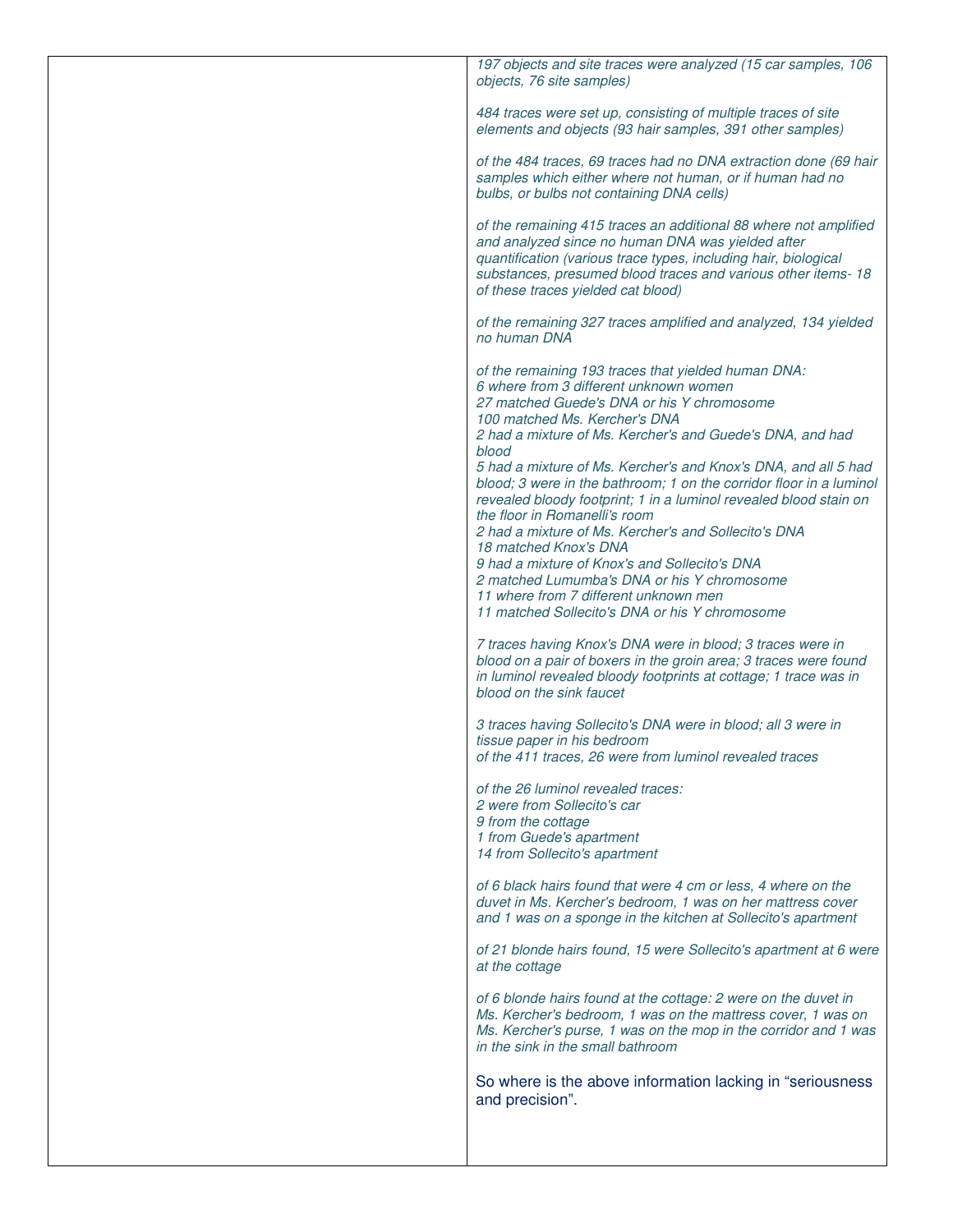| And in fact, rules for crystallizing of the results from valid<br>samples, strengthened through repeated experimentations and<br>methodical statistical verifications of experimental data,<br>promote the standards of reliability in the results of the analysis<br>both in hypothesis and identity and simple compatibility with a<br>particular genetic profile.                                                                                                                                                                                                                | DNA testing sometimes cannot be repeated, as in the<br>case where the sample has little quantity of DNA.                                                                                                                                                                                                                                                                                                                                                                                                                                  |
|-------------------------------------------------------------------------------------------------------------------------------------------------------------------------------------------------------------------------------------------------------------------------------------------------------------------------------------------------------------------------------------------------------------------------------------------------------------------------------------------------------------------------------------------------------------------------------------|-------------------------------------------------------------------------------------------------------------------------------------------------------------------------------------------------------------------------------------------------------------------------------------------------------------------------------------------------------------------------------------------------------------------------------------------------------------------------------------------------------------------------------------------|
| Otherwise, no relevance could be attributed to the acquired data,<br>not even of minor evidence (cfr. Section 2, n. 2476 of 27<br>November 2014, dep.2015, Santangelo, Rv. 261866, on the<br>necessity of a correct conservation of the vessels containing the<br>genetic imprints, for the purpose of "repeatability" of the<br>technical verifications capable of duplicating the genetic profile;<br>repeatability also is dependent on the quantity of the trace and<br>the quality of the DNA present on the biological samples<br>collected; id. n. 2476/14 cit. Rv. 261867). | Why is the M & B report using 2014 verdicts to judge<br>scientific data developed in 2007 and 2008 with far less<br>sensitive equipment. DNA testing is an evolving industry.<br>Is the M & B court not aware that technology evolves and<br>that DNA testing equipment has become more precise?                                                                                                                                                                                                                                          |
| In this case, it is certain that these methodological rules have not<br>being fully observed (cfr, among others, ff. 206-207 and the<br>outcomes of the Conte-Vecchiotti survey, acquired by the Court<br>of Appeal of Perugia).                                                                                                                                                                                                                                                                                                                                                    | 1) The Conti & Vecchiotti report was roundly criticized by<br>consultants and courts alike. Conti & Vecchiotti did not<br>know how to sample DNA and did not have a exhaust flow<br>hood in their "lab" a basic requirement for DNA analysis.<br>2) The H & Z report was annulled and the M & B would be<br>wiser not to rely on consultants that the Cassazione<br>already criticized (see the C&V report.)<br>3) Other geneticists (both Italian national and foreign)<br>have stipulated to the validity of the police genetic tests.  |
| Just consider, in this regard, the modalities of retrieval,<br>sampling and conservation of the two items of major<br>investigative interest in the present judgment: the kitchen knife<br>(item n. 36) and the brassiere hook of the victim (item n.<br>165/B), regarding to which, during the process, the conduct of<br>the investigators was qualified as lacking in professionalism (f.<br>207).                                                                                                                                                                               | Conti & Vecchiotti maintained this, though it is they who<br>lacked professionalism by making significant errors,<br>stipulating to falsehoods and demonstrating a lack of<br>understanding, ability and qualification for genetic testing.<br>See the Barti & Berni evaluation of the Conti & Vecchiotti<br>lab and Dr. Stefanoni's commentary on their lack of<br>procedure in sampling methods.                                                                                                                                        |
| The big knife or kitchen knife, retrieved in Sollecito's house and<br>considered as the weapon of the crime, had been kept in a<br>common cardboard box, very similar to the ones used to pack<br>Christmas gadgets, like the diaries normally given to local<br>authorities by credit institutes.<br>More singular – and unsettling – is the fate of the brassiere<br>hook.                                                                                                                                                                                                        | 1) Police testified that the box had not been used, and that<br>there was a real (and obvious) concern of the knife<br>puncturing the evidence bag. Therefore the knife was<br>placed in an empty box, formerly housing an unused an<br>agenda, and the box was then bagged and sealed. See<br>the video on when the police opened the box in front of all<br>the medical consultants.<br>2) Nothing in the procedure above exposed the knife to<br>any more contamination than it would have had sitting in a<br>kitchen cutlery drawer. |
| Observed during the first inspection of the scientific police, the<br>item had been ignored and left there, on the floor, for some time<br>(46 days), until, during a new search, it was finally picked up<br>and collected. It is sure that, during the period of time between<br>the inspection in which it was observed and when it was<br>collected, there had been other accesses by the investigators,<br>who turned the room upside down in a search for elements of                                                                                                         | The item was not ignored, but forgotten. Please refer to<br>Dr. Stefanoni's May 22, 2009 testimony.                                                                                                                                                                                                                                                                                                                                                                                                                                       |
| evidence useful to the investigation. The hook was maybe<br>stepped on or moved (enough to be retrieved on the floor in a<br>different place from where it was firstly noticed). And also, the<br>photographic documentation produced by Sollecito's defense<br>demonstrates that, during the sampling, the hook was passed<br>hand in hand between the operators who, furthermore, wore<br>dirty latex gloves.                                                                                                                                                                     | The result of all this was that a mixture of Ms. Kercher's<br>and Sollecito's DNA was found on the clasp. There were<br>no other sources of Sollecito-only DNA, or of Kercher and<br>Sollecito mixed DNA in the cottage, despite the police<br>having tested over 100 samples from the cottage.                                                                                                                                                                                                                                           |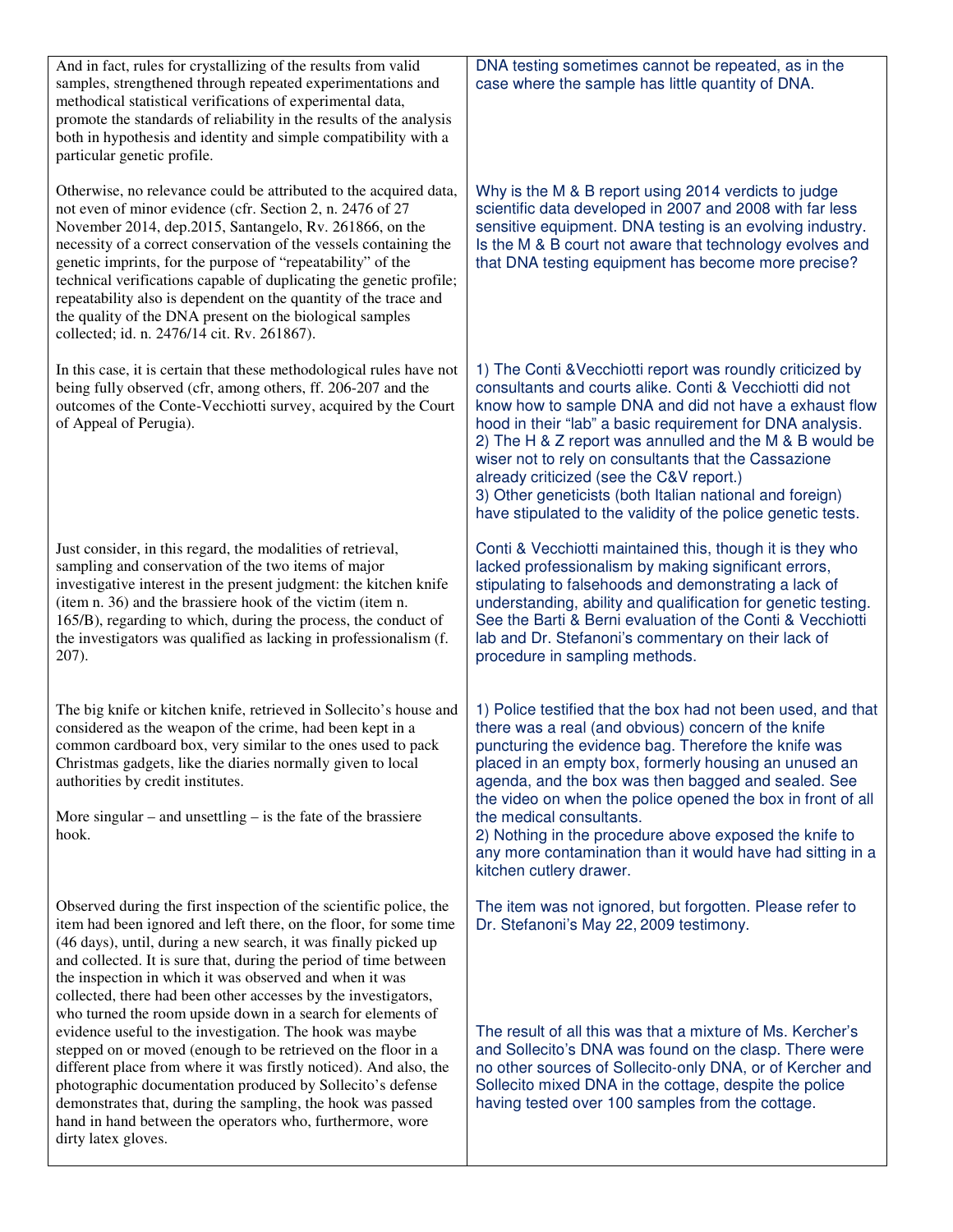| Questioned on the reasons for the absence of a prompt<br>sampling, the official of the scientific police, Dr. Patrizia<br>Stefanoni, declared that, initially, the collection of the hook was<br>not focused on because the team had already collected all the<br>clothes of the victim. Therefore, no importance was attributed to<br>that little detail, even if, in common perception, that fastening is<br>the part of major investigative interest, being manually operable<br>and, therefore, a potential carrier of biological traces useful for<br>the investigation. | Yes, one would expect to find biological traces of the<br>victim. It is reasonable to have assumed that traces of the<br>perpetrator given that the clasp had been was cut off with<br>a knife. In any event, the police did eventually go back<br>and retrieve and analyze the bra clasp.                                                                                                                                                                                                                                                     |
|-------------------------------------------------------------------------------------------------------------------------------------------------------------------------------------------------------------------------------------------------------------------------------------------------------------------------------------------------------------------------------------------------------------------------------------------------------------------------------------------------------------------------------------------------------------------------------|------------------------------------------------------------------------------------------------------------------------------------------------------------------------------------------------------------------------------------------------------------------------------------------------------------------------------------------------------------------------------------------------------------------------------------------------------------------------------------------------------------------------------------------------|
| Also, the traces observed on the two items, which the analysis<br>of has produced outcomes that will be discussed further, were<br>very small (Low Copy Number; with reference to the hook cfr.<br>ff. 222 and 248), so little that it didn't allow a repetition of the<br>amplification, that is the procedure aimed to "highlight the<br>genetic traces of interest in the sample" (f. 238) and attribute the<br>biological trace to a determined genetic profile.                                                                                                          | The "low copy number" is only valid for Ms. Kercher's<br>DNA on the blade. The DNA quantity on the bra clasp was<br>within normal levels. The court is incorrect in saying both<br>the bra clasp trace 165B and 36B were both "low copy<br>number" results. They were not.<br>This is valid ONLY for trace B on the knife blade. Please<br>note the trace 36B was amplified and analyzed and Dr.<br>Stefanoni ran two capillary electrophoresis procedures as<br>a way to confirm that trace 36B did indeed contain<br>Meredith Kercher's DNA. |
| On the basis of the protocols of the matter, the repetition of the<br>analysis ("at least for two times" testimony of Major CC Dr<br>Andrea Berti, an expert nominated by the Appeal Court, f. 228;<br>"three times" according to Professor Adriano Tagliabracci,<br>technical adviser for Sollecito's defense, f.126) is absolutely<br>necessary for a reliable analysis result, in order to marginalize<br>the risk of "false positive" within the statistical limits of<br>insignificant relevance.                                                                        | This is valid ONLY for trace B on the knife blade. Dr.<br>Stefanoni stipulated only a single amplification was<br>possible. Dr. Novelli, a well-known, leading Italian<br>geneticist, agreed with her decision and agreed that the<br>result (showing Ms. Kercher's DNA on the blade) was a<br>valid result and not the result of a "false positive".                                                                                                                                                                                          |
| In essence, it is nothing less than a procedure of validation or<br>falsification typical of the scientific method, of which we have<br>talked before.                                                                                                                                                                                                                                                                                                                                                                                                                        | No, this is not what was mentioned before.                                                                                                                                                                                                                                                                                                                                                                                                                                                                                                     |
| And it's significant, in this regard, that the experts Berti-Berni,<br>officials of the R.I.S. of Roma, carried out two amplifications of<br>the trace retrieved from the knife blade (f. 229).                                                                                                                                                                                                                                                                                                                                                                               | Berti & Barni were using more advanced lab equipment,<br>since six years had passed in the meantime. They had the<br>ability to carry out two amplifications on a sample that<br>contained more DNA than the DNA in trace 36B.                                                                                                                                                                                                                                                                                                                 |
| In absence of verification for repetition of the investigation data,<br>it is questionable what could be the relevant value to the<br>proceedings, even if detached from the scientific theoretical<br>debate on the relevance of the outcomes of investigations<br>carried out on such scarce or complex samples in situations not<br>allowing repetition.                                                                                                                                                                                                                   | Does fingerprinting require repeatability? Does shoeprint<br>or footprint analysis require repeatability? Does witness<br>testimony require repeatability? The M &B report clearly<br>has not understood that what makes a result reliable is the<br>method used. The methods used have been shown to be<br>reliable and, most importantly, the results are consistent<br>with the rest of the evidence.                                                                                                                                       |
| The Court is sure that the scientific truth, regardless of<br>elaboration, cannot automatically be introduced in to the process<br>to transform itself into procedural truth. As stated before,<br>scientific proof requires a mandatory postulate, verification, so<br>that the relevant outcome can take on relevance and be elevated<br>to the rank of "certainty"; since otherwise it remains unreliable.                                                                                                                                                                 | 1) Evidence is not scientific proof and does not need to be<br>"verified" (whatever that means).<br>2) Certainty is not a requirement and cannot be obtained<br>from a single piece of evidence. Certainly is obtained from<br>an analysis of concordant data. Why is M &B weighing the<br>merits of the evidence, yet ignoring all the remaining<br>evidence and ignoring the reasoning of the N & C report?                                                                                                                                  |
| But, independent of the scientific evaluation, an unverified<br>datum, precisely because it is lacking in the necessary<br>requirements of precision and seriousness, cannot be granted in<br>the process any evidentiary relevance.                                                                                                                                                                                                                                                                                                                                          | The datum in question (trace 36B) was matched to Ms.<br>Kercher's DNA in 15 loci points, the probability of which is<br>one in 300 million billion (per Prof. Novelli). And more<br>importantly, trace 36B is not the only piece of data. See<br>here for a relatively complete list of the evidence:                                                                                                                                                                                                                                          |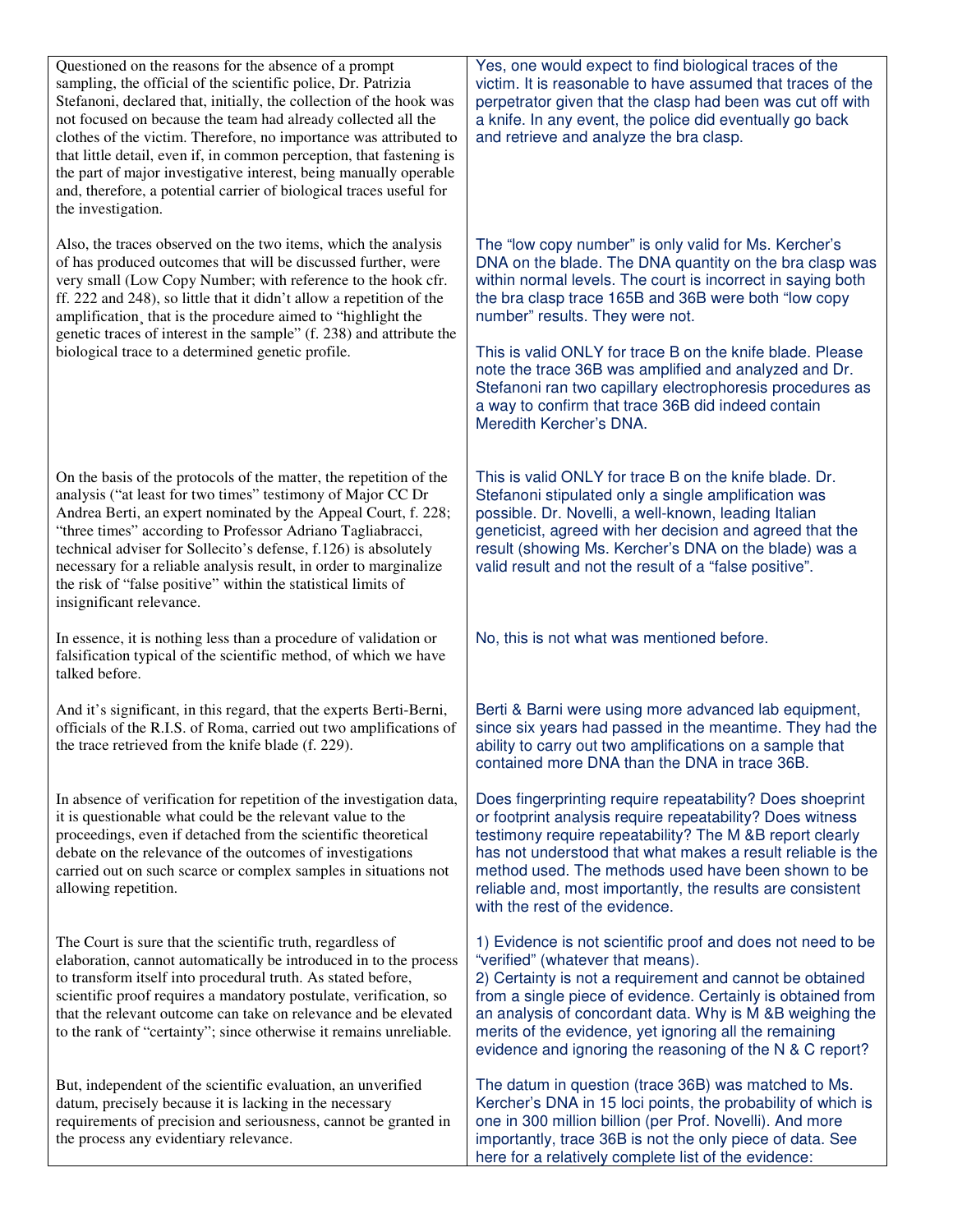|                                                                                                                                                                                                                                                                                                                                                             | http://themurderofmeredithkercher.com/Evidence List                                                                                                                                                                                                                                                                                                                                                                                                                                                                                                                                                                                                                                                                                                                                                                                                                                                                                                                                                                                                                                                                                                                                                                                                                                                                                                                                                                                                                                                                                                                                                                                                                        |
|-------------------------------------------------------------------------------------------------------------------------------------------------------------------------------------------------------------------------------------------------------------------------------------------------------------------------------------------------------------|----------------------------------------------------------------------------------------------------------------------------------------------------------------------------------------------------------------------------------------------------------------------------------------------------------------------------------------------------------------------------------------------------------------------------------------------------------------------------------------------------------------------------------------------------------------------------------------------------------------------------------------------------------------------------------------------------------------------------------------------------------------------------------------------------------------------------------------------------------------------------------------------------------------------------------------------------------------------------------------------------------------------------------------------------------------------------------------------------------------------------------------------------------------------------------------------------------------------------------------------------------------------------------------------------------------------------------------------------------------------------------------------------------------------------------------------------------------------------------------------------------------------------------------------------------------------------------------------------------------------------------------------------------------------------|
| Certainly, in such a context, is not a zero, to be considered non-<br>existant. In fact, it is still process data, which, although lacking<br>in autonomous demonstrative relevance, is nevertheless<br>susceptible to appreciation, at least as a mere confirmation,<br>within a set of elements already equipped with such inclusive<br>indicative value. | 1) This is contradictory. Either something lacks relevance<br>or it is relevant and therefore can be confirmatory.<br>2) Trace 36B, when taken with all the other DNA, hair,<br>footprints, luminol prints, witnesses, lack of alibis, lies, etc.<br>does point to all three having killed Ms. Kercher. In<br>particular because there is no evidence that ANYONE<br>ELSE was present during the murder.<br>3) Why is the court considering the merits of evidence?                                                                                                                                                                                                                                                                                                                                                                                                                                                                                                                                                                                                                                                                                                                                                                                                                                                                                                                                                                                                                                                                                                                                                                                                        |
| Therefore hidden here is the judicial error in which the trial<br>judge committed in assigning evidential value to the outcome of<br>the genetic investigation unsusceptible to amplification and<br>resulting from an unorthodox procedure of collection and<br>sampling.                                                                                  | In fact, Nencini considered this. To quote the N & C<br>report:<br>There is no doubt, in the opinion of this Court, that the result of<br>the analysis on trace 36B would be absolutely insufficient,<br>considered in isolation, to indicate the penal responsibility of<br>anybody for the murder of Meredith Kercher, but this is not<br>because it is a question of altered or contaminated DNA, a<br>circumstance that was already excluded above, or an ambiguous<br>result. The reason is a different one, situated in the fact that the<br>amplification could not be repeated, and thus, even in the<br>presence of a piece of evidence that was properly admitted and<br>has an unambiguous meaning, it still does not have [217] the<br>probative strength to constitute a unique element whose<br>evaluation indicates the penal responsibility of any person in<br>relation to a given crime.<br>However, in the case at hand, the result of the attribution of the<br>DNA to the profile of the victim, arrived at by methods of analysis<br>and interpretation that were quite correct, should constitute an<br>element of evidence that can be evaluated in the trial, just like all<br>of the many other elements of circumstantial evidence which,<br>evaluated as a body, can rise to the status of a proof.<br>In the course of a trial based on circumstantial evidence, no one<br>piece of the admitted evidence is by itself entirely apt to<br>constitute a proof of the penal responsibility of the accused. All<br>of the admitted evidence previously analyzed, evaluated, and<br>critically interpreted by this Court are elements of evidence |
|                                                                                                                                                                                                                                                                                                                                                             | which, examined one by one in order to evaluate a possible<br>extraneousness with respect to the facts of the trial - an<br>extraneousness which, if present, would exclude them ab origine<br>[from the start] from judgment - should then be evaluated as a<br>body to see whether each of them, interacting with the others, is<br>suitable to participate in a comprehensive picture that can rise to<br>the status of a proof.<br><b>AND</b><br>These assertions were made directly on the basis that the<br>sample was Low Copy Number, and thus the unreliability is<br>asserted as a consequence of the omitted repetition of the<br>amplification.<br>This question was already discussed earlier, and thus it is                                                                                                                                                                                                                                                                                                                                                                                                                                                                                                                                                                                                                                                                                                                                                                                                                                                                                                                                                 |
|                                                                                                                                                                                                                                                                                                                                                             | sufficient to refer to the conclusions already expressed above.<br>Certainly, the sample from the knife blade designated by the<br>letter B was Low Copy Number and thus cannot produce an<br>attribution result that is absolutely certain.<br>Nevertheless, the interpretation of the analysis is held by this<br>Court to have been correct for the reasons explained above:<br>namely because it was the profile of a single contributor - which<br>makes errors in analysis much less probable - and because<br>negative and positive controls showed the absence of any<br>contamination of the exhibit.<br>Indeed, as observed earlier, even if the searches and<br>investigations and the collection of exhibits were performed<br>without proper observation of international protocols, it was still                                                                                                                                                                                                                                                                                                                                                                                                                                                                                                                                                                                                                                                                                                                                                                                                                                                             |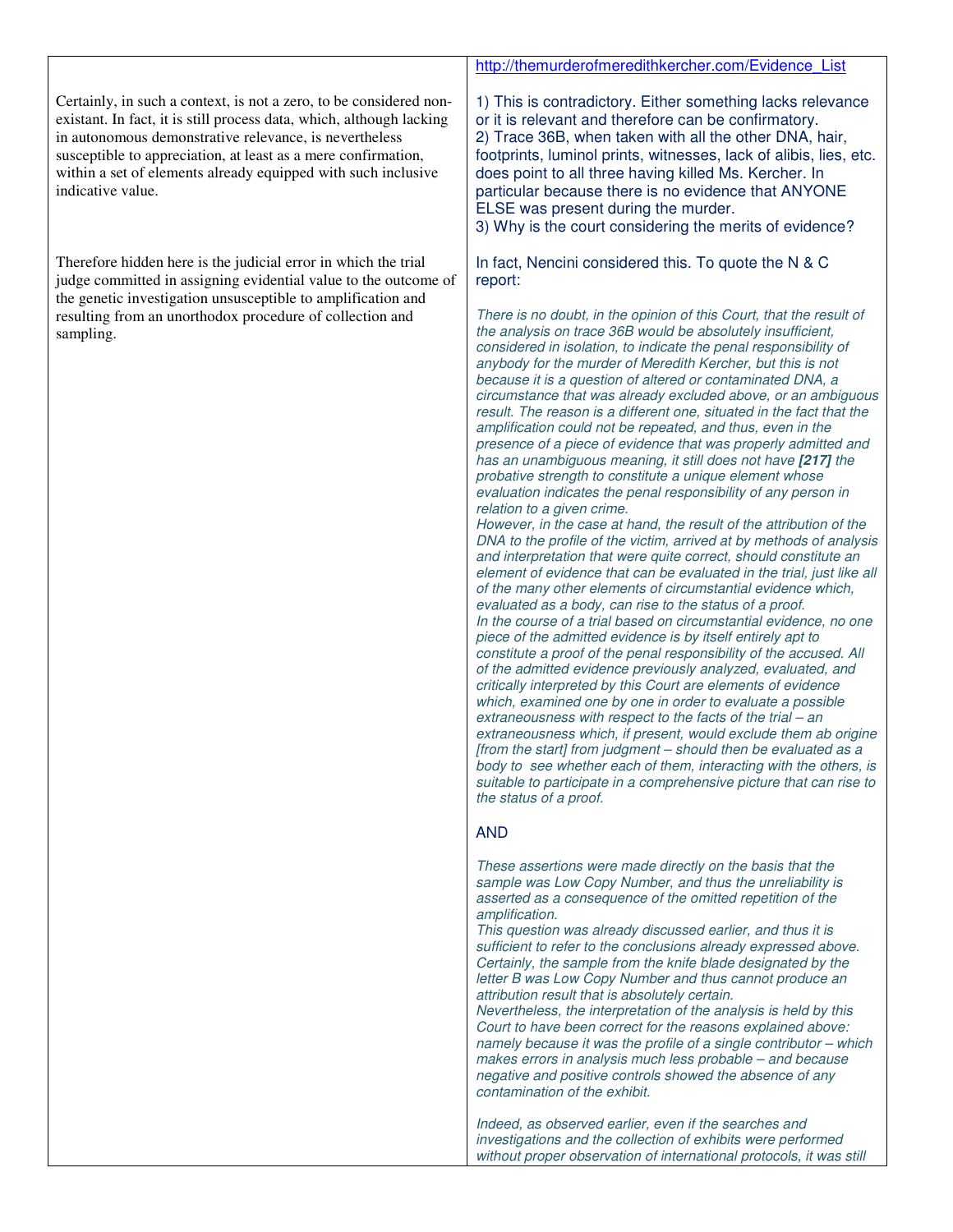| the task of the expert to explain to the Judge the actual time and    |
|-----------------------------------------------------------------------|
| manner of any probable contamination, so that the Judge could         |
| then assess the well-foundedness of the argument rather than          |
| being asked to accept the argument on faith. The sentence "it         |
| cannot be excluded that the result obtained from sample B (knife      |
| blade) could derive from contamination phenomena that may             |
| have taken place during any phase of the collection and               |
|                                                                       |
| manipulation or of the analytical investigations", reported in the    |
| conclusions [of the expert report], shows, by its total generality,   |
| the complete lack of substance of the assertion made by the           |
| expert, not to mention, for the reasons already explained above,      |
| its extraneousness with respect to the principles of the criminal     |
| trial.                                                                |
| Indeed, nothing can be excluded a priori in any criminal trial.       |
| Thus, what counts in the trial is that which can be documented;       |
| not that which can be excluded abstractly, but that which can be      |
| asserted concretely. In the case at hand, examining the               |
| operations performed by the State Police in their professional        |
| role and the biological analyses performed in laboratories with       |
| certified reliability, it was the task of the court-appointed experts |
| to inspect the methods and results of the analyses and furnish        |
| the Judge with a contribution of knowledge that he expressly          |
| asked for by entrusting them with this task.                          |
| And it was also one of the precise tasks of the expert panel, on      |
| the basis of the task entrusted to them, to make sure they            |
| obtained all the necessary information to perform the job             |
| correctly, diligently seeking out everything that could be useful in  |
| responding to the questions.                                          |
| But this turns out not to have been done, if it is true that in the   |
| report submitted to the Court of Assizes of Appeal of Perugia the     |
| appointed experts asserted that the negative and positive             |
| controls relative to the electropherograms were never made            |
|                                                                       |
| available at the trial; yet on the basis of this assertion, they drew |
| conclusions as to the unreliability of the investigations performed   |
| by the Scientific Police in view of the possible contamination of     |
| the exhibits.                                                         |
| [221] Now, it turns out from the records of the preliminary           |
| hearings, which were produced during the first instance trial with    |
| the agreement of all parties, that on 4 October 2008, during a        |
| hearing before the Preliminary Hearing Judge of the Court of          |
| Perugia and in response to a specific question by Prof. Pascali       |
| (one of the consultants for the defendant Raffaele Sollecito), Dr.    |
| Stefanoni asserted that the negative and positive controls            |
| existed, that they had been examined and evaluated by her, and        |
| could be produced on simple request (and in truth at that very        |
| hearing she submitted those relating to Exhibit 165B, the bra         |
| clasp). This circumstance, also mentioned in the report               |
| submitted by Dr. Stefanoni following the outcome of the expert        |
| report submitted by Conti and Vecchiotti, was true and in fact        |
| was confirmed by the fact that Prof. Giuseppe Novelli made the        |
| effort to ask for them and duly obtained them, so that he was         |
| able to examine them and deduce the absence of contamination          |
| of the exhibit under analysis.                                        |
|                                                                       |
| So the N & C court was well aware of the objections over              |
| trace 36B and did not assign it any status of absolute                |
| proof, but instead considered as another part of the puzzle           |
| of evidence to evaluate. Also note that the N & C report              |
|                                                                       |
| evaluated the defense objections and found them to be                 |
| lacking, correctly, because a specific path of                        |
| contamination was never shown. And indeed, Conti &                    |
| Vecchiotti made a number of mistakes in their report and              |
| showed their lack of professionalism in their own "DNA                |
| lab" by not having the proper equipment and not knowing               |
| how to carry out proper sampling procedures, as                       |
|                                                                       |
| documented by Dr. Stefanoni here:                                     |
| http://themurderofmeredithkercher.com/docupl/spublic/filel            |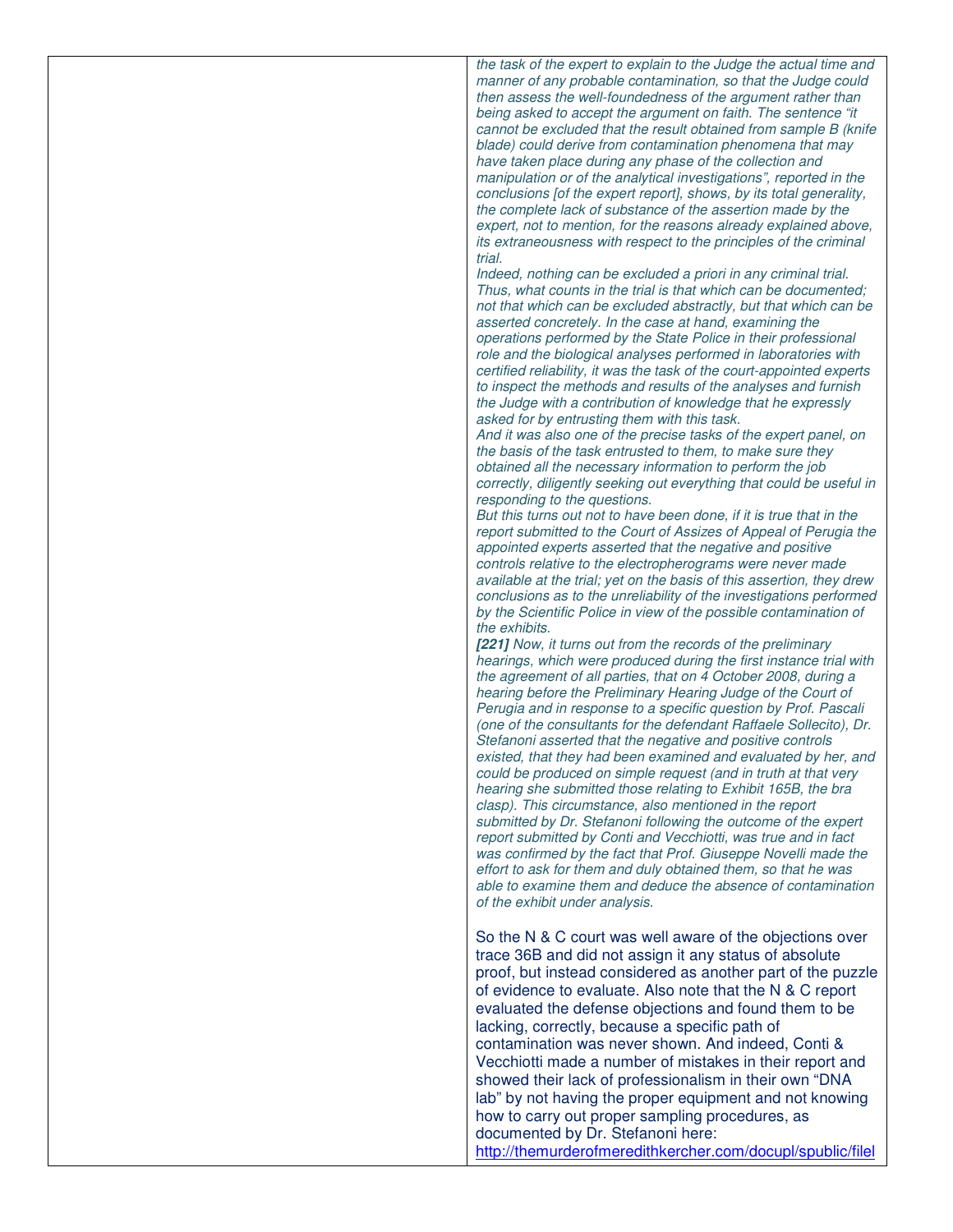7.2 In order to clarify any possible misunderstanding in this regard, it is worth considering that if it is impossible to attribute significant demonstrative relevance, in the court process, to outcomes of genetic investigations not repeated and made unsusceptible to repetition, because of scarceness or complexity of the sample, it is not possible to compensate by way of claiming the efficacy and usability of the "unrepeatable" technical verifications, in case of, as in this circumstance, observance of the defensive guarantees accorded in article 360 of the code of criminal procedure.

In fact, the technical investigations to which the procedural rule mentioned are those that – for crystal-clear positive formulation – are related to "persons, things or places the status of which is subject to modification", in other words situations of any type or category which, according to their nature, are variable, therefore it is necessary to crystallize their status unequivocally even before the preliminary investigation phase, to avoid irreversible modifications with an outcome that under standard procedures is destined to be utilized during the court hearings.

This is allowed because the verification to be carried out, especially in cases of impossibility of repetition because of modification of the item to be examined, is still capable of highlighting already-accepted realities or entities equipped with demonstrative value.

In this case, despite the observance of the rules expressed in article 360 of the standard code of procedure, the acquired data – not repeated and not susceptible to repetition for any reason – cannot assume either probative or evidential relevance, precisely because, according to the aforementioned laws of science, it requires validation or falsification.

So, in one instance the empiric data, when immediately "photographed", acquires demonstrative significance; while in another instance it's lacking such a feature, precisely because its indicative relevance is indissolubly bound to its repetition or repeatability.

8. Now, in fluid succession, the points of clear logical disparity in the appealed motivation should be positioned.

8.1 A process element of incontrovertible value – as will be explained further – is represented by the asserted absence, in the room of the homicide or on the victim's body, of biological traces attributable with certainty to the two defendant, when, in contrast, there copious traces have been detected firmly referable to Guede.

ibrary2/trials/knoxsol/hellmann/reports/2011-09-01- Report-Stefanoni-comments-on-Conti-Vecchiottireport.pdf

1) The M & B report is attempting to use "repeatability" as some defining threshold of usability of evidence. As noted above, this is incorrect. DNA testing need not be repeatable, as many other types of evidence are not repeatable (witness testimony, assessments made in situ in the crime scene, etc.) The important criteria of DNA results are should be their clarity and if they are the result of contamination. No contamination was shown. The result of trace 36B matches Ms. Kercher's DNA to 15 loci, a probability of 1 in 300 million billion (see Dr. Novelli's report here.) This is quite unequivocal.

2) Also, the M &B report keeps critiquing this one piece of evidence, but has yet to discuss the merit of any other evidence or N & C reasoning.

What piece of evidence had their status 'reversed' during court hearings?

Correct! But note that trace 36B was not "modified" during the investigation.

Repetition is not a requirement of science. It is good practice for genetic testing, but not required to guarantee the effectiveness of outcome. The effectiveness of outcome is the matching of a minimum number of loci to achieve statistical certainty, which was achieved in the case of trace 36B.

This makes no sense. The merit of a bit of evidence is whether it ties with others and whether that resulting whole is open to multiple interpretations. There is no requirement that evidence be repeated. The M & B court must know that police investigations often require "Unrepeatable assessments".

This is of no any value whatsoever. And the statement is completely false! There were traces of Knox and Sollecito in Ms. Kercher's room and just outside her room. The traces attributable to Guede were not "copious". Why is the M &B report making assessments on the merit of the evidence rather than ruling on the N & C report reasoning? See this quick chart: http://themurderofmeredithkercher.com/docupl/spublic/filel

ibrary2/2008investigations/policescientific/2008-09-08- Chart-Scientific-police-Guede-Knox-Sollecito-biological-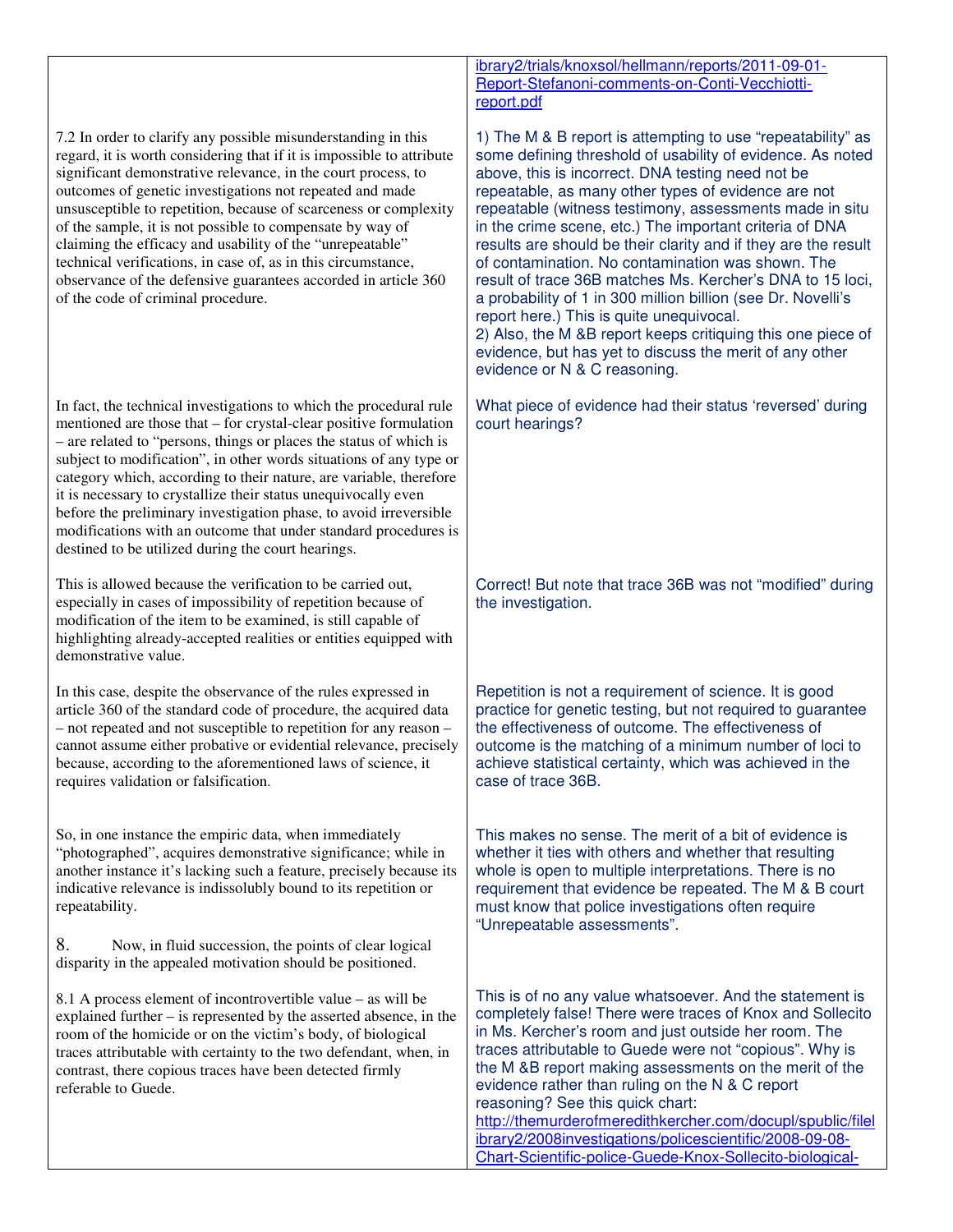|                                                                                                                                                                                                                                                                                                                                                                                                                                                                                                                                                                                                                                          | traces.pdf                                                                                                                                                                                                                                                                                                                                                                                                                                                                                                                                                                                                                                                                                                                                                                         |
|------------------------------------------------------------------------------------------------------------------------------------------------------------------------------------------------------------------------------------------------------------------------------------------------------------------------------------------------------------------------------------------------------------------------------------------------------------------------------------------------------------------------------------------------------------------------------------------------------------------------------------------|------------------------------------------------------------------------------------------------------------------------------------------------------------------------------------------------------------------------------------------------------------------------------------------------------------------------------------------------------------------------------------------------------------------------------------------------------------------------------------------------------------------------------------------------------------------------------------------------------------------------------------------------------------------------------------------------------------------------------------------------------------------------------------|
| This was an insurmountable roadblock on the road taken by the<br>trial judge to arrive at an affirmation of guilt of the current<br>appellants, who were already absolved of the homicide by the<br>Hellmann Appeal Court.                                                                                                                                                                                                                                                                                                                                                                                                               | 1) The H & Z report was annulled and should not be<br>considered.<br>2) The above statement is incorrect, based on a<br>completely false premise.<br>3) There is no need to find evidence of a murderer in the<br>precise location of where the victim is found. The M & B<br>court is apparently not aware that murderers are convicted<br>for pieces of evidence that may not be anywhere near<br>where the victim is found.                                                                                                                                                                                                                                                                                                                                                     |
| To overcome the inconvenience of such negative element -<br>unequivocally favorable to the current appellants - it has been<br>sustained, in vain, that, after the theft simulation the perpetrators<br>of the crime carried out a "selective" cleaning of the<br>environment, in order to remove only the traces referable to<br>them, while still leaving those attributable to others.                                                                                                                                                                                                                                                | Not only was cleaning done, but items and the victim were<br>moved in the bedroom. The M & B court clearly has not<br>read the N & C report.                                                                                                                                                                                                                                                                                                                                                                                                                                                                                                                                                                                                                                       |
| The assumption is manifestly illogical.                                                                                                                                                                                                                                                                                                                                                                                                                                                                                                                                                                                                  | The above statement is incorrect because the premise is<br>false.                                                                                                                                                                                                                                                                                                                                                                                                                                                                                                                                                                                                                                                                                                                  |
| To appreciate, in full, the amount of disparity it is not necessary<br>to carry out an expert investigation ad hoc, even if requested by<br>the defense. Such a cleanup would be impossible according to<br>common-sense rules of ordinary experience, an activity of<br>targeted cleaning capable of avoiding luminol examinations<br>which are in commonplace use by investigators (also used to<br>highlight different traces, not just hematic ones).                                                                                                                                                                                | The M & B court would be wise to consult the evidence,<br>which clearly shows some cleaning took place at the<br>cottage. The fact the blood was cleaned and subsequently<br>revealed with luminol shows cleaning took place, in the<br>corridor, the bathroom, in Knox's room and Romanelli's<br>room.                                                                                                                                                                                                                                                                                                                                                                                                                                                                            |
| After all, the same assumption of an asserted precision in the<br>cleaning is shown to be wrong in point of fact, considering that<br>"in the little bathroom" hematic traces on the bathmat, on the<br>bidet, on the faucet, on the cotton buds box, and on the light<br>switch were found. And also, in a case of guilt of the current<br>appellants, certainly they would have had enough time for an<br>accurate cleaning, in the sense that there wouldn't be any<br>reasons for hurry that would have animated any other<br>perpetrator of the crime who would probably be worried about<br>the possible arrival of other persons. | How can the M & B court assert the perpetrators had<br>enough time for cleaning? Since the M & B court had not<br>reviewed all the evidence in the case, how can the court<br>possibly know what the murderers did?                                                                                                                                                                                                                                                                                                                                                                                                                                                                                                                                                                |
| In fact, Knox, was well aware of the absence of Romanelli and<br>Mezzetti from the house and she knew that they would have not<br>returned home that night, therefore there would have been all<br>the necessary time for an accurate cleaning of the house.                                                                                                                                                                                                                                                                                                                                                                             | 1) Maybe Knox thought it was enough to clean the floor.<br>Does the M & B court know that hairs matching the<br>perpetrators were also found in Ks. Kercher's bedroom?<br>2) Please note that footprints, shoeprints and bloodstains<br>were revealed with luminol. The bathroom also looked<br>clean, as testified by witnesses, and as can be seen in the<br>crime scene photos.                                                                                                                                                                                                                                                                                                                                                                                                 |
| With reference to the asserted hematic traces in the other<br>environments, especially in the corridor, there's also an obvious<br>misrepresentation of the proof. In fact, the progress-of-works<br>reports of the Scientific Police had excluded, consequent to the<br>use of a particular chemical reagent, that, in the examined<br>environments, the traces highlighted by the luminol were of<br>hematic nature.                                                                                                                                                                                                                   | 1) This is not true! NONE of the luminol stains, footprints<br>or shoeprints found on the floor of the cottage were<br>subsequently tested with TMB. Why? Because luminol is<br>already a presumptive blood test and because, in this<br>particular case, copious amounts of blood were found on<br>the floor in Ms. Kercher's room. In addition, as testified to<br>by Dr. Stefanoni, luminol fluorescence from blood is much<br>brighter than it is from other substances, and this can be<br>seen in the phots taken. Therefore it is reasonable to<br>assume that the traces had been done with blood and<br>subsequently cleaned to hide their presence.<br>2) In addition, nine samples were tested from the luminol<br>traces and one had only Ms. Kercher's DNA, three had |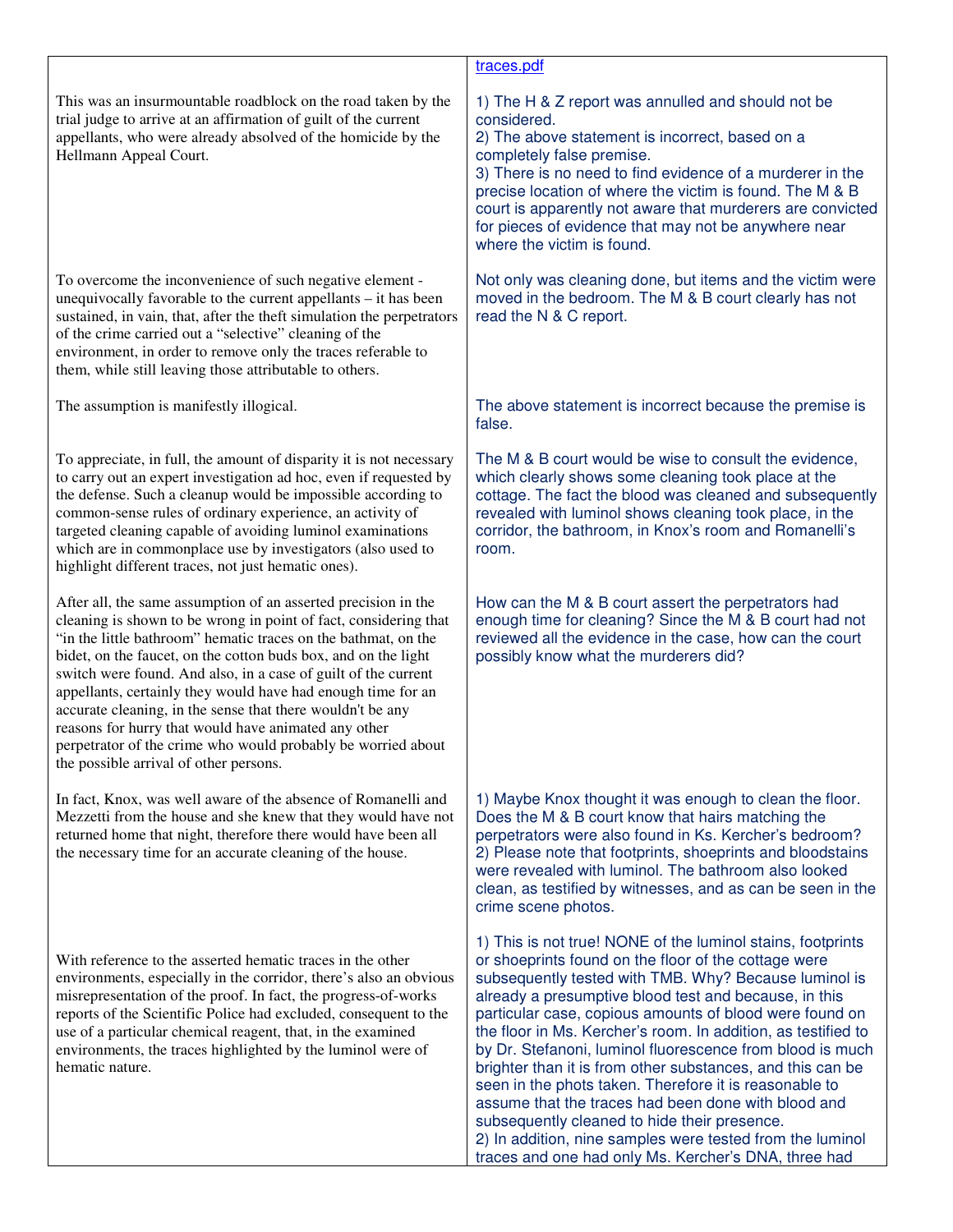#### Those -of-works certificates, despite being regularly compiled and registered in evidence, were not considered. Also manifestly illogical, in this regard, is the argument of the trial judge who (at f.186) assumes that he could overrule the defense objection in relation to circumstances in which the luminescent bluish reaction caused by the luminol is also produced in the presence of substances different from blood (for example, detergent residues, fruit juices and others), on the assumption that that, even if theoretically exact, would have to be "contextualized" in the sense that if the fluorescence manifests itself in an environment involving a homicide, the luminol reaction can only be attributed to hematic traces. The weakness of this, even at first sight, doesn't require any notation, and it would furthermore require the assumptions that the house in via della Pergola was never subject to cleaning or that it was not ever lived in. Knox's DNA, two had a mixture of Ms. Kercher's and Knox's DNA and three provided no DNA results. This makes no sense. This is hardly illogical. It is incorrect that such an assumption would be required, and it overlooks what the N & C report actually considered, as they also considered normal cleaning: *In truth, the Defense, referring exclusively to the traces highlighted using the luminol technique, also objected that the latter substance does not, in actual fact, indicate with certainty that the revealed traces are blood, [since] they could be some other substance that is nonetheless reactive to luminol, as is recognized in the scientific literature.*  **[186]** *Luminol, a chemical compound used by the Forensic Police in order to highlight traces of blood [which are] not visible using the human eye because they have been removed during the cleaning of the surroundings, is in fact a very versatile substance which, [when] mixed with the appropriate oxidizing agent, produces a bluish chemi-luminescence as a reaction to the presence of a catalyst, which may also be accounted for by the iron found in hemoglobin. Luminol also produces a bluish chemi-luminescence with other substances, such as copper or bleach, human blood present in urine and animal blood, and the enzymes contained in some vegetables (potatoes) as well as in widely used commercial products ([such as] fruit juices). In essence, the Defense pointed out that the luminescent reaction detected by the Forensic Police in the apartment at 7 Via della Pergola was not necessarily indicative of the presence of blood, but could well have derived from contamination of the premises with other luminol-reactant substances, such as those mentioned above. The Court notes that this criticism has scientific value in theory, in the sense that it is unarguable that the bluish luminescent reaction is not necessarily indicative of the presence of blood. But this emphasis, while certainly accurate in general terms, loses all value in the case under consideration, as soon as the traces detected with luminol by the Forensic Police are put into context. And in fact, if we delve into the hypothesis that some traces were found in an area that was of no significance in relation to a murder, it might well be hypothesized that the [luminescent] reaction could be the result of a spill onto the floor of reactive substances (traces of potato, fruit juice, or something else) that were not adequately addressed through routine cleaning activities that would normally be carried out in any home. On this basis, one might not necessarily arrive at the conclusion, therefore, that blood had been shed inside that apartment. Just as one might judge the luminescence resulting from the luminol application to be a reaction to the use of bleach for cleaning the surrounding areas, for example, if extensive traces were highlighted in a single room and the area had no significance with regard to the occurrence of a murder. In the case under consideration, however, the context is entirely*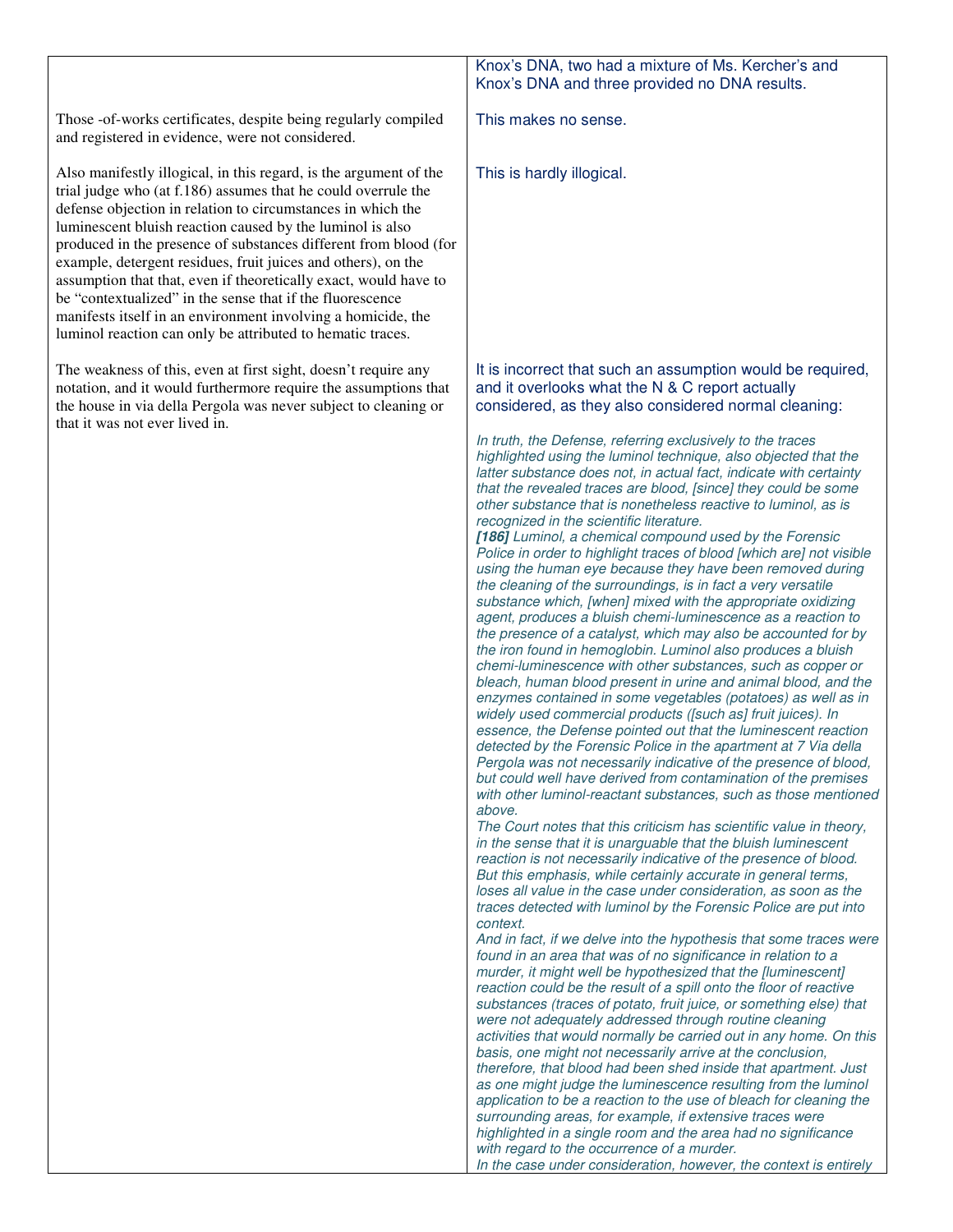|                                                                    | different, since we are certain that a murder occurred in the<br>cottage at 7 Via della Pergola, and we have an area [187] that is<br>extensively affected by a copious loss of the victim's blood, and<br>not just in the bedroom occupied by the latter. In a context of this<br>sort, and in the presence of specific and localized traces (some<br>of which are actually in the shape of a foot- or shoe-print)<br>highlighted by luminol, asserting that these traces reveal the<br>presence of substances other than blood, such as potatoes, fruit<br>juices or bleach, without, however, providing any concrete proof<br>in point, seems from an objective point of view to be a<br>remarkable exercise in dialectical sophistry rather than trial<br>evidence on which any Judge might base reasoning that would<br>be beyond criticism.<br>In the house on Via della Pergola, blood was abundantly present<br>in the bedroom of poor Meredith Kercher, just as it was also<br>significantly present in the small bathroom next to the bedroom,<br>and more or less everywhere. One must not forget the evidence<br>that, together with the traces highlighted by luminol, there were<br>likewise other traces that were visible to the naked eye and that<br>were analyzed as involving human blood. Thus the presence of<br>blood traces highlighted using the luminol technique, rather than<br>representing a disparate trial fact, is on the contrary confirmation<br>that, after the murder, the apartment underwent intensive and<br>thorough cleaning.<br>Lastly, it should be pointed out that Dr. Patrizia Stefanoni, when<br>testifying at the 22 May 2009 hearing before the First Instance<br>Court, expressed herself, word for word, thusly: "Then we turn to<br>the results obtained from the luminol test. This test was carried<br>out during the course of the second crime-scene inspection, after<br>all the other activities were completed, on the floor of these<br>areas; the room used by Filomena Romanelli, the room used by<br>Amanda Knox; the corridor; the living room-kitchen corner; and<br>the big bathroom. The outcome of these technical assessments<br>is in fact contained in this diagram, in this table/list (note21: the<br>witness, at the time of the testimony in court, was explaining the<br>table annexed to her definitive report, which was filed in June<br>2008). The sample called L1 in the minutes of the crime-scene<br>inspection is "victim", so, [while] it cannot be said with certainty<br>that it is blood, naturally, because it is luminescent in luminol, but<br>not  precisely [as I was saying], since luminol has other<br>fluorescence possibilities, we can only say "the victim's genetic<br>profile", so [in other words] the victim's DNA" (Transcript [of<br>the] hearing 22 May 2009 before the First Instance Court, page<br>83). Thus, the fact that it was possible to extract a genetic profile<br>from the traces highlighted using the luminol technique signifies<br>that they belong unequivocally in the category of [188] biological<br>traces in which human DNA is present; therefore, at the very<br>least, other misleading substances can be excluded.<br>2) The fact that two of the samples taken in areas shown<br>with luminol had mixed DNA of Ms. Kercher and Knox<br>point unequivocally to those areas having human<br>biological substance. The likelihood that a single area<br>would contain, say, skin samples of both Kercher and Ms.<br>Knox (as opposed to blood) is far less likely given that<br>blood traces were visible in the same areas and was<br>found in large amounts in Ms. Kercher's bedroom floor.<br>3) In addition, several luminol traces were in the form of<br>footprints and one in the form of a shoeprint. So it is quite<br>easy to surmise that someone walked around with the |
|--------------------------------------------------------------------|---------------------------------------------------------------------------------------------------------------------------------------------------------------------------------------------------------------------------------------------------------------------------------------------------------------------------------------------------------------------------------------------------------------------------------------------------------------------------------------------------------------------------------------------------------------------------------------------------------------------------------------------------------------------------------------------------------------------------------------------------------------------------------------------------------------------------------------------------------------------------------------------------------------------------------------------------------------------------------------------------------------------------------------------------------------------------------------------------------------------------------------------------------------------------------------------------------------------------------------------------------------------------------------------------------------------------------------------------------------------------------------------------------------------------------------------------------------------------------------------------------------------------------------------------------------------------------------------------------------------------------------------------------------------------------------------------------------------------------------------------------------------------------------------------------------------------------------------------------------------------------------------------------------------------------------------------------------------------------------------------------------------------------------------------------------------------------------------------------------------------------------------------------------------------------------------------------------------------------------------------------------------------------------------------------------------------------------------------------------------------------------------------------------------------------------------------------------------------------------------------------------------------------------------------------------------------------------------------------------------------------------------------------------------------------------------------------------------------------------------------------------------------------------------------------------------------------------------------------------------------------------------------------------------------------------------------------------------------------------------------------------------------------------------------------------------------------------------------------------------------------------------------------------------------------------------------------------------------------------------------------------------------------------------------------------------------------------------------------------------------------------------------------------------------------------------------------------------------------------------------------------------------------------------------------------------------------------------------------------------------------------------------------------------------------------------------------------------------------------------------------------------------------------------------------------------------------------------------------------------------------------------------------------------------|
| This analysis permits us therefore to exclude, categorically, that | victim's blood on their foot or shoe immediately after the<br>murder.<br>1) The M & B court's analysis (which is not an analysis but<br>merely a two-sentence assertion) is utterly erroneous.                                                                                                                                                                                                                                                                                                                                                                                                                                                                                                                                                                                                                                                                                                                                                                                                                                                                                                                                                                                                                                                                                                                                                                                                                                                                                                                                                                                                                                                                                                                                                                                                                                                                                                                                                                                                                                                                                                                                                                                                                                                                                                                                                                                                                                                                                                                                                                                                                                                                                                                                                                                                                                                                                                                                                                                                                                                                                                                                                                                                                                                                                                                                                                                                                                                                                                                                                                                                                                                                                                                                                                                                                                                                                                                            |
| hematic traces were removed on that particular occasion.           | 2) Why is the M & B weighing on the merits of the<br>evidence?                                                                                                                                                                                                                                                                                                                                                                                                                                                                                                                                                                                                                                                                                                                                                                                                                                                                                                                                                                                                                                                                                                                                                                                                                                                                                                                                                                                                                                                                                                                                                                                                                                                                                                                                                                                                                                                                                                                                                                                                                                                                                                                                                                                                                                                                                                                                                                                                                                                                                                                                                                                                                                                                                                                                                                                                                                                                                                                                                                                                                                                                                                                                                                                                                                                                                                                                                                                                                                                                                                                                                                                                                                                                                                                                                                                                                                                            |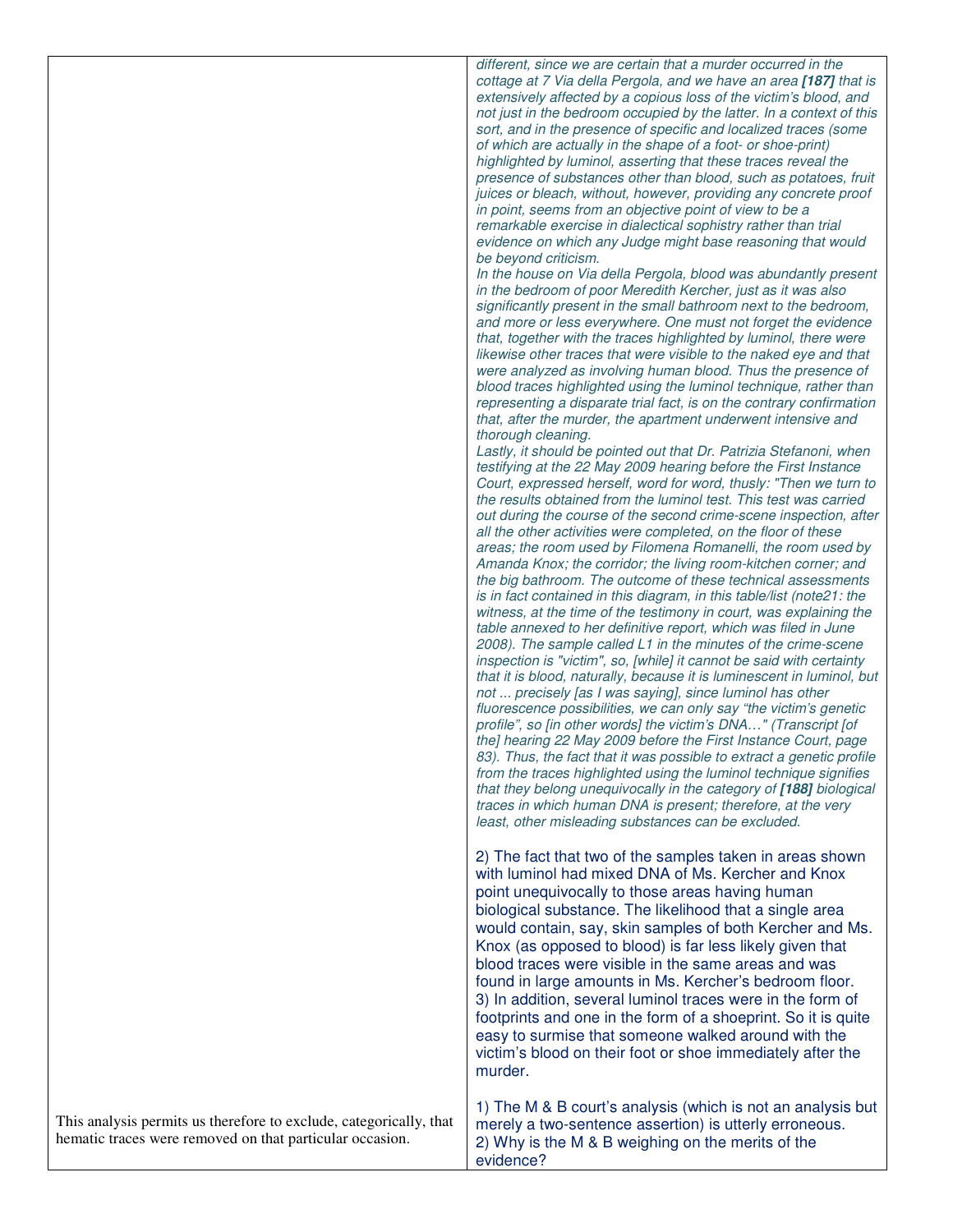There's another clear logical disparity regarding the explanations given by the trial about the theft of the cellphones of Kercher, which the unknown perpetrator or perpetrators, while moving away from via della Pergola, got rid of, after the homicide, tossing them into a plot next to the road which in the dark could appear like open country (while was a private garden instead).

Far from plausible further more is the judge's justification that the cellphones would have been taken to avoid their eventual ringing leading to discovery of the corpse of the young English woman before the hypothetic time, without considering that such an outcome could have more easily been achieved by shutting the telephones off or removing the batteries.

It is also clearly illogical – and also little respectful of the trial's body of facts – to reconstruct the motivation of the homicide on the basis of supposed disagreements between Kercher and Knox, enhanced by the irritation of the young English woman toward her housemate for having allowed Guede in the house, who had thereupon made an irregular use of the bathroom (f. 312).

1) Shutting off the cellphones would have clearly alerted the Kercher family something was wrong. Most importantly, only someone who knew the victim was in constant contact with her family would know this. This was mentioned in the PM report, the M & C report and the N & C report.

2) Why would anyone think of removing batteries? That would leave the fingerprints! (obviously the M & B court are fishing for excuses.)

The disagreements between Ms. Kercher and Knox were not offered as a motive for murder, but only as a trigger of events, and considering these aspects is neither illogical nor disrespectful. This is the N &C text in question:

*It follows that there is a first element of fact that must be taken into account in the reconstruction of the motive for the murder. Between Amanda Marie Knox and Meredith Kercher there was no reciprocal fondness; instead, the young English woman had many reservations with respect to her roommate's behavior. On the evening of the murder, Amanda Marie Knox let Rudy Hermann Guede into the flat; the victim knew him but never had any relations with him apart from a few formal exchanges. Rudy Hermann Guede certainly behaved shamelessly inside the flat, certainly his behavior was such as to cause great annoyance to Meredith Kercher, who had also probably discovered that her rent money was missing, as stated by Rudy Hermann Guede (the fact that Rudy Hermann Guede insisted on repeating this circumstance in every one of his interrogations, together with the certain proof that the sum of 300 euros had in fact been set aside by the victim for the payment of her share of rent, makes the story of the Ivorian objectively credible).* 

*The two events could have actually been, as noted by the Prosecutor in the trial, a valid reason for Meredith Kercher, who had no fondness for the defendant, to press her for explanations.*  **[318]** 

*It is therefore reasonable to believe that at a certain moment a discussion began inside the cottage, triggered by the specific accusations the young English woman felt she had to make to those present. Similarly, it is reasonable to assume that the reaction of the defendants and of Rudy Hermann Guede was not docile.* 

*We know from the statements made by the defendant [Knox] that on the evening of 1 November 2007 Amanda Marie Knox and Raffaele Sollecito had made use of narcotics and had had sex. Amanda Marie Knox said these activities happened in the flat at 130 Corso Garibaldi at an hour of the evening when certainly both defendants were elsewhere, reasonably they were inside the cottage (the presence inside the cottage of an ashtray with a cigarette butt with mixed DNA of Amanda Marie Knox and Raffaele Sollecito, to be precise of a hand-rolled cigarette, could be a significant element in this respect, although Dr. Patrizia Stefanoni, expressly questioned on the point, stated that no chemical analysis was made on the traces but only those finalized to identify DNA, which means no data can be obtained from this trace).* 

Clearly, the above is a consideration of how the attack on Ms. Kercher might have started.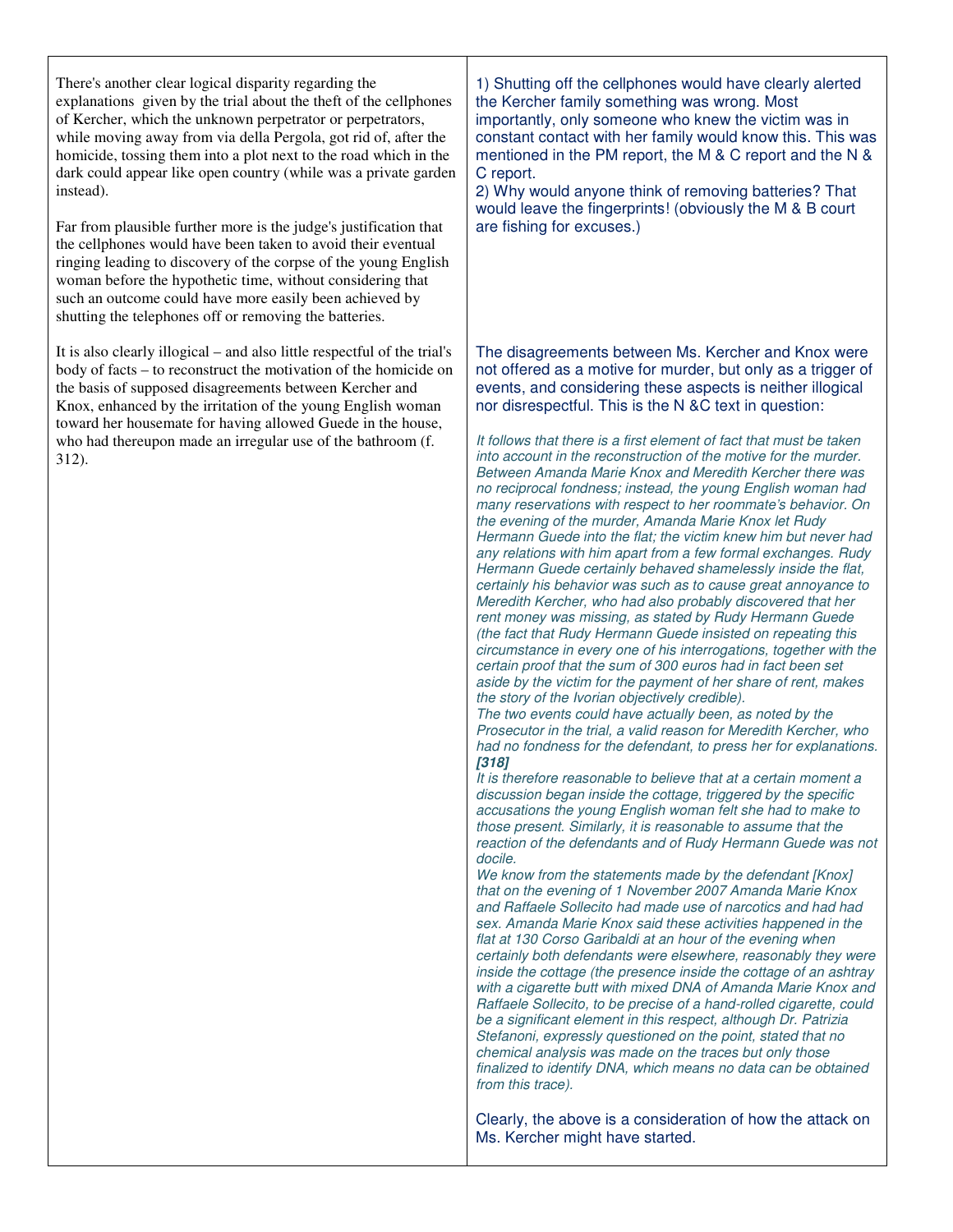| The explanation offered by the Ivorian in one of his declarations<br>during the proceeding against him (and usable, according to<br>what stated before, only in the parts which don't involve<br>responsibilities of third parties) is, instead, a different one. The<br>young man in fact was in the bathroom, when he heard Kercher<br>arguing with another person, who he perceived had a female<br>voice, so that the motivation for the arguing could have not be<br>constituted by his use of the bathroom.                                                                                                               | 1) This is completely illogical. Guede has never testified to<br>knowing what Ms. Kercher and Knox were arguing about,<br>though he did state many times that Ms. Kercher thought<br>Knox had stolen her rent money, a circumstance he could<br>only know if he had been present during the argument.<br>2) Why is the M & B court taking as fact a point that<br>Guede does not mention (that the argument also involved<br>letting Guede in to use the bathroom)? |
|---------------------------------------------------------------------------------------------------------------------------------------------------------------------------------------------------------------------------------------------------------------------------------------------------------------------------------------------------------------------------------------------------------------------------------------------------------------------------------------------------------------------------------------------------------------------------------------------------------------------------------|---------------------------------------------------------------------------------------------------------------------------------------------------------------------------------------------------------------------------------------------------------------------------------------------------------------------------------------------------------------------------------------------------------------------------------------------------------------------|
| Also illogical and contradictory is the judge's statement that,<br>attempting to provide a cause for that disagreement (which was<br>moreover denied in other declarations) doesn't hesitate to<br>retrieve the hypothesis of the money and credit card theft which<br>Kercher was said to have attributed to Knox, despite the fact<br>that, in a definitive finding, Knox, and Sollecito too, would be<br>absolved because "there is no hard fact" on the crime of thievery<br>in relation to the aforementioned goods (f.316)                                                                                                | Why is such an attempt illogical and contradictory and<br>where is it denied in other declarations?<br>Just because there is no direct evidence that they did it<br>does not mean they did not do it. The fact remains that the<br>victim's money, credit cards and keys were missing, and<br>her cell phones were taken and tossed elsewhere.                                                                                                                      |
| It is also arbitrary in the absence of any accepted confirmation<br>to transfer to the house at via della Pergola the situations that<br>Knox, in one of her declarations, had described and<br>contextualized in a different timeframe and circumstance, which<br>was in via Garibaldi n. 130, in Sollecito's house: viewing of a<br>movie, light consuming of drugs, sexual intercourse, and<br>nocturnal rest lasting until the late morning of the 2nd of<br>November, in a period before, during and after the homicide.<br>This was introduced as a dynamic of the murder, the possible<br>destabilizing effect of drugs. | But it could have been a contributing factor, given Knox's<br>known connections with drug dealers and given her<br>spending habits! And since Knox and Sollecito had failed<br>alibis, and since the murder had a sexual component, it is<br>reasonable to assume that what Knox was relaying might<br>have happened at the cottage.                                                                                                                                |
| This also was done in the absence of any verification, and also<br>because – among the multiple omissions or disputable<br>investigative strategies – the police teams, even after collecting<br>a cigarette butt from the ashtray in the living room containing<br>biological traces of a mixed genetic profile (Knox and<br>Sollecito), didn't carry out any analysis on the nature of the<br>cigarette's substance because that investigation would have<br>resulted in an impossibility to verify the genetic profile, making<br>the sample "unusable".                                                                     | Please specify what are the multiple omissions.<br>Dr. Stefanoni's scope was to find DNA traces as those are<br>the most informative when it comes to criminal forensics.<br>Otherwise one would have done an analysis on a<br>cigarette butt that anyone could have left (since it would<br>not be known who had smoked it.)                                                                                                                                       |
| And all of this with the brilliant [sic] result of submitting to the<br>trial an absolutely irrelevant data, considered that it is certain<br>that Sollecito frequented the house in via della Pergola, because<br>he was sentimentally bound to the American girl; while in<br>contrast the verification of the nature of the cigarette sample<br>might have offered investigative leads of particular interest.                                                                                                                                                                                                               | Finding a joint but not knowing who smoked it is hardly an<br>important clue! Does the M & B court understand<br>evidence in a criminal proceeding?                                                                                                                                                                                                                                                                                                                 |
| What is underlined above is emblematic of the whole body of<br>the appealed findings related to the reconstruction of the<br>relevant event, reported in par.10 with the title: conclusive<br>evaluations.                                                                                                                                                                                                                                                                                                                                                                                                                      | This not true. No actual faults have been shown yet and<br>the remarks are not "emblematic" of all the investigations.<br>What is apparent though is that the M & B court have no<br>idea of the case, the evidence involved and most<br>importantly, the history of all the prior rulings which would<br>have clarified many of these "novice" remarks.                                                                                                            |
| It is undeniably a faulty interpretation attempt of the judge in<br>order to compensate for some investigative lacks and obvious<br>proof shortfalls with acute speculative activity and suggestive<br>logical argumentations, being merely assertive and dogmatic.                                                                                                                                                                                                                                                                                                                                                             | This is hardly the case, and the M & B reasoning has not<br>shown this.<br>Correct. So why is the M & B court attempt to evaluate                                                                                                                                                                                                                                                                                                                                   |
| Now it is unquestionable that the factual reconstruction is an                                                                                                                                                                                                                                                                                                                                                                                                                                                                                                                                                                  | evidence, attempting to critique police investigative                                                                                                                                                                                                                                                                                                                                                                                                               |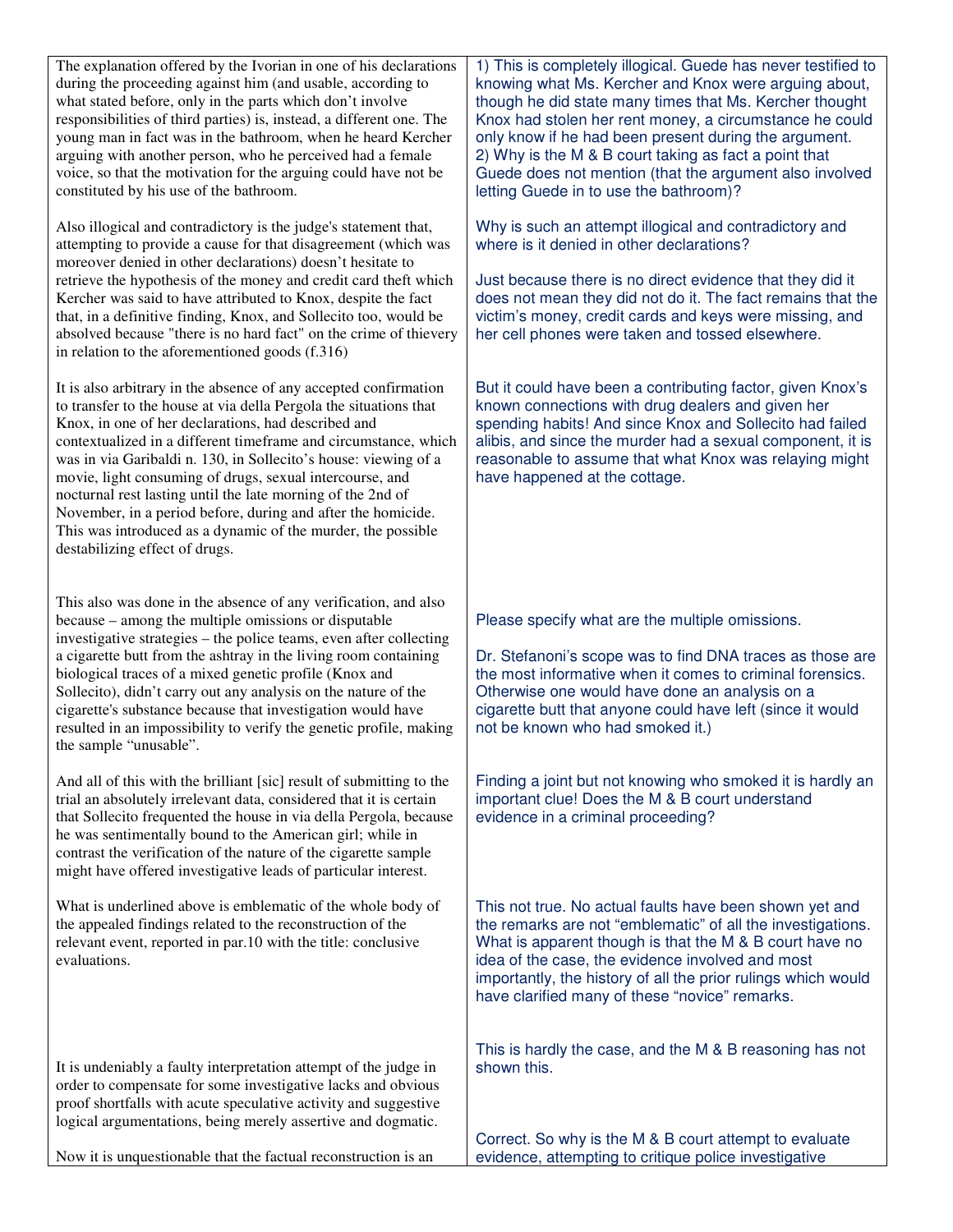| exclusive task of the trial judge and it is not the responsibility of<br>the Court of Cassation to establish if the proposed assessment is<br>actually the best possible reconstruction of the facts, nor to<br>approve his justifications, requiring this court only to address<br>verification if such justification is compatible - according to the<br>basic jurisprudence formula - "with common sense and with the<br>limits of a plausible appreciation of opinion" (among others,<br>Section 5, n. 1004 of 30 November 1999, dep. 2000, Moro G,<br>Rv. 215745), and also according to the probative requirements                                                                                                                                                     | methods and not concentrate on the other parts of the N &<br>C report?                                                                                                                                                                                                             |
|------------------------------------------------------------------------------------------------------------------------------------------------------------------------------------------------------------------------------------------------------------------------------------------------------------------------------------------------------------------------------------------------------------------------------------------------------------------------------------------------------------------------------------------------------------------------------------------------------------------------------------------------------------------------------------------------------------------------------------------------------------------------------|------------------------------------------------------------------------------------------------------------------------------------------------------------------------------------------------------------------------------------------------------------------------------------|
| in the light of the text of article 606 lett. e) of the code of<br>criminal procedure; it is also true that the chosen reconstructive<br>version, even if in compliance with the standards of ordinary<br>logic, has to adhere to the reality of the body of facts and be                                                                                                                                                                                                                                                                                                                                                                                                                                                                                                    | Please note that the M & B report just noted above that<br>the N & C reconstruction was arbitrary, illogical and even<br>disrespectful(!)                                                                                                                                          |
| presented as the result of a process of critical evaluation of the<br>points of proof acquired. Therefore the use of logic and intuition<br>cannot compensate for shortfalls in proofs or investigative<br>inefficiency.                                                                                                                                                                                                                                                                                                                                                                                                                                                                                                                                                     | Where are the shortfalls in proofs, where is the<br>investigative insufficiency and where are the proofs<br>required?                                                                                                                                                              |
| In the face of a missing, insufficient or contradictory proof, the<br>judge must limit himself to accepting that and deliver an<br>acquittal sentence, according to article 530, chapter 2, of the<br>code of criminal procedure, even if driven by an authentic moral<br>conviction of the guilt of the accused.                                                                                                                                                                                                                                                                                                                                                                                                                                                            | The evidence is not proof and the evidence is neither<br>insufficient nor contradictory. The M &B court has not<br>shown this.                                                                                                                                                     |
| Also, there is no shortage of errors in the motivation text of the<br>examined sentence. Accordingly the assumption is totally<br>erroneous in f. 321, according to which in the almost<br>imperceptible grooves of the knife which was considered the                                                                                                                                                                                                                                                                                                                                                                                                                                                                                                                       | The grooves were not imperceptible. See the photos and<br>video of the knife being examined by medical consultants.<br>The grooves are readily visible!                                                                                                                            |
| weapon of the crime (item 36) DNA samples were attributable<br>to Sollecito and also Kercher.                                                                                                                                                                                                                                                                                                                                                                                                                                                                                                                                                                                                                                                                                | It is obvious this was a clerical error in a 338 page<br>document. The M & B court has made a few errors as<br>well.                                                                                                                                                               |
| The assumption is, in fact, in conflict with the lengthy<br>exposition in the part concerning the aforementioned item (ff.<br>208 ss), where the outcomes of the genetic investigations which<br>had attributed trace A to Amanda Knox, trace B to Kercher, a<br>finally, trace $I$ – the examination of which was unjustifiably<br>passed over in the Conte-Vecchiotti survey - attributed after a<br>new test to Knox. As will be stated further, given the attribution<br>of the traces A and I to the current appellant, the reference of the<br>trace B to Kercher cannot have – for the reasons stated above –<br>any possibility of certainty being a low copy number sample<br>meaning a scarce-quantity sample which could allow only one<br>amplification (f.124). | Trace 36B match the victim's DNA on 15 loci, which, as<br>noted above is a probability of 1 in 300 million billion, as<br>noted by Dr. Novelli. Clearly the M & B court has not<br>studied the documentation or read the N & C report,<br>where this is stipulated to (see above.) |
| It doesn't appear anywhere that the knife carried biological<br>traces related to the genetic profile of Sollecito.                                                                                                                                                                                                                                                                                                                                                                                                                                                                                                                                                                                                                                                          | The knife was found at Sollecito's apartment.                                                                                                                                                                                                                                      |
| 9.<br>The noted errors in judgment and the logical<br>inconsistencies conflict fundamentally with the appealed<br>sentence which therefore deserves to be annulled.                                                                                                                                                                                                                                                                                                                                                                                                                                                                                                                                                                                                          | No errors have so far been noted that "conflict"<br>fundamentally" with the appealed sentence.                                                                                                                                                                                     |
| The aforementioned invalidating reasons mount up in the<br>absence of a possible framework of proof that could really be<br>accepted as able to support a verdict of guilt beyond reasonable<br>doubt as required by article 533 of the code of criminal<br>procedure, in the recent text of article 5 of law n. 46 of 2006.                                                                                                                                                                                                                                                                                                                                                                                                                                                 | The M & B report has only considered so far, trace 36B,<br>the luminol revealed traces, the cell phones and the time<br>of death. It has yet to consider all the rest of the evidence<br>evaluated in the N & C report.                                                            |
| Regarding the discussion of the range of meaning of that rule<br>and its possible reflection on the evaluation of the evidence, this<br>Court of Cassation has more than once had occasion to restate<br>that "the normative prevision of the judgmental rule of beyond<br>reasonable doubt which is based on the constitutional principle                                                                                                                                                                                                                                                                                                                                                                                                                                   |                                                                                                                                                                                                                                                                                    |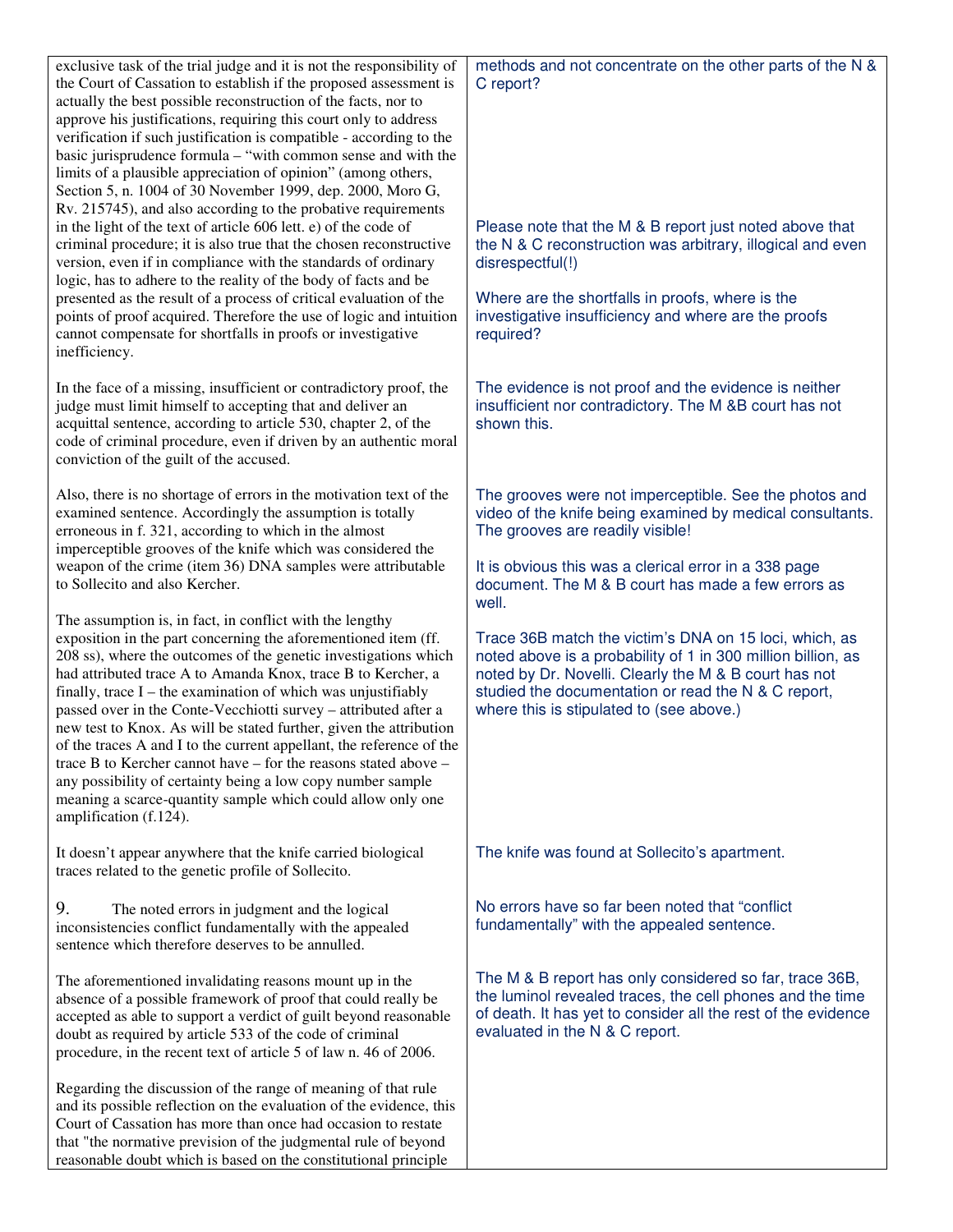| of presumed innocence, has not led to a different and more<br>restrictive criteria of evaluation of the proof, but has coded the<br>jurisprudential principle according to which the declaration of<br>the sentence has to be based on certainty with regard to the<br>accused (Section 2, n. 7035 of 09 November 2012, dep. 2013,<br>De Bartolomei, Rv. 254025; Section 2, n. 16357 of 2 April<br>2008, Crisiglione, Rv. 239795).                                                                                                                                                                                                                                                                                                                                                                                                                                                                                                                                                                                                                                                                                                                            | This is contrary to the "concentric circles" image stated<br>earlier.                                                                                                                                                                           |
|---------------------------------------------------------------------------------------------------------------------------------------------------------------------------------------------------------------------------------------------------------------------------------------------------------------------------------------------------------------------------------------------------------------------------------------------------------------------------------------------------------------------------------------------------------------------------------------------------------------------------------------------------------------------------------------------------------------------------------------------------------------------------------------------------------------------------------------------------------------------------------------------------------------------------------------------------------------------------------------------------------------------------------------------------------------------------------------------------------------------------------------------------------------|-------------------------------------------------------------------------------------------------------------------------------------------------------------------------------------------------------------------------------------------------|
| It is not in essence an innovative or "revolutionary" principle,<br>but the mere formal recognition of a judgment rule already<br>existing in the judiciary experience of our Country and therefore<br>already in firm force regarding the conditions for a sentence,<br>given the preexistent rule of article 530, second chapter, of the<br>code of criminal procedure, according to which, in case of<br>insufficiency or contradiction of the evidence, the accused has<br>to be acquitted. (Section 1, n. 30402 of 28/062006, Volpon,<br>Rv.234374).                                                                                                                                                                                                                                                                                                                                                                                                                                                                                                                                                                                                     | The M & B report has failed to show how the evidence is<br>insufficient or contradictory.                                                                                                                                                       |
| On the basis of such premises the principle was enhanced<br>according to which "the judgmental rule contained in the<br>formula for beyond any reasonable doubt requires the<br>pronouncing of a guilty sentence only when the acquired proofs<br>excludes all but the remotest eventualities, even if supposable in<br>theory and considered possible in the nature of things, but it is<br>obvious that in this concrete case, the investigation results<br>lacked any verification during the trial, unless outside the<br>natural order of things and normal human rationality" (Section<br>2, n. 2548 of 19/12/2014, dep. 2015, Segura, Rv. 262280);<br>together with the enunciation that alternative reconstructions of<br>the crime have to be based on reliable probative elements,<br>because the doubt which inspires them cannot be founded on<br>merely conjectural hypothesis, even if plausible, but has to be<br>characterized by rationality (cfr Section 4, n. 22257 of the<br>25/03/2014, Guernelli, Rv. 259204; Section 1, n. 17921 of the<br>03/03/2010, Giampà, Rv. 247449; Section 1, n. 23813 of<br>08/05/2009, Manikam, Rv. 243801). | This is fundamentally not true, and the M & B court has<br>failed to show where the investigation results "lacked any<br>verification during trial".<br>Correct. The doubt must be due to an alternative<br>interpretation of all the evidence. |
| 9.1 The intrinsically contradictory quality of the body of proof,<br>the objective uncertainty of which is emphasized by the<br>highlighted irregular progression of the proceeding, doesn't<br>allow us to consider it as having passed the standard of no<br>reasonable doubt, the consecration of which is a milestone in<br>juridical civilization which has to be protected for always as an<br>expression of fundamental constitutional values clustered<br>around the central role of the person in the legal system, whose<br>protection is effected at trial by the principle of presumption of<br>innocence until there is definitive verification, according to<br>article 27, chapter 2, of the Constitution.                                                                                                                                                                                                                                                                                                                                                                                                                                     | The preceding is inaccurate and false.<br>The M & B court has failed to show where reasonable<br>doubt can be found in the evidence, and where N & C, in<br>their reasoning, failed to highlight such reasonable doubt.                         |
| 9.2.<br>The terms of objective contradictions in the proof here<br>can be illustrated for each appellant, in a synoptic examination<br>of the elements favorable to the hypothesis of guilt and the<br>elements to the contrary in the text of the appeal and the defense<br>declarations.                                                                                                                                                                                                                                                                                                                                                                                                                                                                                                                                                                                                                                                                                                                                                                                                                                                                    | 1) What about the civil and prosecutor motions and<br>comments?<br>2) None of the defense motions are accurate with respect<br>to the evidence. Why does the court think the defense<br>motions have equal weight?                              |
| 9.3.<br>It is useful to the side by side examination of these<br>profiles to consider that, given the committing of the homicide<br>in via della Pergola, the supposed presence in the house of the<br>current appellants cannot, in itself be considered as a<br>demonstrative element of guilt.                                                                                                                                                                                                                                                                                                                                                                                                                                                                                                                                                                                                                                                                                                                                                                                                                                                             | No one has maintained that the mere present of Guede,<br>Knox and Sollecito at the cottage indicates their guilt.<br>What indicates their guilt is all the evidence.                                                                            |
| In the evaluative approach to the problematic compendium of                                                                                                                                                                                                                                                                                                                                                                                                                                                                                                                                                                                                                                                                                                                                                                                                                                                                                                                                                                                                                                                                                                   |                                                                                                                                                                                                                                                 |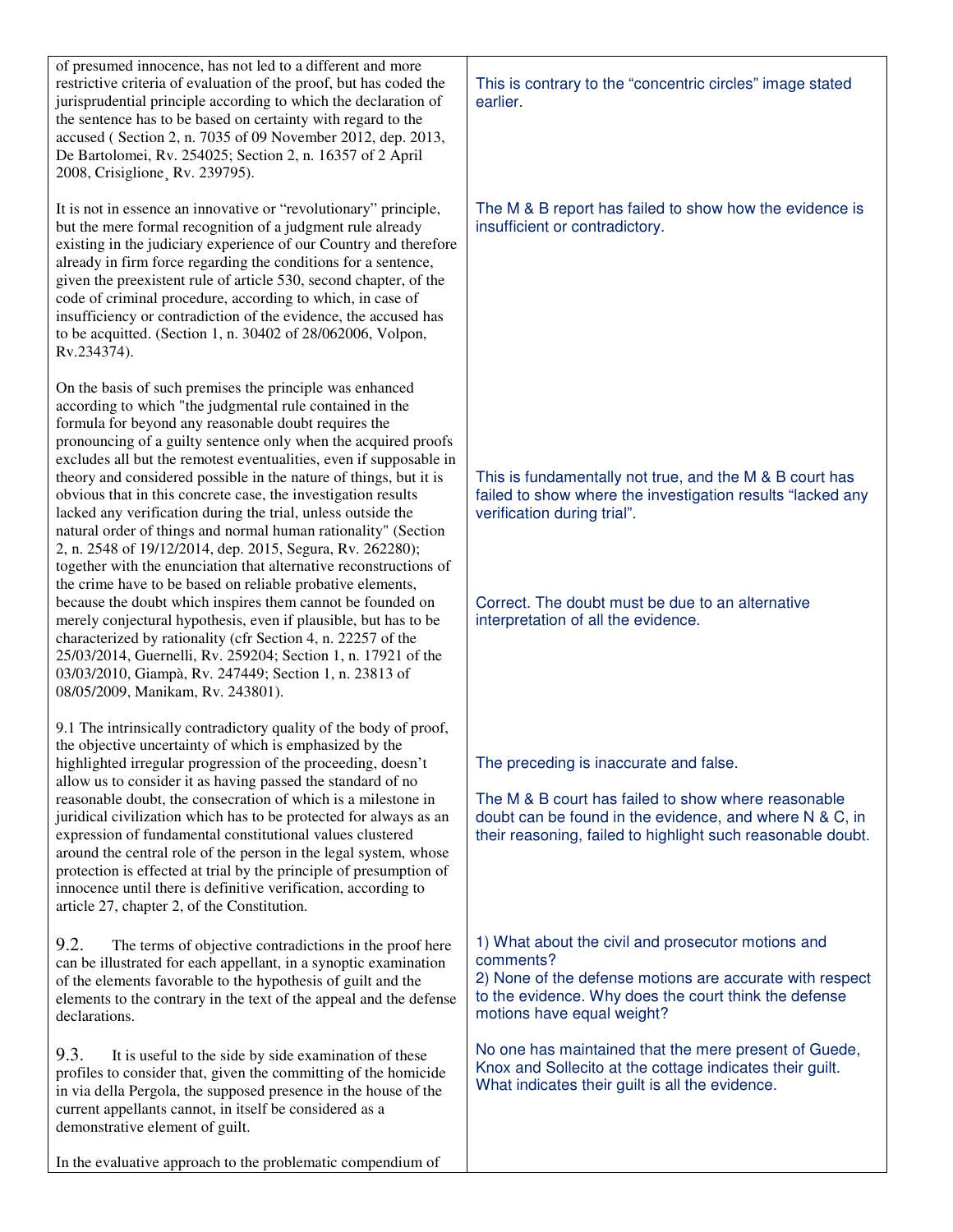proof offered by the appellate judge, we cannot ignore the juridical categories of "non-punishable connivance" and "participation of persons in the crime committed by others" and the distinction between them as accepted by indisputable decision of the Court of Cassation.

In this regard, it is well understood that the distinction resides "in the fact that the first postulates that the agent maintain a merely passive behavior, of no contribution to the effecting of the crime, while the second requires a positive participatory contribution - moral or material – to the other's criminal conduct in ways that aid or strengthen the criminal purpose of the appellant" (Section 4, n. 1055 of 12/12/2013, dep. 2014, Benocci, Rv. 258186; Section 6, n. 44633 of 31/102013, Dioum, Rv. 257810; Section 5, n. 2895 of 22/03/2013, dep. 2014, Grosu, Rv. 258953). Equally certain is the effect of this specific distinction in the subjectivity consideration, since in the actual participation by persons in the crime the subjective element can be identified in the conscious representations and will of the participant in cooperating with other subjects in the common realization of the criminal conduct (Section 1, n 40248 of 26/09/2012, Mazzotta, Rv. 254735).

9.4 Now, a fact of assured relevance in favor of the current appellants, in the sense of excluding their material participation to the homicide, even in the hypothesis of their presence in the house of via della Pergola, lies in the absolute absence of biological traces referable to them (apart from the hook of which we will discuss later) in the room of the homicide or on the victim's body, where in contrast multiple traces attributable to Guede were found.

9.5 It is incontrovertibly impossible that that in the crime scene (constituted by a room of little dimensions: ml 2,91x3,36, as indicated by the blueprint reproduced at f. 76) no traces would be retrieved referable to the current appellants had they participated in the murder of Kercher.

No trace assignable to them has been, in particular, observed on the sweatshirt worn by the victim at the moment of the aggression and nor on the underlying shirt, as it should have been in case of participation in the homicide (instead, on the sleeve of the aforementioned sweater traces of Guede were retrieved: ff. 179-180).

The aforementioned negative circumstance works as a counterbalance to the data, already highlighted, on the absolute This is false. As noted above, there are traces of Knox and Sollecito in Ms. Kercher's room, and most importantly, there is evidence in Ms. Kercher's room of things having been done that cannot logically be attributed to Guede.

1) How is the lack of DNA traces "incontrovertibly impossible"?

2) Does the M & B court have statistical data of how often traces of perpetrators are found at a murder scene? 3) The M & B court is overlooking the bra clasp with Ms. Kercher's and Sollecito's DNA, Knox's table lamp under the bed, the bloody knife print on the mattress that matches the kitchen knife found in Sollecito's apartment, the hairs, a smaller female shoeprint on the pillowcase, the defendants statement about the crime scene generally, and most importantly, the lack of defensive wounds on Ms. Kercher that require that someone other than Guede be present in the room during the murder. 4) And immediately outside Ms. Kercher's bedroom are bloody footprints, mixed DNA traces with Knox and Kercher DNA in the bathroom and on the floor in the corridor and Romanelli's room, where the break-in was staged.

1) The premise is completely false that traces of Knox and Sollecito had to be found on the victim's clothing if they were involved in the murder. Where is the statistical data that confirms this?

2) Hairs matching Sollecito were found on sweatshirt and bra, hairs matching Knox's were found on the purse, mattress cover and duvet, and a hair matching Guede's was found on a sponge in Sollecito's kitchen.

Since luminol traces were found, a cleaning was obviously done. And, it is clear from looking at the crime scene of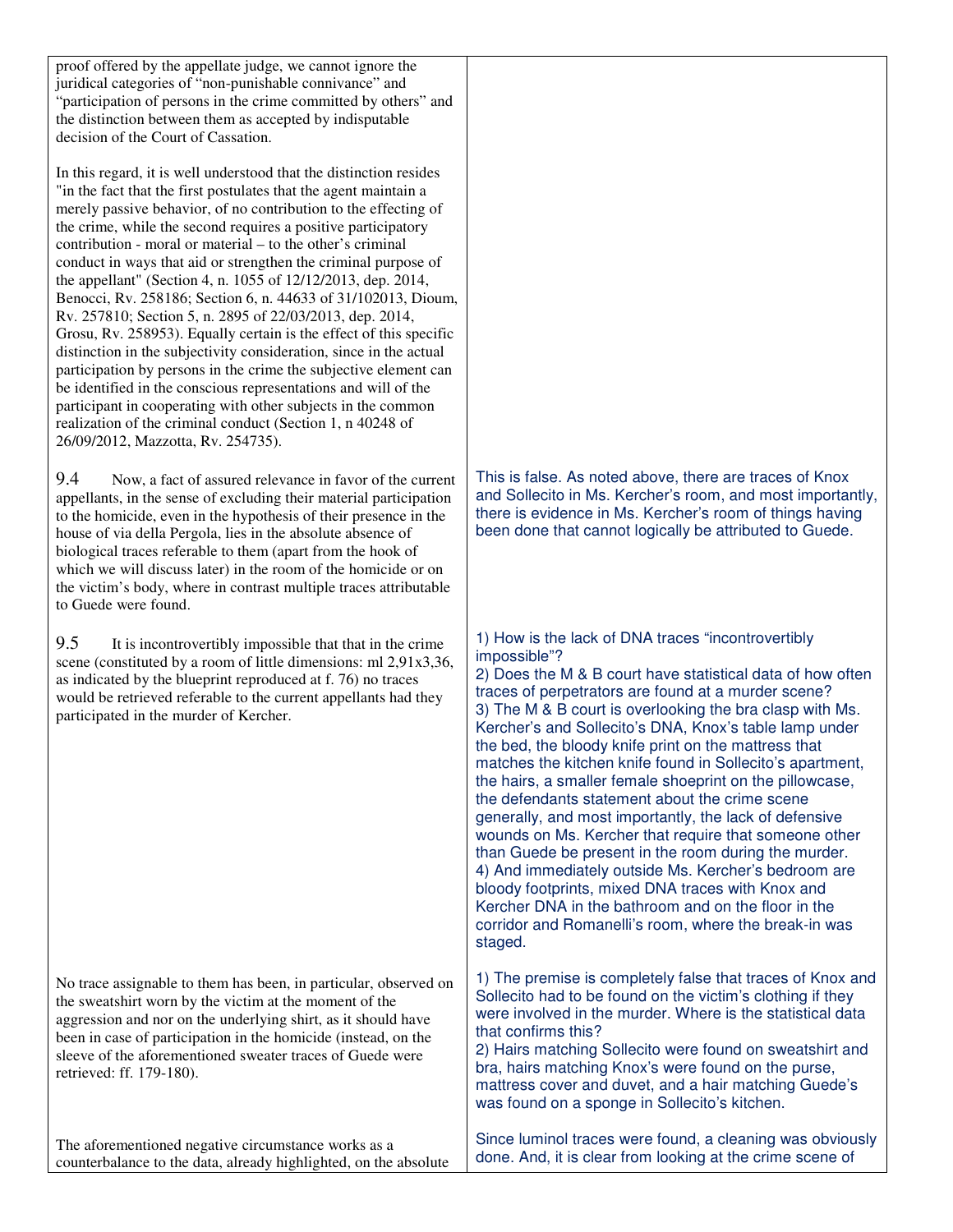impracticality of the hypothesis of a posthumous selective cleaning capable of removing specific biological traces while leaving others.

9.5.1 Given this, we now note, with respect to Amanda Knox, that her presence inside the house, the location of the murder, is a proven fact in the trial, in accord with her own admissions, also contained in the memoriale with her signature, in the part where she tells that, as she was in the kitchen, while the young English woman had retired inside the room of same Ms. Kercher together with another person for a sexual intercourse, she heard a harrowing scream from her friend, so piercing and unbearable that she let herself down squatting on the floor, covering her ears tight with her hands in order not to hear more of it. About this, the judgment of reliability expressed by the lower [a quo] judge [Nencini, ed.] with reference to this part of the suspect's narrative, [and] about the plausible implication from the fact herself was the first person mentioning for the first time [46] a possible sexual motive for the murder, at the time when the detectives still did not have the results from the cadaver examination, nor the autopsy report, nor the witnesses' information, which was collected only subsequently, about the victim's terrible scream and about the time when it was heard (witnesses Nara Capezzali, Antonella Monacchia and others), is certainly to be subscribed to. We make reference in particular to those declarations that the current appellant [Knox] produced on 11. 6. 2007 (p.96) inside the State Police headquarters. On the other hand, in the slanderous declarations against Lumumba, which earned her a conviction, the status of which is now protected as final judgement [giudicato], [they] had themselves exactly that premise in the narrative, that is: the presence of the young American woman inside the house in via della Pergola, a circumstance which nobody at that time – except obviously the other people present inside the house – could have known (quote p. 96).

According to the slanderous statements of Ms. Knox, she had returned home in the company of Lumumba, who she had met by chance in Piazza Grimana, and when Ms. Kercher arrived in the house, Knox's companion directed sexual attentions toward the young English woman, then he went together with her in her room, from which the harrowing scream came. So, it was Lumumba who killed Meredith and she could affirm this since she was on the scene of crime herself, albeit in another room.

Another element against her is the mixed DNA traces, her and the victim's one, in the "small bathroom",

an eloquent proof that anyway she had come into contact with the blood of the latter, which she tried to wash away from herself (it was, it seems, diluted blood, while the biological traces belonging to her would be the consequence of epithelial rubbing).

The fact is very suspicious, but it's not decisive, besides the known considerations about the sure nature and attribution of the traces in question.

Ms. Kercher's bedroom that someone wiped the floor and moved objects on the floor after the murder and before moving Ms. Kercher's body.

1) The M & B report has up to now tried to argue (based on evidence and not on N & C's actual reasoning) that Knox was not there. But now they claim she was there based on her own statements which constitute lies? And based on Capezzali and Monacchia's testimony? Which places the time of death after 23:15?

And also in Romanelli's room and in the bloody footprint on the floor just outside Ms. Kercher's bedroom. If one accepts the mixed traces in the bathroom, then all the other mixed DNA traces on the floor should be accepted. And given that, then it becomes necessary to accept that the luminol stains revealed were indeed in blood.

So this one DNA result in the genetic report is acceptable. What about all the others?

The decisive comes about when considering ALL the evidence together, and that no traces of ANYONE ELSE other than Guede, Knox and Sollecito were found at the cottage, traces that point to their presence during the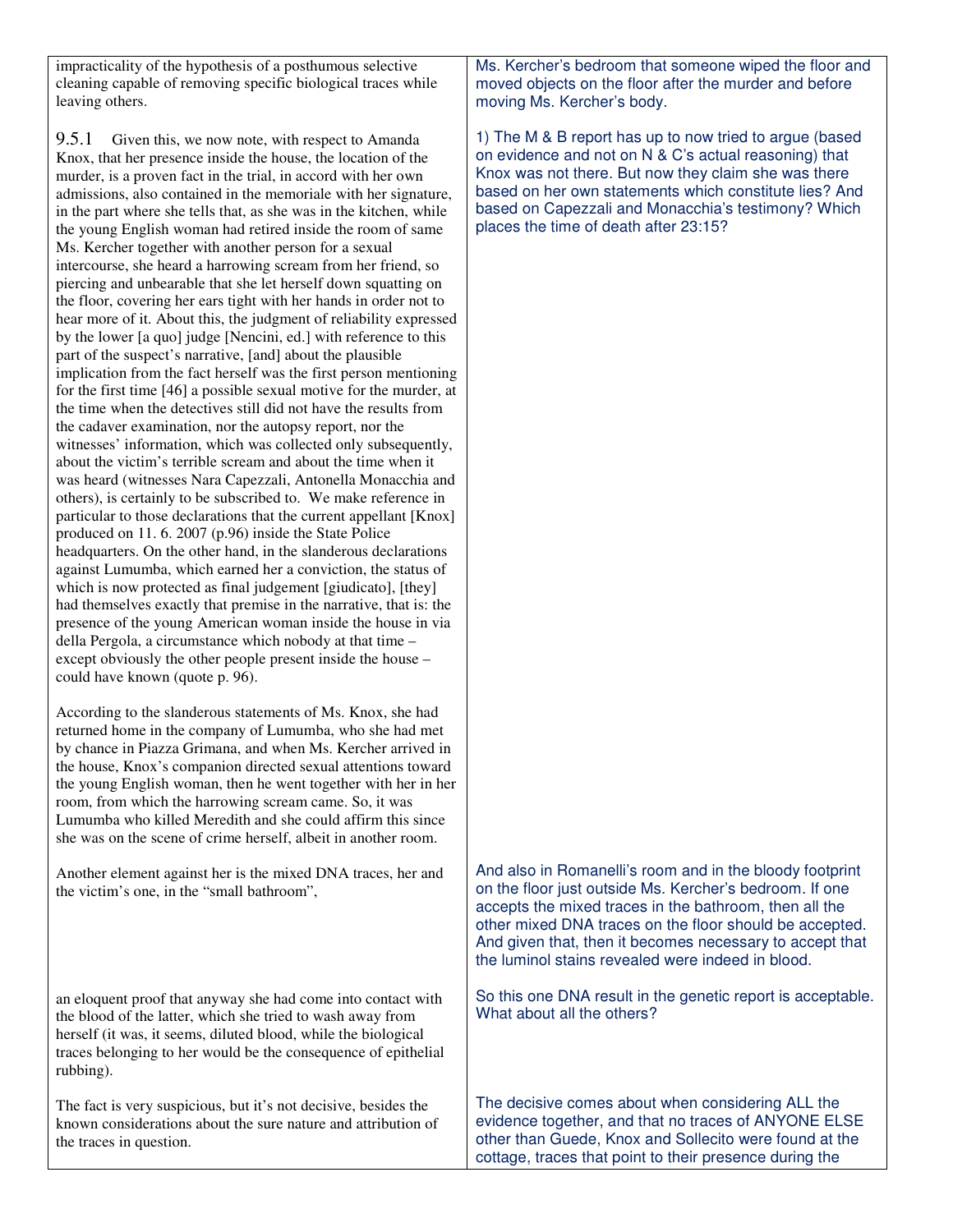| Nonetheless, even if we deem the attribution certain, the trial<br>element would not be unequivocal, since it may show also a<br>posthumous touching of that blood, during the probable attempt<br>of removing the most visible traces of what had happened,<br>maybe to help cover up for someone or to steer away suspicion<br>from herself, but not contributing to full certainty about her                                                                                                                                                                                                                                                                                    | committal of the murder.<br>Why is the court considering a hypothesis never advanced<br>by anyone? This does not tie in with the rest of the<br>evidence. Who is Knox supposed to be covering for?                                                                                                                                                                                                                                                         |
|------------------------------------------------------------------------------------------------------------------------------------------------------------------------------------------------------------------------------------------------------------------------------------------------------------------------------------------------------------------------------------------------------------------------------------------------------------------------------------------------------------------------------------------------------------------------------------------------------------------------------------------------------------------------------------|------------------------------------------------------------------------------------------------------------------------------------------------------------------------------------------------------------------------------------------------------------------------------------------------------------------------------------------------------------------------------------------------------------------------------------------------------------|
| direct involvement in the murderous action.<br>Any further and more pertaining interpretation in fact would be<br>anyway resisted by the circumstance – this is decisive indeed –                                                                                                                                                                                                                                                                                                                                                                                                                                                                                                  | Does this mean that if no DNA trace is found on the<br>victim, there is no way to assert beyond a reasonable                                                                                                                                                                                                                                                                                                                                               |
| that no trace linkable to her was found on the scene of crime or<br>on the victim's body, so it follows - if we concede everything -<br>that her contact with the victim's blood happened in a<br>subsequent moment and in another room of the house.                                                                                                                                                                                                                                                                                                                                                                                                                              | doubt who killed the victim? This is counter to all<br>jurisprudence prior to DNA tracing being developed. Does<br>the M & B report realize what it is saying? The evaluation<br>of circumstantial evidence is NOT based on a single trace<br>tying the murderer directly to the victim but on the whole<br>evidentiary framework that establishes their guilt. Is Scott<br>Peterson then not guilty of having murdered his wife (just<br>as one example)? |
| Another element against her is certainly constituted by the false<br>accusations [calunnia] against Mr. Lumumba, afore-mentioned<br>above.                                                                                                                                                                                                                                                                                                                                                                                                                                                                                                                                         | Obviously the confirmed calunnia is an important part of<br>the evidentiary framework.                                                                                                                                                                                                                                                                                                                                                                     |
| It is not understandable, in fact, what reason could have driven<br>the young woman to produce such serious accusations. The<br>theory that she did so in order to escape psychological pressure<br>from detectives seems extremely fragile, given that the woman<br>[47] could not fail to realize that such accusations directed<br>against her boss would turn out to be false very soon, given that,<br>as she knew very well, Mr. Lumumba had no relationship with<br>Ms. Kercher nor with the Via della Pergola house. Furthermore,<br>the ability to present an ironclad alibi would have allowed<br>Lumumba to obtain release and subsequently the dropping of<br>charges. | Right!                                                                                                                                                                                                                                                                                                                                                                                                                                                     |
| However, the said calunnia is another circumstantial element<br>against the current appellant, insofar as it can be considered a<br>strategy in order to cover up for Mr. Guede, whom she had an<br>interest to protect because of fear of retaliatory accusations<br>against her. This is confirmed by the fact that Mr. Lumumba,<br>like Mr. Guede, is a man of colour, hence the indication of the<br>first one would be safe in the event that the latter could have<br>been seen by someone while entering or exiting the apartment.                                                                                                                                          | Guede did say Knox was there, almost from the very<br>beginning.                                                                                                                                                                                                                                                                                                                                                                                           |
| And moreover, the staging of a theft in Romanelli's room,<br>which she is accused of, is also a relevant point within an<br>incriminating picture, considering the elements of strong<br>suspicion (location of glass shards – apparently resulting from<br>the breaking of a glass window pane caused by the throwing of<br>a rock from the outside – on top of, but also under clothes and<br>furniture), a staging, which can be linked to someone who $-$ as<br>an author of the murder and a flatmate [titolare] with a formal<br>["qualified"] connection to the dwelling – had an interest to                                                                               |                                                                                                                                                                                                                                                                                                                                                                                                                                                            |
| steer suspicion away from himself/herself, while a third<br>murderer in contrast would be motivated by a very different<br>urge after the killing, that is to leave the apartment as quickly as<br>possible.                                                                                                                                                                                                                                                                                                                                                                                                                                                                       | And in fact, the visible bloody shoeprints show Guede did<br>exactly that. He left the cottage immediately after the<br>murder.                                                                                                                                                                                                                                                                                                                            |
| But also this element is substantially ambiguous, especially if<br>we consider the fact that when the postal police arrived - they<br>arrived in Via della Pergola for another reason: to search for Ms.<br>Romanelli, the owner of the telephone SIM card found inside                                                                                                                                                                                                                                                                                                                                                                                                            | The M & B court does not show how the arrival of the<br>Postal Police makes the staging "ambiguous". The<br>method of discovery has no impact on whether the staging<br>is ambiguous. Either there is a staging or there is not. No                                                                                                                                                                                                                        |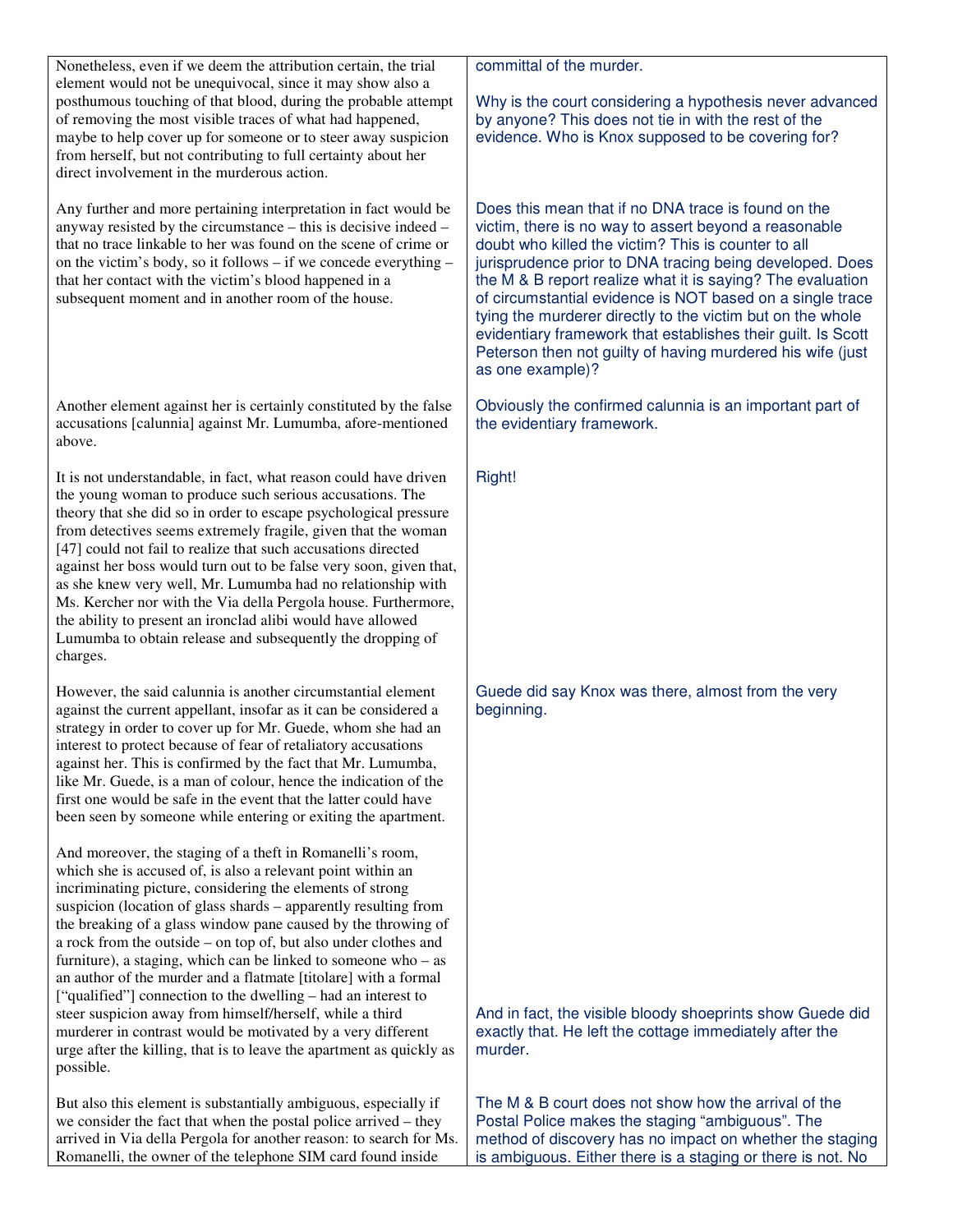| one of the phones retrieved in via Sperandio – the current<br>appellants themselves, Sollecito specifically, were the ones who<br>pointed out the anomalous situation to the officers, as nothing<br>appeared to be stolen from Ms. Romanelli's room.                                                                                                                                                                                                                                                                                                                                          | else except Knox would have a reason to do a stage a<br>burglary.                                                                                                                                                                                                                                                                                                                                                                                                                                                                                                                                                                                                                                            |
|------------------------------------------------------------------------------------------------------------------------------------------------------------------------------------------------------------------------------------------------------------------------------------------------------------------------------------------------------------------------------------------------------------------------------------------------------------------------------------------------------------------------------------------------------------------------------------------------|--------------------------------------------------------------------------------------------------------------------------------------------------------------------------------------------------------------------------------------------------------------------------------------------------------------------------------------------------------------------------------------------------------------------------------------------------------------------------------------------------------------------------------------------------------------------------------------------------------------------------------------------------------------------------------------------------------------|
| Elements of strong suspicion are also in the inconsistencies and<br>lies which the suspect woman committed over the statements<br>she released on various occasions, especially in the places where<br>her narrative was contradicted by the telephone records showing<br>different incoming SMS messages; by the testimonies of<br>Antonio Curatolo about the presence of [the same] Amanda<br>Knox in piazza Grimana in the company of Sollecito, and of<br>Mario Quintavalle about her presence inside the supermarket the<br>morning of the day after the murder, maybe to buy detergents. | 1) Her account also offers different sequences of phone<br>calls to Romanelli and Ms. Kercher.<br>2) Her statements are contradicted by Sollecito's<br>statement in a few important details<br>3) Her account of her taking a shower in the morning<br>oblivious to the blood stains in the bathroom and a wide<br>open door generally lacks credence.<br>4) Sollecito and Knox related crime scene details only<br>they could have known though they did not discover Ms.<br>Kercher and were not able to see into Ms. Kercher's room<br>at the time of discovery.<br>5) Knox failed to recall a phone call to her mother after the<br>Postal Police had arrived but before the discovery of the<br>murder. |
|                                                                                                                                                                                                                                                                                                                                                                                                                                                                                                                                                                                                | There is also the lack of proof they were at Sollecito's<br>apartment during murder period, and they also had<br>switched off their phones, a behavior quite different from<br>all previous nights.                                                                                                                                                                                                                                                                                                                                                                                                                                                                                                          |
| Despite this, the features of intrinsic inconsistency and poor<br>reliability of the witnesses, which were objected to many times<br>during the trial, do not allow to attribute unconditional trust to<br>their versions, in order to prove with reassuring certainty the<br>failure, and so the falsehood, of the alibi presented by the<br>suspect woman, who claimed to have been at her boyfriend's<br>home since the late afternoon of November 1st until the<br>morning of the following day.                                                                                           | In fact the multiple versions and lies point very much to<br>guilt all by itself.                                                                                                                                                                                                                                                                                                                                                                                                                                                                                                                                                                                                                            |
| Mr. Curatolo (an enigmatic character: a clochard, drug addicted<br>and dealer) [48] besides the fact that his declarations were late                                                                                                                                                                                                                                                                                                                                                                                                                                                           | This is not true. When do declarations become "late"?                                                                                                                                                                                                                                                                                                                                                                                                                                                                                                                                                                                                                                                        |
| and the fact that he was not foreign to judiciary showing-off in<br>judicial cases with a strong media impact,                                                                                                                                                                                                                                                                                                                                                                                                                                                                                 | This is not true. Curatolo testified in only one or two other<br>cases with no media impact.                                                                                                                                                                                                                                                                                                                                                                                                                                                                                                                                                                                                                 |
| he was also contradicted about his reference to young people<br>waiting for public buses to leave in the direction of disco clubs<br>in the area, since it was asserted that the night of the murder the<br>bus service was not operational; and also the reference to masks<br>and jokes, which he says he witnessed that evening, would lead                                                                                                                                                                                                                                                 | This was asserted by the defense, who checked with only<br>two bus services, but not with others!                                                                                                                                                                                                                                                                                                                                                                                                                                                                                                                                                                                                            |
| to believe that it was on Halloween night, on October 31., and<br>not on Nov. 1. instead.                                                                                                                                                                                                                                                                                                                                                                                                                                                                                                      | Halloween parties are not necessarily restricted to<br>October 31st!                                                                                                                                                                                                                                                                                                                                                                                                                                                                                                                                                                                                                                         |
| The latter point apparently balances - still within a context of<br>uncertainty and ambiguousness – the witness' reference to<br>(regarding the context where he reportedly noticed the two                                                                                                                                                                                                                                                                                                                                                                                                    | There is no certainty.                                                                                                                                                                                                                                                                                                                                                                                                                                                                                                                                                                                                                                                                                       |
| suspects together) the day before the one when he noticed (at an<br>afternoon hour) an unusual movement of Police and Carabinieri,<br>and in particular people wearing white suites and head covers<br>(as if they were extra-terrestrials) entering the house in Via della<br>Pergola (obviously on November 2., after the discovery of the                                                                                                                                                                                                                                                   | 1) Right, this confirms Curatolo he saw Knox and Sollecito<br>the night of November 1st. Curatolo never waivered from<br>this.<br>2) Why is the M & B report evaluating testimony and not<br>the remaining parts of the N & C report?                                                                                                                                                                                                                                                                                                                                                                                                                                                                        |
| body).                                                                                                                                                                                                                                                                                                                                                                                                                                                                                                                                                                                         | This is not true. Quintavalle answered police questions                                                                                                                                                                                                                                                                                                                                                                                                                                                                                                                                                                                                                                                      |
| Mr. Quintavalle – apart from the lateness of his statements,<br>initially reticent and generic - did not offer any contribute of<br>certainty, not even about the goods bought by the young woman<br>noticed on the morning subsequent to the murder, when he                                                                                                                                                                                                                                                                                                                                  | about Sollecito, not about Knox. It was only later, spurred<br>by a reporter, that he made a deposition about seeing<br>Knox.                                                                                                                                                                                                                                                                                                                                                                                                                                                                                                                                                                                |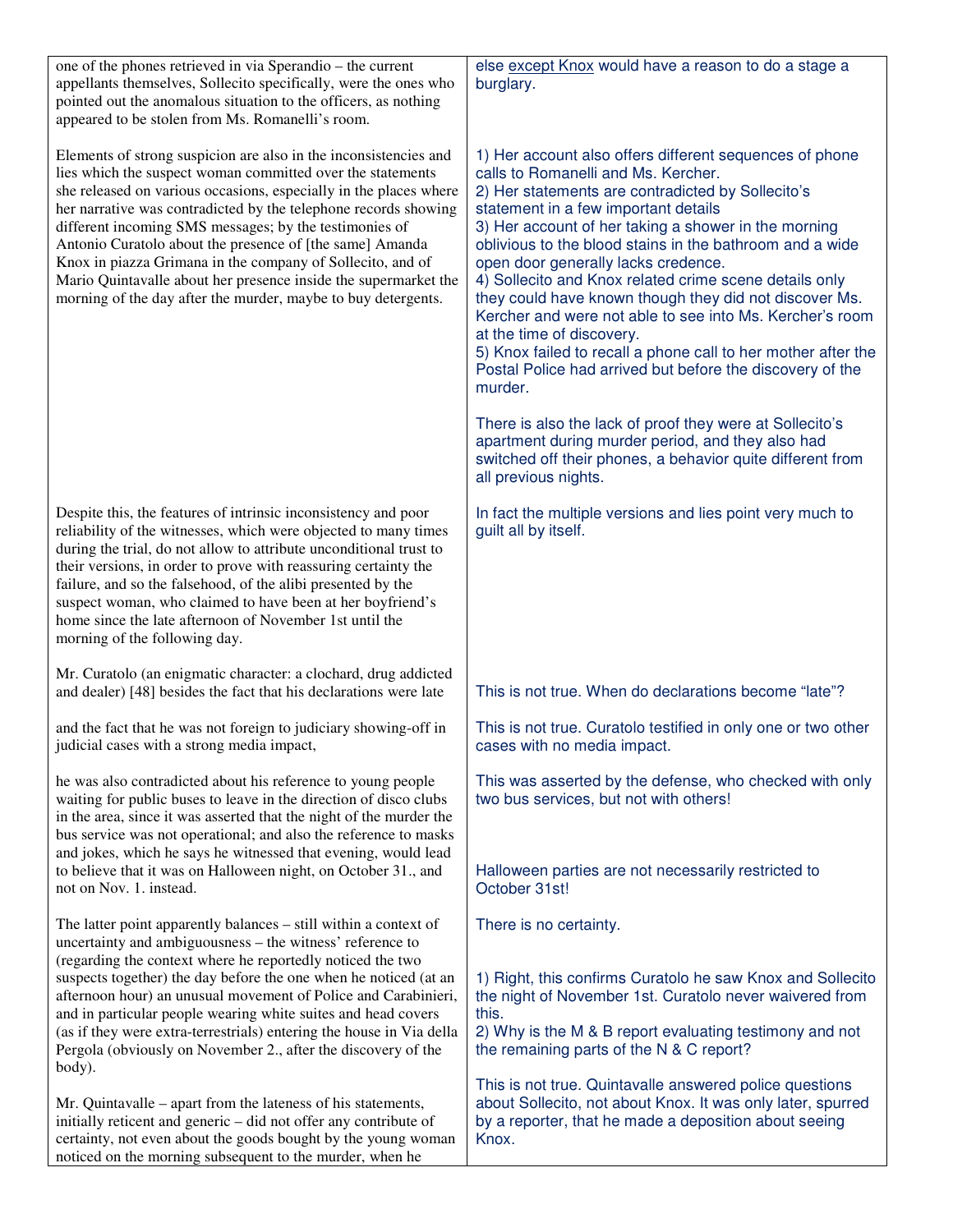| opened his store, while his recognizing Knox in the courtroom<br>is not relevant, since her image had appeared on all newspapers<br>and tv news.                                                                                                                                                                                                                                                                                                                                                                                                                                                 | Quintavalle accurately described the clothing Knox wore<br>the morning of the murder discovery. This clothing can be<br>seen on Knox's bed in crime scene photos taken the day<br>the murder was discovered.                                                                                                                                                                                                                                                                                                                                                                                                                                                                                                                                                                                                                                                                                                                                                                                                          |
|--------------------------------------------------------------------------------------------------------------------------------------------------------------------------------------------------------------------------------------------------------------------------------------------------------------------------------------------------------------------------------------------------------------------------------------------------------------------------------------------------------------------------------------------------------------------------------------------------|-----------------------------------------------------------------------------------------------------------------------------------------------------------------------------------------------------------------------------------------------------------------------------------------------------------------------------------------------------------------------------------------------------------------------------------------------------------------------------------------------------------------------------------------------------------------------------------------------------------------------------------------------------------------------------------------------------------------------------------------------------------------------------------------------------------------------------------------------------------------------------------------------------------------------------------------------------------------------------------------------------------------------|
| Regarding the biological traces, signed with letters A and I (the<br>latter analysed by the RIS) sampled from the knife seized in<br>Sollecito's house and yielding Knox's genetic profile, they<br>constitute a neutral element, given that the same suspect lived<br>together with Mr. Sollecito in the same home in via Garibaldi,<br>although she alternated with the via della Pergola home, and -<br>as for what was said – the same instrument did not have blood<br>traces from Ms. Kercher, a negative circumstance that<br>contrasted the accusation hypotheses that it was the murder | This is fundamentally not true, as noted above. Also, the<br>kitchen knife matches the bloody knife imprint found on<br>Ms. Kercher's mattress.                                                                                                                                                                                                                                                                                                                                                                                                                                                                                                                                                                                                                                                                                                                                                                                                                                                                       |
| weapon.                                                                                                                                                                                                                                                                                                                                                                                                                                                                                                                                                                                          |                                                                                                                                                                                                                                                                                                                                                                                                                                                                                                                                                                                                                                                                                                                                                                                                                                                                                                                                                                                                                       |
| On that point, it must be pointed out that $-$ again following a<br>disputable strategic choice by the scientific police genetic<br>experts – it was decided that the investigation aimed at<br>identifying the genetic profile should be privileged, rather than<br>finding its biological nature, given that the quantity of the                                                                                                                                                                                                                                                               | The trace result was agreed to by a couple of top Italian<br>geneticists.                                                                                                                                                                                                                                                                                                                                                                                                                                                                                                                                                                                                                                                                                                                                                                                                                                                                                                                                             |
| samples did not allow a double test: the quality test would in<br>fact would have "used up" the sample or made it unusable for                                                                                                                                                                                                                                                                                                                                                                                                                                                                   | Right!                                                                                                                                                                                                                                                                                                                                                                                                                                                                                                                                                                                                                                                                                                                                                                                                                                                                                                                                                                                                                |
| further tests.<br>A very disputable option, since the detecting of blood traces,<br>referable to Ms. Kercher, would have provided the trial with a<br>datum of a formidable probative relevance, incontrovertibly<br>certifying the use of the weapon for the committing of the<br>crime.                                                                                                                                                                                                                                                                                                        | 1) Apparently, the M & B court has not understood that Dr.<br>Stefanoni could only test for blood OR test for DNA. She<br>could not do both. If she had tested for blood and found it<br>positive, she would not know whose blood it was.<br>2) Instead, testing for DNA, and finding Ms. Kercher's<br>DNA with a 15 point loci match, on a knife found at<br>Sollecito's apartment is indeed an important (though not<br>decisive) find.                                                                                                                                                                                                                                                                                                                                                                                                                                                                                                                                                                             |
| The verified presence of the same weapon inside Sollecito's<br>house, where Ms. Knox was living together with him, would<br>have allowed then any possible deduction in this respect.<br>Instead, the verified identification of the traces with genetic<br>profiles of Ms. Knox resolves itself in a not unequivocal and<br>rather indifferent datum, given that the young American woman<br>was living together with Mr. Sollecito, sharing time between his<br>dwelling and [49] the Via della Pergola one.                                                                                   | The location of trace 36A is not from normal knife use.<br>Please see Dr. Stefanoni's testimony.                                                                                                                                                                                                                                                                                                                                                                                                                                                                                                                                                                                                                                                                                                                                                                                                                                                                                                                      |
| Not only that, but even if it was possible to attribute with<br>certainty trace B to the genetic profile of Ms. Kercher, the trial<br>datum would have been not decisive (since it's not a blood<br>trace)                                                                                                                                                                                                                                                                                                                                                                                       | The M & B cannot affirm this that the trace is not blood.<br>What can be affirmed is that biological material of the<br>victim was found on the knife, in a groove created by<br>scouring.<br>The M & B court should know that TMB, a presumptive<br>blood test, is not conclusive, and is prone to false<br>negatives and positives, since it is not as sensitive as<br>luminol. So, even if the knife had been tested for blood<br>and the test had resulted negative, there could still be<br>blood on the knife. The blood might be too diluted to<br>register on the TMB test.<br>The M & B court should also realize that DNA in blood is<br>found in white blood cells, whereas the hemoglobin which<br>triggers luminol and the TMB test is in red blood cells, and<br>that red blood cells outnumber white blood cells 600 to 1.<br>So even diluted blood might not yield a DNA result, as can<br>be be seen in many of the DNA test results in this case.<br>Romanelli and Mezzetti never saw the knife and |
| , given the promiscuity or commonality of inter-personal<br>relations typical of out-of-town students, which make it                                                                                                                                                                                                                                                                                                                                                                                                                                                                             | conjecturing that Knox would bring a knife from Sollecito's<br>apartment in the ten days she knew him stretches belief,                                                                                                                                                                                                                                                                                                                                                                                                                                                                                                                                                                                                                                                                                                                                                                                                                                                                                               |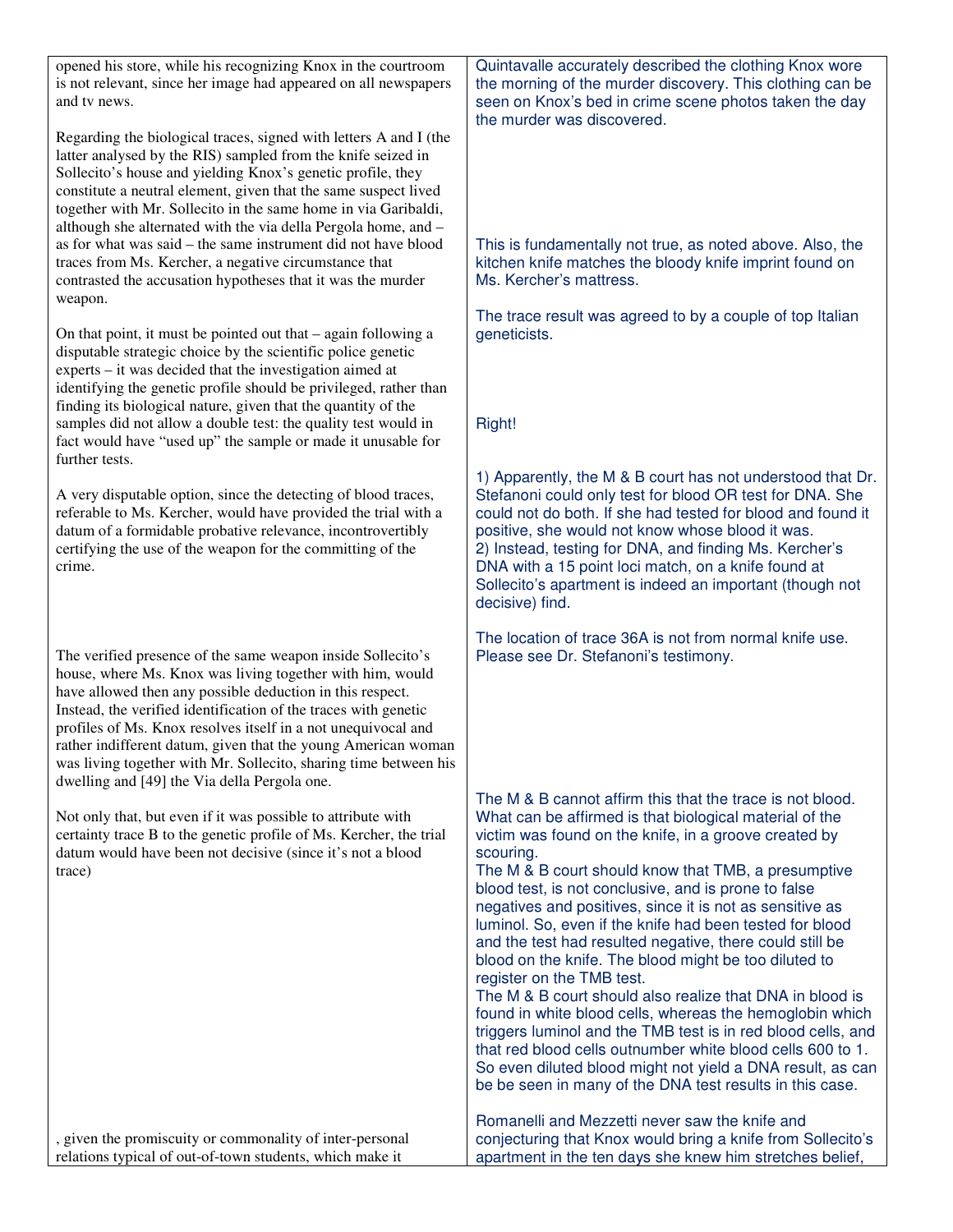| plausible that a kitchen knife or any other tool could be<br>transported from one house to the other and thus, the seized<br>knife could have been brought by Ms. Knox in Via della Pergola<br>for domestic use, in occasion of convivial meetings or other<br>events, and therefore be used by Ms. Kercher.                                                                                                      | given that the cottage had plenty of cutlery and knives, as<br>testified to by Romanelli.                                                                                                                                                                                                                                                                                                                                |
|-------------------------------------------------------------------------------------------------------------------------------------------------------------------------------------------------------------------------------------------------------------------------------------------------------------------------------------------------------------------------------------------------------------------|--------------------------------------------------------------------------------------------------------------------------------------------------------------------------------------------------------------------------------------------------------------------------------------------------------------------------------------------------------------------------------------------------------------------------|
| What is certain is, that on the knife no blood traces were found,<br>a lack which cannot be referred to an accurate cleaning.                                                                                                                                                                                                                                                                                     | How can the M & B court assert this? The TMB test was<br>negative, but this does not mean there was no blood. The<br>DNA could have come from Ms. Kercher's skin, which was<br>visibly affected by the 8 cm long 8 cm deep fatal stab<br>wound. Just because no blood was found does not<br>necessarily mean the knife was cleaned. The knife was<br>obviously cleaned, as seen from the scouring marks on<br>the blade. |
| As was accurately pointed out by the defence attorneys, the<br>knife had traces of starch, a sign of ordinary home use and of a<br>washing anything but accurate. Not only, but starch is,<br>notoriously, a substance with remarkable absorbing property,<br>thus it is very likely that in the event of a stabbing, blood<br>elements would be retained by it.                                                  | 1) The starch was not found on trace 36B.<br>2) The knife could have been used by the defendants after<br>they had cleaned it after the murder. The defendants had<br>four days to use the knife after the murder was<br>discovered.                                                                                                                                                                                     |
| It is completely implausible the accusative assumption on the<br>point, that the young woman would be used to carrying the<br>bulky item with her for a self-defence purpose, using – it is said<br>- the large bag she had for that purpose.                                                                                                                                                                     | Except that a witness, Kokomani, testified multiple times<br>to seeing Knox take a large kitchen knife from her purse<br>on a night of or prior to the murder.                                                                                                                                                                                                                                                           |
| It wouldn't be actually understandable why the woman, if<br>warned by her boyfriend to pay attention during her night time<br>movements, was not in possession of one of the small pocket<br>knives surely owned by Sollecito, who apparently had the hobby<br>of that kind of weapon and was a collector of a number of them.                                                                                    | And one of the pocket knives had traces of Knox and<br>Sollecito DNA, as well as blood spot on it.                                                                                                                                                                                                                                                                                                                       |
| Finally, the matching with the current appellant woman of the<br>footprints found in the place location of the murder is far from<br>being certain.                                                                                                                                                                                                                                                               | The Rinaldi & Boemia reports are quite certain. Dr. Vinci's<br>rebuttal reports are incorrect.<br>Where?                                                                                                                                                                                                                                                                                                                 |
| 9.5.2<br>Also the evidential picture about Mr. Sollecito,<br>emerging from the impugned verdict, appears marked by<br>intrinsic and irreducible contradictions.                                                                                                                                                                                                                                                   |                                                                                                                                                                                                                                                                                                                                                                                                                          |
| His presence on the murder scene, and specifically inside the<br>room where the murder was committed, is linked to only the<br>biological trace found on the bra fastener hook (item 165/b), the<br>attribution of which, however, cannot have any certainty, since<br>such trace is insusceptible of a second amplification, given its<br>scarce amount, for that it is $-$ as we said $-$ an element lacking of | This is completely false. Trace 165B was done twice and<br>Sollecito's Y haplotype DNA found as well in a separate<br>test.                                                                                                                                                                                                                                                                                              |
| circumstantial evidentiary value.<br>It remains anyway strong the suspicion that he was actually in                                                                                                                                                                                                                                                                                                               | This is absurd.                                                                                                                                                                                                                                                                                                                                                                                                          |
| the Via della Pergola house the night of the murder, in a<br>moment that, however, it was impossible to determine.                                                                                                                                                                                                                                                                                                |                                                                                                                                                                                                                                                                                                                                                                                                                          |
| On the other hand, since the presence of Ms. Knox inside the<br>house is sure, it is hardly credible that he was not with her.                                                                                                                                                                                                                                                                                    | Finally the M & B court has arrived at some common<br>sense. But where is the mathematical, scientifically proven<br>certainty for this assertion?                                                                                                                                                                                                                                                                       |
| And even following one of the versions released by the woman,<br>that is the one in accord to which, returning home in the<br>morning of November 2. after a night spent at her boyfriend's<br>place, she reports of having immediately noticed that something<br>strange had happened (open door, blood traces everywhere); or                                                                                   | Why is the M & B court evaluating evidence? It is not the<br>scope of Cassazione to evaluate evidence on its own.<br>This is the scope of lower courts!                                                                                                                                                                                                                                                                  |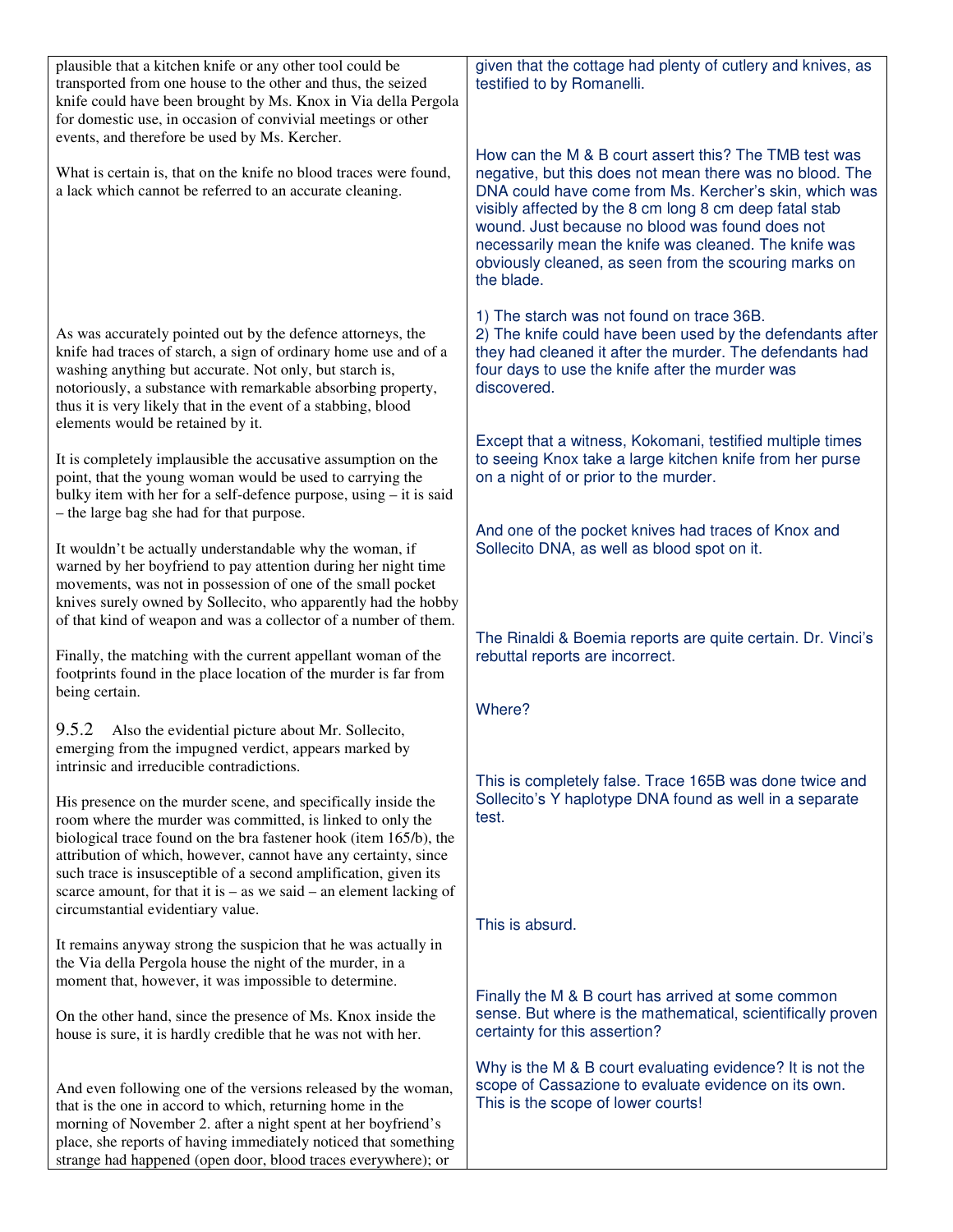| even the other one, that she reports in her memorial, in accord to<br>which she was present in the house at the time of the murder,<br>but in a different room, not the one in which the violent<br>aggression on Ms. Kercher was being committed, it is very<br>strange that she did not call her boyfriend, since there is no<br>record about a phone call from her, based on the phone records<br>within the file.                                                                                                    |                                                                                                                                                                                                                                                                                                                                                                                                                                                                                                                                                                                                                                                                                                                                                                                                                                                                                                                                                                                                                                                                                                                                                                         |
|--------------------------------------------------------------------------------------------------------------------------------------------------------------------------------------------------------------------------------------------------------------------------------------------------------------------------------------------------------------------------------------------------------------------------------------------------------------------------------------------------------------------------|-------------------------------------------------------------------------------------------------------------------------------------------------------------------------------------------------------------------------------------------------------------------------------------------------------------------------------------------------------------------------------------------------------------------------------------------------------------------------------------------------------------------------------------------------------------------------------------------------------------------------------------------------------------------------------------------------------------------------------------------------------------------------------------------------------------------------------------------------------------------------------------------------------------------------------------------------------------------------------------------------------------------------------------------------------------------------------------------------------------------------------------------------------------------------|
| Even more if we consider that having been in Italy for a short<br>time, she would be presumably uninformed about what to do in<br>such emergency cases, therefore the first and maybe only person<br>whom she could ask for help would have been her boyfriend<br>himself, who lived only a few hundred meters away from her<br>house. Not doing this signifies Sollecito was with her,<br>unaffected, obviously, the procedural relevance of his mere<br>presence in that house, in the absence of certain proof of his | Why is the M & B court evaluating evidence? His<br>presence is confirmed by bloody footprints, DNA mixed<br>with Knox's on a cigarette and his fingerprints on<br>Mezzetti's door and on Ms. Kercher's door.                                                                                                                                                                                                                                                                                                                                                                                                                                                                                                                                                                                                                                                                                                                                                                                                                                                                                                                                                            |
| causal contribution to the murderous action.                                                                                                                                                                                                                                                                                                                                                                                                                                                                             | True, but why is the M & B court evaluating evidence?                                                                                                                                                                                                                                                                                                                                                                                                                                                                                                                                                                                                                                                                                                                                                                                                                                                                                                                                                                                                                                                                                                                   |
| The defensive argument extending the computer interaction up<br>to the visualization of a cartoon, downloaded from the internet,<br>in a time that they claim compatible with the time of death of<br>Ms. Kercher, is certainly not sufficient to dispel such strong<br>suspicions.                                                                                                                                                                                                                                      |                                                                                                                                                                                                                                                                                                                                                                                                                                                                                                                                                                                                                                                                                                                                                                                                                                                                                                                                                                                                                                                                                                                                                                         |
| In fact, even following the reconstruction claimed by the<br>defence and even if we assume as certain that the interaction<br>was by Mr. Sollecito himself and that he watched the whole<br>clip, still the time of ending of his computer activity wouldn't be<br>incompatible with his subsequent presence in Ms. Kercher's<br>house, given the short distance between the two houses,<br>walkable in about ten [sic] minutes.                                                                                         | In fact it takes less time to walk between the two locations,<br>but why is the M & B evaluating evidence?                                                                                                                                                                                                                                                                                                                                                                                                                                                                                                                                                                                                                                                                                                                                                                                                                                                                                                                                                                                                                                                              |
| An element of strong suspicion, also, derives from his<br>confirmation, during spontaneous declarations, the alibi<br>presented by Ms. Knox about the presence of both inside the<br>house of the current appellant the night of the murder, a theory<br>that is denied by the statements of Curatolo, who declared of<br>having witnessed the two together from 21:30 until 24:00 in<br>piazza Grimana; and by Quintavalle on the presence of a young                                                                   | This is not quite accurate! Curatolo observed them from<br>roughly 21:30 to 23:00. See Curatolo's testimony during<br>the Massei trial, when he is specifically questioned by<br>Massei.                                                                                                                                                                                                                                                                                                                                                                                                                                                                                                                                                                                                                                                                                                                                                                                                                                                                                                                                                                                |
| woman, later identified as Ms. Knox, when he opened his store<br>in the morning of November 2. But as it was previously noted,<br>such witness statements appeared to have strong margins of<br>ambiguity and approximation, so that could not reasonably                                                                                                                                                                                                                                                                | 1) There is no certainty in any piece of evidence. The<br>certainty comes about when the evidence is evaluated all<br>together. From the C & V report:                                                                                                                                                                                                                                                                                                                                                                                                                                                                                                                                                                                                                                                                                                                                                                                                                                                                                                                                                                                                                  |
| constitute the foundation of any certainty, besides the<br>problematic judgement of reliability expressed by the lower [a<br>quo] judge.                                                                                                                                                                                                                                                                                                                                                                                 | Living law has devised strong evaluation guidelines (which are)<br>in complete accordance on the subject of circumstantial<br>evidence trials, which require the trial judge to carry out a twofold<br>operation: first of all, the trial judge must proceed with the<br>evaluation of the piece of circumstantial evidence on its own, to<br>establish its probative value, which is usually in terms of mere<br>possibility. Then it is necessary to carry out a global examination<br>of all the pieces of circumstantial evidence, in order to determine<br>whether the margins of ambiguity, inevitably connected to each<br>one (if demonstrative uncertainties were not present one would<br>be dealing with outright proof), may be overcome "with a unitary<br>vision, so as to allow for the attribution of the illicit deed to the<br>accused, even in the absence of direct proof of guilt, on the<br>basis of a totality of facts which, fitting together among<br>themselves without gaps or leaps of logic, necessarily lead to<br>such an outcome as the strict consequential result" (section 1,<br>9.6.2010, no 30448, section 1, 4.2.1992, no 6682). |
|                                                                                                                                                                                                                                                                                                                                                                                                                                                                                                                          | 2) How is the lower judge reasoning problematic?                                                                                                                                                                                                                                                                                                                                                                                                                                                                                                                                                                                                                                                                                                                                                                                                                                                                                                                                                                                                                                                                                                                        |
|                                                                                                                                                                                                                                                                                                                                                                                                                                                                                                                          | Umpteenth? Why is the M & B court incorrectly counting                                                                                                                                                                                                                                                                                                                                                                                                                                                                                                                                                                                                                                                                                                                                                                                                                                                                                                                                                                                                                                                                                                                  |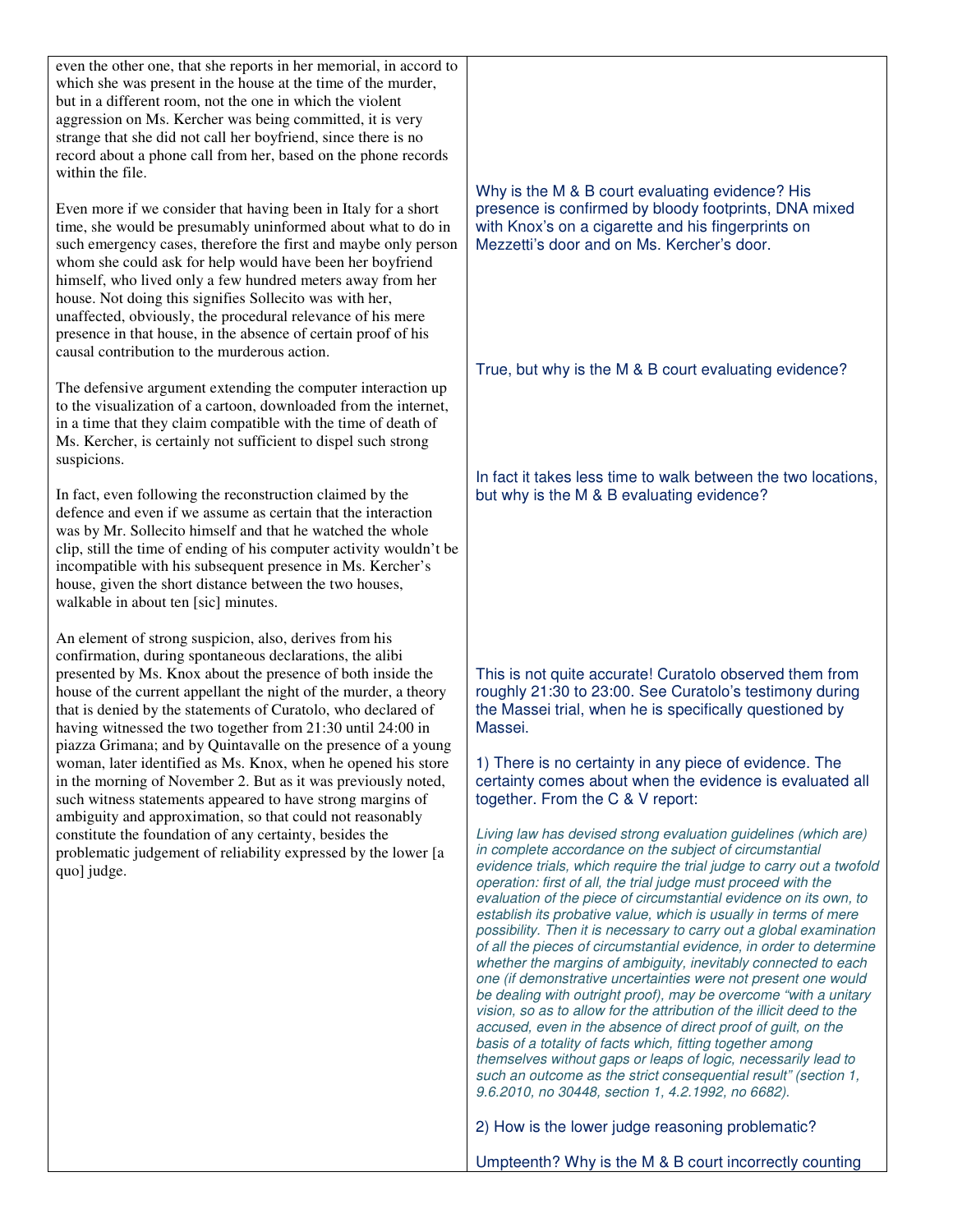|                                                                                                                                   | evidence pieces?                                                                                                        |
|-----------------------------------------------------------------------------------------------------------------------------------|-------------------------------------------------------------------------------------------------------------------------|
| An umpteenth element of suspicion is the basic failure of the<br>alibi linked to other, claimed human interactions in the         |                                                                                                                         |
| computer of his belongings, albeit if we can't talk about false                                                                   |                                                                                                                         |
| alibi, since it's more appropriate to speak about unsuccessful                                                                    | 1) Dr. Vinci's report were shown to be false and                                                                        |
| alibi.                                                                                                                            | inaccurate by the Rinaldi & Boemia rebuttal presentation,<br>and by court testimony.                                    |
| Finally, no certainty could be reached [was acquired] about the                                                                   | 2) Why is the M & B court taking the defense report at                                                                  |
| attribution to Mr. Sollecito of the footprints found in the via                                                                   | face value and not the Rinaldi & Boemia police report?                                                                  |
| della Pergola house, about which the technical reports carried<br>out have not gone beyond a judgement of "probable identity",    |                                                                                                                         |
| and not of certainty (p. 260/1).                                                                                                  |                                                                                                                         |
| 9.4.3. It is just the case to observe, that the declaration of the                                                                | This is hardly the case and this report has not shown that.                                                             |
| lacking of a probative framework, coherent and sufficient to                                                                      |                                                                                                                         |
| support the accusatory hypothesis regarding the more serious                                                                      |                                                                                                                         |
| case of the homicide, reverberates on the residual, accessory<br>charges referred in point d) (theft of the phones) and e)        |                                                                                                                         |
| (simulation of crime).                                                                                                            |                                                                                                                         |
|                                                                                                                                   | In fact the M & B report has not shown that the evidence<br>has any "intrinsic contradictions". The M & B has failed to |
| 10.<br>The intrinsic contradiction of probative elements<br>emerging from the text of the appealed sentence, undermines in        | correctly evaluate all the evidence (which is outside the                                                               |
| nuce the connecting tissue of the same sentence, causing the                                                                      | scope of Cassazione anyway) and have also failed to                                                                     |
| annulment of it. And in fact, when facing a picture marked by<br>such contradiction, the appeal judge was not supposed to issue a | address all the reasons noted in the N & C report.                                                                      |
| conviction but rather – as we observed above – they were                                                                          |                                                                                                                         |
| compelled to issue a ruling of acquittal with reference to art. 530                                                               |                                                                                                                         |
| paragraph 2 of penal procedure code.                                                                                              | Further tests are not necessarily needed. There is plenty                                                               |
| At this point the last question remains, about the annulment                                                                      | of evidence offered up to look at more carefully (like the                                                              |
| formula - that is, whether it should be annulled with remand or<br>without remand. The solving of such question is obviously      | hairs found and noted in the genetic test report).                                                                      |
| related to the objective possibility of further tests, which could                                                                |                                                                                                                         |
| resolve the aspects of uncertainty, maybe through new technical                                                                   |                                                                                                                         |
| investigations.                                                                                                                   | This is simply not true. See the above list of genetic traces                                                           |
| The answer is certainly negative, because the biological traces                                                                   | obtained from the report, shows there is ample evidence,                                                                |
| on the items relevant to the investigation are of scarce entity, as<br>such they can't undergo amplification, and thus they won't | hardly "scarce"                                                                                                         |
| render answers of absolute reliability, neither in terms of                                                                       | 1) There is no such thing as absolutely reliability and                                                                 |
| identity nor in terms of compatibility.                                                                                           | absolute reliability is not required.<br>2) If so desired, the knife, bra, and other clothing could                     |
|                                                                                                                                   | always be retested in different locations, and other                                                                    |
|                                                                                                                                   | samples could be retested with more sensitive equipment.                                                                |
|                                                                                                                                   | 1) Meredith's hard drive data was recuperated in full.                                                                  |
| The computers belonging to Amanda Knox and to Ms. Kercher,                                                                        | 2) A hard drive may or may not contain any pertinent<br>evidence.                                                       |
| which maybe could have provided information useful to the<br>investigation, were, incredibly, burned by hazardous operations      |                                                                                                                         |
| by investigators, which caused electric shock following a                                                                         |                                                                                                                         |
| probable error of power source; and they can't render any<br>further information anymore, since it's an irreversible damage.      |                                                                                                                         |
|                                                                                                                                   | The M & B court did not consider all the testimony.                                                                     |
| The set of court testimonies is exhaustive, given the accuracy                                                                    |                                                                                                                         |
| and completeness of the evidentiary trial phase, which had re-<br>openings both times in the instances of appeal [rinvio; sic].   |                                                                                                                         |
|                                                                                                                                   |                                                                                                                         |
| Mr. Guede, who was sure a co-participant to the murder, has<br>always refused to cooperate, and for the already stated reasons    |                                                                                                                         |
| he can't be compelled to testify.                                                                                                 |                                                                                                                         |
| The technical tests requested by the defence cannot grant any                                                                     | The M & B court should know that DNA sources have and<br>continue to be found on prehistoric bones.                     |
|                                                                                                                                   |                                                                                                                         |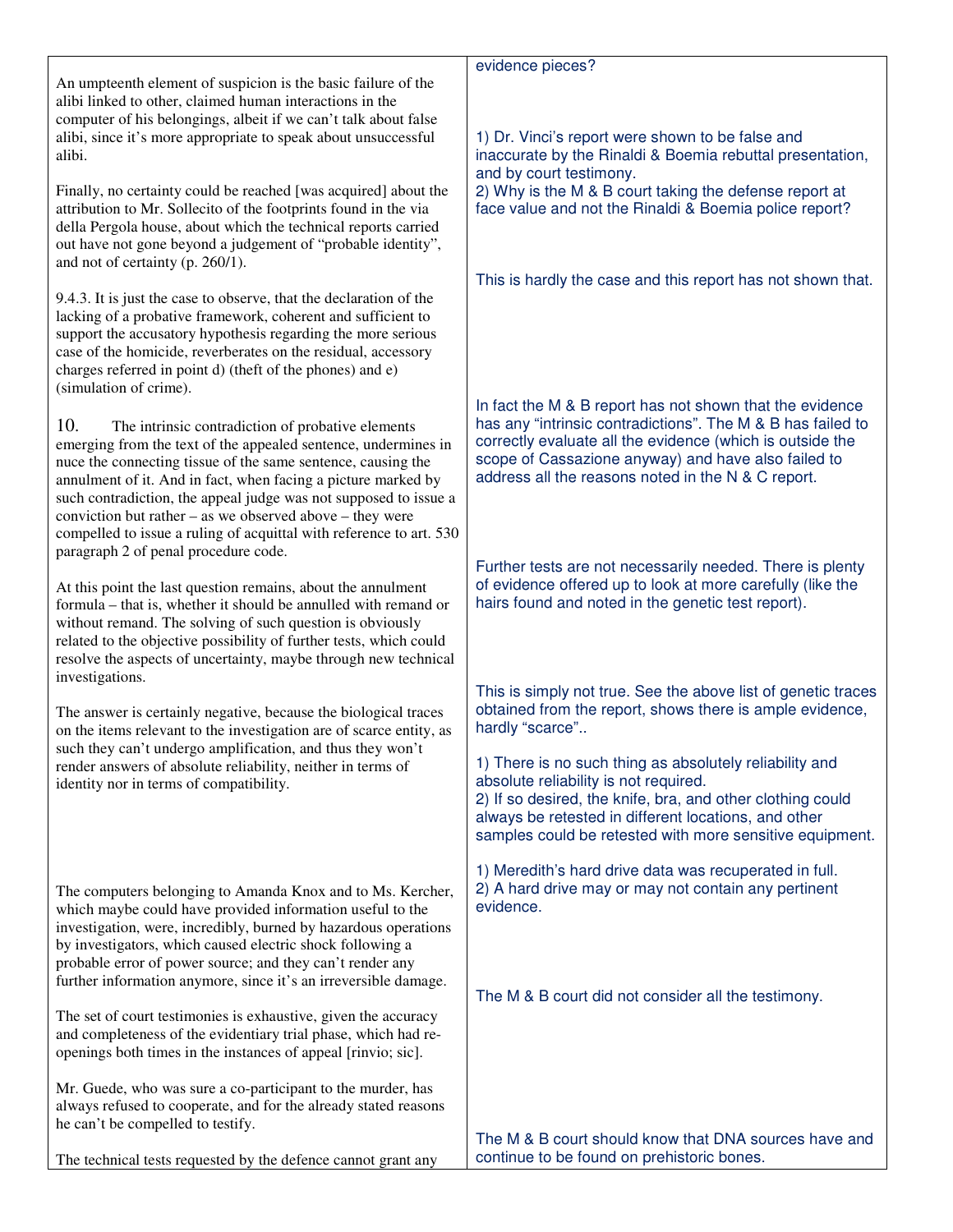contribution of clarity, not only because a long time has passed, but also because they regard aspects of problematic examination (such as the possibility of selective cleaning) or of manifest irrelevance (technical analysis on Sollecito's computer) given that is was possible, as said, for him to go to Kercher's house whatever the length of his interaction with the computer (even if one concedes that such interaction exists), or they are manifestly unnecessary, given that some unexceptionable technical analysis carried out are exhaustive (such are for example the cadaver inspection and the following medico-legal examinations).

Following the considerations above, it is obvious that a remand [rinvio] would be useless, hence the declaration of annulment without remand, based on art. 620 L) of the procedure code, thus we apply an acquittal [proscioglimento \*] formula [see note just below] which a further judge on remand would be anyway compelled to apply, to abide to the principles of law established in this current sentence.

[Translator's note: The Italian word for "acquittal" is actually "assoluzione"; while the term "proscioglimento" instead, in the Italian Procedure Code, actually refers only to non-definitive preliminary judgements during investigation phase, and it could be translated as "dropping of charges". Note: as for investigation phase "proscioglimento" is normally meant as a not-binding decision, not subjected to double jeopardy, since it is not considered a judgement nor a court's decision.]

The annulment of the verdict of conviction of Ms. Knox as for the crime written at letter A), implies the ruling out of the aggravation of teleological nexus as for the art. 61 par. 2 Penal Code. The ruling out of such aggravating circumstance makes it necessary to re-determine the penalty, which is to be quantified in the same length established by the Court of Appeals of Perugia, about the adequacy of which large and sufficient justification was given, based on determination parameters which are to be subscribed to entirely.

It is just worth to note that the outcome of the judgement allows to deem as absorbed, or implicitly ruled out, any other objection, deduction or request by the defences, while any other argumentative aspect among those not examined, should be deemed manifestly inadmissible since it obviously belongs to the merit.

11. For what previously stated, we have to provide as disposed.

## **THEREFORE**

According to article 620 lett. a) of the code of criminal procedure, it is annulled without appeal the challenged sentence in relation to the crime of paragraph b) of the rubric for being extinct for prescription;

according to articles 620 lett. I) and 530, chapter 2 of the code of criminal procedure, in relation to the crime of slender, annuls without appeal the challenged sentence in relation to the crime of paragraph a), d) and e) of the rubric for having not committed the act.

This certainly happened if one looks at the crime scene photos and reads the UACV report.

In fact the wound pattern points to multiple assailants, and there are no traces of ANY ONE ELSE besides Knox and Sollecito at the cottage.

Incorrect!

1) The H & Z sentence was annulled.

2) If the M & B court now postulates that Knox and Sollecito were at the apartment during the murder they are both guilty of not lending help, or of being of passive accomplices.

All of the defense arguments were about merit of the evidence.